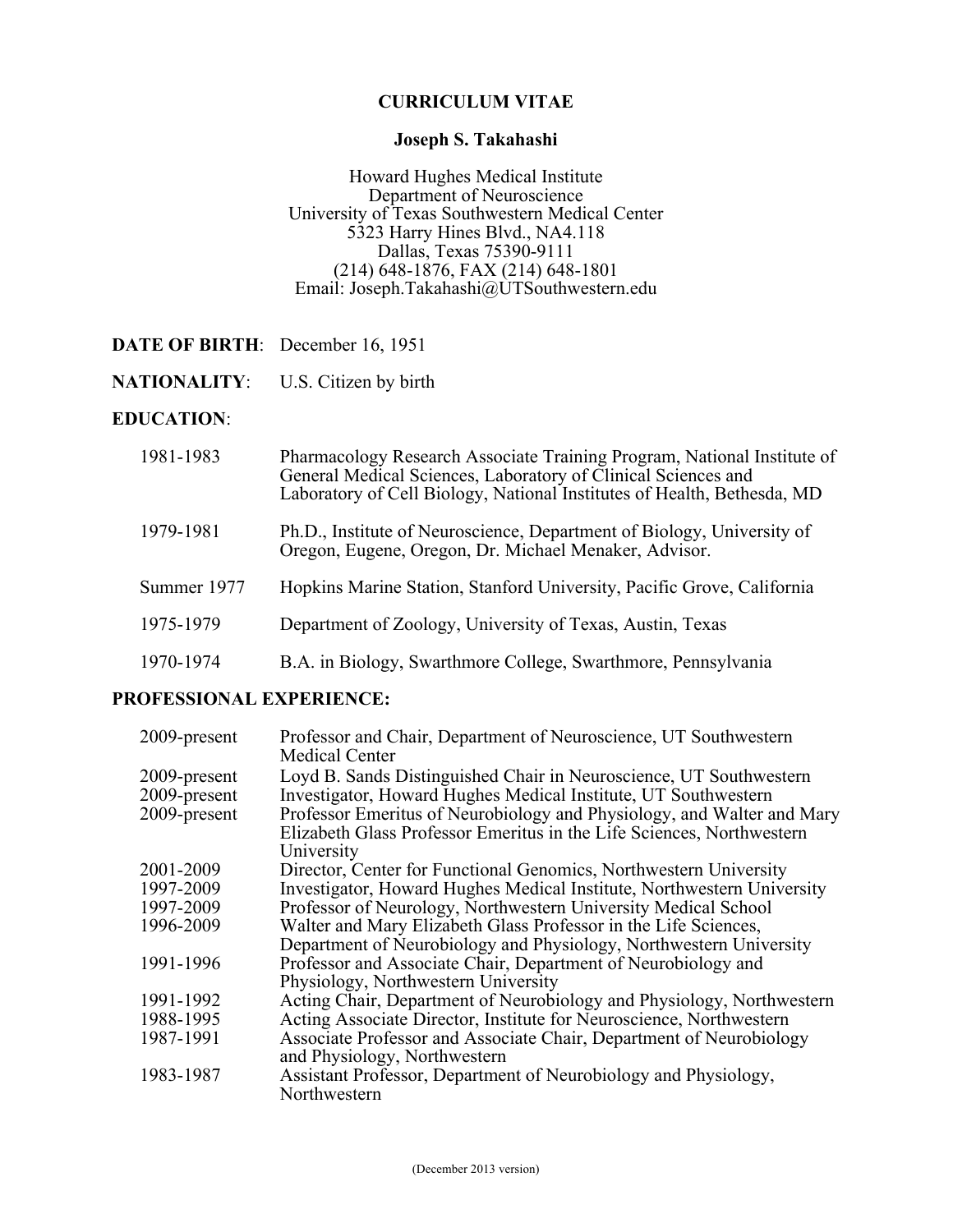# **AWARDS AND HONORS**:

| 2013         | Maurice B. Visscher Distinguished Lectureship, Department of Integrative                                              |
|--------------|-----------------------------------------------------------------------------------------------------------------------|
|              | Biology and Physiology, University of Minnesota Medical School                                                        |
| 2012         | Plenary Lecturer, Pan-American Association for Biochemistry and Molecular<br>Biology, SAIB, Mendoza, Argentina        |
| 2012         | <b>Outstanding Scientific Achievement Award, Sleep Research Society</b>                                               |
| 2012         | Pittendrigh/Aschoff Plenary Lecture, Society for Research on Biological                                               |
|              | Rhythms                                                                                                               |
| 2010         | Special Lecturer, Society for Neuroscience Annual Meeting, San Diego, CA,                                             |
| 2009-present | Member, The Academy of Medicine, Engineering and Science of Texas                                                     |
| 2007         | Harvey Lecture, The Harvey Society, Rockefeller University, New York                                                  |
| 2007         | 31 <sup>st</sup> Carl F. Schmidt Honorary Lecture, University of Pennsylvania                                         |
| 2006         | Vernon B. Mountcastle Lectureship in Neuroscience, Johns Hopkins School                                               |
|              | of Medicine                                                                                                           |
| 2004         | 14 <sup>th</sup> Annual Einar Hille Memorial Lecture in Neuroscience, University of                                   |
|              | Washington                                                                                                            |
| 2003         | Honorary Member, The Japanese Biochemical Society                                                                     |
| 2003-present | Member, National Academy of Sciences                                                                                  |
| 2003         | Eduard Buchner Prize, German Society for Biochemistry and Molecular                                                   |
|              | Biology (GBM)                                                                                                         |
| 2002         | Flexner Lecture, University of Pennsylvania, Philadelphia, PA                                                         |
| 2001         | W. Alden Spencer Award in Neural Science, College of Physicians and                                                   |
|              | Surgeons, Columbia University                                                                                         |
| 2001-present | Fellow, American Association for the Advancement of Science                                                           |
| 2001         | Neil D. Graham Lecture, University of Toronto, Canada                                                                 |
| 2000-present | Fellow, American Academy of Arts and Sciences                                                                         |
| 2000         | Holiday Lectures on Science, Clockwork Genes: Discoveries in Biological                                               |
|              | <i>Time</i> (with Michael Rosbash), Howard Hughes Medical Institute                                                   |
| 2000         | Gildea Lecture, Washington University, St. Louis, MO                                                                  |
| 2000         | Nobel Forum Research Lecture, Stockholm, Sweden                                                                       |
| 1999         | Ruth Sager Memorial Lecture in Genetics, Woods Hole, MA                                                               |
| 1999         | A.J. Carlson Memorial Lecture, University of Chicago, IL                                                              |
| 1998         | Presidential Lecture, Society for Neuroscience, Los Angeles, CA                                                       |
| 1996-2009    | Walter and Mary Elizabeth Glass Chair in the Life Sciences                                                            |
| 1995         | 6th C.U. Ariëns Kappers Award, Netherlands Society for the Advancement of                                             |
| 1995-1999    | Natural Sciences, Medicine and Surgery                                                                                |
| 1987-1997    | Bristol-Myers Squibb Unrestricted Grant for Neuroscience Research<br>MERIT Award, National Institute of Mental Health |
| 1987         | Faculty Honor Roll (Teaching), Associated Student Government                                                          |
| 1986         | Honma Prize in Biological Rhythms Research                                                                            |
| 1985-1990    | NSF Presidential Young Investigator Award                                                                             |
| 1985-1988    | Searle Scholars Award, The Chicago Community Trust                                                                    |
| 1983-1985    | Alfred P. Sloan Research Fellowship in Neuroscience                                                                   |
| 1982         | Finalist, Donald B. Lindsley Prize in Behavioral Neuroscience                                                         |
| 1981-1983    | Pharmacology Research Associate Program Fellowship, NIGMS                                                             |
| 1979-1981    | <b>Public Health Service Predoctoral Training Grant Fellowship</b>                                                    |
| 1977-1979    | Phi Kappa Phi Honor Society                                                                                           |
| 1976-1979    | National Science Foundation Graduate Fellowship                                                                       |
| 1975-1976    | <b>Public Health Service Predoctoral Training Grant Fellowship</b>                                                    |
| Summer 1974  | National Science Foundation Undergraduate Research Participant                                                        |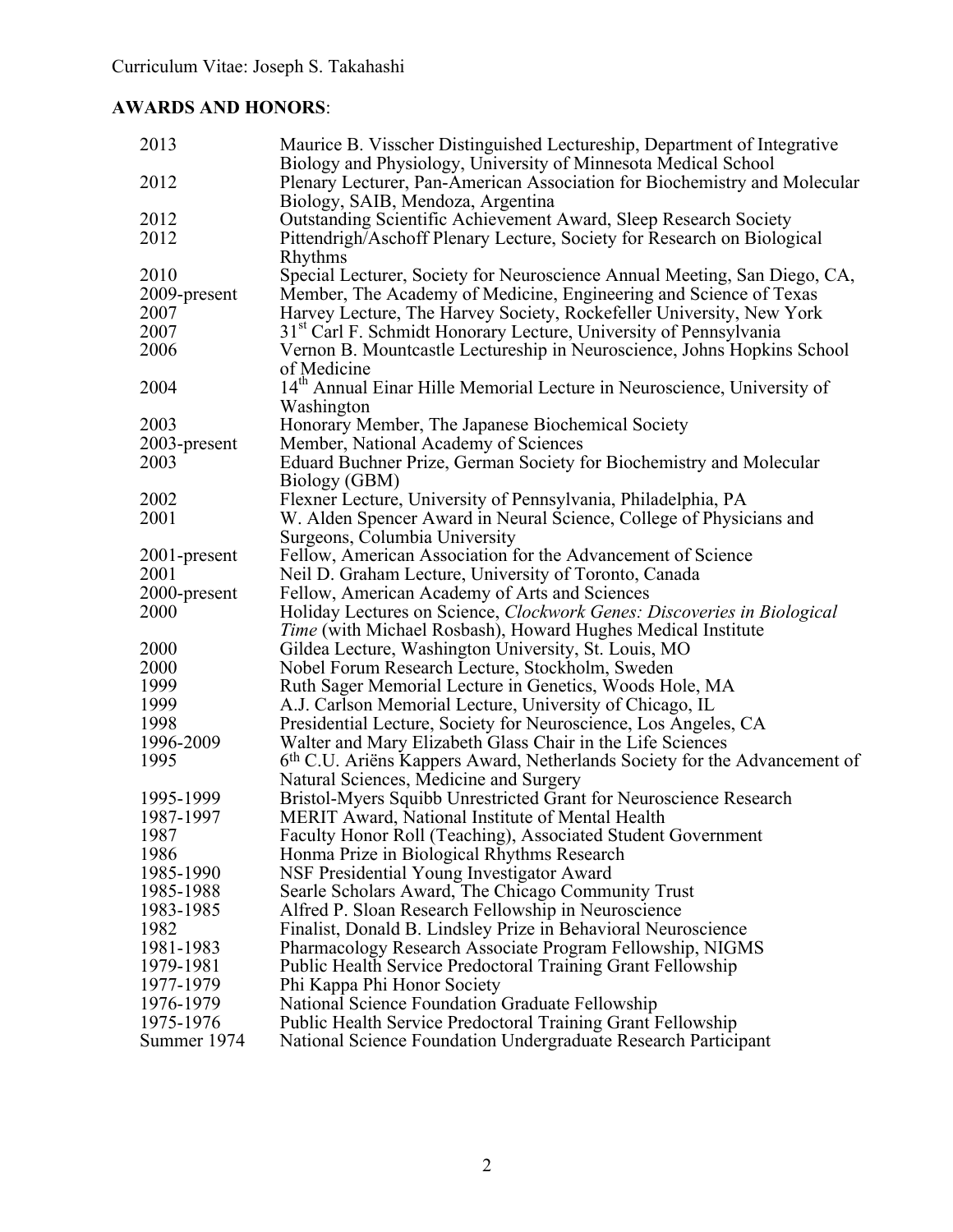## **PROFESSIONAL SOCIETIES:**

| 1976-present | American Association for the Advancement of Science       |
|--------------|-----------------------------------------------------------|
| 1981-present | Society for Neuroscience                                  |
| 1983-1995    | Association for Research in Vision and Ophthalmology      |
| 1986-present | Society for Research on Biological Rhythms                |
| 1987-1988    | International Society for Neuroethology                   |
| 1993-present | International Mammalian Genome Society                    |
| 1999-present | Genetics Society of America                               |
| 1999-present | American Society of Human Genetics                        |
| 2000-present | American Academy of Arts and Sciences                     |
| 2003-present | American College of Neuropsychopharmacology               |
| 2003-present | National Academy of Sciences                              |
| 2009-present | The Academy of Medicine, Engineering and Science of Texas |

## **MAJOR FIELDS OF RESEARCH INTEREST**:

Molecular Neurobiology and Genetics Molecular Genetics of Mammalian Circadian Clocks Mouse and Human Genetics and Genomics

## **PROFESSIONAL ACTIVITIES:**

## **Scientific Advisory Boards**

| 2012         | Scientific Advisory Board, Eli Lilly Neuroscience Discovery Research and<br>Clinical Investigation                       |
|--------------|--------------------------------------------------------------------------------------------------------------------------|
| 2012-present | Selection Committee, Aschoff and Honma Prize in Biological Rhythm<br>Research, The Aschoff and Honma Memorial Foundation |
| 2012-present | International Scientific Group of Circadian Rhythm Experts (INSPIRE)<br>Board, Servier International                     |
| 2011-2014    | Center for Chronobiology, UCSD, External Advisory Board                                                                  |
| 2009-present | Founder and Scientific Advisory Board, ReSet Therapeutics, Inc.                                                          |
| 2008-2010    | Developmental Mouse Brain Atlas Project Advisory Board, Allen Institute<br>for Brain Sciences                            |
| 2008-2013    | Member, Memory and Cognition Disorders Award Committee, McKnight<br><b>Endowment Fund for Neuroscience</b>               |
| 2008-2009    | University of Pittsburgh Sleep Medicine Institute, External Advisory Board                                               |
| 2008-2010    | Stanford Center for Narcolepsy, Scientific Advisory Board                                                                |
| 2007-2012    | Scientific Advisory Board, Allen Institute for Brain Sciences, Seattle                                                   |
| 2006-2008    | Scientific Advisory Board, Boston Autism Consortium                                                                      |
| 2005-2012    | Scientific Advisory Board, Max Planck Institute for Biophysical Chemistry                                                |
| 2004-2008    | Scientific Advisory Board, Searle Scholars Program                                                                       |
| 2003-2004    | SfN/AstraZeneca Young Investigator Award Selection Committee                                                             |
| 2002-2008    | Scientific Advisory Board, Brain Atlas Project, Allen Institute for Brain<br>Sciences                                    |
| 2000-2002    | Scientific Advisory Board, Genomics Institute of the Novartis Research<br>Foundation                                     |
| 2000-2007    | Founder and Scientific Advisory Board, <i>Hypnion, Inc.</i> , Worcester, MA.                                             |
| 2000-2002    | Genomics Advisory Committee, Eli Lilly and Company                                                                       |
| 1999-present | The Klingenstein Fund, Neuroscience Advisory Committee                                                                   |
| 1999-2004    | Mouse Phenome Project, Governance Committee                                                                              |
| 1998-2009    | Scientific Advisory Board, Restless Legs Syndrome Foundation                                                             |
| 1997-2000    | National Advisory Mental Health Council, Member, NIMH, NIH                                                               |
| 1995-1999    | Bristol-Myers Squibb Neuroscience Award Selection Committee, Chair<br>1998-99                                            |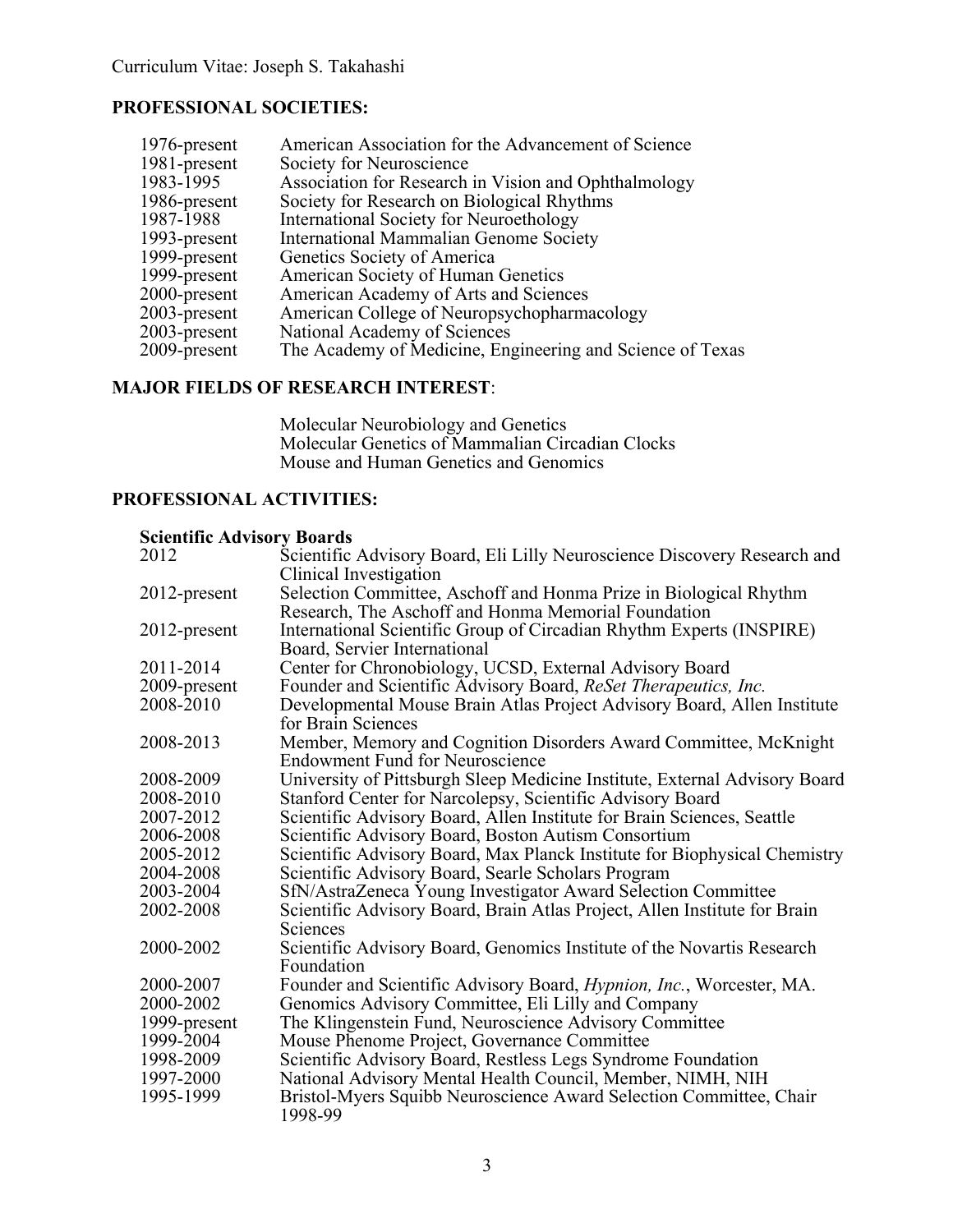## **Editorial Boards**

| 2008-present                                                                 | Advisory Board, Journal of Biological Rhythms                              |  |
|------------------------------------------------------------------------------|----------------------------------------------------------------------------|--|
| 2006-2012                                                                    | Editorial Board, PLoS Genetics                                             |  |
| 2005-present                                                                 | Editorial Board, Proceedings of the National Academy of Sciences USA       |  |
| 2003-2010                                                                    | Editorial Board, Current Opinion in Neurobiology                           |  |
| 2001-present                                                                 | Section Head, Animal Genetics, Biology Reports Ltd., Faculty of 1000       |  |
| 2001-present                                                                 | Editorial Board, Genes, Brain and Behavior                                 |  |
| 1999-2003                                                                    | Editorial Board, <i>Physiological Genomics</i>                             |  |
| 1995-1999                                                                    | Associate Editor, Neuron                                                   |  |
| 1984-1999                                                                    | Advisory Board, Journal of Biological Rhythms                              |  |
| <b>NIH Committees</b>                                                        |                                                                            |  |
| 2011                                                                         | Co-Chair, National Cancer Institute, Division of Cancer Biology, Circadian |  |
|                                                                              | Clocks and Cancer Workshop, Rockville, MD                                  |  |
| 2011                                                                         | Consultant, National Advisory Council for Human Genome Research,           |  |
|                                                                              | NIH/NHGRI                                                                  |  |
| 2007-2011                                                                    | Cre-Driver Network Steering Committee, NIH, NIMH                           |  |
| 2006                                                                         | NIMH Special Emphasis Panel, Conte Centers for Depression and Anxiety      |  |
| 2006                                                                         | Chair, NIMH Special Emphasis Panel, Development of Recombinase-            |  |
|                                                                              | Expressing Mouse Lines for Studying the Nervous System                     |  |
| 2006                                                                         | NHGRI Special Emphasis Panel, Mouse KOMP RFA Review                        |  |
| 2001-2002                                                                    | Member, Mouse Sequencing Liaison Group, NIH/NHGRI                          |  |
| 2002                                                                         | Road Map Meeting with NIH Director, Elias Zerhouni, NIH                    |  |
| 2001                                                                         | NIMH Workgroup on Epidemiology and Genetics of Mood Disorders              |  |
| 2000                                                                         | Co-Chair with Geoffrey Duyk, Setting Priorities for Phenotyping the Mouse  |  |
|                                                                              | Nervous System and Behavior, Workshop, NIMH                                |  |
| 2000                                                                         | Second Follow-Up Workshop to Priority Setting for Mouse Genomics and       |  |
|                                                                              | Genetics Resources, NIH                                                    |  |
| 1998                                                                         | NIMH IRP Genetics Research Advisory Panel, Co-Chair with David Cox         |  |
| 1998<br>Priority Setting for Mouse Genomics and Genetics Resources, NIH, ENU |                                                                            |  |
|                                                                              | Mutagenesis Subcommittee Co-Chair                                          |  |
| 1997                                                                         | NIMH Genetics Workgroup, Member                                            |  |
| 1993-1994                                                                    | NIH/NIMH Behavioral Neuroscience Review Committee, Member                  |  |
| 1990                                                                         | NICHD Site Visit Committee (Review of Intramural Research)                 |  |
| 1988-1992                                                                    | NIMH Psychobiology and Behavior Review Committee, Member                   |  |
| 1988                                                                         | NIMH consultant on <i>Decade of the Brain</i> report to Congress           |  |
| 1987                                                                         | NIH Biopsychology Study Section, Special Reviewer                          |  |
| 1983                                                                         | NIH Special Study Section, Committee Member                                |  |
| Other                                                                        |                                                                            |  |
| 2013                                                                         | Co-Organizer (with Garret FitzGerald), Keystone Symposium on Molecular     |  |
|                                                                              | Clockworks and the Regulation of Cardio-Metabolic Function                 |  |
| 2012                                                                         | Co-Organizer (with Erin O'Shea), Janelia Farm Conference: Circadian        |  |
|                                                                              | Clocks: Mechanisms, Coordination, and Physiology, HHMI                     |  |
| 2012                                                                         | Janelia Farm Group Leader Review Committee, HHMI                           |  |
| 2010-2012                                                                    | Executive Committee, Society for Research on Biological Rhythms            |  |
| 2010                                                                         | Janelia Lab Head Recruiting Symposium, Review Committee, HHMI              |  |
| 2008-2009                                                                    | Sleep Research Society, Presidential Task Force on Genetics and Sleep      |  |
| 2008-2010                                                                    | President, Society for Research on Biological Rhythms                      |  |
| 2007-2009                                                                    | Chair, 2009 Gordon Research Conference on Chronobiology                    |  |
| 2006-2008                                                                    | Executive Committee, Society for Research on Biological Rhythms            |  |
| 2005-2007                                                                    | Vice-Chair, 2007 Gordon Research Conference on Chronobiology               |  |
| 2005-2008                                                                    | Society for Neuroscience, International Affairs Committee/US National      |  |
|                                                                              | Committee to IBRO                                                          |  |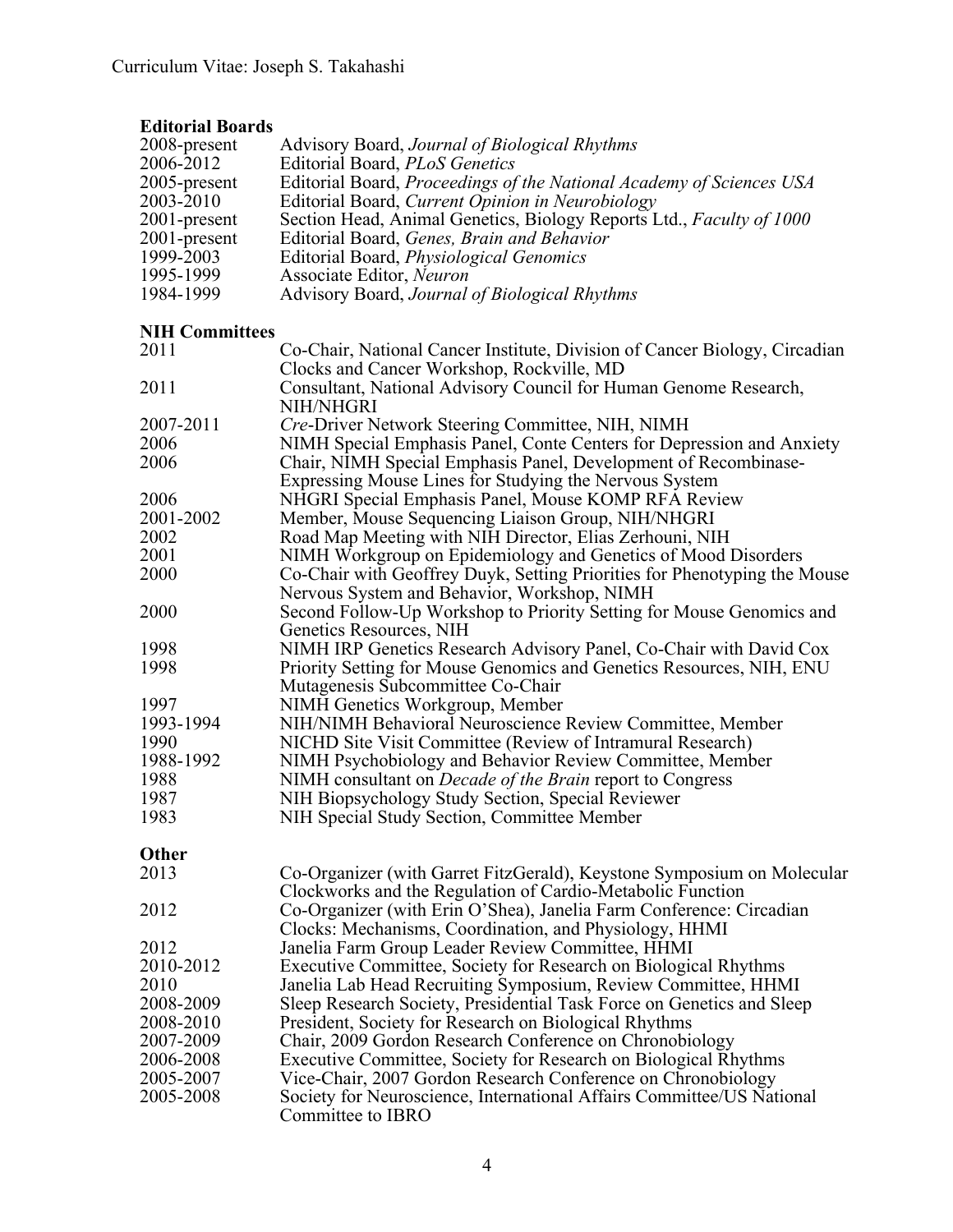| 2005-2006<br>2005-2006<br>1997-2001<br>1996 | Janelia Farm Group Leader Review Committee, HHMI<br>Program Committee, Society for Research on Biological Rhythms<br>Education Committee, Society for Neuroscience, Chair 1998-2001<br>Organizer, Short Course, Society for Neuroscience, What's Wrong With My<br>Mouse? New Interplays Between Mouse Genetics and Behavior |
|---------------------------------------------|-----------------------------------------------------------------------------------------------------------------------------------------------------------------------------------------------------------------------------------------------------------------------------------------------------------------------------|
| 1995-1998                                   | Consultant, Neuroscience Institute, Morehouse School of Medicine                                                                                                                                                                                                                                                            |
| 1994-2009                                   | Northwestern University Center for Sleep and Circadian Biology, Associate<br>Director                                                                                                                                                                                                                                       |
| 1994-1996                                   | Executive Committee, Society for Research on Biological Rhythms                                                                                                                                                                                                                                                             |
| 1992-1994                                   | Task Force on Biological Rhythms and Psychopathology, Member,                                                                                                                                                                                                                                                               |
|                                             | MacArthur Foundation Research Network on Depression                                                                                                                                                                                                                                                                         |
| 1991-2002                                   | NSF Science and Technology Center for Biological Timing, Member and<br>Advisory (Steering) Committee, University of Virginia, Northwestern<br>University and Rockefeller University                                                                                                                                         |
| 1991-1996                                   | Minority Neuroscience Fellowship Program Advisory Committee, Society<br>for Neuroscience                                                                                                                                                                                                                                    |
| 1991-2009                                   | Northwestern University Cancer Center, Full Member                                                                                                                                                                                                                                                                          |
| 1990-1992                                   | MacArthur Foundation Mental Health Research Network I, Consultant                                                                                                                                                                                                                                                           |
| 1988-2009                                   | Northwestern University Institute for Neuroscience, Member                                                                                                                                                                                                                                                                  |
| 1988                                        | NSF Presidential Young Investigator Award Review Panel                                                                                                                                                                                                                                                                      |
| 1987                                        | Program Committee, Society for Research on Biological Rhythms                                                                                                                                                                                                                                                               |
| 1986-1996                                   | Advisory Committee, Society for Research on Biological Rhythms                                                                                                                                                                                                                                                              |
| 1983-2009                                   | Northwestern University Center for Reproductive Science, Member                                                                                                                                                                                                                                                             |

Reviewer for: *Science, Nature, Cell, eLife, Neuron, Proceedings of the National Academy of Science USA, Nature Neuroscience, Nature Genetics, Current Biology, PLoS Biology, PLoS Genetics, Cell Metabolism, Genes and Development, Genome Research, EMBO Journal, Genomics, Mammalian Genome, Human Genetics, Journal of Neuroscience, Journal of General Physiology, American Journal of Physiology, Endocrinology, Molecular and Cellular Biology,*  Journal of Neurochemistry, Journal of Comparative Physiology, Journal of *Neurobiology, Life Science, Journal of Biological Rhythms, Physiology and Behavior, Bioscience, Neuroendocrinology, Journal of Endocrinology, European Journal of Neuroscience, Annals of Neurology, American Scientist, National Science Foundation, National Institutes of Health, National Institute of Mental Health, Medical Research Council of Canada, Natural Sciences and Engineering Research Council of Canada, NATO Scientific Committee, Air Force Office of Scientific Research, Dutch Cancer Society, Institute of Medicine*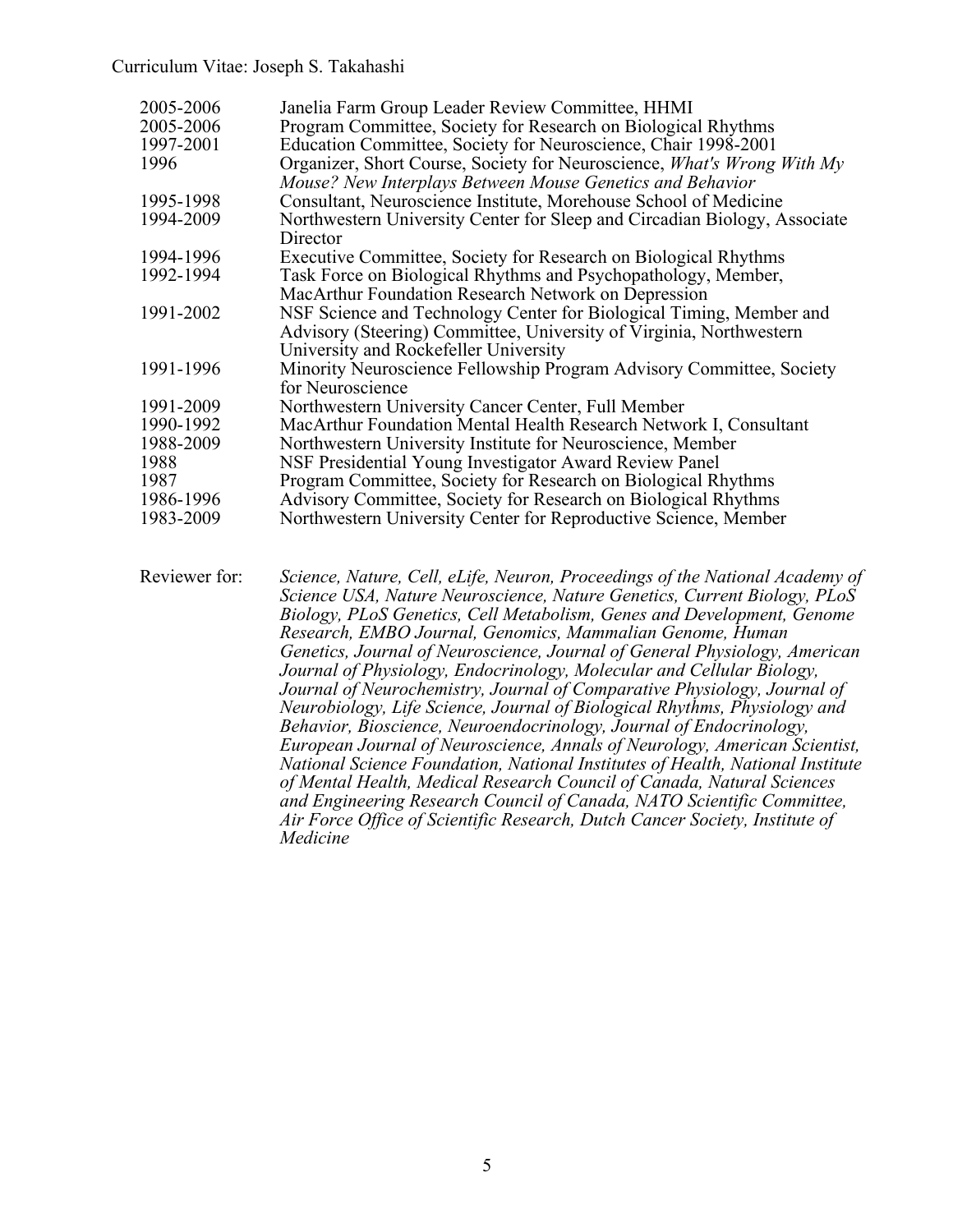## **PUBLICATIONS:**

- 1. Menaker, M., J.S. Takahashi and A. Eskin. 1978. The physiology of circadian pacemakers. *Annual Review of Physiology* **40**:501-526.
- 2. Takahashi, J.S., C. Norris and M. Menaker. 1978. Circadian photoperiodic regulation of testis growth in the house sparrow: Is the pineal gland involved? In: *Comparative Endocrinology*, P.J. Gaillard and H.H. Boer (eds.), Elsevier/North-Holland Biomedical Press, Amsterdam, pp. 153-156.
- 3. Takahashi, J.S. and M. Menaker. 1979. Physiology of avian circadian pacemakers. *Federation Proceedings* **38**:2583-2588.
- 4. Takahashi, J.S. and M. Menaker. 1979. Brain mechanisms in avian circadian systems. In: *Biological Rhythms and Their Central Mechanism*, M. Suda, O. Hayaishi and H. Nakagawa (eds.), Elsevier/North-Holland Biomedical Press, pp. 95-109.
- 5. Takahashi, J.S. and M. Menaker. 1980. On the organization of avian circadian systems: The role of the pineal and suprachiasmatic nuclei. In: *Acta XVII Congressus Internationalis Ornithologici Vol. I,* R. Nohring (ed.), Deuschen Ornithologen-Gesellschaft, Berlin, pp. 425- 434.
- 6. Takahashi, J.S., H. Hamm and M. Menaker. 1980. Circadian rhythms of melatonin release from individual superfused chicken pineal glands *in vitro. Proc. Natl. Acad. Sci. USA* **77**:2319-2322.
- 7. Takahashi, J.S. and M. Menaker. 1980. Interaction of estradiol and progesterone: Effects on the circadian locomotor rhythm of female golden hamsters. *American Journal of Physiology*  **239**:R497-R504.
- 8. Menaker, M., D.J. Hudson and J.S. Takahashi. 1981. Neural and endocrine components of circadian clocks in birds. In: *Biological Clocks in Seasonal Reproductive Cycles*, B.K. Follett and D.E. Follett (eds.), John Wright and Sons Ltd., Bristol, pp. 171-183.
- 9. Takahashi, J.S. 1982. Neural mechanisms in avian circadian systems: Hypothalamic pacemaking systems. In: *Vertebrate Circadian Systems*, J. Aschoff, S. Daan and G. Groos (eds.), Springer-Verlag, Berlin, Heidelburg, pp. 112-119.
- 10. Takahashi, J.S. 1982. Circadian rhythms of the isolated chicken pineal *in vitro.* In: *Vertebrate Circadian Systems,* J. Aschoff, S. Daan and G. Groos (eds.), Springer-Verlag, Berlin, Heidelburg, pp. 158-163.
- 11. Takahashi, J.S. and M. Menaker. 1982. Entrainment of the circadian system of the house sparrow: A population of oscillators in pinealectomized birds. *Journal of Comparative Physiology* **146**:245-253.
- 12. Takahashi, J.S. and M. Menaker. 1982. Role of the suprachiasmatic nuclei in the circadian system of the house sparrow, *Passer domesticus. Journal of Neuroscience* **2**:815-828.
- 13. Takahashi, J.S. and M. Zatz. 1982. Regulation of circadian rhythmicity. *Science* **217**:1104- 1111.
- 14. Hamm, H., J.S. Takahashi and M. Menaker. 1983. Light-induced decrease of serotonin *N* acetyltransferase activity and melatonin in the chicken pineal gland and retina. *Brain Research* **266**:287-293.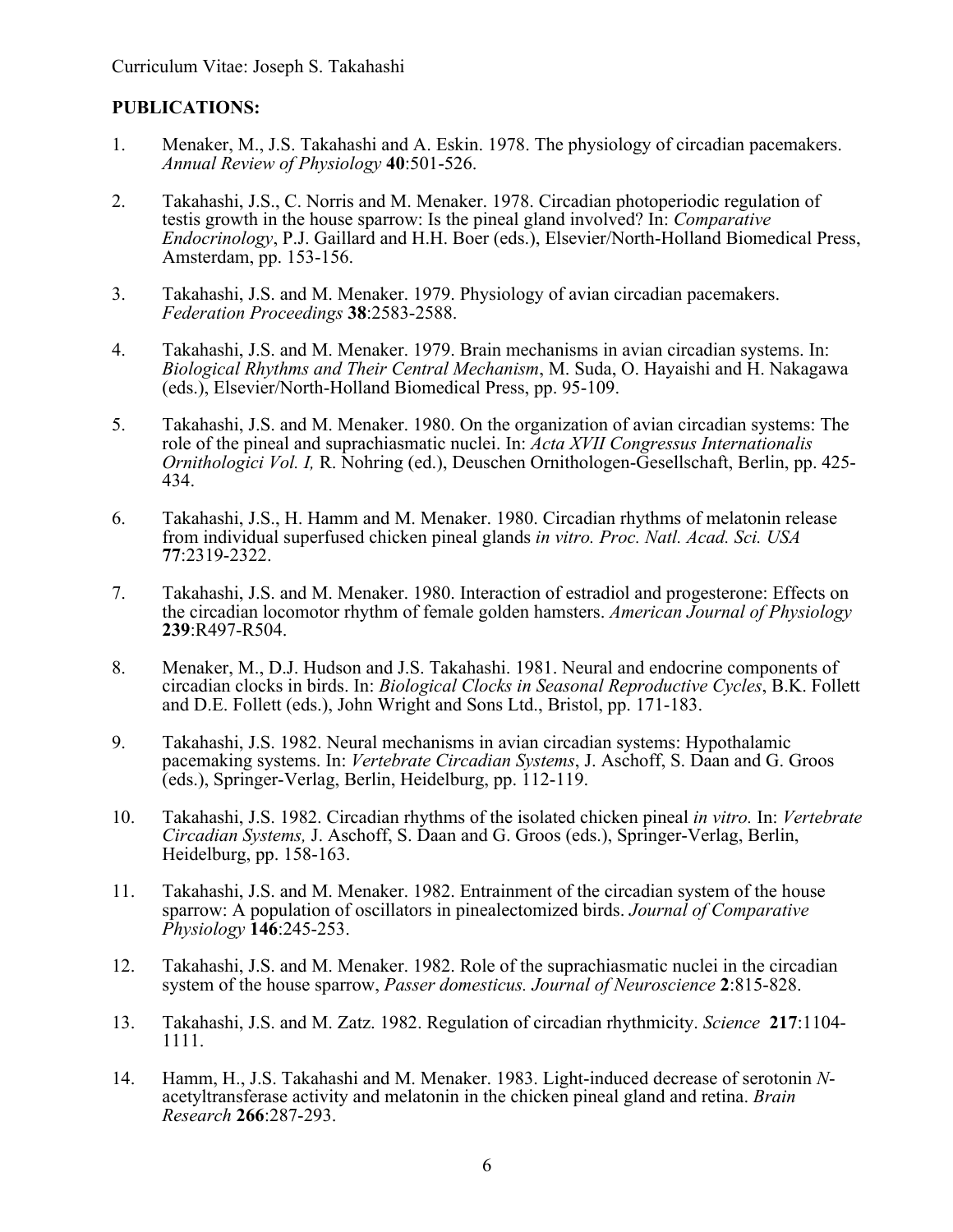- 15. Eskin, A. and J.S. Takahashi. 1983. Adenylate cyclase activation shifts the phase of a circadian pacemaker. *Science* **220**:82-84.
- 16. Takahashi, J.S. and M. Menaker. 1984. Circadian rhythmicity: Regulation in the time domain. In: *Biological Regulation and Development*, Vol. 3B, R.F. Goldberger and K.R. Yamamoto (eds.), Plenum Press, New York, pp. 285-303.
- 17. Takahashi, J.S. and M. Menaker. 1984. Multiple redundant circadian oscillators within the isolated avian pineal gland. *Journal of Comparative Physiology A* **154**:435-440.
- 18. Takahashi, J.S., P.J. DeCoursey, L. Bauman and M. Menaker. 1984. Spectral sensitivity of a novel photoreceptive system mediating entrainment of mammalian circadian rhythms. *Nature (London)* **308**:186-188.
- 19. Reisine, T.D. and J.S. Takahashi. 1984. Somatostatin pretreatment desensitizes somatostatin receptors linked to adenylate cyclase and facilitates the stimulation of cyclic adenosine 3':5' monophosphate accumulation in mouse anterior pituitary tumor cells. *Journal of Neuroscience* **4**:812-819.
- 20. Eskin, A., J.S. Takahashi, M. Zatz and G.D. Block. 1984. Cyclic guanosine 3':5' monophosphate mimics the effects of light on a circadian pacemaker in the eye of *Aplysia. Journal of Neuroscience* **4**:2466-2471.
- 21. Dubocovich, M.L., R.C. Lucas and J.S. Takahashi. 1985. Light-dependent regulation of dopamine receptors in mammalian retina. *Brain Research* **335**:321-325.
- 22. Dubocovich, M.L., R.C. Lucas and J.S. Takahashi. 1986. Constant-light induced downregulation of dopamine receptors in retina. In: *Dopaminergic Systems and Their Regulation*, G.N. Woodruff, J.A. Poat and P.J. Roberts (eds.), MacMillan Press, England, pp. 429-430.
- 23. Cassone, V.M., J.S. Takahashi, C.D. Blaha, R.F. Lane and M. Menaker. 1986. Dynamics of noradrenergic circadian input to the chicken pineal gland. *Brain Research* **384**:334-341.
- 24. Duncan, M.J., J.S. Takahashi and M.L. Dubocovich. 1986. Characterization of 2-[125I]- iodomelatonin binding sites in hamster brain. *European Journal of Pharmacology* **<sup>132</sup>**:333- 334.
- 25. Keefe, D.L., D.J. Earnest, D. Nelson, J.S. Takahashi and F.W. Turek. 1987. A cholinergic antagonist, mecamylamine, blocks the phase-shifting effects of light on the circadian rhythm of locomotor activity in the golden hamster. *Brain Research* **403**:308-312.
- 26. Takahashi, J.S. and F.W. Turek. 1987. Anisomycin, an inhibitor of protein synthesis, perturbs the phase of a mammalian circadian pacemaker. *Brain Research* **405**:199-203.
- 27. Dubocovich, M.L. and J.S. Takahashi. 1987. Use of  $2-[125]$ -iodomelatonin to characterize melatonin binding sites in chicken retina. *Proc. Natl. Acad. Sci. USA* **84**:3916-3920.
- 28. Pratt, B.L. and J.S. Takahashi. 1987. Alpha-2 adrenergic receptor regulation of melatonin release in chick pineal cell cultures. *Journal of Neuroscience* **7**:3665-3674.
- 29. Takahashi, J.S. 1987. Cellular basis of circadian rhythms in the avian pineal. In: *Comparative Aspects of Circadian Clocks*, T. Hiroshige and K. Honma (eds.), Hokkaido University Press, Sapporo, pp. 3-15.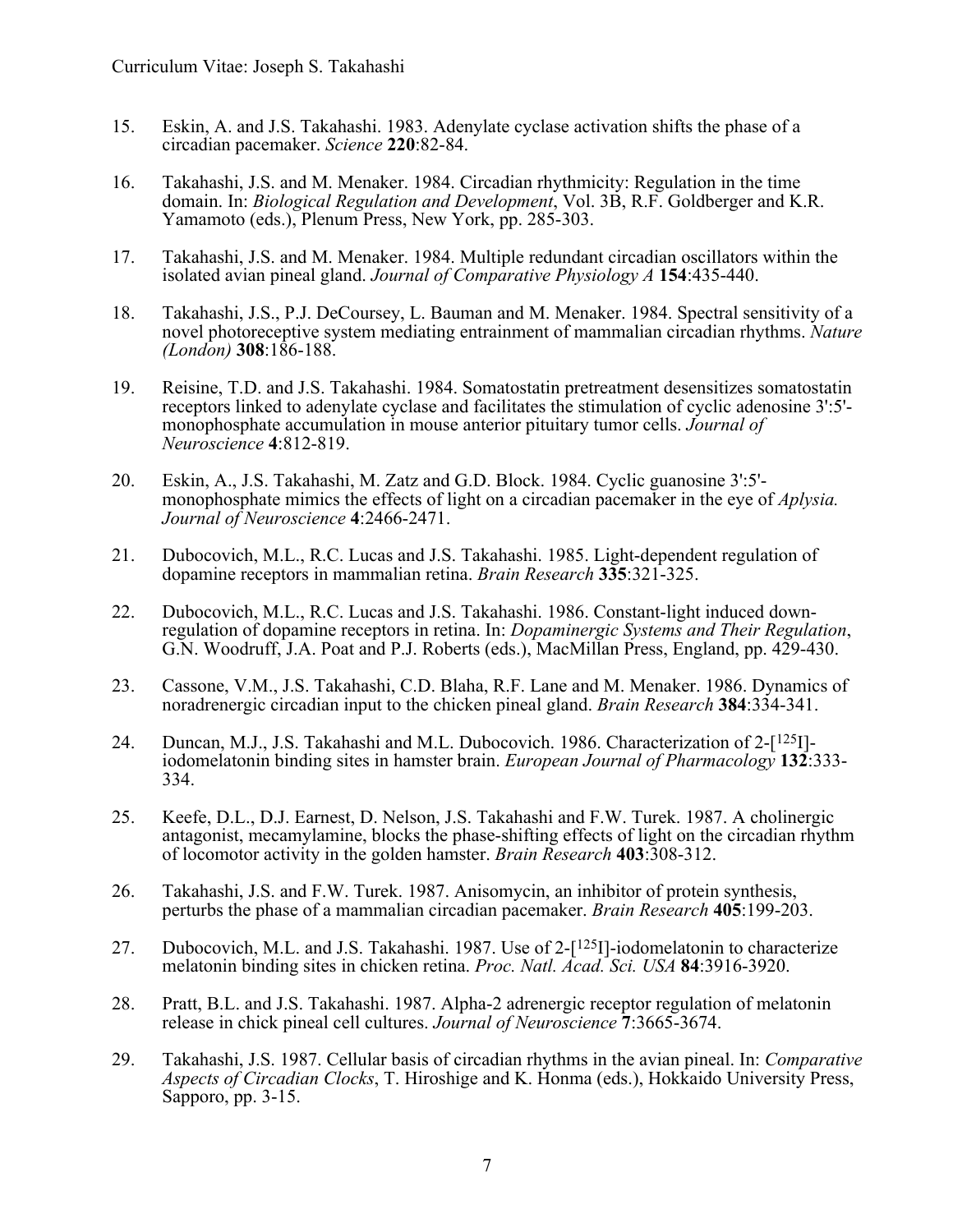- 30. Robertson, L.M. and J.S. Takahashi. 1988. Circadian clock in cell culture: I. Oscillation of melatonin release from dissociated chick pineal cells in flow-through microcarrier culture. *Journal of Neuroscience* **8**:12-21.
- 31. Robertson, L.M. and J.S. Takahashi. 1988. Circadian clock in cell culture: II. *In vitro* entrainment to light of melatonin oscillation from dissociated chick pineal cells. *Journal of Neuroscience* **8**:22-30.
- 32. Duncan, M.J., J.S. Takahashi and M.L. Dubocovich. 1988. 2-[125I]-Iodomelatonin binding sites in hamster brain membranes: Pharmacological characteristics and regional distribution. *Endocrinology* **122**:1825-1833.
- 33. Pratt, B.L. and J.S. Takahashi. 1988. A pertussis toxin-sensitive G protein mediates the  $\alpha$ <sub>2</sub>adrenergic receptor inhibition of melatonin release in photoreceptive chick pineal cell cultures. *Endocrinology* **123**:277-283.
- 34. Inouye, S.T., J.S. Takahashi, F. Wollnik and F.W. Turek. 1988. Inhibitor of protein synthesis phase shifts a circadian pacemaker in mammalian SCN. *American Journal of Physiology* **255**:R055-R1058.
- 35. Takahashi, J.S., D.E. Nelson and A. Eskin. 1989. Immunocytochemical localization of serotonergic fibers innervating the *Aplysia* ocular circadian system. *Neuroscience* **28**:139- 147.
- 36. Pierce, M.E., D. Barker, J. Harrington and J.S. Takahashi. 1989. Cyclic AMP-dependent melatonin production in Y79 human retinoblastoma cells. *Journal of Neurochemistry* **53**:307- 310.
- 37. Hamm, H.E., D. Deretic, M.R. Mazzoni, C.A. Moore, J.S. Takahashi and M.M. Rasenick. 1989. A monoclonal antibody against the rod outer segment guanyl nucleotide-binding protein, transducin, blocks the stimulatory and inhibitory G-proteins of adenylate cyclase. *Journal of Biological Chemistry* **264**:1475-1482
- 38. Duncan, M.J., J.S. Takahashi and M.L. Dubocovich. 1989. Characteristics and autoradiographic localization of  $2-[125]$ -iodomelatonin binding sites in Djungarian hamster brain. *Endocrinology* **125**:1011-1018.
- 39. Wollnik, F., F.W. Turek, P. Majewski and J.S. Takahashi. 1989. Phase shifting the circadian clock with cycloheximide: Response of hamsters with an intact or split rhythm of locomotor activity. *Brain Research* **496**:82-88.
- 40. Takahashi, J.S., N. Murakami, S.S. Nikaido, B.L. Pratt and L.M. Robertson. 1989. The avian pineal, a vertebrate model system of the circadian oscillator: Cellular regulation of circadian rhythms by light, second messengers and macromolecular synthesis. *Recent Progress in Hormone Research* **45**:279-352.
- 41. Pratt, B.L. and J.S. Takahashi. 1989. Vasoactive intestinal polypeptide (VIP) and a<sub>2</sub>adrenoceptor agonists regulate cAMP accumulation and melatonin release in chick pineal cell cultures. *Endocrinology* **125**:2375-2384.
- 42. Nikaido, S.S. and J.S. Takahashi. 1989. Twenty-four hour oscillation of cAMP in chick pineal cells: Role of cAMP in the acute and circadian regulation of melatonin production. *Neuron* **3**:609-619.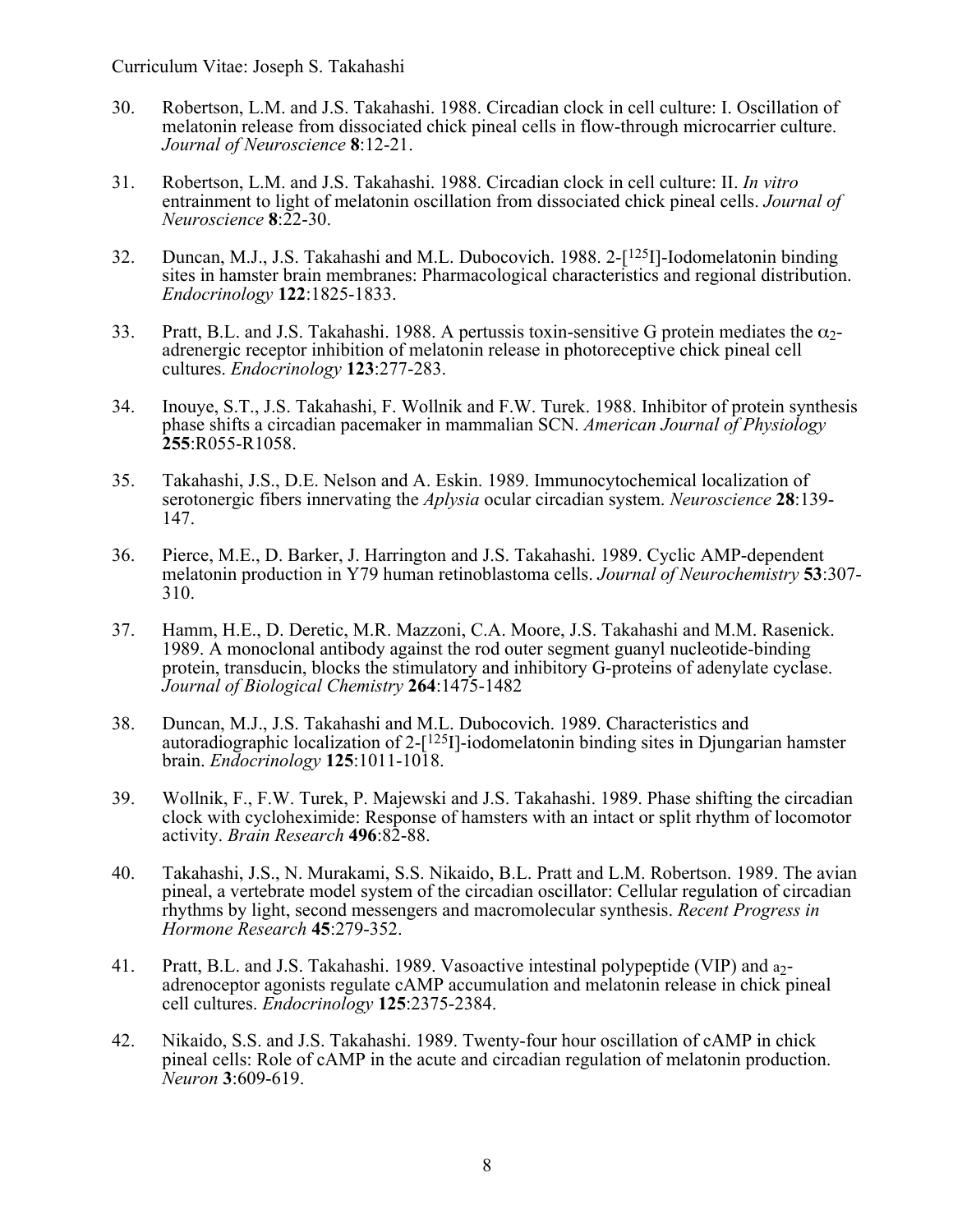- 43. Milette, J.J., J.S. Takahashi and F.W. Turek. 1990. The photic threshold for photoperiodic stimulation of neuroendocrine-gonadal activity in male Djungarian hamsters. *Brain Research* **512**:304-308.
- 44. Kornhauser, J.M., D.E. Nelson, K.E. Mayo and J.S. Takahashi. 1990. Photic and circadian regulation of c-*fos* gene expression in the hamster suprachiasmatic nucleus. *Neuron* **5**:127- 134.
- 45. Janavs, J.L., M.E. Pierce and J.S. Takahashi. 1991. *N*-acetyltransferase and protein synthesis modulate melatonin production in Y79 human retinoblastoma cells. *Brain Research* **540**:138- 144.
- 46. Nelson, D.E. and J.S. Takahashi. 1991. Sensitivity and integration in a visual pathway for circadian entrainment in the hamster, *Mesocricetus auratus. Journal of Physiology (London)*  **439**:115-145.
- 47. Nelson, D.E. and J.S. Takahashi. 1991. Comparison of visual sensitivity for suppression of pineal melatonin and circadian phase shifting in the golden hamster. *Brain Research* **554**:272-277.
- 48. Takahashi, J.S. 1991. Circadian rhythms: From gene expression to behavior. *Current Opinion in Neurobiology* **1**:556-561.
- 49. Kornhauser, J.M., D.E. Nelson, K.E. Mayo and J.S. Takahashi. 1992. Light regulates c-*fos* gene expression in the hamster SCN: Implications for circadian and seasonal control of reproduction. In: *Follicle Stimulating Hormone: Regulation of Secretion and Molecular Mechanisms of Action,* M. Hunzicker-Dunn and N.B. Schwartz (eds.), Serono Symposia USA, Springer-Verlag, pp. 95-106.
- 50. Smith, R.D., F.W. Turek and J.S. Takahashi. 1992. Two families of phase-response curves characterize the resetting of the hamster circadian clock. *American Journal of Physiology* **262**:R1149-R1153.
- 51. Kornhauser, J.M., D.E. Nelson, K.E. Mayo and J.S. Takahashi. 1992. Regulation of *jun*-B messenger RNA and AP-1 activity by light and a circadian clock. *Science* **255**:1581-1584.
- 52. Takahashi, J.S. 1992. Circadian clock genes are ticking. *Science* **258**:238-240.
- 53. Kornhauser, J.M., K.E. Mayo and J.S. Takahashi. 1993. Immediate-early gene expression in a mammalian circadian pacemaker: the suprachiasmatic nucleus. In: *Molecular Genetics of Biological Rhythms.* M.W. Young (ed.), Marcel Dekker, New York, pp. 271-307.
- 54. Takahashi, J.S., J.M. Kornhauser, C. Koumenis and A. Eskin. 1993. Molecular approaches to understanding circadian oscillations. *Annual Review of Physiology* **55**:729-753.
- 55. Pierce, M.E., H.K. Sheshberadaran, Z. Zhang, L.E. Fox, M.L. Applebury and J.S. Takahashi. 1993. Circadian regulation of iodopsin gene expression in embryonic photoreceptors in retinal cell culture. *Neuron* **10**:579-584.
- 56. Zhang, Y., P.C. Zee, J.D. Kirby, J.S. Takahashi and F.W. Turek. 1993. A cholinergic antagonist, mecamylamine, blocks light-induced Fos immunoreactivity in specific regions of the hamster suprachiasmatic nucleus. *Brain Research* **615**:107-112.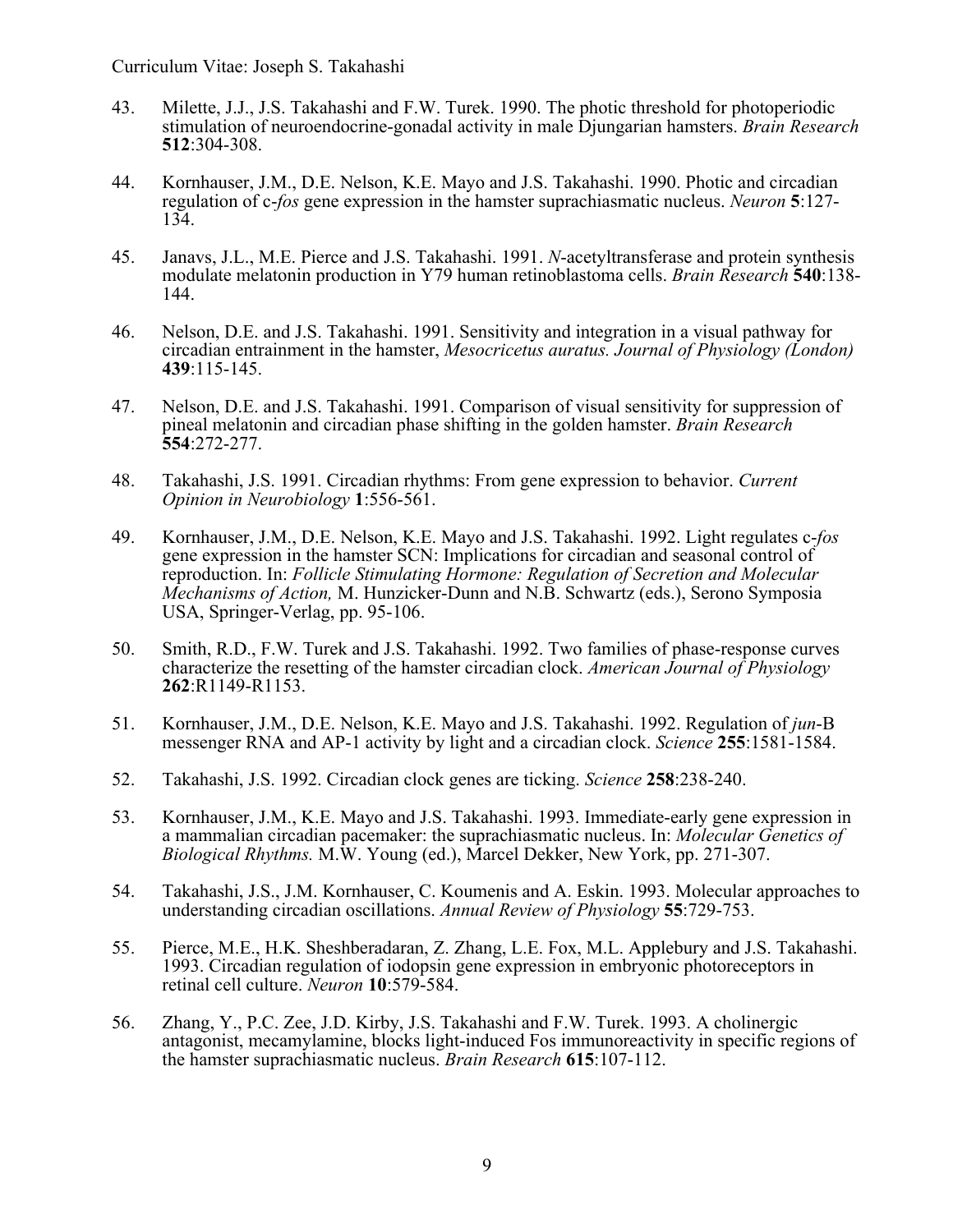- 57. Ginty, D.D., J.M. Kornhauser, M.A. Thompson, H. Bading, K.E. Mayo, J.S. Takahashi and M.E. Greenberg. 1993. Regulation of CREB phosphorylation in the suprachiasmatic nucleus by light and a circadian clock. *Science* **260**:238-241.
- 58. Takahashi, J.S. 1993. Circadian-clock regulation of gene expression. *Current Opinion in Genetics & Development* **3**:301-309.
- 59. Takahashi, J.S. 1993. Biological rhythms: From gene expression to behavior. In: *Light and Biological Rhythms*, L. Wetterberg (ed.), Pergamon Press, Oxford, UK, pp. 3-20.
- 60. Takahashi, J.S. 1993. Gene regulation: Circadian clocks à la CREM. *Nature News and Views* **365**:299-300.
- 61. Zhang, Y., O. Van Reeth, P.C. Zee, J.S. Takahashi and F.W. Turek. 1993. Fos protein expression in the circadian clock is not associated with phase shifts induced by a nonphotic stimulus, triazolam. *Neuroscience Letters* **164**:203-208.
- 62. Takahashi, J.S. 1994. Circadian rhythms: ICER is nicer at night (sir!). *Current Biology* **4**:165-168.
- 63. Janavs, J.L., M.E. Pierce and J.S. Takahashi. 1994. RNA synthesis inhibitors increase melatonin production in Y79 human retinoblastoma cells. *Molecular Brain Research* **23**:47- 56.
- 64. Vitaterna, M.H., D.P. King, A.-M. Chang, J.M. Kornhauser, P.L. Lowrey, J.D. McDonald, W.F. Dove, L.H. Pinto, F.W. Turek and J.S. Takahashi. 1994. Mutagenesis and mapping of a mouse gene, *Clock*, essential for circadian behavior. *Science* **264**:719-725.
- 65. Takahashi, J.S., L.H. Pinto and M.H. Vitaterna. 1994. Forward and reverse genetic approaches to behavior in the mouse. *Science* **264**:1724-1733.
- 66. Sheshberadaran, H.K. and J.S. Takahashi. 1994. Characterization of the chicken rhodopsin promoter: Identification of retina-specific and *glass*-like protein binding domains. *Molecular and Cellular Neurosciences* **5**:309-318.
- 67. Besecke, L.M., A.M. Wolfe, M.E. Pierce, J.S. Takahashi and J.E. Levine. 1994. Neuropeptide Y (NPY) stimulates luteinizing hormone-releasing hormone (LHRH) release from superfused hypothalamic GT1-7 cells. *Endocrinology* **135**:1621-1627.
- 68. Turek, F.W., P. Penev, Y. Zhang, O. Van Reeth, J.S. Takahashi and P.C. Zee. 1995. Alterations in circadian system in advanced age. In: *Circadian Clocks and Their Adjustment*. Ciba Foundation Symposium, Wiley, Chichester, pp. 212-234.
- 69. Janavs, J.L., J.C. Florez, M.E. Pierce and J.S. Takahashi. 1995. Forskolin and camptothecin induce a 30 kDa protein associated with melatonin production in Y79 human retinoblastoma cells. *Journal of Neuroscience* **15**:298-309.
- 70. Max, M., P.J. McKinnon, K.J. Seidenman, R.K. Barrett, M.L. Applebury, J.S. Takahashi and R.F. Margolskee. 1995. Pineal opsin: A nonvisual opsin expressed in chick pineal. *Science* **267**:1502-1506.

 <sup>1</sup> This article was featured in *Trends in Neuroscience* (by C.P. Kyriacou, Vol. 17, pp. 313-314, 1994) and in the *Trends in Genetics Monitor* (Vol. 10, p. 229, 1994).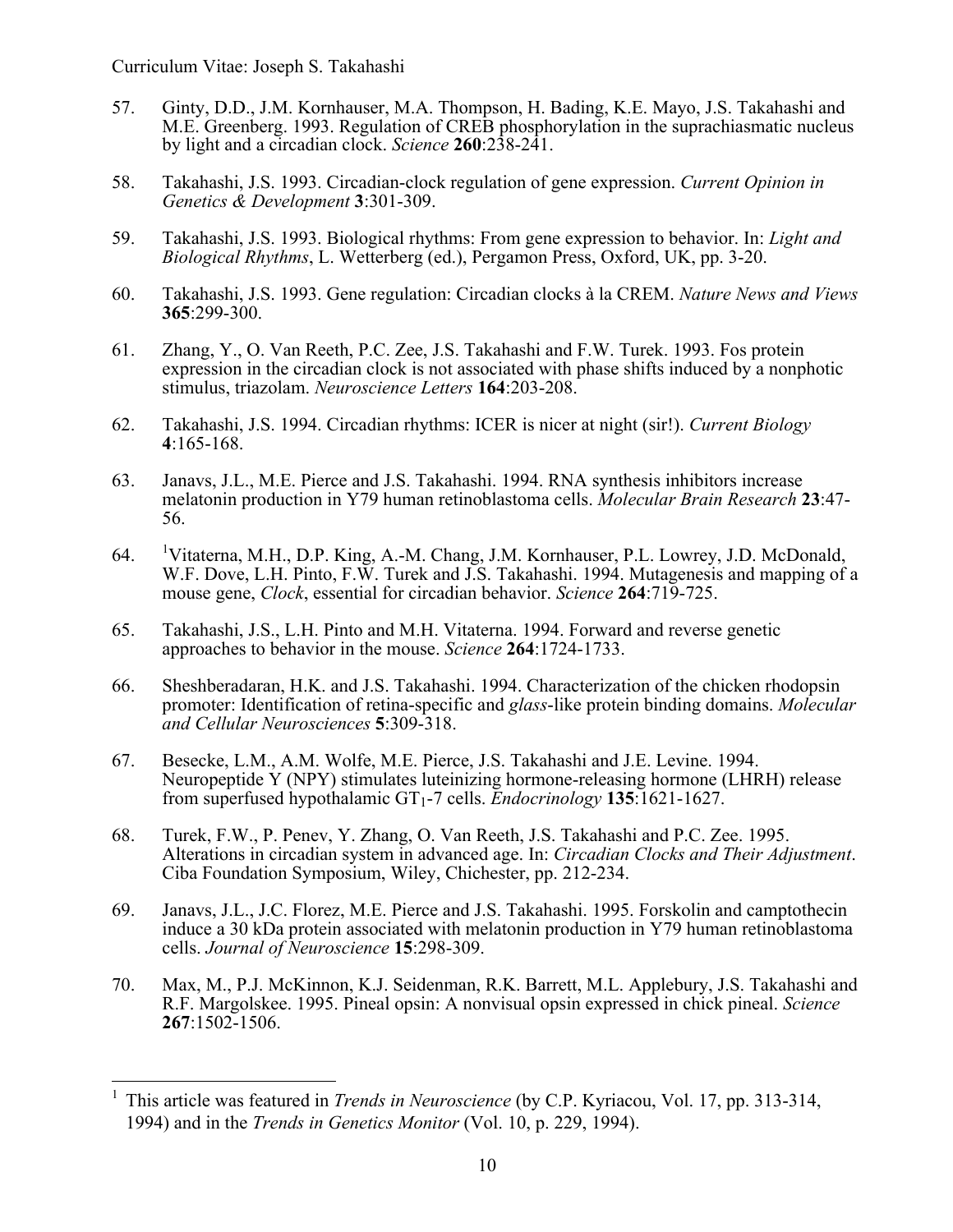- 71. Takahashi, J.S. 1995. Molecular neurobiology and genetics of circadian rhythms in mammals. *Annual Review of Neuroscience* **18**:531-553.
- 72. Menaker, M. and J.S. Takahashi. 1995. Genetic analysis of the circadian system of mammals: Properties and prospects. *Seminars in the Neurosciences* **7**:61-70.
- 73. Takahashi, J.S. and M. Hoffman. 1995. Molecular biological clocks. *American Scientist* **83**:158-165.
- 74. Florez, J.C. and J.S. Takahashi. 1995. The circadian clock: from molecules to behavior. *Annals of Medicine* **27**:481-490.
- 75. Barrett, R.K. and J.S. Takahashi. 1995. Temperature compensation and temperature entrainment of the chick pineal cell circadian clock. *Journal of Neuroscience* **15**:5681-5692.
- 76. Turek, F.W., L.H. Pinto, M.H. Vitaterna, P. Penev, P. Zee and J.S. Takahashi. 1995. Pharmacological and genetic approaches for the study of circadian rhythms in mammals. In: *Frontiers in Neuroendocrinology* **16**:191-223.
- 77. Florez, J.C. and J.S. Takahashi. 1996. Biological rhythms and the pineal gland. In: *Comprehensive Human Physiology, Vol. 1*. R. Greger and U. Windhorst (eds.), Springer-Verlag, Berlin, pp. 1199-1214.
- 78. Kornhauser, J.M., K.E. Mayo and J.S. Takahashi. 1996. Light, immediate-early genes, and circadian rhythms. *Behavior Genetics* **26**:221-240.
- 79. Zhang, Y., J.M. Kornhauser, P.C. Zee, K.E. Mayo, J.S. Takahashi and F.W. Turek. 1996. Effects of aging on light-induced phase-shifting of circadian behavioral rhythms, Fos expression, and CREB phosphorylation in the hamster suprachiasmatic nucleus. *Neuroscience* **70**:951-961.
- 80. Florez, J.C. and J.S. Takahashi. 1996. Quantitative two-dimensional gel electrophoretic analysis of clock-controlled proteins in cultured chick pineal cells: Circadian regulation of tryptophan hydroxylase. *Journal of Biological Rhythms* **11**:241-257.
- 81. Nikaido, S.S. and J.S. Takahashi. 1996. Calcium modulates circadian variation in cAMP- stimulated melatonin in chick pineal cells. *Brain Research* **<sup>716</sup>**:1-10.
- 82. Florez, J.C. and J.S. Takahashi. 1996. Regulation of tryptophan hydroxylase by cyclic AMP, calcium, norepinephrine and light in cultures of chick pineal cells. *Journal of Neurochemistry* **67**:242-250.
- 83. Takahashi, J.S. 1996. Circadian rhythms: Ion channels get the message. *Nature News and Views* **382**:117-118.
- 84. Florez, J.C., K.J. Seidenman, R.K. Barrett, A.M. Sangoram and J.S. Takahashi. 1996. Molecular cloning of chick pineal tryptophan hydroylase and circadian oscillation of its mRNA levels. *Molecular Brain Research* **42**:25-30.
- 85. Wisor, J.P. and J.S. Takahashi. 1996. Regulation of the *vgf* gene in the hamster suprachiasmatic nucleus by light and by the circadian clock. *Journal of Comparative Neurology* **378**:229-238.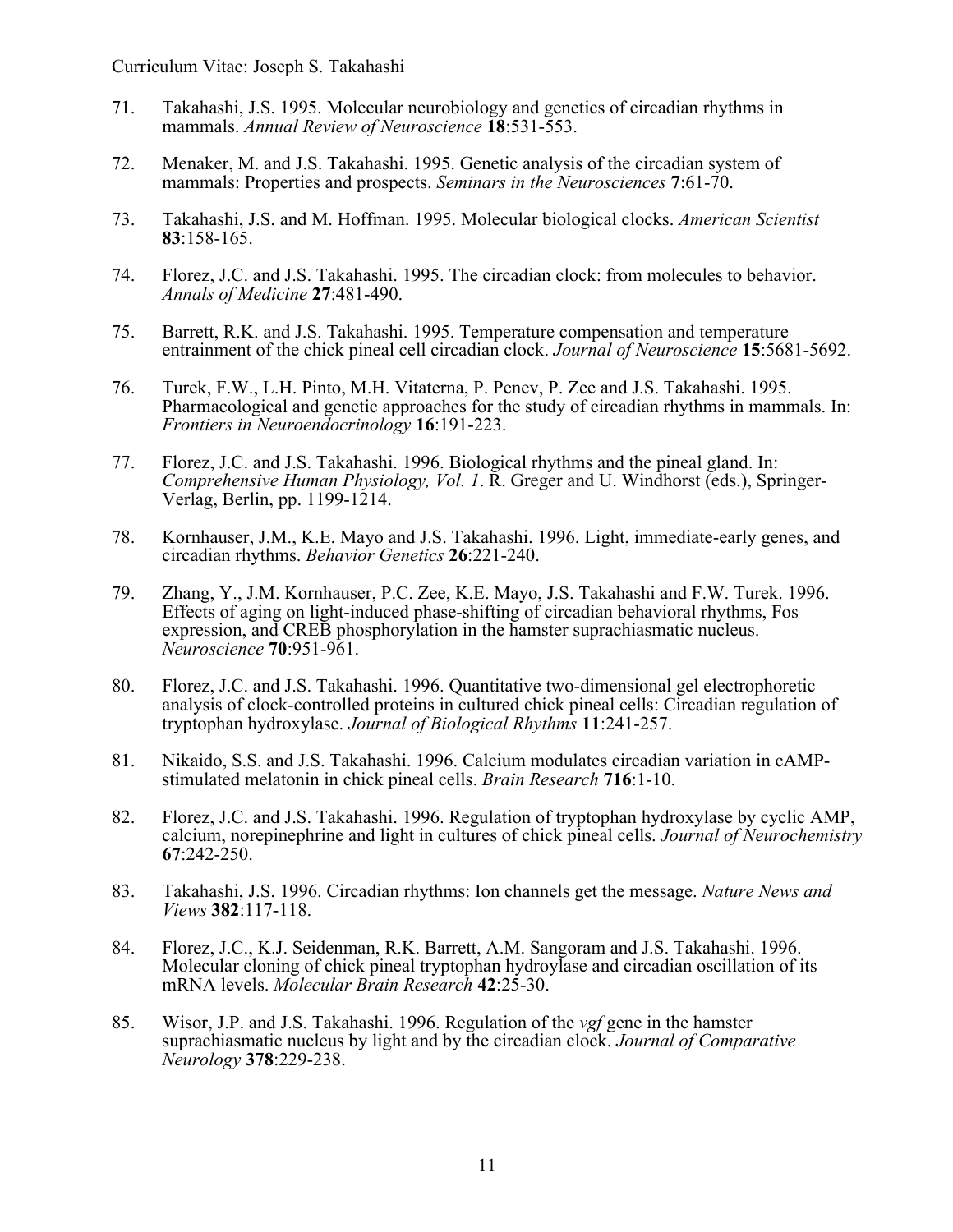- 86. Zhang, Y., J.S. Takahashi and F.W. Turek. 1996. Critical period for cycloheximide blockade of light-induced phase advances of circadian locomotor activity rhythms in golden hamsters. *Brain Research* **740**:285-290.
- 87. Takahashi, J.S. 1996. The biological clock: it's all in the genes. In: *Progress in Brain Research*, Vol. 111, *Hypothalamic Integration of Circadian Rhythms*. R.M. Buijs, A. Kalsbeck, H.J. Romijn, C.M.A. Pennartz and M. Mirmiran (eds.), Elsevier Science BV, Amsterdam, pp. 5-9.
- 88. Kornhauser, J.M., D.D. Ginty, M.E. Greenberg, K.E. Mayo and J.S. Takahashi. 1996. Light entrainment and activation of signal transduction pathways in the SCN. In: *Progress in Brain Research*, Vol. 111, *Hypothalamic Integration of Circadian Rhythms*. R.M. Buijs, A. Kalsbeck, H.J. Romijn, C.M.A. Pennartz and M. Mirmiran (eds.), Elsevier Science BV, Amsterdam, pp. 133-146.
- 89. Sangoram, A., J.C. Florez, D.P. King and J.S. Takahashi. 1996. Forward genetics and positional cloning applied to circadian behavior. In: *1996 Short Course 1 Syllabus. What's Wrong With My Mouse? New Interplays Between Mouse Genetics and Behavior*. Society for Neuroscience, Washington, D.C.
- 90. King, D.P. and J.S. Takahashi. 1996. Forward genetic approaches to circadian clocks in mice. *Cold Spring Harbor Symposium on Quantitative Biology* **LXI**:295-302.
- 91. Lin, J.T., J.M. Kornhauser, N.P. Singh, K.E. Mayo and J.S. Takahashi. 1997. Visual sensitivities of *nur77* (NGFI-B) and *zif268* (NGFI-A) induction in the suprachiasmatic nucleus are dissociated from c-*fos* induction and behavioral phase-shifting responses. *Molecular Brain Research* **46**:303-310.
- 92. <sup>2</sup>King, D.P., Y. Zhao, A.M. Sangoram, L.D. Wilsbacher, M. Tanaka, M.P. Antoch, T.D.L. Steeves, M.H. Vitaterna, J.M. Kornhauser, P.L. Lowrey, F.W. Turek and J.S. Takahashi. 1997. Positional cloning of the mouse circadian *Clock* gene. *Cell* **89**:641-653.
- 93. <sup>2</sup> Antoch, M.P., E.-J. Song, A.-M. Chang, M.H. Vitaterna, Y. Zhao, L.D. Wilsbacher, A.M. Sangoram, D.P. King, L.H. Pinto and J.S. Takahashi. 1997. Functional identification of the mouse circadian *Clock* gene by transgenic BAC rescue. *Cell* **89**:655-667.
- 94. King, D.P., M.H. Vitaterna, A.-M. Chang, W.F. Dove, L.H. Pinto, F.W. Turek and J.S. Takahashi. 1997. The mouse *Clock* mutation behaves as an antimorph and maps within the *W*19H deletion, distal of *Kit*. *Genetics* **146**:1049-1060.
- 95. Barrett, R.K., and J.S. Takahashi. 1997. Lability of circadian pacemaker amplitude in chick pineal cells: A temperature-dependent process. *Journal of Biological Rhythms* **12**:309-318.
- 96. Silva, A.J., E.M. Simpson, J.S. Takahashi, H.P. Lipp, S. Nakanishi, J.M. Wehner, K.P. Giese, T. Tully, P.F. Chapman, T. Abel, K. Fox, G. Seth, S. Itohara, R. Lathe, M. Mayford, J.O. McNamara, R.J. Morris, M. Picciotto, J. Roder, H.S. Shin, P.A. Slesinger, D.R. Storm, M.P. Stryker, S. Tonegawa, Y. Wang and D.P. Wolfer. 1997. Mutant mice and neuroscience: recommendations concerning genetic background. *Neuron* **19**:755-759.

 <sup>2</sup> These articles were featured in *Cell* (Minireview, S.M. Reppert and D.R. Weaver, **89**:487-490, 1997), *Nature Medicine* (News & Views, W.J. Schwartz, **3**:718-719, 1997), as well as news stories in *Science, Science News, NewScientist* and *J. NIH Research.* Selected as a 'Hot Paper,' E. Russo, *The Scientist* **13**:16, 1999.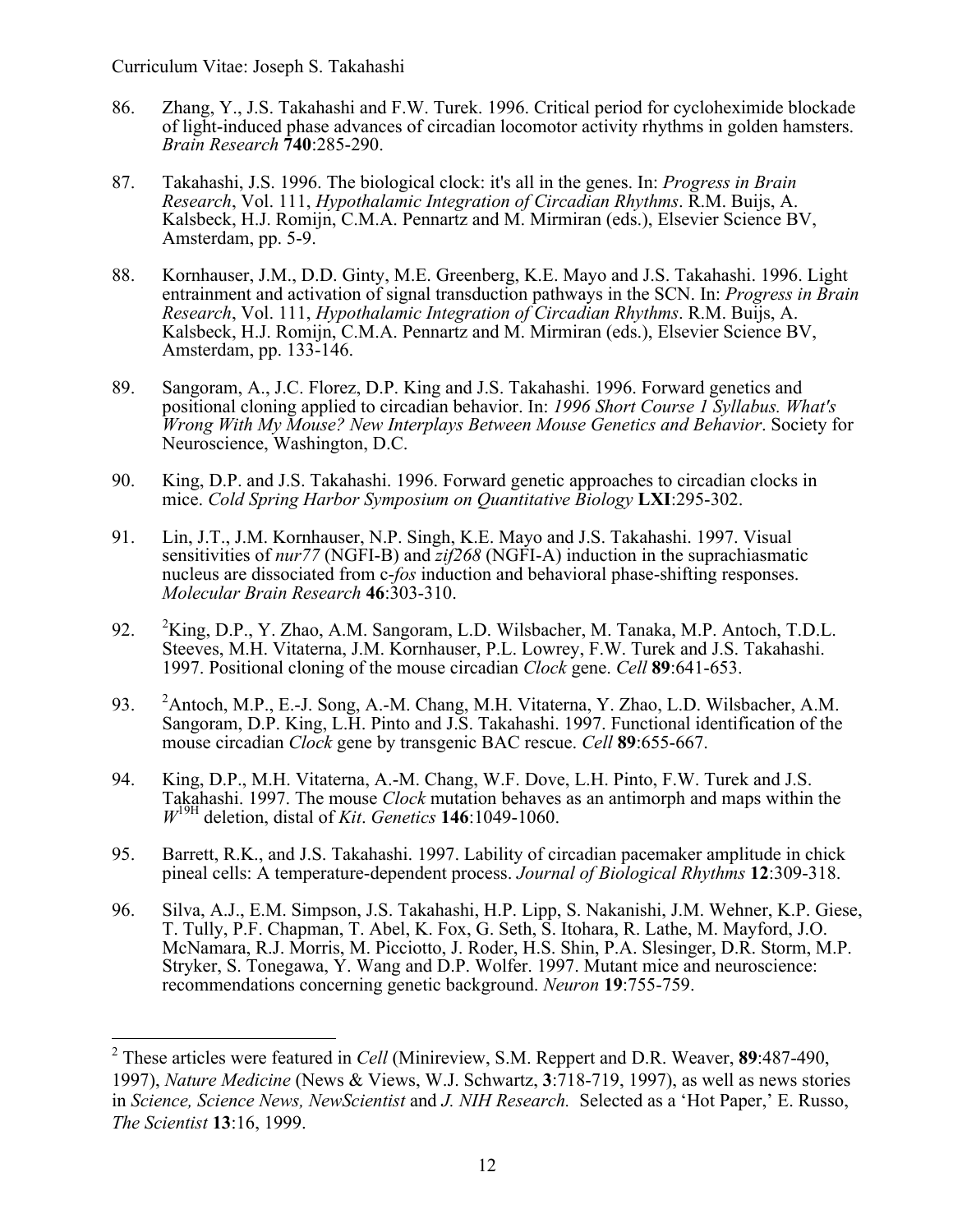- 97. Valentinuzzi, V.S., K. Scarbrough, J.S. Takahashi and F.W. Turek. 1997. Effects of aging on the circadian rhythm of wheel-running activity in C57BL/6 mice. *American Journal of Physiology* **273**:R1957-R1964.
- 98. Florez, J.C., L.D. Wilsbacher and J.S. Takahashi. 1998. Body Rhythms/Body Clocks. In: *Encyclopedia of Mental Health, Volume 1*, H.S. Friedman (ed.), Academic Press, San Diego, pp. 267-284.
- 99.  ${}^{3}$ Gekakis, N., D. Staknis, H.B. Nguyen, F.C. Davis, L.D. Wilsbacher, D.P. King, J.S. Takahashi and C.J. Weitz. 1998. Role of the CLOCK protein in the mammalian circadian mechanism. *Science* **280**:1564-1569.
- $100.$ Darlington, T.K., K. Wager-Smith, M.F. Ceriani, D. Staknis, N. Gekakis, T.D.L. Steeves, C.J. Weitz, J.S. Takahashi and S.A. Kay. 1998. Closing the circadian loop: CLOCK-induced transcription of its own inhibitors *per* and *tim*. *Science* **280**:1599-1603.
- 101. Shimomura, K., J.M. Kornhauser, J.P. Wisor, T. Umezu, S. Yamazaki, N.L. Ihara, J.S. Takahashi and M. Menaker. 1998. Circadian behavior and plasticity of light-induced c-*fos* expression in suprachiasmatic nucleus of *tau* mutant hamsters. *Journal of Biological Rhythms* **13**:305-314.
- 102. Max, M., A. Surya, L. Ruis-Avila, J.S. Takahashi, R.F. Margolskee and B.E. Knox. 1998. Light-dependent activation of rod transducin by pineal opsin. *Journal of Biological Chemistry* **273**:26820-26826.
- 103. Katzenberg, D., T. Young, L. Finn, L. Lin, D.P. King, J.S. Takahashi and E. Mignot. 1998. A *CLOCK* polymorphism associated with human diurnal preferences. *Sleep* **21**:569-576.
- 104. Wilsbacher, L.D., J.P. Wisor and J.S. Takahashi. 1998. Strategies for dissecting the molecular mechanisms of mammalian circadian rhythmicity. In: *Handbook of Behavioral State Control: Cellular and Molecular Mechanisms*, R. Lydic and H.A. Baghdoyan (eds.), CRC Press, Boca Raton, pp. 75-84.
- 105. Wilsbacher, L.D. and J.S. Takahashi. 1998. Circadian rhythms: molecular basis of the clock. *Current Opinion in Genetics and Development* **8**:595-602.
- 106. Low-Zeddies, S. and J.S. Takahashi. 1999. Genetic influences on circadian rhythms in mammals. In: *The Handbook of Genetic Influences on Neural and Behavioral Functions,*  S.C. Maxson (ed.), CRC Press, Boca Raton, pp. 293-305
- 107. Wisor, J.P. and J.S. Takahashi. 1999. Molecular genetic approaches to the identity and function of circadian clock genes. In: *Regulation of Sleep and Circadian Rhythms*, F.W. Turek and P.C. Zee (eds.), Marcel Dekker, New York, pp. 369-395.
- 108. Nikaido, S.S. and J.S. Takahashi. 1998. Day/night differences in the stimulation of adenylate cyclase activity by calcium/calmodulin in chick pineal cell cultures: Evidence for circadian regulation of cyclic AMP. *Journal of Biological Rhythms* **13**:479-493.
- 109. Valentinuzzi, V.S., D.E. Kolker, M.H. Vitaterna, K. Shimomura, A. Whiteley, S. Low-Zeddies, F.W. Turek, E.A.M. Ferrari, R. Paylor and J.S. Takahashi. 1998. Automated measurement of mouse freezing behavior and its use for quantitative trait locus analysis of

 <sup>3</sup> These articles were featured in *Nature* (News & Views, U. Schibler, **393**:620-21, 1998); *Science* (Perspective, J. Dunlap, **280**:1548-49, 1998); and *Neuron* (S.M. Reppert, **21**:1-4, 1998).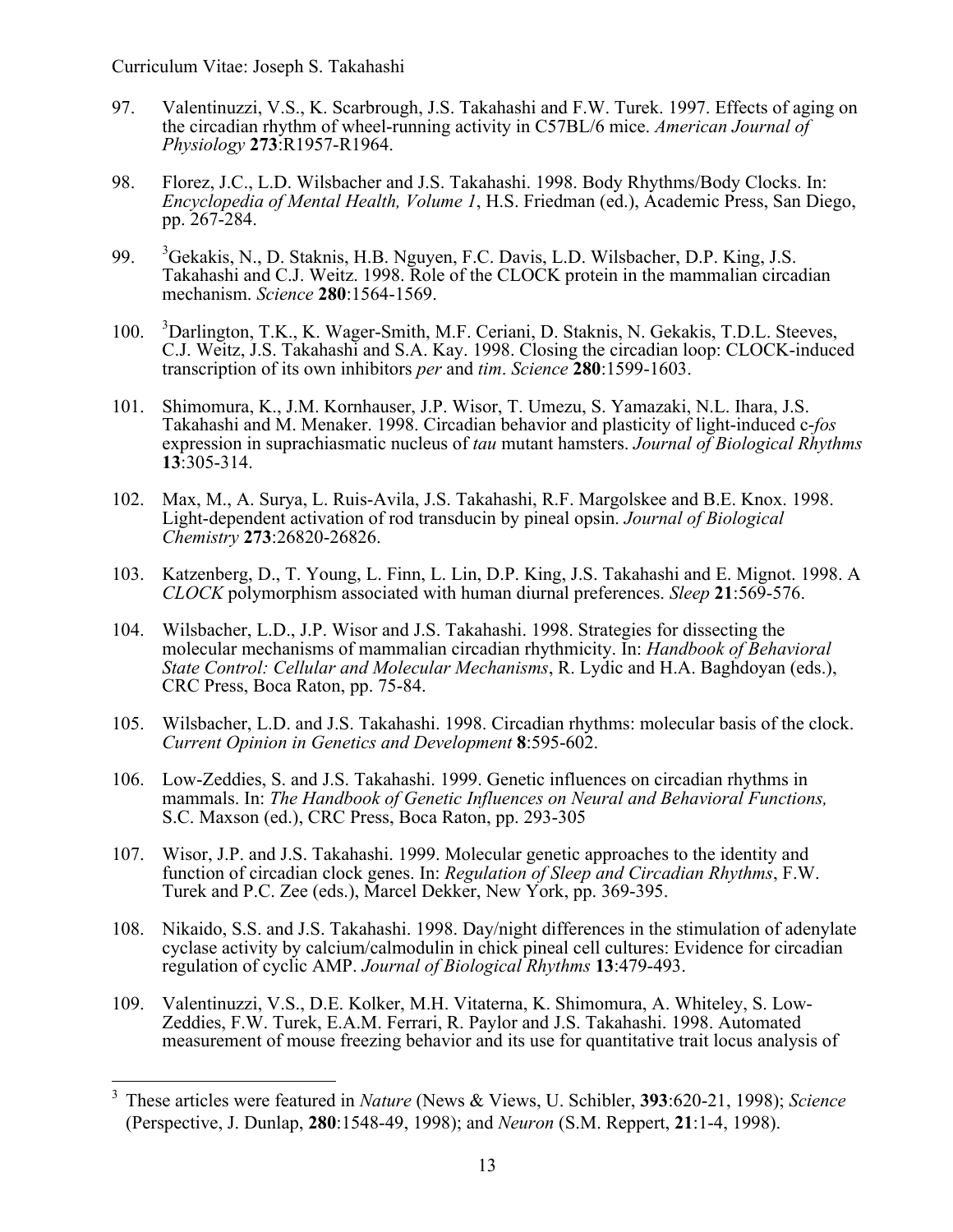contextual fear conditioning in (BALB/cJ X C57BL/6J)F2 mice. *Learning and Memory* **5**:391-403.

- 110. Sangoram, A.M., L. Saez, M.P. Antoch, N. Gekakis, D. Staknis, A. Whiteley, E.M. Fruechte, M.H. Vitaterna, K. Shimomura, D.P. King, M.W. Young, C.J. Weitz and J.S. Takahashi. 1998. Mammalian circadian autoregulatory loop: A *Timeless* ortholog and *mPer1* interact and negatively regulate CLOCK-BMAL1-induced transcription. *Neuron* **21**:1101-1113.
- 111. Thresher, R.J., M.H. Vitaterna, Y. Miyamoto, A. Kazantsev, D.S. Hsu, C. Petit, C.P. Selby, L. Dawut, O. Smithies, J.S. Takahashi and A. Sancar. 1998. Role of mouse cryptochrome blue-light photoreceptor in circadian photoresponses. *Science* **282**:490-494.
- 112. Herzog, E.D., J.S. Takahashi and G.D. Block. 1998. *Clock* controls circadian period in isolated suprachiasmatic nucleus neurons. *Nature Neuroscience* **1**:708-713.
- 113. Zhang, Y., G.C. Brainard, P.C. Zee, L.H Pinto, J.S. Takahashi and F.W. Turek. 1998. Effects of aging on lens transmittance and retinal input to the suprachiasmatic nucleus in golden hamster*. Neuroscience Letters* **258**:167-170. PMID: 9885957.
- 114. Steeves, T.D.L., D.P. King, Y. Zhao, A.M. Sangoram, F. Du, A.M. Bowcock, R.Y. Moore and J.S. Takahashi. 1999. Molecular cloning and characterization of the human *CLOCK* gene: Expression in the suprachiasmatic nucleus. *Genomics* **57**:189-200.
- 115. Hahm, S., T.M. Mizuno, J. Wu, J.P. Wisor, C.A. Priest, C.A. Kozak, C.N. Boozer, B. Peng, R.C. McEvoy, P. Good, K.A. Kelley, J.S. Takahashi, J.E. Pintar, J.L. Roberts, C.V. Mobbs and S.R.J. Salton. 1999. Targeted deletion of the *vgf* gene indicates that the encoded secretory peptide precursor plays a novel role in the regulation of body weight and metabolism. *Neuron* **23**:537-548.
- 116. Pinto, L.H. and J.S. Takahashi. 1999. Genetic dissection of mouse behavior using induced mutagenesis. In: *Handbook of Molecular-Genetic Techniques for Brain and Behavior Research*, W.E. Crusio and R.T. Gerlai (eds.), Elsevier Science B.V., pp. 147-165.
- 117. Nelson, D.E. and J.S. Takahashi. 1999. Integration and saturation within the circadian photic entrainment pathway of hamsters. *American Journal of Physiology* **277**:R1351-R1361.
- 118. Vitaterna, M.H., C.P. Selby, T. Todo, H. Niwa, C. Thompson, E.M. Fruechte, K. Hitomi, R.J. Thresher, T. Ishikawa, J. Miyazaki, J.S. Takahashi and A. Sancar. 1999. Differential regulation of mammalian *Period* genes and circadian rhythmicity by *Cryptochome 1* and *2*. *Proc. Natl. Acad. Sci. USA* **<sup>96</sup>**:12114-12119.
- 119. Takahashi, J.S. 1999. Narcolepsy genes wake up the sleep field. *Science* **285**:2076-2077.
- 120. Zhu, H., A. S. LaRue, A. Whiteley, T.D.L. Steeves, J.S. Takahashi and C.B. Green. 2000. The Xenopus *Clock* gene is constitutively expressed in retinal photoreceptors. *Molecular Brain Research* **75**:303-308.
- 121. Challet, E., J.S. Takahashi and F.W. Turek. 2000. Nonphotic phase-shifting in *Clock* mutant mice. *Brain Research* **859**:398-403.
- 122. King, D.P. and J.S. Takahashi. 2000. Molecular genetics of circadian rhythms in mammals. *Annual Review of Neuroscience* **23**:713-742.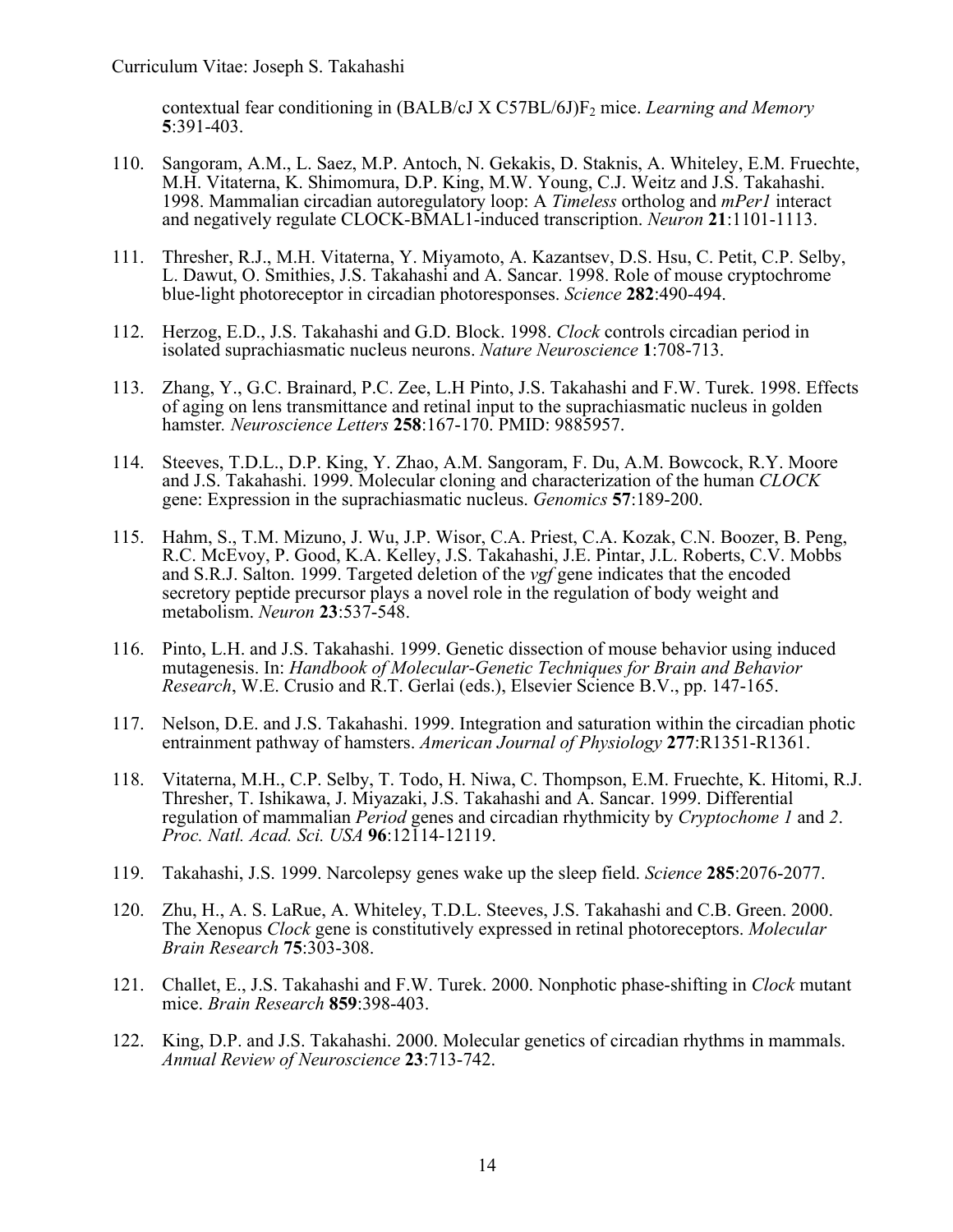- 123. <sup>4</sup> Lowrey, P.L., K. Shimomura, M.P. Antoch, S. Yamazaki, P.D. Zemenides, M.R. Ralph, M. Menaker and J.S. Takahashi. 2000. Positional syntenic cloning and functional characterization of the mammalian circadian mutation *tau*. *Science* **288**:483-491.
- 124. Hogenesch, J.B., Y.-Z. Gu, S.M. Moran, K. Shimomura, L.A. Radcliffe, J.S. Takahashi and C.A. Bradfield. 2000. The basic helix-loop-helix-PAS protein MOP9 is a brain-specific heterodimeric partner of circadian and hypoxia factors. *Journal of Neuroscience* **2000, 0**:RC83 (1-5).
- 125. Valentinuzzi, V.S., O.M. Buxton, A. Chang, K. Scarbrough, E.A. Ferrari, J.S Takahashi and F. W Turek. 2000. Locomotor response to an open field during C57BL/6J active and inactive phases: differences dependent on conditions of illumination. *Physiology and Behavior* **69**:269-275.
- 126. Lowrey, P.L. and J.S. Takahashi. 2000. Genetics of the mammalian circadian system: Photic entrainment, circadian pacemaker mechanisms, and posttranslational regulation. *Annual Review of Genetics* **34**:533-562.
- 127. Naylor, E., B.M. Bergmann, K. Krauski, P.C. Zee, J.S. Takahashi, M.H. Vitaterna and F.W. Turek. 2000. The circadian *Clock* mutation alters sleep homeostasis in the mouse. *Journal of Neuroscience* **20**:8138-8143.
- 128. Wilsbacher, L.D., A.M. Sangoram, M.P. Antoch and J.S. Takahashi. 2000. The mouse *Clock*  locus: Sequence and comparative analysis of 204 Kb from mouse chromosome 5. *Genome Research* **10**:1928-1940.
- 129. <sup>5</sup>  ${}^{5}$ Bunger, M.K., L.D. Wilsbacher, S.M. Moran, C. Clendenin, L.A. Radcliffe, J.B. Hogenesch, M.C. Simon, J.S. Takahashi and C.A. Bradfield. 2000. *Mop3* is an essential component of the master circadian pacemaker in mammals. *Cell* **103**:1009–1017.
- 130. Valentinuzzi, V.S., D.E. Kolker, E.A. Ferrari, M.H. Vitaterna, J.S. Takahashi and F.W. Turek. 2001. Effect of circadian phase on context and tone fear conditioning in C57BL/6J mice. *Animal Learning and Behavior* **29**:133-142.
- 131. Nadeau, J.H., R. Balling, G. Barsh, D. Beier, S. D. M. Brown, M. Bucan, S. Camper, G. Goodnow, J.-L. Guenet, G. Hicks, M. Hrabe de Angelis, I. Jackson, H.J. Jacob, N. Jenkins, D. Johnson, M. Justice, S. Kay, D. Kingsley, H. Lehrach, T. Magnuson, M. Meisler, A.M. Poustka, E.M. Rinchik, J. Rossant, L.B. Russell, J. Schimenti, T. Shiroishi, W.C. Skarnes, P. Soriano, W. Stanford, J.S. Takahashi, W. Wurst and A. Zimmer. 2001. Sequence interpretation: Functional annotation of mouse genome sequences. *Science* **291**:1251-1255.
- 132. Allada, R., P. Emery, J.S. Takahashi and M. Rosbash. 2001. Stopping time: The genetics of fly and mouse circadian clocks. *Annual Review of Neuroscience* **24**:1091-119.
- 133. <sup>6</sup> Low-Zeddies, S.S. and J.S. Takahashi. 2001. Chimera analysis of the *Clock* mutation in mice shows that complex cellular integration determines circadian behavior. *Cell* **105**:25-42.

 <sup>4</sup> This article was featured in a *Science Perspective* (M.W. Young, **288**:45, 2000), a *Trends in Genetics* article (A.S.I. Loudon et al., **16**:477, 2000), and was selected as a 'Hot Paper,' K.Y. Kreeger, *The Scientist* **16**:32, 2002.<br><sup>5</sup> Featured in S.A. Brown and H. Sc.

<sup>5</sup> Featured in S.A. Brown and U. Schibler, *Current Biology* **11**:R268-70, 2001.

<sup>6</sup> Featured in U. Albrecht, *Current Biology* **11**:R517-19, 2001; and E.R. Winstead, *Genome News Network*, May 14, 2001.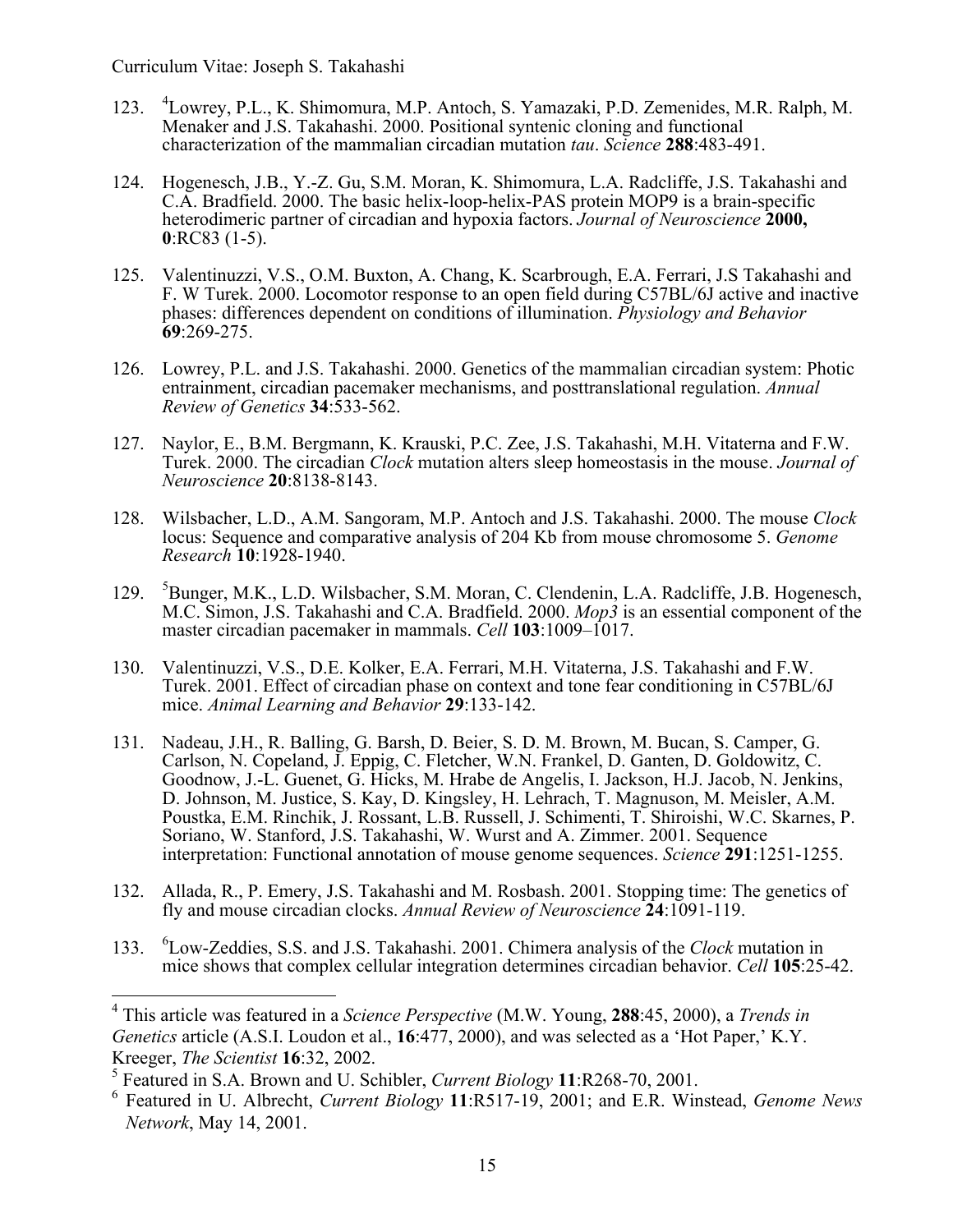- 134. <sup>7</sup> Shimomura, K., S.S. Low-Zeddies, D.P. King, T.D.L. Steeves, A. Whiteley, J. Kushla, P.D. Zemenides, A. Lin, M.H. Vitaterna, G.A. Churchill and J.S. Takahashi. 2001. Genome-wide epistatic interaction analysis reveals complex genetic determinants of circadian behavior in mice. *Genome Research* **11**:959-980.
- 135. Reid, K.J., A.-M. Chang, M.L. Dubocovich, F.W. Turek, J.S. Takahashi and P.C. Zee. 2001. Familial advanced sleep phase syndrome. *Archives of Neurology* **58**:1089-1094.
- 136. Pinto, L.H. and J.S. Takahashi. 2001. Functional identification of neural genes. In: *Methods in Genomic Neuroscience*, H.R. Chin. and S.O. Moldin (eds.), CRC Press, Boca Raton, pp. 65-90.
- 137. Vitaterna, M.H., J.S. Takahashi and F.W. Turek. 2001. Overview of circadian rhythms. *Alcohol Research and Health* **25**:85-93.
- 138. Wilsbacher, L.D., S. Yamazaki, E.D. Herzog, E.J. Song, L.A. Radcliffe, M. Abe, G. Block, E. Spitznagel, M. Menaker and J.S. Takahashi. 2002. Photic and circadian expression of luciferase in *mPeriod1-luc* transgenic mice in vivo. *Proc. Natl. Acad. Sci. USA* **99**:489-494.
- 139. Panda, S., M.P. Antoch, B.H. Miller, A.I. Su, A.B. Schook, M. Straume, P.G. Schultz, S.A. Kay, J.S. Takahashi and J.B. Hogenesch. 2002. Coordinated transcription of key pathways in the mouse by the circadian clock. *Cell* **109**:307-320. PMID: 12015981.
- 140. Rosbash, M. and J.S. Takahashi. 2002. Circadian rhythms: The cancer connection. *Nature* **28**:373-374.
- 141. Lin, L., J. Wisor, T. Shiba, S. Taheri, K. Yanai, S. Wurts, X.Lin, M. Vitaterna, J. Takahashi, T.W. Lovenberg, M. Koehl, G. Uhl, S. Nishino and E. Mignot. 2002. Measurement of hypocretin/orexin content in the mouse brain using an enzyme immunoassay: the effect of circadian time, age and genetic background. *Peptides* **23**:2203-2211.
- 142. Merikangas, K.R, A. Chakravarti, S.O. Moldin, H. Araj, J.C. Blangero, M. Burmeister, J. Crabbe Jr, J.R. Depaulo Jr, E. Foulks, N.B. Freimer, D.S. Koretz, W. Lichtenstein, E. Mignot, A.L. Reiss, N.J. Risch and J.S. Takahashi. 2002. Future of genetics of mood disorders research. *Biological Psychiatry* **52**:457-477.
- 143. Kolker, D.E., H. Fukuyama, D.S. Huang, J.S. Takahashi, T.H. Horton and F.W. Turek. 2003. Aging alters circadian and light induced expression of clock genes in golden hamsters. *Journal of Biological Rhythms* **18**:159-169.
- 144. Solberg, L.C., N. Ahmadiyeh, A.E. Baum, M.H. Vitaterna, J.S. Takahashi, F.W. Turek and E. Redei. 2003. Depressive-like behavior and stress reactivity are independent traits in a Wistar Kyoto x Fisher 344 cross. *Molecular Psychiatry* **8**:423-433*.*

 <sup>7</sup> Featured in M. Patterson, *Nature Reviews Genetics* **<sup>2</sup>**:487, 2001; N. Salathia, K. Edwards, A.J. Millar, *Trends in Genetics* **18**: 115-118, 2002; and E.R, Winstead, *Genome News Network*, July 9, 2001.

<sup>8</sup> Highlighted by J.C. Lopez, *Nature Reviews Neuroscience* **3**:418, 2002; M. Skipper, *Nature Reviews Genetics* **3**:411, 2002; and F. Delaunay and V. Laudet, *Trends in Genetics* **18**:595-97, 2002.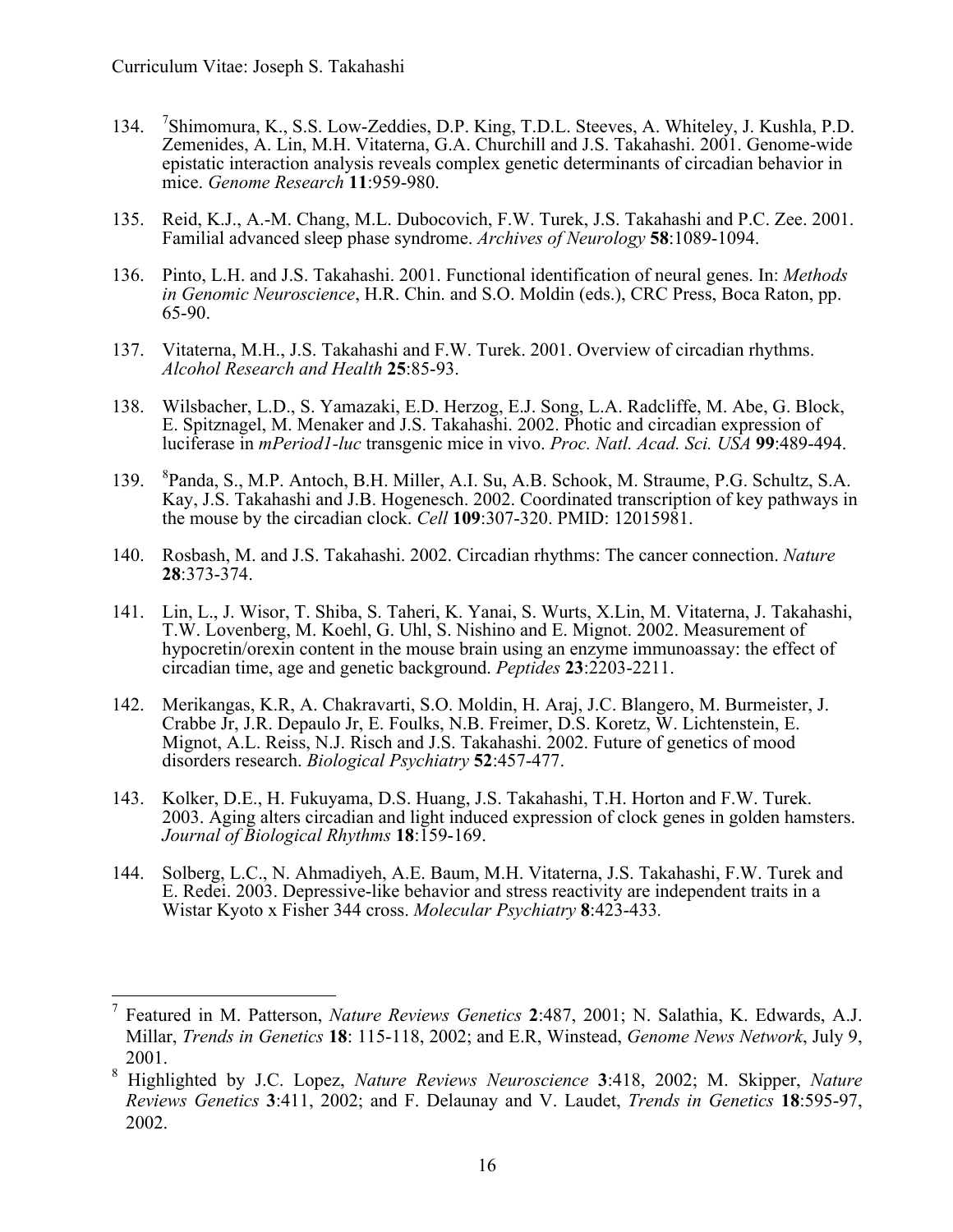- 145. Zambon, A.C., E.L., McDearmon, N. Salomonis, K.M. Vranizan, K.L. Johansen, D. Adey, J.S. Takahashi, M. Schambelan and B.R. Conklin. 2003. Time- and exercise-dependent gene regulation in human skeletal muscle. *Genome Biology* **4**:R61.1-R61.11. PMCID: 328450.
- 146. Meijer, J.H. and J.S. Takahashi. 2003. Light responsiveness and photic entrainment of the mammalian circadian clock. In: *The Visual Neurosciences,* L.M. Chalupa and J.S. Werner (eds.), MIT Press, pp. 625-640.
- 147. Ahmadiyeh, N., G.A. Churchill, K. Shimomura, L.C. Solberg, J.S. Takahashi, J.S and E.E. Redei. 2003. X-linked and lineage-dependent inheritance of coping responses to stress. *Mammalian Genome* **14**:748-757.
- 148. Hogenesch, J.B., S. Panda, S. Kay and J.S. Takahashi. 2003. Circadian transcriptional output in the SCN and liver of the mouse. Novartis Foundation Symposium **253**:171-180.
- $149.$ Hong, H.-K., A. Chakravarti, and J.S. Takahashi. 2004. The gene for soluble *N*ethylmaleimide sensitive factor (NSF) attachment protein  $\alpha$  ( $\alpha$ -SNAP) is mutated in hydrocephaly with hop gait (*hyh*) mice. *Proc. Natl. Acad. Sci. USA* **101**:1748-1753. PMCID: 341847.
- 150. Kolker, D.E, M.H. Vitaterna, E.M Fruechte, J.S. Takahashi and F.W. Turek. 2004. Effects of age on circadian rhythms are similar in wild-type and heterozygous *Clock* mutant mice. *Neurobiology of Aging* **25**:517-523. PMCID: 3760160.
- 151. 10Yoo, S.-H., S. Yamazaki, P.L. Lowrey, K. Shimomura, C.H. Ko, E.D. Buhr, S.M. Siepka, H.-K. Hong, W.-J. Oh, O.-J. Yoo, M. Menaker and J.S. Takahashi. 2004. PERIOD2::LUCIFERASE real-time reporting of circadian dynamics reveals persistent circadian oscillations in mouse peripheral tissues. *Proc. Natl. Acad. Sci. USA* **101**:5339-5346. PMCID: 397382.
- 152. Ahmadiyeh, N., J.L. Slone-Wilcoxon, J.S. Takahashi and E.E. Redei. 2004. Maternal behavior modulates X-linked inheritance of behavioral coping in the defensive burying test. *Biological Psychiatry* **55**:1069-1074. PMCID: 3760164.
- 153. Solberg, L.C., A.E. Baum, N. Ahmadiyeh, K. Shimomura, R. Li, F.W. Turek, G.A. Churchill, J.S. Takahashi and E.E. Redei. 2004. Sex- and lineage-specific inheritance of depression-like behavior in the rat. *Mammalian Genome* **15**:648-662. PMCID: 3764448.
- 154. Bult, C., W.A. Kibbe, J. Snoddy, M. Vitaterna, D. Swanson, S. Pretel, Y. Li, M.M. Hohman, E. Rinchik, J.S. Takahashi, W.N. Frankel and D. Goldowitz. 2004. A genome end-game: understanding gene function in the nervous system. *Nature Neuroscience* **7**:484-485. PMCID: 3770737.
- 155. Miller, B.H., S-L. Olson, F.W. Turek, J.E. Levine, T.H. Horton and J.S. Takahashi. 2004. Circadian *Clock* mutation disrupts estrous cyclicity and maintenance of pregnancy. *Current Biology* **14**:1367-1373. PMCID: 3756147.
- 156. Takahashi, J.S. 2004. Finding new clock components: Past and future. *Journal of Biological Rhythms* 1**9**:339-347. PMCID: 3786667.

 <sup>9</sup> Highlighted in a commentary by T.H. Sollner, *PNAS* **<sup>101</sup>**:1431-1432, 2004.

<sup>10</sup> Highlighted in a commentary by R. Brandstaetter, *PNAS* **101**:5699-5700, 2004.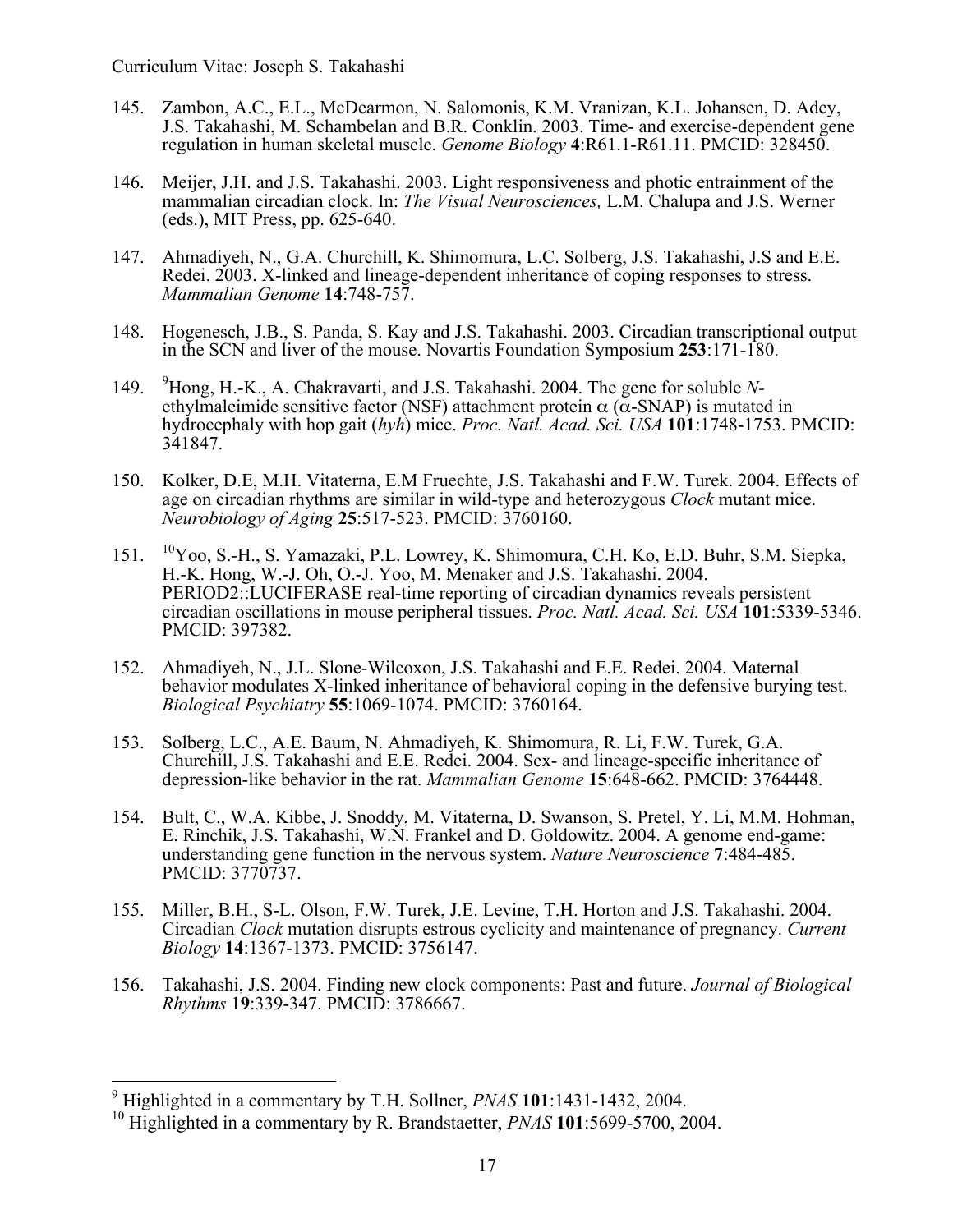- 157. Lowrey, P.L. and J.S. Takahashi. 2004. Mammalian circadian biology: Elucidating genomewide levels of temporal organization. *Annual Review of Genomics and Human Genetics* **5**:407-441. PMCID: 3770722.
- 158. Pinto, L.H., M.H. Vitaterna, S.M. Siepka, K. Shimomura, S. Lumayag, M. Baker, D. Fenner, R.F. Mullins, V.C. Sheffield, E.M. Stone, E. Heffron and J.S. Takahashi. 2004. Results from screening over 9000 mutation-bearing mice for defects in the electroretinogram and appearance of the fundus. *Vision Research* **44**:3335-3345. PMCID: 3756145.
- 159. Triqueneaux, G., S. Thenot, T. Kakizawa, M.P. Antoch, R. Safi, J.S. Takahashi, F. Delaunay and V. Laudet. 2004. The orphan receptor *Rev-erb*<sup>α</sup> gene is a target of the circadian clock pacemaker. *Journal of Molecular Endocrinology* **33**:585-608. PMCID: 3770723.
- 160. Goldowitz, D., W.N. Frankel, J.S. Takahashi, M.H. Vitaterna, C. Bult, W.A. Kibbe, J. Snoddy, Y. Li, S. Pretel, J. Yates and D.J. Swanson. 2004. Large-scale mutagenesis of the mouse to understand the genetic bases of nervous system structure and function. *Molecular Brain Research* **132:**105-115. PMCID: 3773686.
- 161. 11Welsh, D.K., S-H. Yoo, A.C. Liu, J.S. Takahashi and S.A. Kay. 2004. Bioluminescence imaging of individual fibroblasts reveals persistent, independently phased circadian rhythms of clock gene expression. *Current Biology* **14**:2289-2295. PMCID: 3777438.
- 162. Clark, A.T., D. Goldowitz, J.S. Takahashi, M.H. Vitaterna, S.M. Siepka, L.L. Peters, W.N. Frankel, G.A. Carlson, J. Rossant, J. Nadeau, and M.J. Justice. 2004. Implementing largescale ENU mutagenesis screens in North America. *Genetica* **122**:51-64. PMCID: 3774779.
- 163. Baum A.E., L.C. Solberg, P. Koop, N. Ahmadiyeh, G. Churchill, J.S. Takahashi, J.L. Jameson and E.E. Redei. 2005. Quantitative trait loci associated with elevated TSH in the Wistar-Kyoto rat. *Endocrinology* **146**:870-878. PMCID: 3764449.
- 164. Prolo, L.M., J.S. Takahashi and E.D. Herzog. 2005. Circadian rhythm generation and entrainment in astrocytes. *Journal of Neuroscience* **25**:404-408. PMCID: 3812245.
- 165. Ahmadiyeh, N., G.A. Churchill, L.C. Solberg, A.E. Baum, K. Shimomura, J.S. Takahashi and E.E. Redei. 2005. Lineage is an epigenetic modifier of QTL influencing behavioral coping with stress. *Behavior Genetics* **35**:189-198. PMCID: 3764451.
- 166. 12Gorbacheva, V.Y., R.V. Kondratov, R. Zhang, S. Cherukuri, A.V. Gudkov, J.S. Takahashi and M.P. Antoch. 2005. Circadian sensitivity to the chemotherapeutic agent cyclophosphamide depends on the functional status of the CLOCK/BMAL1 transactivation complex. *Proc. Natl. Acad. Sci. USA* **102**:3407-3412. PMCID: 546637.
- 167. Yoo, S.-H., C.H. Ko, P.L. Lowrey, E.D. Buhr, E-J. Song, S. Chang, O.J. Yoo, S. Yamazaki, C. Lee and J.S. Takahashi. 2005. A noncanonical E-box enhancer drives mouse *Period2* circadian oscillations *in vivo. Proc. Natl. Acad. Sci. USA* **102**:2608-2613. PMCID: 548324.
- 168. Siepka, S.M. and J.S. Takahashi. 2005. Forward genetic screen to identify circadian rhythm mutants in mice. In: M. Young (ed.) *Methods in Enzymology*, *Circadian Rhythms*, **393**:219- 229, Elsevier Academic Press. PMCID: 3757086.

 <sup>11</sup> Featured in M. Hastings, *Current Biology* **<sup>15</sup>**:R16-18, 2005.

<sup>12</sup> Highlighted in a commentary by C.B. Green, *PNAS* **102**:3529-3530, 2005.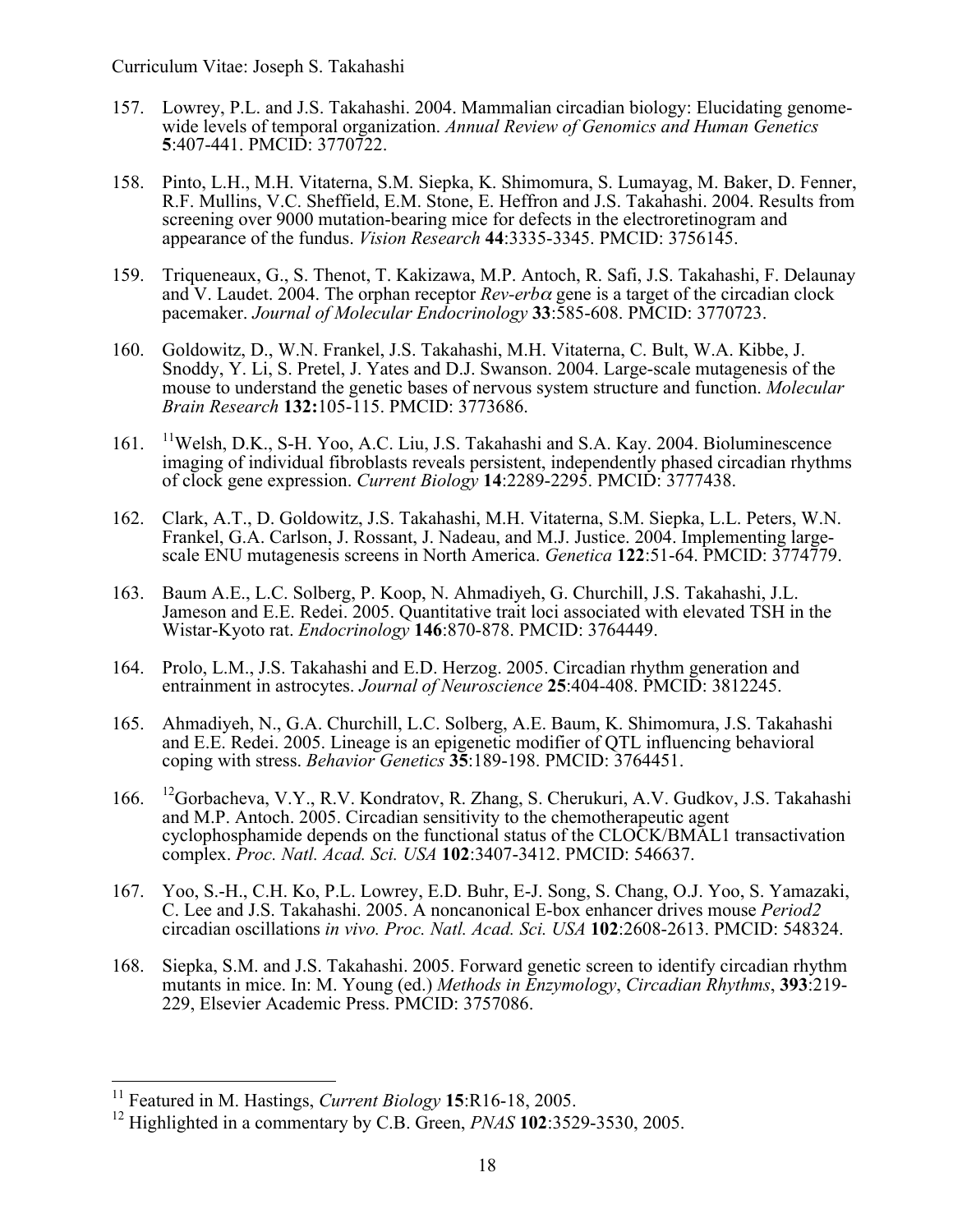- 169. Siepka, S.M. and J.S. Takahashi. 2005. Methods to record circadian rhythm wheel running activity in mice. In: M. Young (ed.) *Methods in Enzymology*, *Circadian Rhythms*, **393**:230- 239, Elsevier Academic Press. PMCID: 3770725.
- 170. Yamazaki, S. and J.S. Takahashi. 2005. Real-time luminescence reporting of circadian gene expression in mammals. In: M. Young (ed), *Methods in Enzymology, Circadian Rhythms,* **393**:288-301, Elsevier Academic Press. PMCID: 3793321.
- 171. Low-Zeddies, S.S. and J.S. Takahashi. 2005. Mouse chimeras and their application to circadian biology. In: M. Young (ed), *Methods in Enzymology*, *Circadian Rhythms,* **393:**478- 492, Elsevier Academic Press. PMCID: 3793597.
- 172. 13Turek, F.W., C. Joshu, A. Kohsaka, E. Lin, G. Ivanova, E. McDearmon, A. Laposky, S-L. Olson, A. Easton, D.R. Jensen, R.H. Eckel, J.S. Takahashi and J. Bass. 2005. Obesity and metabolic syndrome in circadian *Clock* mutant mice. *Science* **308**:1043-1045. PMCID: 3764501.
- 173. McClung, C.A., K. Sidiropoulou, M. Vitaterna, J.S. Takahashi, F.J. White, D.C. Cooper and E.J. Nestler. 2005. Regulation of dopaminergic transmission and cocaine reward by the *Clock* gene. *Proc. Natl. Acad. Sci. USA* **102**:9377-9381. PMCID: 1166621.
- 174. Brzezinski, J.A. IV, N.L. Brown, A. Tanikawa, R.A. Bush, P.A. Sieving, M.H. Vitaterna, J.S. Takahashi and T. Glaser. 2005. Loss of circadian photoentrainment and abnormal retinal electrophysiology in *Math5* mutant mice. *Investigative Ophthalmology and Visual Science* **46**:2540-2551. PMCID: 1570190.
- 175. Antoch, M.P., R.V. Kondratov and J.S. Takahashi. 2005. Circadian clock genes as modulators of sensitivity to genotoxic stress. *Cell Cycle* **4**:**7** 901-907. PMCID: 3774065.
- 176. Pinto, L.H., M.H. Vitaterna, K. Shimomura, S.M. Siepka, E.L. McDearmon, D. Fenner, S. L. Lumayag, C. Omura, A.W. Andrews, Matthew Baker, B.M. Invergo, M.A. Olvera, E. Heffron, R.F. Mullins, V.C. Sheffield, E.M. Stone and J.S. Takahashi. 2005. Generation, characterization, and molecular cloning of the *Noerg-1* mutation of rhodopsin in the mouse. *Visual Neuroscience* **22**:619-629.
- 177. Moran, J.L., A.D. Bolton, P.V. Tran, A. Brown, N.D. Dwyer, D.K. Manning, B.C. Bjork, C. Li, K. Montgomery, S.M. Siepka, M.H. Vitaterna, J.S. Takahashi, T. Wiltshire, D.J. Kwiatkowski, R. Kucherlapati and D.R. Beier. 2006. Utilization of a whole genome SNP panel for efficient genetic mapping in the mouse. *Genome Research* **16**:436-440. PMCID: 1415208.
- 178. Baum, A., L.C. Solberg, G.A. Churchill, N. Ahmadiyeh, J.S. Takahashi and E. Redei. 2006. Test- and behavior-specific genetic factors affect WKY hypoactivity in tests of emotionality. *Behavioural Brain Research* **169**:220-230. PMCID: 3762875.
- 179. Vitaterna, M.H., L.H. Pinto and J.S. Takahashi. 2006. Large-scale mutagenesis and phenotypic screens for the nervous system and behavior in mice. *Trends in Neuroscience* **29**:233-240. PMCID: 3761413.

 <sup>13</sup> Previewed in a commentary by D.L. Williams and M.W. Schwartz, *Cell Metabolism* **<sup>1</sup>**:355-356, 2005.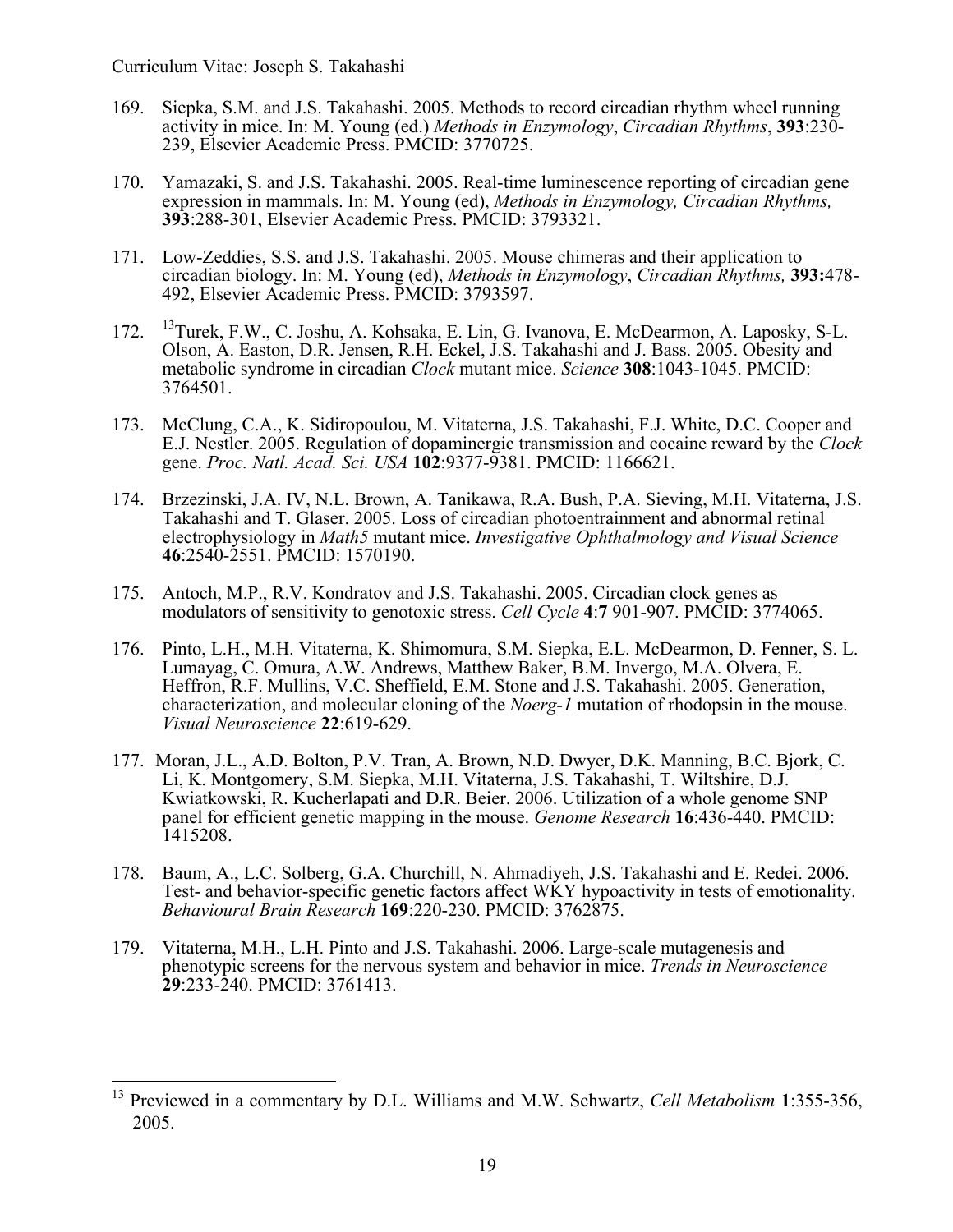- 180. Vitaterna, M.H., C.H. Ko, A.M. Chang, E.D. Buhr, E.M. Fruechte, A. Schook, M.P. Antoch, F.W. Turek and J.S. Takahashi. 2006. The mouse *Clock* mutation reduces circadian pacemaker amplitude and enhances efficacy of resetting stimuli and phase-response curve amplitude. *Proc. Natl. Acad. Sci. USA* **103**:9327-9332. PMCID: 1474012.
- 181. 14Meredith, A.L., S.W. Wiler, B.H. Miller, J.S. Takahashi, A.A. Fodor, N.F. Ruby and R.W. Aldrich. 2006. BK calcium-activated potassium channels regulate circadian behavioral rhythms and pacemaker output. *Nature Neuroscience* **9**:1041-1049. PMCID: 2909323.
- 182. Miller, B.H., S-L. Olson, J.E. Levine, F.W. Turek, T.H. Horton and J.S. Takahashi. 2006. Vasopressin regulation of the proestrous luteinizing hormone surge in wildtype and *Clock* mutant mice. *Biology of Reproduction* **75**:778-784.
- 183. Green, C.B. and J.S. Takahashi. 2006. Xenobiotic metabolism in the fourth dimension: PARTners in time. *Cell Metabolism* **4**:3-4. PMCID: 3760144.
- 184. Ko, C.H. and J.S. Takahashi. 2006. Molecular components of the mammalian circadian clock. *Human Molecular Genetics* **15**:R271-R277.
- 185. Solberg, L.C., A.E. Baum, N. Ahmadiyeh, K. Shimomura, R. Li, F.W. Turek, J.S. Takahashi, G.A. Churchill and E.E. Redei. 2006. Genetic analysis of the stress-responsive adrenocortical axis. *Physiological Genomics* **27**:362-369.
- 186. McDearmon, E.L., K.N. Patel, C.H. Ko, J.A. Walisser, A.C. Schook, J.L. Chong, L.D. Wilsbacher, E-J Song, H-K Hong, C.A. Bradfield and J.S. Takahashi. 2006. Dissecting the functions of the mammalian clock protein BMAL1 by tissue-specific rescue in mice. *Science* **314**:1304-1308. PMCID: 3756687.
- 187. Miller, B.H., E.L. McDearmon and J.S. Takahashi. 2007. Chapter 22, The mammalian circadian system: From genes to behavior. In: A. Lajtha (ed.) and J.D. Blaustein (volume ed.), *Handbook of Neurochemistry, and Molecular Neurobiology, 3rd Edition: Behavioral Neurochemistry and Neuroendocrinology,* Springer-Verlag, Berlin Heidelberg, pp. 801-834.
- 188. Mignot, E. and J.S. Takahashi. 2007. A circadian sleep disorder reveals a complex clock. *Cell* **128:**22-23. PMCID: 3758472.
- 189. 15Kornmann, B., O. Schaad, H. Bujard, J.S. Takahashi and U. Schibler. 2007. System-driven and oscillator-dependent circadian transcription in mice with a conditionally active liver clock. *PLoS Biology* **5**:179-189 5(2): e34. doi:10.1371/journal.pbio.0050034. PMCID: 1783671.
- 190. Miller, B.H., E.L. McDearmon, S. Panda, K.R. Hayes, J. Zhang, J.L. Andrews, M.P. Antoch, J.R. Walker, K.A. Esser, J.B. Hogenesch and J.S. Takahashi. 2007. Circadian and CLOCKcontrolled regulation of the mouse transcriptome and cell proliferation. *Proc. Natl. Acad. Sci. USA* **104**:3342-3347. PMCID: 1802006.
- 191. Hong, H.-K., J.L. Chong, W. Song, E.J. Song, A.A. Jyawook, A.C. Schook, C.H. Ko and J.S. Takahashi. 2007. Inducible and reversible *Clock* gene expression in brain using the tTA system for the study of circadian behavior. *PLoS Genetics* **3**:324-338 3(2): e33. doi:10.1371/journal.pgen.0030033. PMCID: 1802832.

 <sup>14</sup> Commentary by C. Colwell, *Nature Neuroscience* **<sup>9</sup>**:985-986, 2006.

<sup>15</sup> Featured in a Research Highlight by L. Flintoft, *Nature Reviews Genetics* **8**:166, 2007.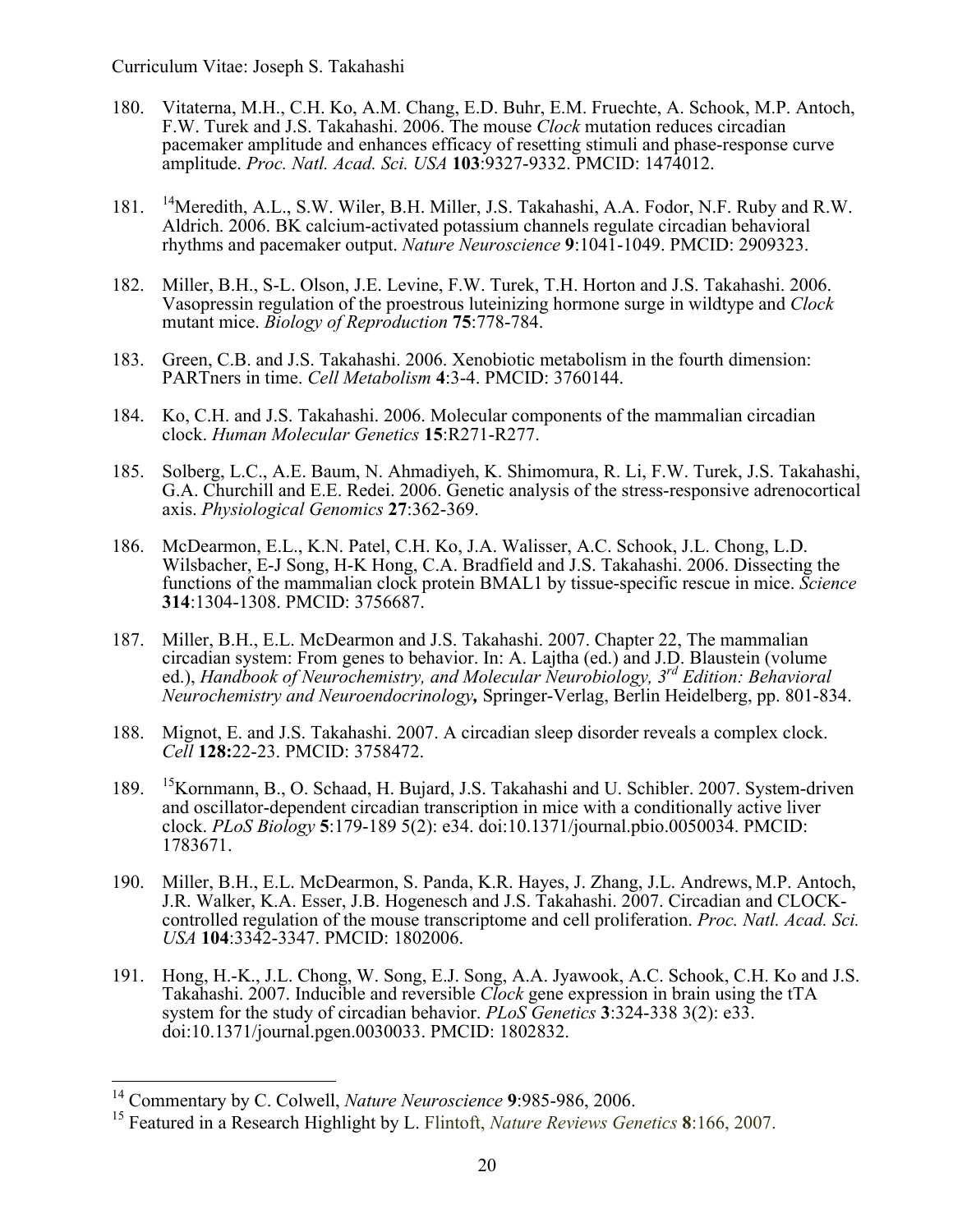- 192. <sup>16</sup>Rovbal, K., D. Theobold, A. Graham, J.A. Dinieri, S.J. Russo, V. Krishnan, S. Chakravarty, J. Peevey, N. Oehrlein, S. Birnbaum, M.H. Vitaterna, P. Orsulak, J.S. Takahashi, E.J. Nestler, W.A. Carlezon Jr and C.A. McClung. 2007. Mania-like behavior induced by disruption of CLOCK. *Proc. Natl. Acad. Sci. USA* **104**:6406-6411. PMCID: 1851061.
- 193. McClurg, P., J. Janes, C. Wu, D.L. Delano, J.R. Walker, S. Batalov, J.S. Takahashi, K. Shimomura, A. Kohsaka, J. Bass, T. Wiltshire and A. Su. 2007. Genome-wide association analysis in diverse inbred mice: power and population structure. *Genetics* **176**:675-683 doi: 10.1534/genetics.106.066241. PMCID: 1893038.
- 194. Pinto, L.H., M.H. Vitaterna, K. Shimomura, S.M. Siepka, V. Balannik, E.L. McDearmon, C. Omura, S. Lumayag, B.M. Invergo, B. Glawe, D.R. Cantrell, S. Inayat, M.A. Olvera, K.A. Vessey, M.A. McCall, D. Maddox, C.W. Morgans, B. Young, M.T. Pletcher, R.F. Mullins, J.B. Troy and J.S. Takahashi. 2007. Generation, identification and functional characterization of the *nob4* mutation in *Grm6* in the mouse. *Visual Neuroscience* **24**:111-123. PMCID: 3770726.
- 195. Liu, A.C. D.K. Welsh, C.H. Ko, H.G. Tran, E.E. Zhang, A.A. Priest, E.D. Buhr, O. Singer, K. Meeker, I.M. Verma, F.J. Doyle, J.S. Takahashi and S.A Kay. 2007. Intercellular coupling confers robustness against mutations in the SCN circadian clock network. *Cell* **129**:605-616. PMCID: 3749832.
- 196. 17Siepka, S.M., S.-H. Yoo, J. Park, W. Song, V. Kumar, Y. Hu, C. Lee and J.S. Takahashi. 2007. Circadian mutant *Overtime* reveals F-box protein FBXL3 regulation of *Cryptochrome*  and *Period* gene expression. *Cell* **129**:1011-1023. PMCID: 3762874.
- 197. McCarthy, J.J., J.L. Andrews, E.L. McDearmon, K.S. Campbell, B.K. Barber, B.H. Miller, J.R. Walker, J.B. Hogenesch, J.S. Takahashi and K.A. Esser. 2007. Identification of the circadian transcriptome in adult mouse skeletal muscle. *Physiological Genomics* **31**:86-95.
- 198. Pinto, L.H., B. Invergo, K. Shimomura, J.S. Takahashi and J.B. Troy. 2007. Interpretation of the mouse electroretinogram. *Documenta Ophthalmologica* **115**:127-136. PMCID: 3786689.
- 199. Siepka, S.S., S.-H. Yoo, J. Park, C. Lee and J.S. Takahashi. 2007. Genetics and neurobiology of circadian clocks in mammals. *Cold Spring Harbor Symposium on Quantitative Biology: Clocks and Rhythms,* **72:**251-259. PMCID: 3749845.
- 200. Meng, Q.-J., L. Logunova, E.S. Maywood, M. Gallego, J. Lebiecki, T.M. Brown, M. Sladek, A.S. Semikhodskii, N.R.J. Glossop, H.D. Piggins, J.E. Chesham, D.A. Bechtold, S.-H. Yoo, J.S. Takahashi, D.M. Virshup, R.P. Boot-Handford, M.H. Hastings and A.S.I. Loudon. 2008. Setting clock speed in mammals: The *CK1*ε *tau* mutation in mice accelerates circadian pacemakers by selectively destabilizing PERIOD proteins. *Neuron* **58**:1-11. PMCID: 3756141.
- 201. Wu, C., D.L. Delano, N. Mitro, S.V. Su, J. Janes, P. McClurg, S. Batalov, G.L. Welch, J. Zhang, A.P. Orth, J.R. Walker, R.J. Glynne, M.P. Cooke, J.S. Takahashi, K. Shimomura, A. Kohsaka, J. Bass, E. Saez, T. Wiltshire and A.I. Su. 2008. Gene set enrichment in eQTL data identifies novel annotations and pathway regulators. *PLoS Genetics* **4**:e1000070 doi:10.1371/journal.pgen.1000070. PMCID: 2346558.

 <sup>16</sup> Highlighted in a commentary by J.T. Coyle, *PNAS* **<sup>104</sup>**:6097-6098, 2007.

<sup>17</sup> Previewed in a commentary by D.M. Virshup and D.B. Forger, *Cell* **129**:857-859, 2007.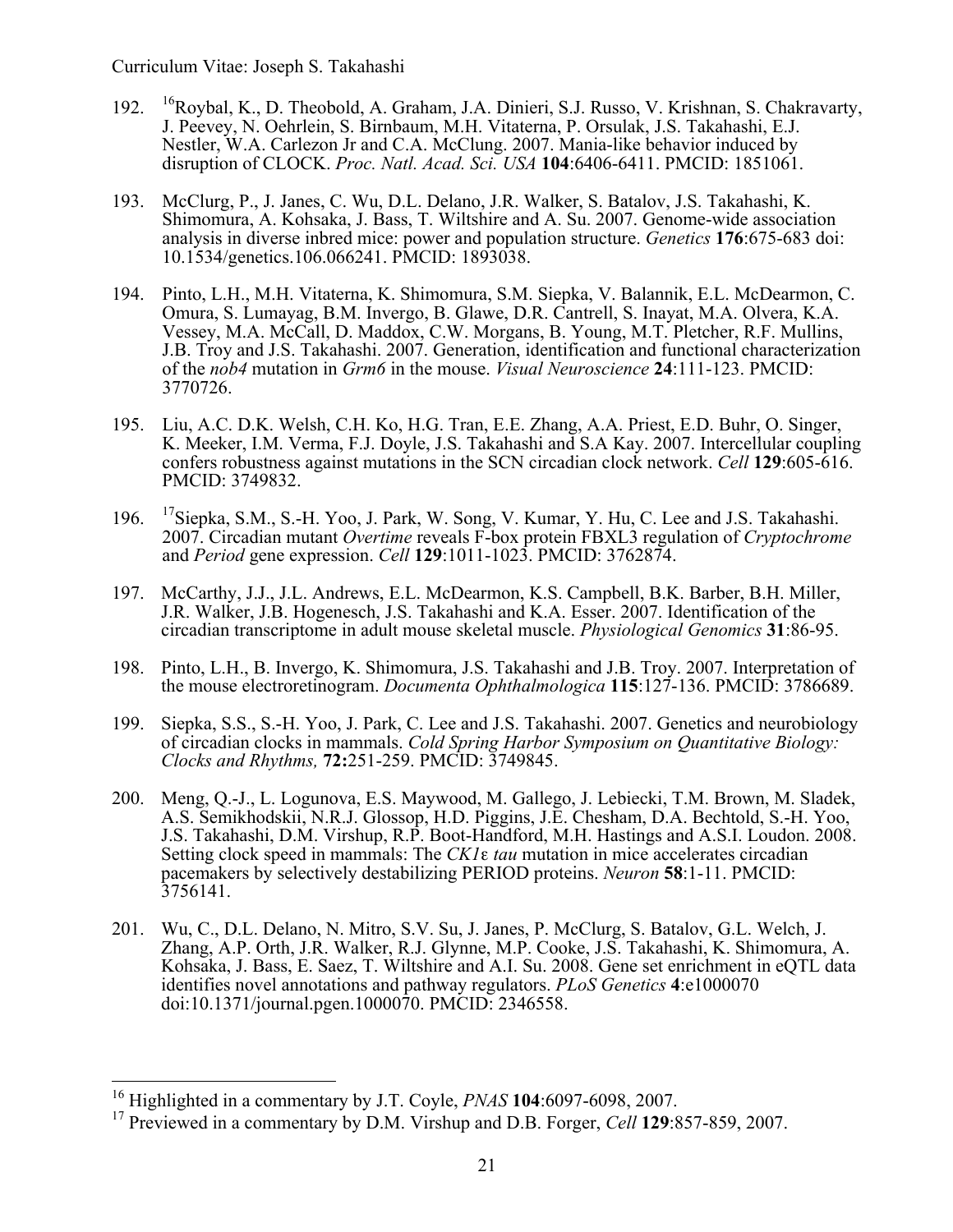- 202. 18O'Neil, J.S., E.S. Maywood, J.E. Chesham, J.S. Takahashi and M.H. Hastings. 2008. cAMP-dependent signaling as a core component of the mammalian circadian pacemaker. *Science* **320:**949-953. PMCID: 2735813.
- 203. Green, C.B., J.S. Takahashi and J. Bass. 2008. The meter of metabolism. *Cell* **134**:728-742. PMCID: 3760165.
- 204. Takahashi, J.S., H.-K. Hong, C.H. Ko and E.L. McDearmon. 2008. The genetics of mammalian circadian order and disorder: Implications for physiology and disease. *Nature Reviews Genetics* **9**:764-775. PMCID: 3758473.
- 205. Takahashi, J.S., K. Shimomura and V. Kumar. 2008. Searching for genes underlying behavior: Lessons from circadian rhythms. *Science* **322**:909-912. PMCID: 3744585.
- 206. 19Ramsey, K.M., J. Yoshino, C.S. Brace, D. Abrassart, Y. Kobayashi, B. Marcheva, H.K. Hong, J.L. Chong, E.D. Buhr, C. Lee, J.S. Takahashi, S. Imai and J. Bass. 2009. Circadian clock feedback through NAMPT-mediated NAD+ biosynthesis. *Science* **324**:651-654. PMCID: 2738420.
- 207. Lin, K.K., V. Kumar, M. Geyfman, D. Chudova, A.T. Ihler, P. Smyth, R. Paus, J.S. Takahashi and B. Andersen. 2009. Circadian clock genes contribute to the regulation of hair follicle cycling. *PLoS Genetics* **5**:e10000573 doi:10.1371/journal.pgen.1000573. PMCID: 2705795.
- 208. Solberg Woods, L.C., N. Ahmadiyeh, A. Baum, K. Shimomura, Q. Li, D.F. Steiner, F.W. Turek, J.S. Takahashi, G.A. Churchill and E.E. Redei. 2009. Identification of genetic loci involved in diabetes using a rat model of depression. *Mammalian Genome* **20**:486-497. PMCID: 2775460.
- 209. Isojima, Y, M. Nakajima, H. Ukai, H. Fujishima, R.G. Yamada, K.H. Masumoto, R. Kiuchi, M. Ishida, M. Ukai-Tadenuma, Y. Minami, R. Kito, K. Nakao, W. Kishimoto, S.H. Yoo, K. Shimomura, T. Takao, A. Takano, T. Kojima, K. Nagai, Y. Sakaki, J.S. Takahashi and H.R. Ueda. 2009. CKIε/δ-dependent phosphorylation is a temperature-insensitive, perioddetermining process in the mammalian circadian clock. *Proc. Natl. Acad. Sci. USA* **106**:15744-15749. PMCID: 2736905.
- 210. Chen, R, A. Schirmer, Y. Lee, H. Lee, V. Kumar, S.H. Yoo, J.S. Takahashi and C. Lee. 2009. Rhythmic PER abundance defines a critical nodal point for negative feedback within the circadian clock mechanism. *Molecular Cell* **36**:417-430. PMCID: 3625733.
- 211. Welsh, D.K., J.S. Takahashi and S.A. Kay. 2010. Suprachiasmatic nucleus: cell autonomy and network properties. *Annu. Rev. Physiol.* **72**:551-577. PMCID: 3758475.
- 212. Shimomura, K., P.L. Lowrey, M.H. Vitaterna, E.D. Buhr, V. Kumar, P. Hanna, C. Omura, M. Izumo, S.S. Low, R.K. Barrett, S.I. LaRue, C.B. Green and J.S. Takahashi. 2010. Genetic suppression of the circadian *Clock* mutation by the melatonin biosynthesis pathway. *Proc. Natl. Acad. Sci. USA* **107**:8399-8403. PMCID: 2889547.

 <sup>18</sup> Highlighted by M.C. Harrisingh and M.N. Nitabach, *Science* **<sup>320</sup>**:879-880, 2008.

<sup>19</sup> This paper was featured in a *Science Perspective* (H. Wijnen, *Science* **324**:598-599, 2009)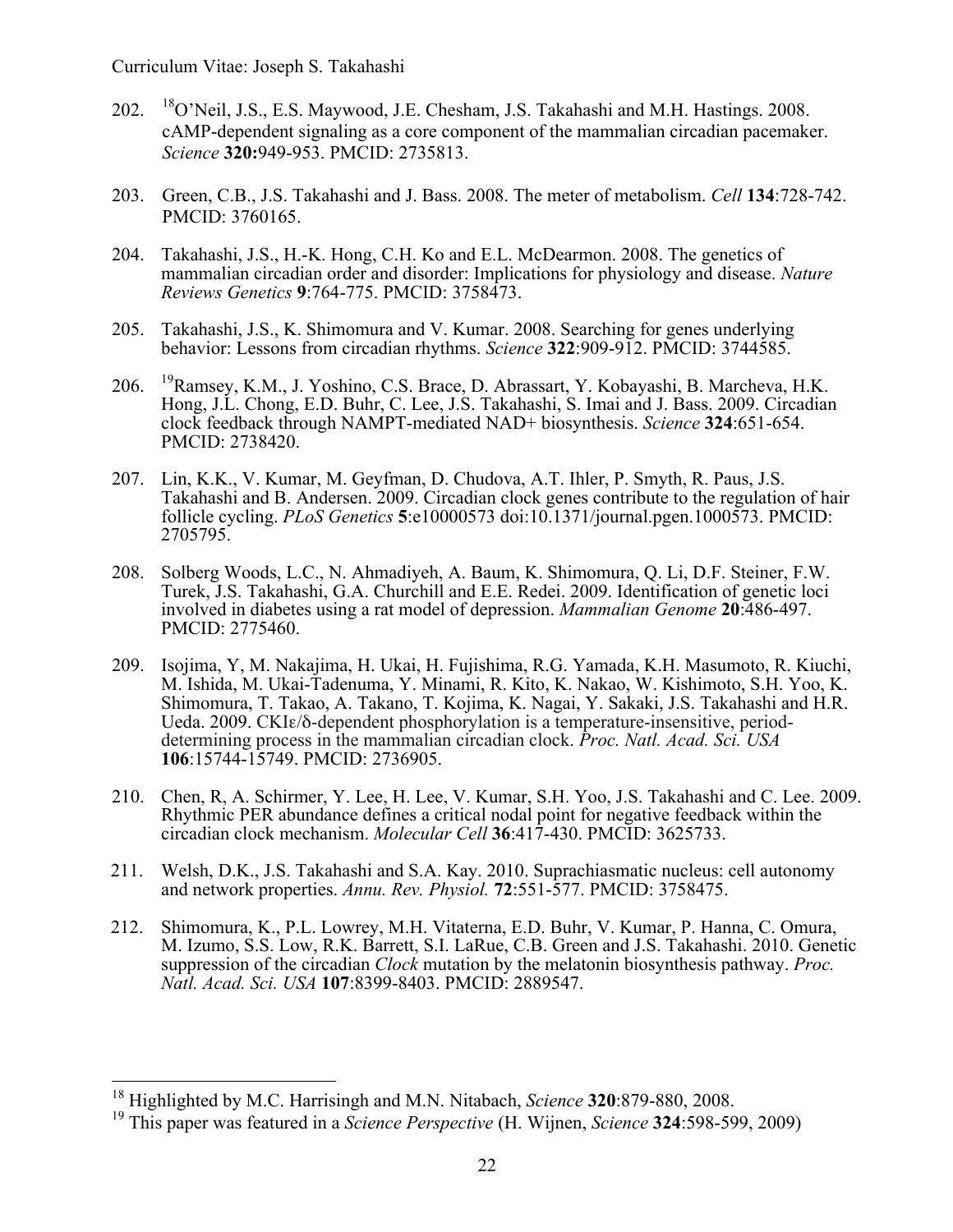- 213. 20Marcheva, B., K.M. Ramsey, E.D. Buhr, Y. Kobayashi, H. Su, C.H. Ko, G. Ivanova, C. Omura, S. Mo, M.H. Vitaterna, J.P. Lopez, L.H. Philipson, C.A. Bradfield, S.D. Crosby, L. JeBailey, X. Wang, J.S. Takahashi and J. Bass. 2010. Disruption of the clock components CLOCK and BMAL1 leads to hypoinsulinaemia and diabetes. *Nature* **466**:627-631. PMCID: 2920067.
- 214. Kumar, V. and J.S. Takahashi. 2010. PARP around the clock. *Cell* **142**:841-843. PMCID: 3694762.
- 215. Ko, C.H., Y.R. Yamada, D.K. Welsh, E.D. Buhr, A.C. Liu, E.E. Zhang, M.R. Ralph, S.A. Kay, D.B. Forger and J.S. Takahashi. 2010. Emergence of noise-induced oscillations in the central circadian pacemaker. *PLoS Biology* **8**: e1000513. PMCID: 2953532.
- 216. Morris, J.A., J.J. Royall, D. Bertagnolli, A.F. Boe, J.J. Burnell, E.J. Byrnes, C. Copeland, T. Desta, S.R. Fischer, J. Goldy, K.J. Glattfelder, J.M. Kidney, T. Lemon, G.J. Orta, S.E. Parry, S.D. Pathak, O.C. Pearson, M. Reding, S. Shapouri, K.A. Smith, C. Soden, B.M. Solan, J. Weller, J.S. Takahashi, C.C. Overly, E.S. Lein, M.J. Hawrylycz, J.G. Hohmann and A.R. Jones. 2010. Divergent and nonuniform gene expression patterns in mouse brain. *Proc. Natl. Acad. Sci. USA* **107**: 19049-19054. PMCID: 2973884.
- 217. Andrews, J.L., X. Zhang, J.J. McCarthy, E.L. McDearmon, T.A. Hornberger, B. Russell, K.S. Campbell, S. Arbogast, M.B. Reid, J.R. Walker, J.B. Hogenesch, J.S. Takahashi and K.A. Esser. 2010. CLOCK and BMAL1 regulate MyoD and are necessary for maintenance of skeletal muscle phenotype and function. *Proc. Natl. Acad. Sci. USA* **107**: 19090-19095. PMCID: 2973897.
- 218. 21Buhr, E.D., S.H. Yoo and J.S. Takahashi. 2010. Temperature as a universal resetting cue for mammalian circadian oscillators. *Science* **330**: 379-385. PMCID: 3625727.
- 219. Dzirasa, K., L. Coque, M.M. Sidor, S. Kumar, E.A. Dancy, J.S. Takahashi, C.A. McClung and M.A. Nicolelis. 2010. Lithium ameliorates nucleus accumbens phase-signaling dysfunction in a genetic mouse model of mania. *Journal of Neuroscience* **30**: 16314-16323. PMCID: 3165036.
- 220. Bass, J. and J.S. Takahashi. 2010. Circadian integration of metabolism and energetics. *Science* **330**: 1349-1354. PMCID: 3756146.
- 221. Bass, J. and J.S. Takahashi. 2011. Circadian rhythms: Redox redux. *Nature* **<sup>469</sup>**: 476-478. PMCID: 3760156.
- 222. Dzirasa, K., D.L. McGarity, A. Bhattacharya, S. Kumar, J.S. Takahashi, D. Dunson, C.A. McClung and M.A. Nicolelis. 2011. Impaired limbic gamma oscillatory synchrony during anxiety-related behavior in a genetic mouse model of bipolar mania. *Journal of Neuroscience* **31**: 6449-6456. PMCID: 3112006.
- 223. Buhr, E.D., S.H. Yoo and J.S. Takahashi. 2011. Phase-resetting sensitivity of the suprachiasmatic nucleus and oscillator amplitude: reply to letter by ruby. *Journal of Biological Rhythms* **26**: 371-373.

 <sup>20</sup> This article was featured in a *Nature News and Views* (K.A. Lamia and R.M. Evans, *Nature* **466**:571-572, 2010)

<sup>21</sup> This paper was featured in a *Science Perspective* (I. Edery, *Science* **330**:329-330, 2010); and by S.A. Danovi in *Nature Reviews Neuroscience* **11**:788, 2010.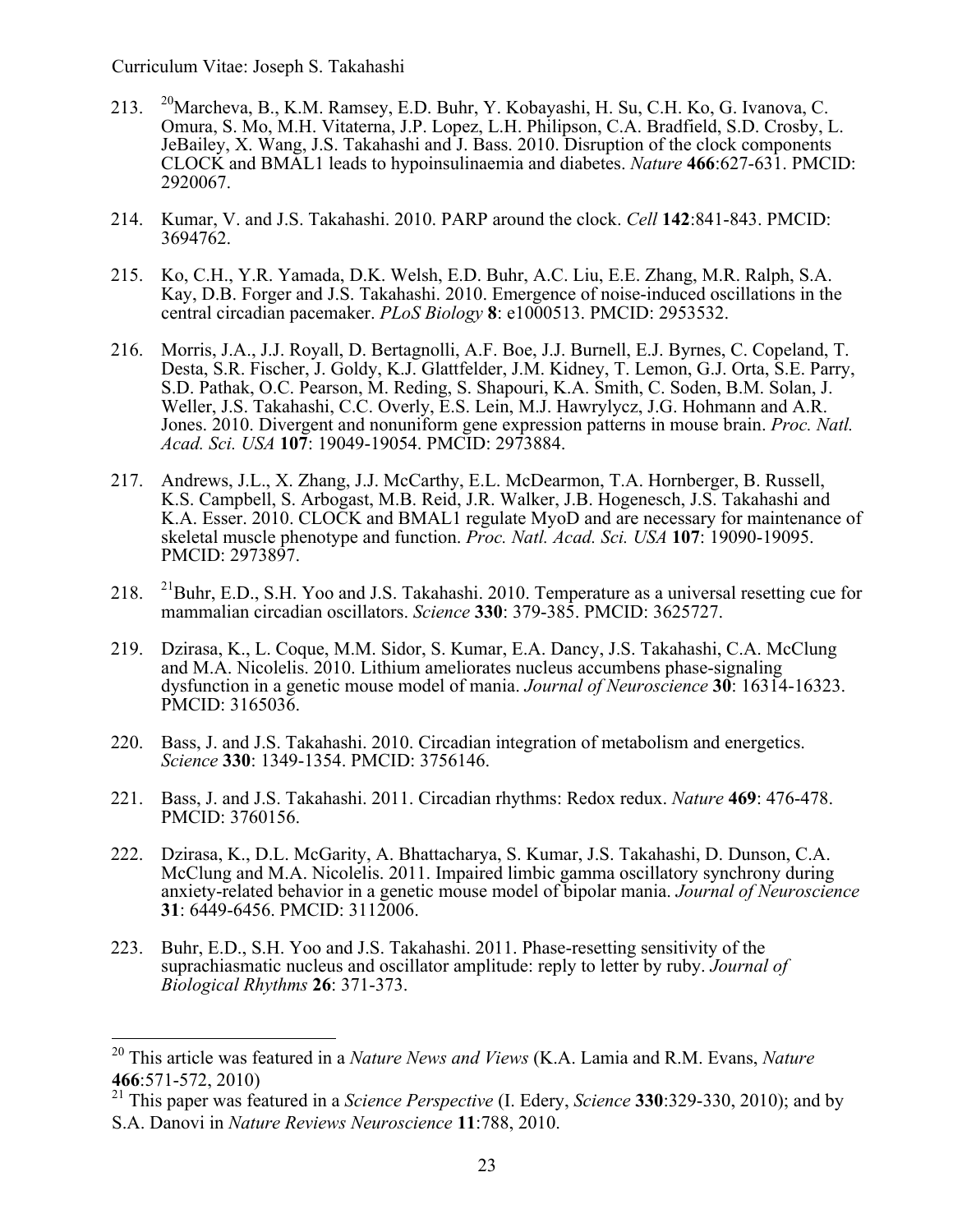- 224. Mohawk, J.A. and J.S. Takahashi. 2011. Cell autonomy and synchrony of suprachiasmatic nucleus circadian oscillators. *Trends in Neurosciences* **34**:349-358. PMCID: 3775330.
- 225. Fenner, D., S. Odili, H.K. Hong, Y. Kobayashi, A. Kohsaka, S.M. Siepka, M.H. Vitaterna, P. Chen, B. Zelent, J. Grimsby, J.S. Takahashi, F.M. Matschinsky and J. Bass. 2011. Generation of N-ethyl-N-nitrosourea (ENU) diabetes models in mice demonstrates genotype-specific action of glucokinase activators. *Journal of Biological Chemistry* **286**: 39560-39572. PMCID: 3234779.
- 226. Kumar, V., K. Kim, C. Joseph, L.C. Thomas, H. Hong and J.S. Takahashi. 2011. Secondgeneration high-throughput forward genetic screen in mice to isolate subtle behavioral mutants. *Proc Natl Acad Sci U S A* **108**: 15557-15564. PMCID: 3176609.
- 227. Lowrey, P.L. and J.S. Takahashi. 2011. Genetics of circadian rhythms in mammalian model organisms. *Advances in Genetics* **74**: 175-230. PMCID: 3709251.
- 228. Chen, Z., S.H. Yoo, Y.S. Park, K.H. Kim, S. Wei, E. Buhr, Z.Y. Ye, H.L. Pan and J.S. Takahashi. 2012. Identification of diverse modulators of central and peripheral circadian clocks by high-throughput chemical screening. *Proc. Natl. Acad. Sci. USA* **109**: 101-106. PMCID: 3252927.
- 229. <sup>22</sup>Solt L.A., Y. Wang, S. Banerjee, T. Hughes, D.J. Kojetin, T. Lundasen, Y. Shin, J. Liu, M.D. Cameron, R. Noel, S.H. Yoo, J.S. Takahashi, A.A. Butler, T.M. Kamenecka, and T.P. Burris. 2012. Regulation of circadian behavior and metabolism by synthetic REV-ERB agonists. *Nature* **485**: 62-68. doi: 10.1038/nature11030. PMCID: 3343186.
- 230. Mohawk J.A., C.B. Green and J.S. Takahashi. 2012. Central and peripheral circadian clocks in mammals. *Annual Review of Neuroscience*. **35**: 445-462. PMCID: 3710582.
- 231. 23Huang, N., Y. Chelliah, Y. Shan, C.A. Taylor, S.-H. Yoo, C. Partch, C.B. Green, H. Zhang and J.S. Takahashi. 2012. Crystal structure of the heterodimeric CLOCK:BMAL1 transcriptional activator complex. *Science* **337**: 189-194. Published online May 31, 2012. doi: 10.1126/science.1222804. PMCID: 3694778.
- 232. Geyfman, M., V. Kumar, Q. Liu, R. Ruiz, W. Gordon, F. Espitia, E. Cam, S.E. Millar, P. Smyth, A. Ihler, J.S. Takahashi and B. Andersen. 2012. Brain and muscle Arnt-like protein-1 (BMAL1) controls circadian cell proliferation and susceptibility to UVB-induced DNA damage in the epidermis. *Proc. Natl. Acad. Sci. USA* **109**: 11758-11763. PMCID: 3406811.
- 233. Hughes, M.E., H.K. Hong, J.L. Chong, A.A. Indacochea, S.S. Lee, M. Han, J.S. Takahashi and J.B. Hogenesch. 2012. Brain-specific rescue of clock reveals system-driven transcriptional rhythms in peripheral tissue. *PLoS Genetics* **8**: e1002835. PMCID: 3405989.
- 234. Horvath, T.L., A. Abizaid, M.O. Dietrich, Y. Li, J.S. Takahashi and Joseph Bass. 2012. Ghrelin-immunopositive hypothalamic neurons tie the circadian clock and visual system to the lateral hypothalamic arousal center. *Molecular Metabolism* **1**: 79-85. PMCID: 3757645.

 <sup>22</sup> This article was featured in a *Nature News and Views* (J. Bass, *Nature* **<sup>485</sup>**:45-46, 2012).

<sup>23</sup> This paper was featured in a *Science Perspective* (B.R. Crane, *Science* **337**:165-166, 2012).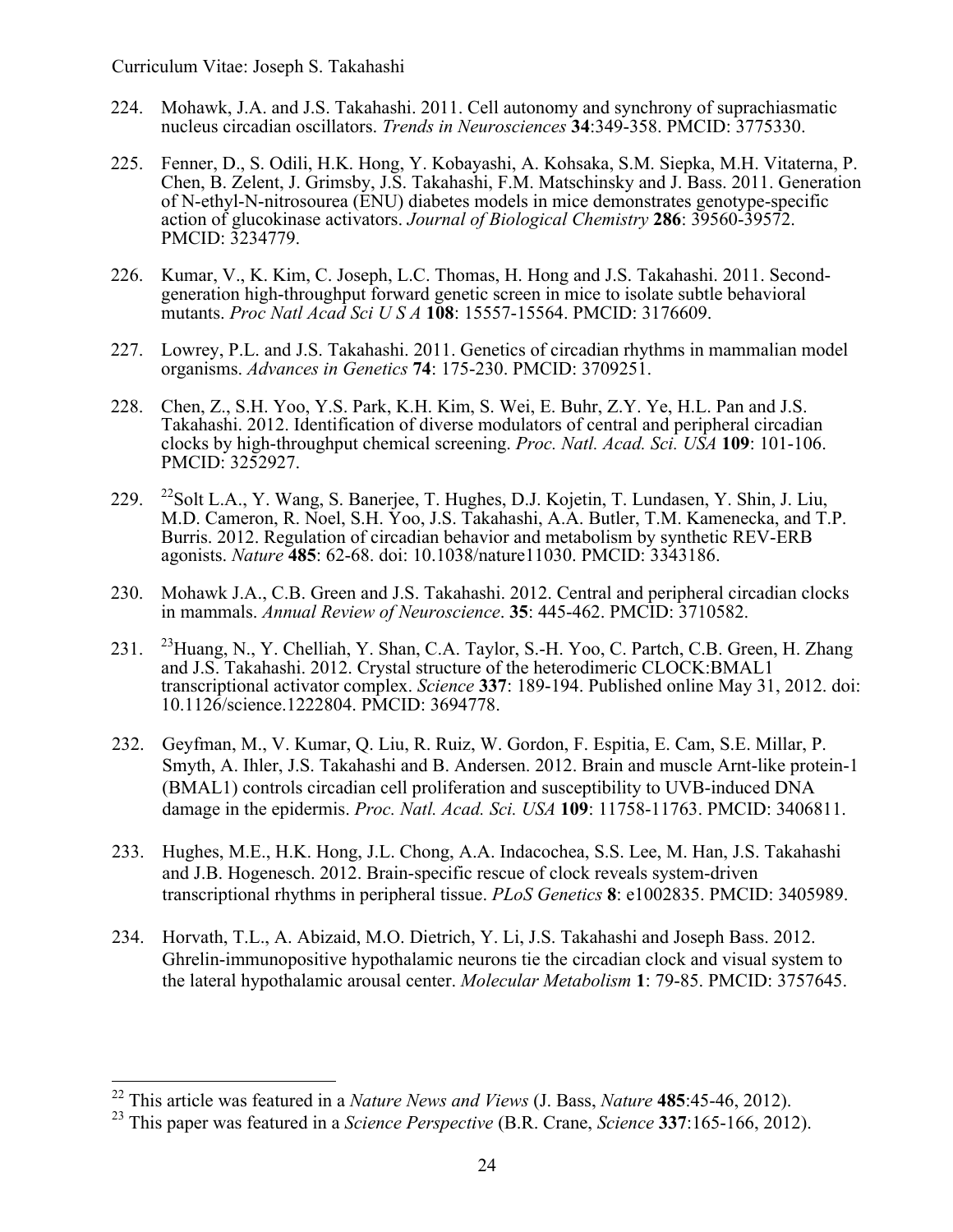- 235. 24Koike, N., S.H. Yoo, H.C. Huang, V. Kumar, C. Lee, T.K. Kim and J.S. Takahashi. 2012. Transcriptional architecture and chromatin landscape of the core circadian clock in mammals. *Science* **338**: 349-354. Published online August 30, 2012. doi: 10.1126/science.1226339. PMCID: 3694775.
- 236. Chen, Z., S.H. Yoo and J.S. Takahashi. 2013. Small molecule modifiers of circadian clocks. *Cellular and Molecular Life Sciences* **70**: 2985-2998. Published online November 16, 2012. doi: 10.1007/s00018-012-1207-y. PMCID: 3760145.
- 237. Yoo, S.-H., J.A. Mohawk, S.M. Siepka, Y. Shan, S.K. Huh, H.-K. Hong, I. Kornblum, V. Kumar, N. Koike, M. Xu, J. Nussbaum, X. Liu, Z. Chen, Z.J. Chen, C.B. Green and J.S. Takahashi. 2013. Competing E3 ubiquitin ligases govern circadian periodicity by degradation of CRY in nucleus and cytoplasm. *Cell* **152**: 1091–1105. doi: 10.1016/j.cell.2013.01.055. PMCID: 3694781.
- 238. 25Shimomura, K., V. Kumar, N. Koike, T.-K. Kim, J. Chong, E.D. Buhr, A.R. Whiteley, S.S. Low, C. Omura, D. Fenner, J.R. Owens, M. Richards, S.-H. Yoo, H.-K. Hong, M.H. Vitaterna, J. Bass, M.T. Pletcher, T. Wiltshire, J. Hogenesch, P.L. Lowrey and J.S. Takahashi. 2013. *Usf1*, a suppressor of the circadian *Clock* mutant, reveals the nature of the DNA-binding of the CLOCK:BMAL1 complex in mice. *eLife* **2**: e00426. doi: 10.7554/eLife.00426. PMCID: 3622178.
- 239. Buhr, E.D. and J.S. Takahashi. 2013. Molecular components of the mammalian circadian clock. In: A. Kramer and M. Merrow (eds.), *Circadian Clocks, Handbook of Experimental Pharmacology* **217**: 3-27. doi: 10.1007/978-3-642-25950-0\_1. PMCID: 3762864.
- 240. Partch, C.L., C.B. Green and J.S. Takahashi. 2013. Molecular architecture of the mammalian circadian clock. *Trends in Cell Biology* Published online August 1, 2013, doi: 10.1016/j.tcb.2013.07.002. PMID: 23916625.
- 241. Bookout, A.L., M.H. de Groot, B.M. Owen, S. Lee, L. Gautron, H.L. Lawrence, X. Ding, J.K. Elmquist, J.S. Takahashi, D.J. Mangelsdorf and S.A. Kliewer. 2013. FGF21 regulates metabolism and circadian behavior by acting on the nervous system. *Nature Medicine* **19**: 1147-1152. doi: 10.1038/nm.3249. PMCID: 3769420.
- 242. Gao, P., S.H. Yoo, K.J. Lee, C. Rosensweig, J.S. Takahashi, B.P. Chen and C.B. Green. 2013. Phosphorylation of the Cryptochrome 1 C-terminal tail regulates circadian period length. *Journal of Biological Chemistry* Published online October 24, 2013, doi: 10.1074/jbc.M113.509604
- 243. Yu, X., D. Rollins, K.A. Ruhn, J.J. Stubblefield, C.B. Green, M. Kashiwada, P.B. Rothman, J.S. Takahashi and L.V. Hooper. 2013. TH17 cell differentiation is regulated by the circadian clock. *Science* **342**: 727-730. doi: 10.1126/science.1243884.

 <sup>24</sup> This paper was featured in a *Science Perspective* (C.J Doherty and S.A. Kay, *Science* **<sup>338</sup>**:338- 340, 2012), and a *Research Highlight* (E. Niemitz, *Nature Genetics* **44**:1293, 2012).

<sup>25</sup> This article was featured in an *eLife* Insight Article (M. Demarque, U. Schibler, *eLife* **2**:e00659, 2013).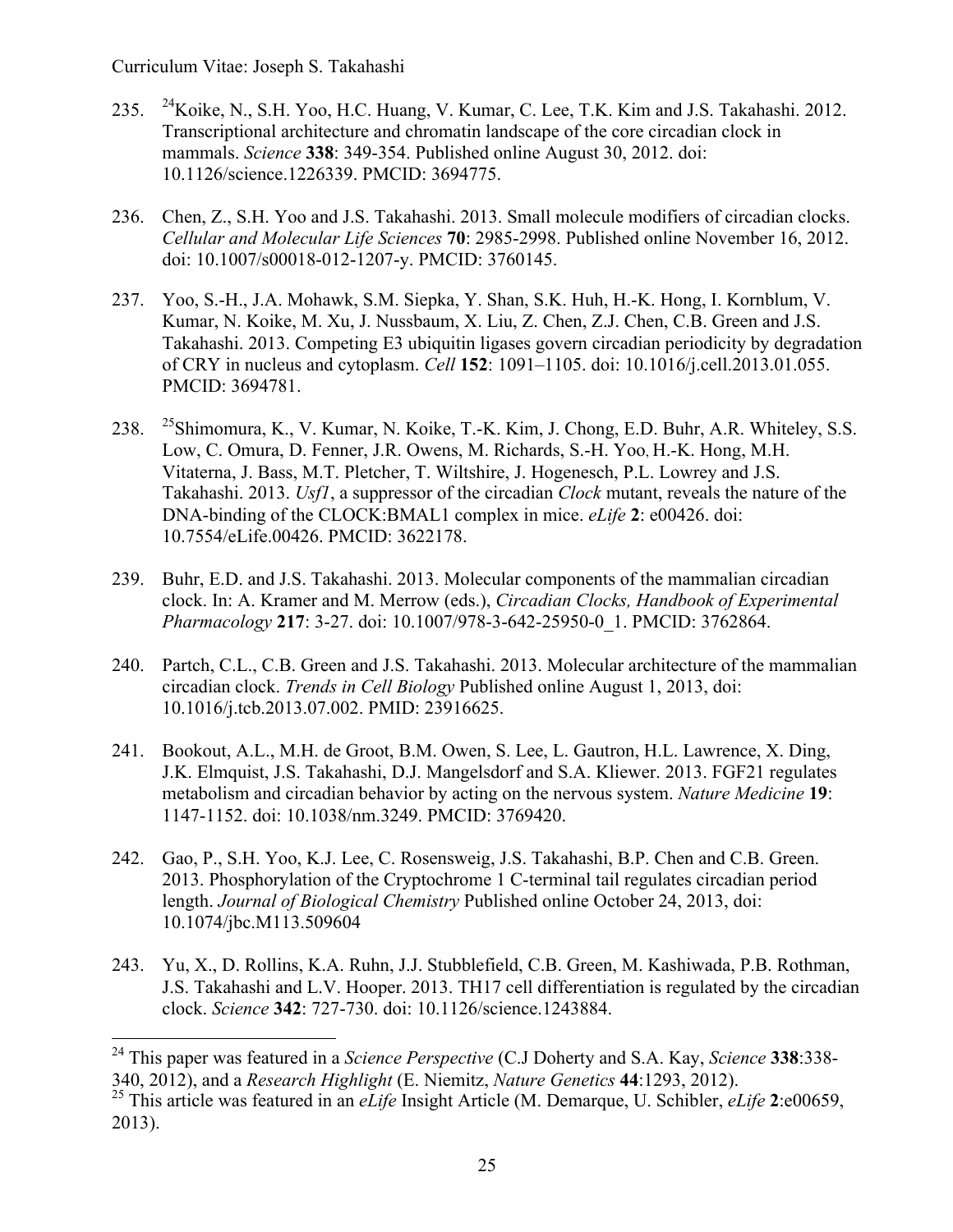- 244. Kumar, V., B. Andersen and J.S. Takahashi. 2013. Epidermal stem cells ride the circadian wave. *Genome Biology* **14**: 140. doi: 10.1186/gb4142.
- 245. Kumar, V., K. Kim, C. Joseph, S. Kourrich, S.-H. Yoo, H.C. Huang, M.H. Vitaterna, F. Pardo-Manuel de Villena, G. Churchill, A. Bonci and J.S. Takahashi. 2013. C57BL/6N mutation in cytoplasmic FMRP interacting protein 2 regulates cocaine response. *Science*  **342**: 1508-1512. doi: 10.1126/science.1245503.

## **BOOKS:**

Takahashi, J.S., F.W. Turek and R.Y. Moore (Editors). 2001. *Handbook of Behavioral Neurobiology: Volume 12 Circadian Clocks*. Kluwer Academic/Plenum Publishing, New York, 770 pp.

## **PATENTS:**

United States Patent No. 5,874,241. J.S. Takahashi, F.W. Turek and L.H. Pinto. *Clock gene and gene product.* Filed March 13, 1997. Issued February 23, 1999. (mouse *Clock* gene)

United States Patent No. 6,057,125. J.S. Takahashi, F.W. Turek and L.H. Pinto. *Clock gene and gene product.* Filed June 30, 1997. Issued May 2, 2000. (human *CLOCK* gene)

United States Patent No. 6,291,429. J.S. Takahashi, F.W. Turek and L.H. Pinto. *Clock gene and gene product.* Filed February 3, 2000. Issued September 18, 2001. (mammalian CLOCK polypeptide)

United States Patent No. 6,476,188 B1. M.W. Young, B. Kloss, J. Blau, J. Price, J.S. Takahashi and P.L. Lowrey. *A Novel Clock Gene and Methods of Use Thereof.* Filed April 20, 2000 by Rockefeller University. Issued November 5, 2002. (mammalian casein kinase1epsilon)

## **INVITED PRESENTATIONS:**

- 1. Symposium on Physiology of Circadian Rhythms, Seventeenth International Ornithological Congress, Berlin, West Germany, June 1978.
- 2. Naito-International Symposium on Biological Rhythms and Their Central Mechanism, Tokyo, Japan, August 1978.
- 3. Hopkins Marine Station, Stanford University, Pacific Grove, California, February 1980.
- Summer Course, Hopkins Marine Station, Stanford University, Pacific Grove, California, July 1980.
- 5. Max-Planck-Gesellschaft Symposium on Vertebrate Circadian Systems: Structure and Physiology, Schloss Ringberg, Rottach-Egern, West Germany, September 1980.
- 6. Max-Planck-Gesellschaft Symposium on Vertebrate Circadian Systems: Structure and Physiology, Schloss Ringberg, Rottach-Egern, West Germany, October 1980.
- 7. Role of the Pineal Organ in the Avian Circadian System, Gordon Research Conference on Chronobiology, Andover, New Hampshire, June 1981.
- 8. Pacemakers in the Avian Circadian System, Workshop on the Suprachiasmatic Nuclei, Harvard Medical School, Boston, Massachusetts, June 1981.
- 9. Department of Neurobiology and Physiology, Northwestern University, Evanston, Illinois, May 1982.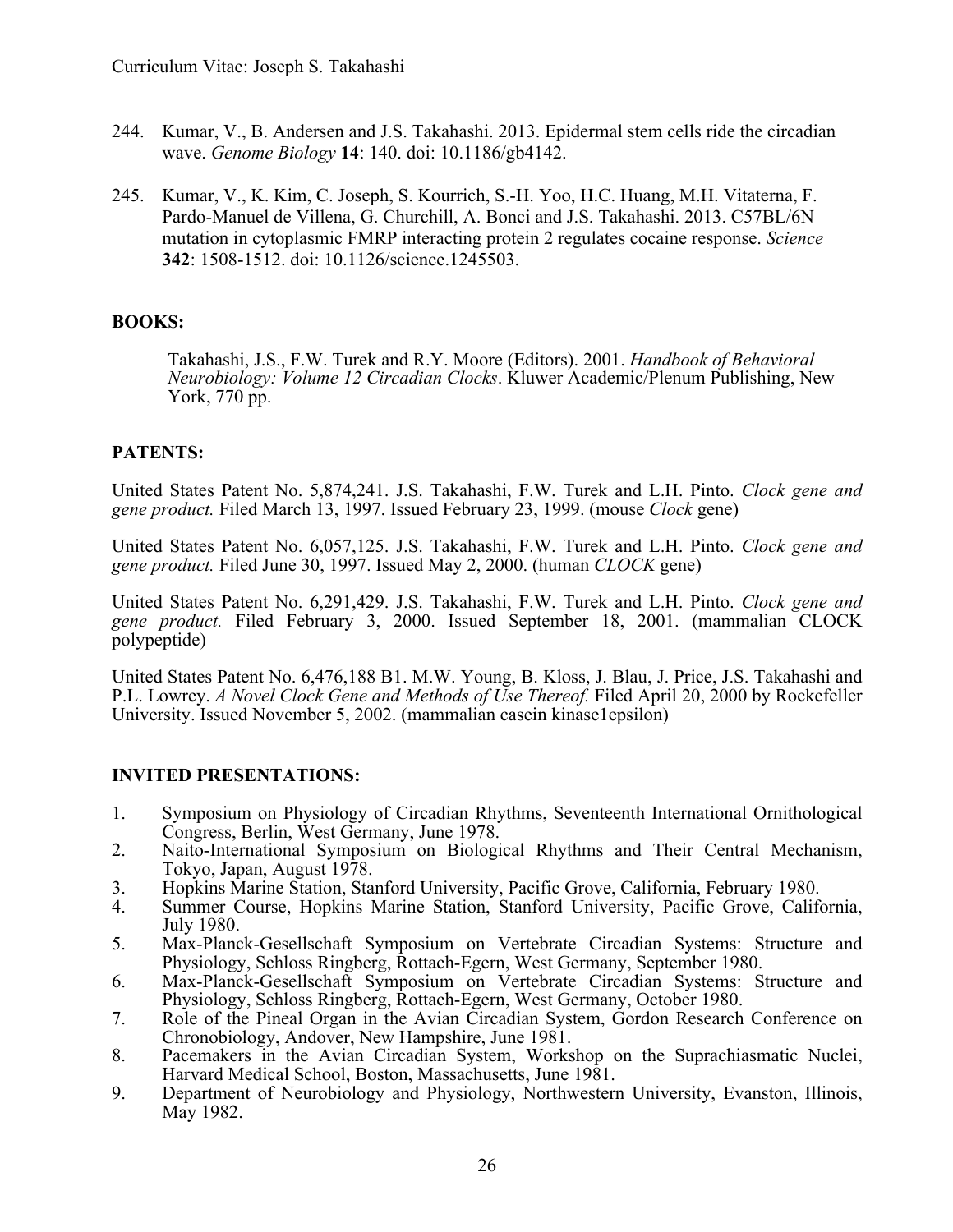- 10. Biology Department, University of South Carolina, Columbia, South Carolina, October 1982.
- 11. Biology Department, University of Virginia, Charlottesville, Virginia, December 1982.<br>12. Biology Department. Temple University. Philadelphia. Pennsylvania. December 1982.
- 12. Biology Department, Temple University, Philadelphia, Pennsylvania, December 1982<br>13. Cellular Properties of Identified Circadian Pacemakers, Winter Conference on
- 13. Cellular Properties of Identified Circadian Pacemakers, Winter Conference on Brain Research, Keystone, Colorado, January 1983.
- 14. Laboratory of Cell Biology, National Heart, Lung and Blood Institute, Bethesda, Maryland, April 1983.
- 15. Department of Biology, Swarthmore College, Swarthmore, Pennsylvania, April 1983.<br>16. Department of Anatomy, Uniformed Services University of the Health Sciences, Be
- 16. Department of Anatomy, Uniformed Services University of the Health Sciences, Bethesda, Maryland, April 1983.
- 17. Worcester Foundation for Experimental Biology, Shrewsbury, Massachusetts, May 1983.<br>18. Chronopharmacology and Metabolism of Circadian Pacemakers in vivo and in vitro. Gor
- 18. Chronopharmacology and Metabolism of Circadian Pacemakers *in vivo* and *in vitro,* Gordon Research Conference on Chronobiology, Colby-Sawyer College, June 1983.
- 19. Chronobiology: Basic and Clinical Aspects, Intramural Research Program, Director's Conference Series, National Institute of Mental Health, Bethesda, Maryland, October 1983.
- 20. Society for Neuroscience Symposium, Clocks in the Test Tube: Toward a Mechanistic Analysis of Circadian Oscillators, Boston, Massachusetts, November 1983.
- 21. Neuroscience Program, Michigan State University, East Lansing, Michigan, December 1983.
- 22. International Congress on Neuroreceptor Mechanisms in Human Diseases, Fondazione Internazionale Menarini, Florence, Italy, March 1984.
- 23. Neural and Behavioral Biology Program, University of Illinois at Urbana-Champaign, Illinois, April 1984.
- 24. Cellular Analysis of Circadian Rhythms in the Vertebrate Pineal, Timberline Symposium on Biological Clocks, Timberline Lodge, Oregon, July 1984.
- 25. Department of Anatomy, Stritch School of Medicine, Loyola University, Illinois, November 1984.
- 26. Life Science-Chemistry-BRI Colloquium, University of Wisconsin-Parkside, Wisconsin, December 1984.
- 27. Symposium on Pineal-Retinal Relationships, National Eye Institute and National Institute of Child Health and Human Development, Sarasota, Florida, May 1985.
- 28. Neurophysiology of Vertebrate Rhythms, Gordon Research Conference on Chronobiology, Plymouth State College, July 1985.
- 29. Department of Physiology and Biophysics, University of Illinois at Chicago, Illinois, October 1985.
- 30. Searle Life Science Forum, Northwestern University, Evanston, Illinois, November, 1985.
- 31. Biology Department, Loyola University of Chicago, Illinois, November 1985.
- 32. Committee on Neurobiology, University of Chicago, Illinois, January 1986.<br>33. Department of Physiology and Biophysics, Chicago Medical School, Illinois
- 33. Department of Physiology and Biophysics, Chicago Medical School, Illinois, April 1986.
- 34. Department of Biology, University of Houston, Texas, April 1986.<br>35. U.S.-Japan Seminar on Mechanisms of Circadian Rhythms. Eas
- 35. U.S.-Japan Seminar on Mechanisms of Circadian Rhythms, East West Center, Honolulu, Hawaii, July 1986.
- 36. Honma Prize Lecture, 1986 Sapporo Symposium on Biological Rhythms, Sapporo, Japan, August 1986.
- 37. Mitsubishi-Kasei Institute of Life Sciences, Tokyo, Japan, August 1986<br>38. Tokyo Metropolitan Institute for Neurosciences. Tokyo, Japan, Septemb
- 38. Tokyo Metropolitan Institute for Neurosciences, Tokyo, Japan, September 1986.
- 39. Nagoya University, Nagoya, Japan, September 1986.
- 40. National Institute of Basic Biology, Okazaki, Japan, September 1986.<br>41. Plenary Session on Behavioral Rhythms. First International Congr
- Plenary Session on Behavioral Rhythms, First International Congress of Neuroethology, Tokyo, Japan, September 1986.
- 42. Neuronal Mechanisms Underlying Melatonin Regulation by Neurotransmitters, Light and Circadian Rhythms, Winter Conference on Brain Research, Vail, Colorado, January 1987.
- 43. Department of General Biology, Vanderbilt University, Tennessee, March 1987.<br>44. Department of Biology, University of Virginia, Virginia, April 1987.
- Department of Biology, University of Virginia, Virginia, April 1987.
- 45. Dorothy T. Kreiger Memorial Symposium: Neuroendocrinology, Endocrine Society Meetings, Indianapolis, June 1987.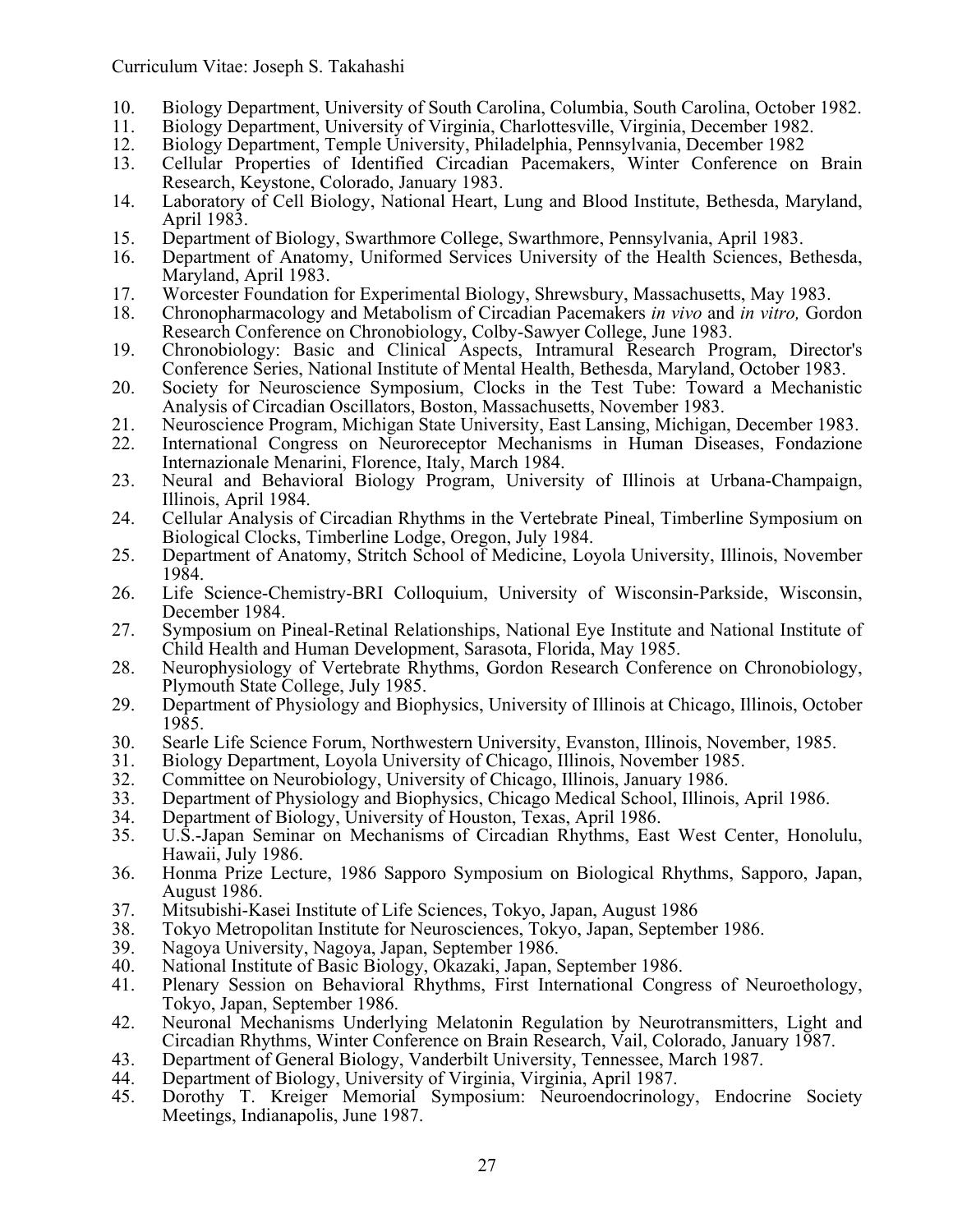- 46. Cellular Circadian Pacemakers, Gordon Research Conference on Chronobiology, Plymouth State College, July 1987.
- 47. Marine Biological Laboratory, Woods Hole, Massachusetts, July 1987.<br>48. Symposium on Central Regulation of Circadian Rhythms, XVIII Intern
- Symposium on Central Regulation of Circadian Rhythms, XVIII International Conference of the International Society for Chronobiology, Leiden, The Netherlands, July 1987.
- 49. Department of Biology, Wesleyan University, Middletown, Connecticut, November 1987.
- 50. Rockefeller University, New York, December 1987.<br>51. Center for Endocrinology and Metabolism. Northwes
- 51. Center for Endocrinology and Metabolism, Northwestern University, February 1988.<br>52. Searle Scholars Meeting, Itasca, Illinois, May 1988.
- 52. Searle Scholars Meeting, Itasca, Illinois, May 1988.<br>53. Symposium on Organization of Animal Circadian S
- Symposium on Organization of Animal Circadian Systems, Society for Biological Rhythms Meeting, Wild Dunes, South Carolina, May 1988.
- 54. Organizer, Workshop on Pineal and Retinal Oscillators In Vitro, Society for Biological Rhythms Meeting, Wild Dunes, South Carolina, May 1988.
- 55. Laurentian Hormone Conference lecture, Quebec, Canada, August 1988.<br>56. G.D. Searle-Northwestern Research Symposium, Lincolnwood, Illinois, S.
- 56. G.D. Searle-Northwestern Research Symposium, Lincolnwood, Illinois, September 1988.<br>57. Department of Biology, University of Virginia, Charlottesville, October 1988.
- 57. Department of Biology, University of Virginia, Charlottesville, October 1988.<br>58. M.D.-Ph.D. Program. Northwestern University. February 1989.
- 58. M.D.-Ph.D. Program, Northwestern University, February 1989.<br>59. Endocrine Grand Rounds, Massachusetts General Hospital, Har
- 59. Endocrine Grand Rounds, Massachusetts General Hospital, Harvard Medical School, March, 1989.
- 60. Department of Physiology, Northwestern University, March 1989.
- 61. Institute for Reproductive Sciences, College of Physicians & Surgeons, Columbia University, May 1989.
- 62. Discussion leader, Vertebrate Retina and Pineal, Gordon Research Conference on Chronobiology, Plymouth State College, June 1989.
- 63. Avian Pineal Clock Function, Gordon Research Conference on Pineal Cell Biology, Plymouth State College, August 1989.
- 64. Symposium on Melatonin: New Light on CNS Mechanisms of Action, Society for Neuroscience, Phoenix, Arizona, November 1989.
- 65. Department of Biochemistry, Molecular Biology and Cell Biology, Northwestern University, November 1989.
- 66. Symposium on Alcohol and Circadian Rhythms (sponsored by Floyd Bloom), Scripps Clinic, La Jolla, California, December 1989.
- 67. Symposium on Frontiers in Neuroendocrinology, Satellite Symposium of American Society of Zoologists Meeting, Boston University, Massachusetts, December 1989.
- 68. Center for Biological Approaches to Behavior, University of Chicago, January 1990.<br>69. Department of Anatomy and Cell Biology, University of Kansas Medical Center, I
- Department of Anatomy and Cell Biology, University of Kansas Medical Center, February 1990.
- 70. Institute for Neuroscience, Northwestern University, March 1990.
- 71. Committee on Neurobiology, University of Chicago, May 1990.
- 72. Symposium on Cellular Mechanisms of Melatonin Regulation and Action, Society for Biological Rhythms Meeting, Amelia Island, Florida, May 1990.
- 73. Serono Symposium on Follicle Stimulating Hormone, Northwestern University, Evanston, October 1990.
- 74. Meeting on Biological Rhythms and Depression, MacArthur Foundation Mental Health Research Network I, Chicago, November 1990.
- 75. Department of Pharmacology, Northwestern University, January 1991.
- 76. Department of Biological Sciences, Stanford University, January 1991.
- 77. Committee on Neurobiology, University of Chicago, January 1991.<br>78. Markey Center, University of Virginia, Charlottesville, April 1991.
- 78. Markey Center, University of Virginia, Charlottesville, April 1991.
- Gordon Research Conference on Biological Regulatory Mechanisms, Holderness School, Plymouth, NH, June 1991.
- 80. Gordon Research Conference on Pineal Cell Biology, Andover, New Hampshire, August, 1991.
- 81. Gordon Research Conference on Chronobiology, Irsee, West Germany, October 1991<br>82. Department of Neuroscience. Case Western Reserve University. Cleveland. October 1
- 82. Department of Neuroscience, Case Western Reserve University, Cleveland, October 1991.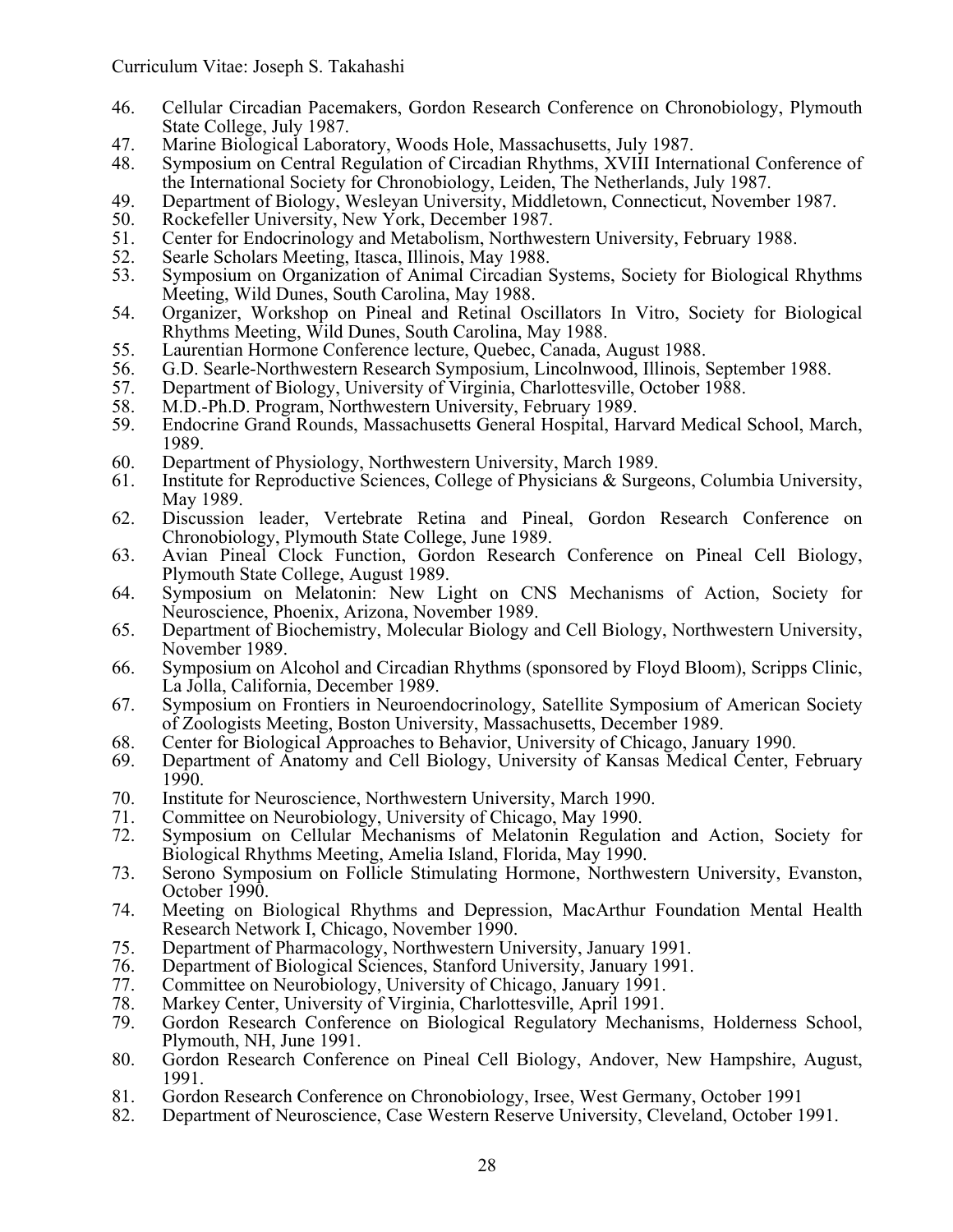- 83. Society for Neuroscience Symposium, How Cells Keep Time: The Molecular and Cellular Basis of Circadian Rhythms, New Orleans, November 1991.
- 84. MacArthur Foundation Mental Health Research Network I, Dallas, January 1992.<br>85. Symposium on Molecular Basis of Biological Timing, NSF Center for Biologi
- 85. Symposium on Molecular Basis of Biological Timing, NSF Center for Biological Timing, Charlottesville, VA, January 1992.
- 86. Department of Biology, Brandeis University, Waltham, Massachusetts, April 1992.
- 87. Neuroscience Program, Florida State University, Tallahassee, Florida, April 1992.<br>88. NSF Center for Biological Timing. Summer Course in Biological Timing. Char
- 88. NSF Center for Biological Timing, Summer Course in Biological Timing, Charlottesville, VA, July 1992.
- 89. Wenner-Gren Center Symposium on Light and Biological Rhythms in Man, Stockholm, Sweden, September, 1992.
- 90. EMBO Workshop on Molecular Chronobiology, Leicester, England, September, 1992.
- 91. University of Wisconsin-Parkside, April 1993.<br>92. Department of Pharmacology. University of W
- 92. Department of Pharmacology, University of Washington, Seattle, April 1993.<br>93. MARC Program, Howard University, Washington, D.C., April 1993.
- 93. MARC Program, Howard University, Washington, D.C., April 1993.<br>94. Workshop on Sleep Disorders / Dog Genetics. Millennium
- Workshop on Sleep Disorders / Dog Genetics, Millennium Pharmaceuticals, Inc., Cambridge, MA, July, 1993.
- 95. NICHD Workshop on Molecular and Environmental Substrates of Behavioral Development, Rockville, MD, August 1993.
- 96. Ciba Foundation Symposium on Circadian Clocks and Their Adjustment, London, UK, September, 1993.
- 97. Cincinnati Neurofest '93 Symposium, University of Cincinnati College of Medicine, Ohio, October 1993.
- 98. Gordon Research Conference on Pineal Cell Biology, Casa Sirena Resort, Oxnard, CA, January 1994.
- 99. Department of Genetics and Division of Medical Genetics, University of Washington, Seattle, March 1994.
- 100. Department of Neuroscience, Johns Hopkins University School of Medicine, Baltimore, March 1994.
- 101. Millennium Pharmaceuticals, Cambridge, April 1994.<br>102. The Society Symposium. Society for Research on
- The Society Symposium, Society for Research on Biological Rhythms, Amelia Island, Florida, May 1994.
- 103. Searle Life Science Forum, Northwestern University, Chicago, June 1994.
- 104. Department of Brain and Cognitive Sciences, Massachusetts Institute of Technology, Cambridge, July 1994.
- 105. Glaxo Research and Development, Greenford, United Kingdom, September 1994.<br>106. Department of Genetics. University of Wisconsin. Madison. February 1995.
- 106. Department of Genetics, University of Wisconsin, Madison, February 1995.<br>107. Bristol-Myers Squibb. CNS Drug Discovery, Wallingford, CT. March 1995.
- 107. Bristol-Myers Squibb, CNS Drug Discovery, Wallingford, CT, March 1995.
- 108. Research in Canine and Human Genetic Disease, The Wellcome Trust, Surrey, U.K., March 1995.
- 109. Bristol-Myers Squibb, Drug Discovery and Management, Princeton, NJ, April 1995.<br>110. Department of Genetics, Harvard Medical School, Cambridge, June 1995.
- Department of Genetics, Harvard Medical School, Cambridge, June 1995.
- 111. Animal Models of Psychiatric Diseases, MacArthur Foundation Research Network on Psychopathology and Development, Chicago, IL, June 1995.
- 112. Bristol-Myers Squibb Eighth Annual Neurosciences Colloquium, Wallingford, CT, June 1995.
- 113. APS Conference: Understanding the Biological Clock: From Genetics to Physiology, Dartmouth Medical School, Hanover, NH, July 1995.
- 114. 6th C.U. Ariëns Kappers Lecture, Netherlands Institute for Brain Research, Amsterdam, August 1995.
- 115. Conference on The Biology and Genetics of Complex Mammalian Traits, The Jackson Laboratory, Bar Harbor, Maine, September 1995.
- 116. Department of Molecular and Human Genetics, Baylor College of Medicine, Houston, October 1995.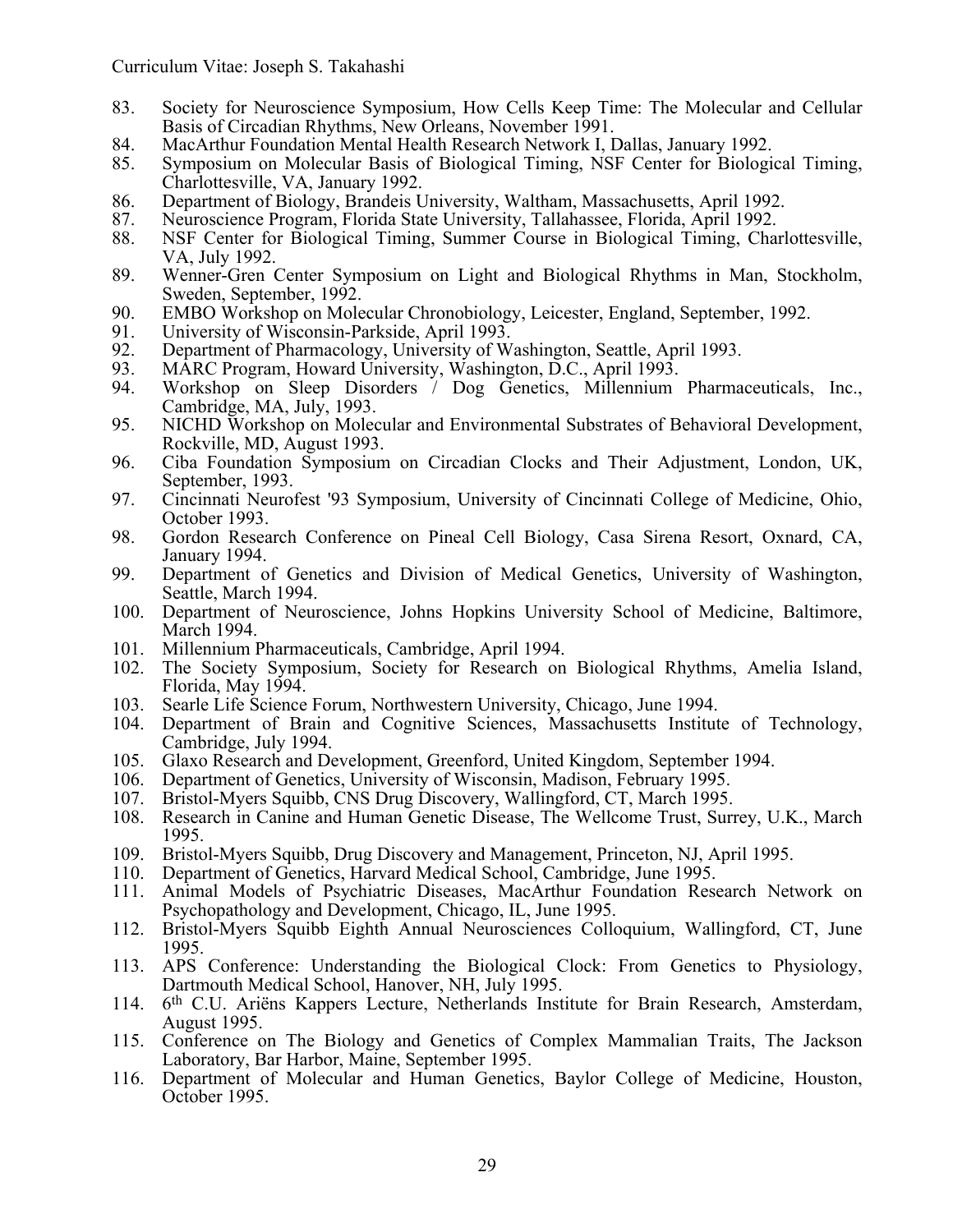- 117. Departments of Genetics, Neurobiology and Pharmacology, Duke University Medical Center, Durham, October 1995.
- 118. Biochronometry Tutorial, NSF Center for Biological Timing, Satellite Symposium, Society for Neuroscience, San Diego, November 1995.
- 119. Rockefeller University, New York, January 1996.
- 120. Department of Psychology, Smith College, Northampton, February 1996.
- 121. Plenary Speaker, Photoperiodism, Rhythms and Clocks Student Workshop, Smith College, Northampton, February 1996.
- 122. Department of Molecular and Cell Biology, University of California, Berkeley, April 1996.
- 123. Molecular and Cellular Sciences Program, Chicago Medical School, April 1996.<br>124. Photobiology Session Chair. Society for Research on Biological Rhythms. At
- 124. Photobiology Session Chair, Society for Research on Biological Rhythms, Amelia Island, Florida, May 1996.
- 125. 61st Cold Spring Harbor Symposium on Quantitative Biology, Function & Dysfunction in the Nervous System, Cold Spring Harbor Laboratory, May 1996.
- 126. The Jackson Laboratory, Bar Harbor, Maine, June 1996.<br>127. Invited Speaker. Mouse Molecular Genetics Meeting
- 127. Invited Speaker, Mouse Molecular Genetics Meeting, Cold Spring Harbor Laboratory, August 1996.
- 128. Second Biennial Workshop in Mouse Molecular Neurogenetics, The Jackson Laboratory, Bar Harbor, Maine, September 1996.
- 129. Workshop-Conference on Response and Adaptation to the Environment, U.S. Army Research Office, Research Triangle Park, NC, October 1996.
- 130. University of Texas Southwestern Medical Center, Dallas, Texas, October 1996.
- 131. Something Old / Something New: Single Gene Mutations, Gene Knock-Outs, and New Opportunities in Behavioral Neuroscience, NIMH Satellite Symposium, Society for Neuroscience, Washington, D.C., November 1996.
- 132. Organizer, Short Course 1, What's Wrong with My Mouse? New Interplays Between Mouse Genetics and Behavior, Society for Neuroscience, Washington, D.C., November 1996.
- 133. Speaker, From Molecules to Behavior: NIMH's Mission in the 21st Century, NIMH Satellite Symposium, Society for Neuroscience, Washington, D.C., November 1996.
- 134. Banbury Center Conference, Genetic Approaches to Learning and Memory, Cold Spring Harbor Laboratory, December 1996.
- 135. Banbury Center Conference, Genomics to Physiology and Beyond: How Do We Get There?, Cold Spring Harbor Laboratory, February 1997.
- 136. Department of Genetics, University of Wisconsin, Madison, February 1997.
- 137. Program in Neuroscience, Yale University, New Haven, March 1997.<br>138. The Science of Brain Disease Symposium, Brain Awareness Week
- The Science of Brain Disease Symposium, Brain Awareness Week, National Institutes of Health, Bethesda, March 1997.
- 139. Neuroscience Symposium, University of California at San Francisco, March 1997.
- 140. Brigham and Women's Hospital, Harvard Medical School, Boston, April 1997.
- 141. Walter and Mary Elizabeth Glass Chair Lecture, April 1997.
- 142. Asher Basic & Clinical Sciences Seminar, Northwestern University Medical School, July 1997.
- 143. American Society of Neurochemistry / International Society of Neurochemistry, Symposium, Boston, MA, July 1997.
- 144. Asher Basic & Clinical Sciences Seminar, Northwestern University Medical School, July 1997.
- 145. Suprachiasmatic Nucleus Silver Anniversary Symposium, Harvard Medical School, Boston, MA, August 1997.
- 146. Experimental Genetics of the Laboratory Mouse, Jackson Laboratory, Bar Harbor, Maine, August 1997.
- 147. Bristol-Myers Squibb Tenth Annual Neurosciences Colloquium, Wallingford, CT, September 1997.
- 148. Air Force Office of Scientific Research Symposium, Air Force Academy, Fort Collins, CO, September 1997.
- 149. Ryan Lecture, Northwestern Alumni, Chicago, October 1997.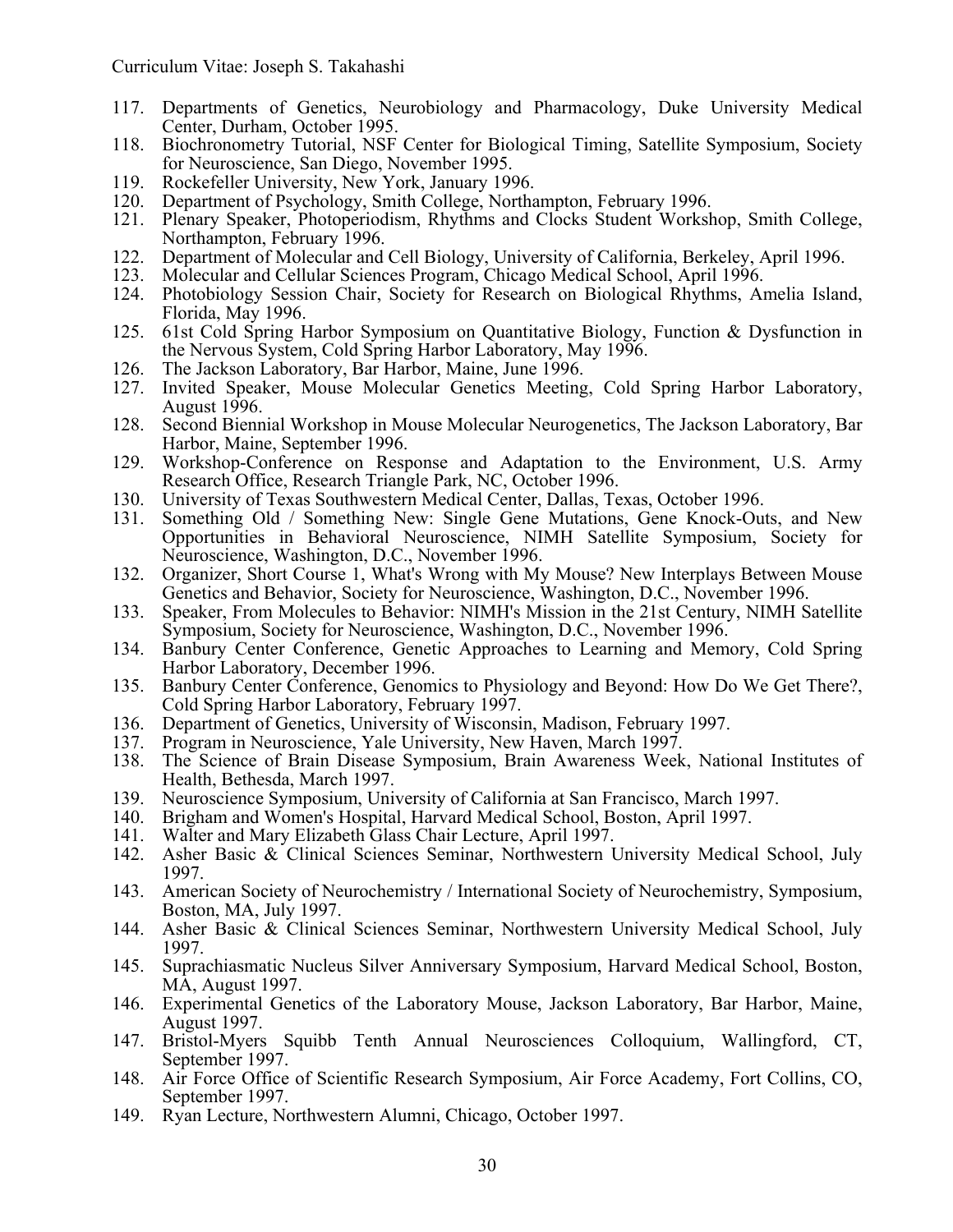- 150. Silver Anniversary of the Sleep Disorders Center, Stanford University Medical Center, Palo Alto, CA, October 1997.
- 151. Mouse Behavior Course, Cold Spring Harbor Laboratory, November 1997.<br>152. Symposium, Chicago Chapter of the Society for Neuroscience, Chicago, No
- 152. Symposium, Chicago Chapter of the Society for Neuroscience, Chicago, November 1997.<br>153. Committee on Genetics. University of Chicago. January 1998.
- 153. Committee on Genetics, University of Chicago, January 1998.
- 154. Cell Biology, Anatomy and Neurobiology, Medical College of Wisconsin, Milwaukee, WI, February 1998.
- 155. Plenary Session Speaker and ENU Mutagenesis Co-Chair, Priority Setting for Mouse Genomics and Genetics Resources, NIH, Bethesda, MD, March 1998.
- 156. HHMI Conference on Molecular Genetic Approaches to Human Disease, Chevy Chase, MD, April 1998.
- 157. Northwestern University Medical School Alumni, April 1998.
- 158. Symposium, Society for Research on Biological Rhythms, Amelia Island, FL, May 1998.<br>159. Medical School Today Luncheon, Northwestern University Medical School, June 1998.
- 159. Medical School Today Luncheon , Northwestern University Medical School, June 1998.
- 160. Neurobiology Course, Marine Biological Laboratory, Woods Hole, MA, July 1998.
- 161. Babraham Institute Fiftieth Anniversary Conference, Cambridge, MA, September 1998.
- 162. Priority Setting for Mouse Genomics and Genetics Resources: First Follow-Up Meeting, NIH, Bethesda, MD, October 1998.
- 163. Life Sciences Research Foundation Symposium, Keynote Lecture, Dallas, TX, October 1998.<br>164. Brain Research Interactive Conference, Genetically Dissecting Brain and Behavior, San
- Brain Research Interactive Conference, Genetically Dissecting Brain and Behavior, San Diego, CA, November 1998.
- 165. Presidential Lecture, Society for Neuroscience, Los Angeles, CA, November 1998.
- 166. NIH/NSF-Sponsored Sleep Workshop, Herndon, VA, December 1998.
- 167. Sequencing the Mouse Genome, Princeton University, Princeton, NJ, January 1999.
- 168. HHMI-NIH Research Scholars Program, Bethesda, MD, February 1999.
- 169. Howard Hughes Medical Institute, Headquarters Staff, Chevy Chase, MD, February 1999.<br>170. Howard Hughes Medical Institute Science Meeting. Bethesda, MD, April 1999.
- 170. Howard Hughes Medical Institute Science Meeting, Bethesda, MD, April 1999.<br>171. American Society for Biochemistry and Molecular Biology "Biochemistry"
- American Society for Biochemistry and Molecular Biology "Biochemistry & Molecular Biology'99 Meeting," Symposium Speaker, San Francisco, CA, May 1999.
- 172. NIH Director's Seminar Series, Bethesda, MD, June 1999.<br>173. Genetics in the New Millenium: Directions for the Future.
- Genetics in the New Millenium: Directions for the Future, Bar Harbor, ME, July 1999.
- 174. Ruth Sager Memorial Lecture in Genetics, Woods Hole, MA, August 1999.<br>175. International Congress on Chronobiology. Plenary Speaker. Washington. D.
- International Congress on Chronobiology, Plenary Speaker, Washington, D.C., August 1999.
- 176. A.J. Carlson Memorial Lecture, Division of Biological Sciences, University of Chicago, IL, September 1999.
- 177. Bristol-Myers Squibb Neuroscience Symposium, Wallingford, CT, September 1999.<br>178. Neuroscience Retreat, University of Chicago, Plenary Speaker, Chicago, IL, October
- 178. Neuroscience Retreat, University of Chicago, Plenary Speaker, Chicago, IL, October 1999.<br>179. 1999 World Congress on Psychiatric Genetics. Symposium Speaker, Monterey, CA. Octob
- 179. 1999 World Congress on Psychiatric Genetics, Symposium Speaker, Monterey, CA, October 1999.
- 180. Neurosciences Program, University of California at San Diego, CA, November 1999.
- 181. Howard Hughes Medical Institute, University of Iowa, College of Medicine, Symposium Speaker, Iowa, IO, December 1999.
- 182. Beckman Center 10<sup>th</sup> Anniversary, Stanford University School of Medicine, Stanford, CA January 2000.
- 183. NIH/National Institute of Mental Health, Bethesda, MD, January 2000.
- 
- 184. Nobel Forum Research Lecture Series, Stockholm, Sweden, February 2000.<br>185. Gildea Lecture, Washington University, Department of Psychiatry, St. Lou Gildea Lecture, Washington University, Department of Psychiatry, St. Louis, MO, February 2000.
- 186. Department of Molecular and Cellular Biology, Harvard University, Cambridge, MA, March 2000.
- 187. Department of Ophthalmology, Massachusetts Eye and Ear Institute, Harvard Medical School, Boston, MA, March 2000.
- 188. California Institute of Technology, Department of Biology, Pasadena, CA, April 2000.
- 189. Zaffaroni Foundation, Mountain View, CA, April 2000.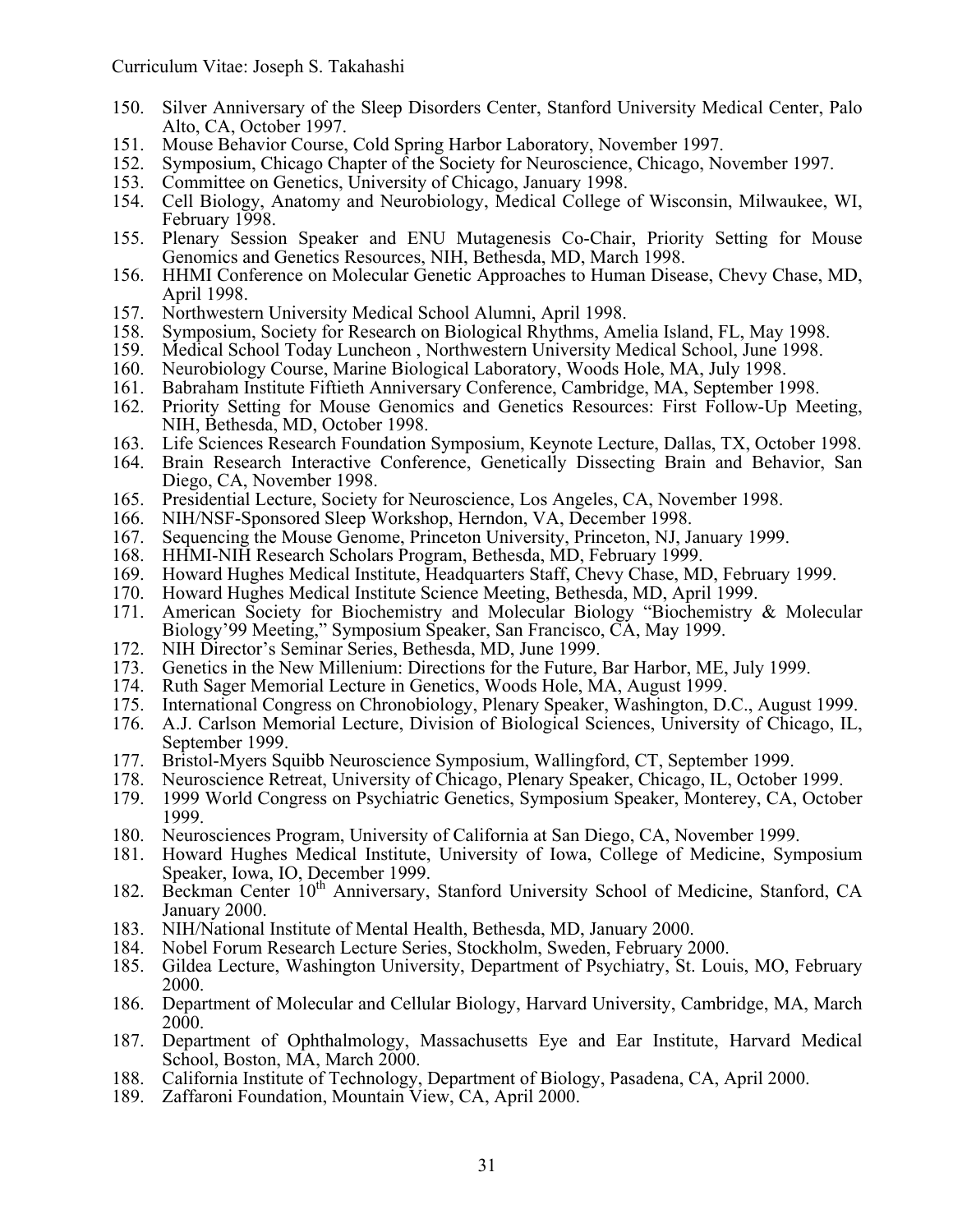- 190. Plenary Lecture, Association for Research in Vision and Ophthalmology, Fort Lauderdale, FL, April 2000.
- 191. Howard Hughes Medical Institute Science Meeting, Bethesda, MD, May 2000.<br>192. Department of Molecular Biology, Princeton University, Princeton, NJ, May 20
- 192. Department of Molecular Biology, Princeton University, Princeton, NJ, May 2000.<br>193. NIH Second Followup Workshop on Priority Setting for Mouse Genomics and
- 193. NIH Second Followup Workshop on Priority Setting for Mouse Genomics and Genetics Resources, Bethesda, MD, May 2000.
- 194. Royal Swedish Academy of Sciences, Symposium Speaker, Stockholm, Sweden, June 2000.<br>195. Co-Chair (with Geoffrey Duyk). NIMH NIH Workshop. Setting Priorities for Phenotyping
- 195. Co-Chair (with Geoffrey Duyk), NIMH NIH Workshop, Setting Priorities for Phenotyping the Mouse Nervous System and Behavior, Warrenton, VA, June 2000.
- 196. Human Genome Center, University of Tokyo, Tokyo, Japan, September 2000.
- 197. Plenary Lecture, Japan Neuroscience Society 23rd Annual meeting, Yokohama, Japan, September 2000.
- 198. Ellison Medical Foundation 3rd Annual Symposium on Differential Gene Expression in Development and Aging, California Institute of Technology, Pasadena, CA, October 2000.
- 199. Michigan Life Sciences Research Corridor Site Visit Review, Washington Advisory Group, Van Andel Research Institute, Grand Rapids, MI, October 2000.
- 200. Systems Neuroscience Advisory Committee to Dean Jeremy Knowles, Faculty of Arts and Sciences, Harvard University, Cambridge, MA, November 2000.
- 201. Holiday Lectures on Science, *Clockwork Genes: Discoveries in Biological Time* (with Michael Rosbash), Howard Hughes Medical Institute, Chevy Chase, MD, December 2000.
- 202. Symposium, American Society for Cell Biology  $40<sup>th</sup>$  Annual meeting, San Francisco, CA, December 2000.
- 203. Committee on Genetics, University of Chicago, Hyde Park, IL, February 2001.
- 204. Cold Spring Harbor Laboratory meeting, Genetic Basis of Neurological and Behavioral Disorders, sponsored by Klingenstein Fund. Cold Spring Harbor, NY, March 2001.
- 205. Merck Research Laboratories Scientific meeting, Newark, NJ, March 2001.
- 206. Keystone Symposia 2001, Molecular Clocks: Regulation of Circadian Behavioral Rhythms, Tahoe City, CA, March 2001.
- 207. Pharmacology Department, University of Texas Southwestern, Dallas, TX, April 2001.
- 208. NIH/Mouse Neuroscience Steering Committee meeting, Bethesda, MD, May 2001.<br>209. WCAS Board and Alumni Meeting, Northwestern University, Evanston Campus, II
- 209. WCAS Board and Alumni Meeting, Northwestern University, Evanston Campus, IL 2001.<br>210. Cell and Molecular Biology, Northwestern University, Chicago Campus, IL, May 2001.
- 210. Cell and Molecular Biology, Northwestern University, Chicago Campus, IL, May 2001.<br>211. Novartis Pharmaceuticals National Speaker program. Madison, WI, June 2001.
- 211. Novartis Pharmaceuticals National Speaker program, Madison, WI, June 2001.
- 212. Wisconsin Symposium: The Analysis of Human Biology-Genes, Genomes and Molecules, University of Wisconsin-Madison, WI, June 2001.
- 213. Plenary Lecture, Associated Professional Sleep Societies, Chicago, IL, June 2001.<br>214. NIH/National Institute on Drug Abuse Workshop: The Hypothalamus and
- 214. NIH/National Institute on Drug Abuse Workshop: *The Hypothalamus and Addiction,*  Bethesda, MD, July 2001.
- 215. Mouse Genome Analysis Workshop, NIH/NHGRI, Cambridge, MA, September 2001.
- 216. Howard Hughes Medical Institute Scientific Meeting, Chevy Chase, MD, September 2001.
- 217. Lecturer, Neil D. Graham Lecture, University of Toronto, Canada, Octobers 2001.<br>218. Speaker, Symposium on Integrative Genomics, University Michigan, Ann A
- Speaker, Symposium on Integrative Genomics, University Michigan, Ann Arbor, MI, November 2001.
- 219. W. Alden Spencer Award Presentation and Lecture, Columbia University, New York, November 2001.
- 220. NIMH Mouse Behavioral Workshop, Half Moon Bay, CA, December 2001.<br>221. NIMH/NIDA Workshop on Setting Priorities for Functional Molecular Neu
- NIMH/NIDA Workshop on Setting Priorities for Functional Molecular Neuroanatomy in the Post-Genomic Era, Laguna Beach, CA, January 2002.
- 222. Center for Biological Timing Symposium, University of Virginia, Charlottesville, VA, January 2002.
- 
- 223. NIH Mouse SNP Meeting, Bethesda, MD, January 2002.<br>224. Advances in Genome Biology and Technology (AGBT), Marco Island, FL, February 2002.
- 224. Advances in Genome Biology and Technology (AGBT), Marco Island, FL, February 2002. 225. Biomedical Research and Technology Transfer Partnership Panel Review Meeting, Washington, DC, April 2002.
- 226. Howard Hughes Medical Institute Science Meeting, Chevy Chase, MD, May 2002.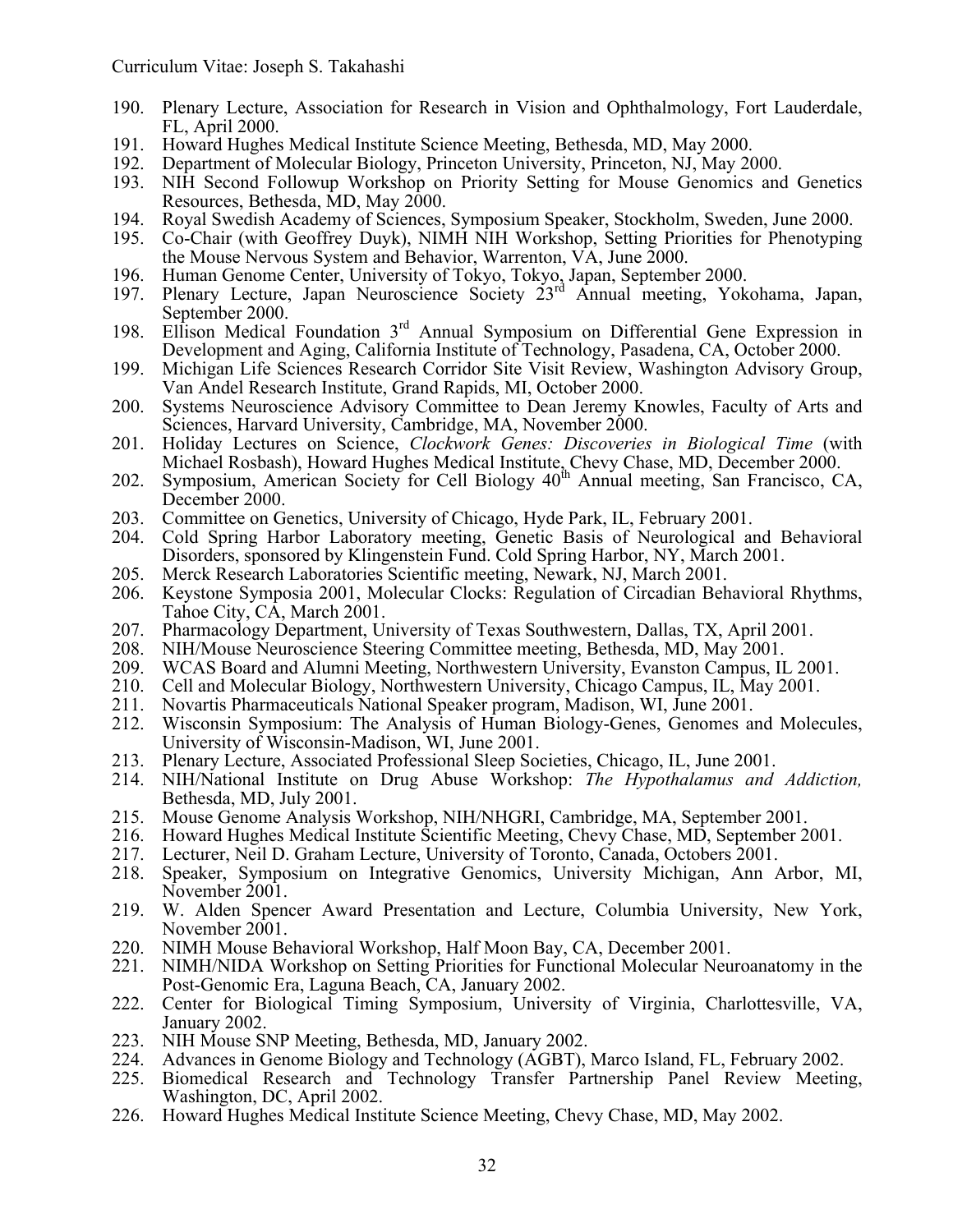- 227. McGovern Institute Symposium, MIT, Cambridge, MA, May 2002.
- 228. Plenary Lecture, McKnight Conference on Neuroscience, Aspen, CO, June 2002.<br>229. Presidential Symposium. Society for Research on Biological Rhythms Annua
- Presidential Symposium, Society for Research on Biological Rhythms Annual Meeting, Amelia Islands, FL, May 2002.
- 230. Workshop on ENU Mutagenesis, Chantilly, VA, July 2002.
- 
- 231. Keynote Lecturer, Deutsche Forschungsgemeinschaft, Munich, Germany, July 2002. 232. Road Map Meeting with NIH Director, Elias Zerhouni, NIH, Bethesda, MD, August 2002.<br>233. Novartis Foundation Symposium "Molecular Clocks and Light Signalling." Londe
- Novartis Foundation Symposium "Molecular Clocks and Light Signalling," London, September 2002.
- 234. The Physiological Society Meeting, London, September 2002.<br>235. Flexner Lecture. Institute for Neurological Sciences.
- Flexner Lecture, Institute for Neurological Sciences, University of Pennsylvania, Philadelphia, PA, October 2002.
- 236. Jane Coffin Childs Fund Symposium, Lakeville, CT, October 2002.
- 237. University of North Carolina Neuroscience Symposium, Chapel Hill, NC, October 2002.<br>238. American Society of Nephrology  $35<sup>th</sup>$  Annual Meeting and Scientific Exposi
- American Society of Nephrology  $35<sup>th</sup>$  Annual Meeting and Scientific Exposition, Philadelphia, PA, November 2002.
- 239. Chair, Session on Forward Genetics, Functional Genomics Conference, Cambridge Healthtech Institute, Boston, MA, November 2002.
- 240. Molecular and Cellular Physiology Seminar Series, Stanford University School of Medicine. Stanford, CA, December 2002.
- 241. Zaffaroni Foundation meeting of the "Consortium for the Mouse Genetics of Addiction", San Francisco, CA, January 2003.
- 242. Phenomix Corporation, La Jolla, CA, February 2003.
- 243. Stowers Institute for Medical Research, Kansas City, MO, February 2003.<br>244. Recipient Eduard Buchner Prize Award. Presentation and Lecture.
- Recipient Eduard Buchner Prize Award, Presentation and Lecture, 54<sup>th</sup> Mosbacher Kolloquium, German Society for Biochemistry and Molecular Biology (GBM), Germany, March 2003.
- 245.  $50<sup>th</sup>$  Anniversary Symposium on the Discovery of DNA. Genes, Brain, Behavior: Before and Beyond Genomics, NHGRI/NIH, Bethesda, MD, April 2003.
- 246. Gordon Research Conference on Chronobiology, Barga, Italy, May 2003.<br>247. NIH Workshop, Making Sense of SCN Heterogeneity: The Tissue is the
- NIH Workshop, Making Sense of SCN Heterogeneity: The Tissue is the Issue, Washington, DC, June 2003.
- 248. Jackson Laboratory 44<sup>th</sup> Short Course in Medical and Experimental Mammalian Genetics, Lecturer, Bar Harbor, ME, July 2003.
- 
- 249. ENU Mutagenesis Meeting, Washington, DC, July 2003.<br>250. Symposium, Society for Developmental Biology  $62<sup>nd</sup>$  Annual Meeting, Boston, MA, August 2003.
- 251. 1<sup>st</sup> World Congress of Chronobiology, Plenary Lecturer, Sapporo, Japan, September 2003.<br>252. Sapporo Symposium on Biological Rhythm, Sapporo, Japan, September 2003.<br>253. 1<sup>st</sup> International Sleep Disorders Forum, Mon
- 
- 
- 254. 76th Annual Meeting, Japan Biochemical Society, Plenary Lecturer, Yokohama, Japan, October, 2003.
- 255. Howard Hughes Medical Institute Scientific Meeting, Bethesda, MD, November 2003.<br>256. PAS-Clocks-AhR Symposium, CEHR at Texas A & M University, TX, December 200.
- 256. PAS-Clocks-AhR Symposium, CEHR at Texas A & M University, TX, December 2003.<br>257. Workshop, Winter Conference on Brain Research, Copper Mountain, CO, January 2004.
- 257. Workshop, Winter Conference on Brain Research, Copper Mountain, CO, January 2004.<br>258. Howard Hughes Medical Institute Workshop for Janelia Farm. MD. January 2004.
- 258. Howard Hughes Medical Institute Workshop for Janelia Farm, MD, January 2004.<br>259. Aventis Pharmaceuticals Scientific Advisory Meeting, Short Hills, NJ, April 2004.
- 259. Aventis Pharmaceuticals Scientific Advisory Meeting, Short Hills, NJ, April 2004.<br>260. 14<sup>th</sup> Annual Einar Hille Memorial Lecture in Neuroscience, Seattle, WA, May 2004.
- 260. 14<sup>th</sup> Annual Einar Hille Memorial Lecture in Neuroscience, Seattle, WA, May 2004.<br>261. The Jackson Laboratory Neurogenetics Conference V. Bar Harbor, Maine, June 2004
- 261. The Jackson Laboratory Neurogenetics Conference V, Bar Harbor, Maine, June 2004.
- 262. Endocrine Society 86<sup>th</sup> Annual Meeting, Plenary Speaker, New Orleans, LA, June 2004.
- 263. Symposium, Society for Research on Biological Rhythms, Whistler, BC, June 2004.<br>264. Organizer, 50<sup>th</sup> Anniversary of Circadian Clock Symposium. Center for Fi
- Organizer, 50<sup>th</sup> Anniversary of Circadian Clock Symposium, Center for Functional Genomics, Northwestern University, Evanston, IL, June 2004.
- 265. Sanofi-Synthelabo Second International Sleep Disorders Forum, Paris, France, September 2004.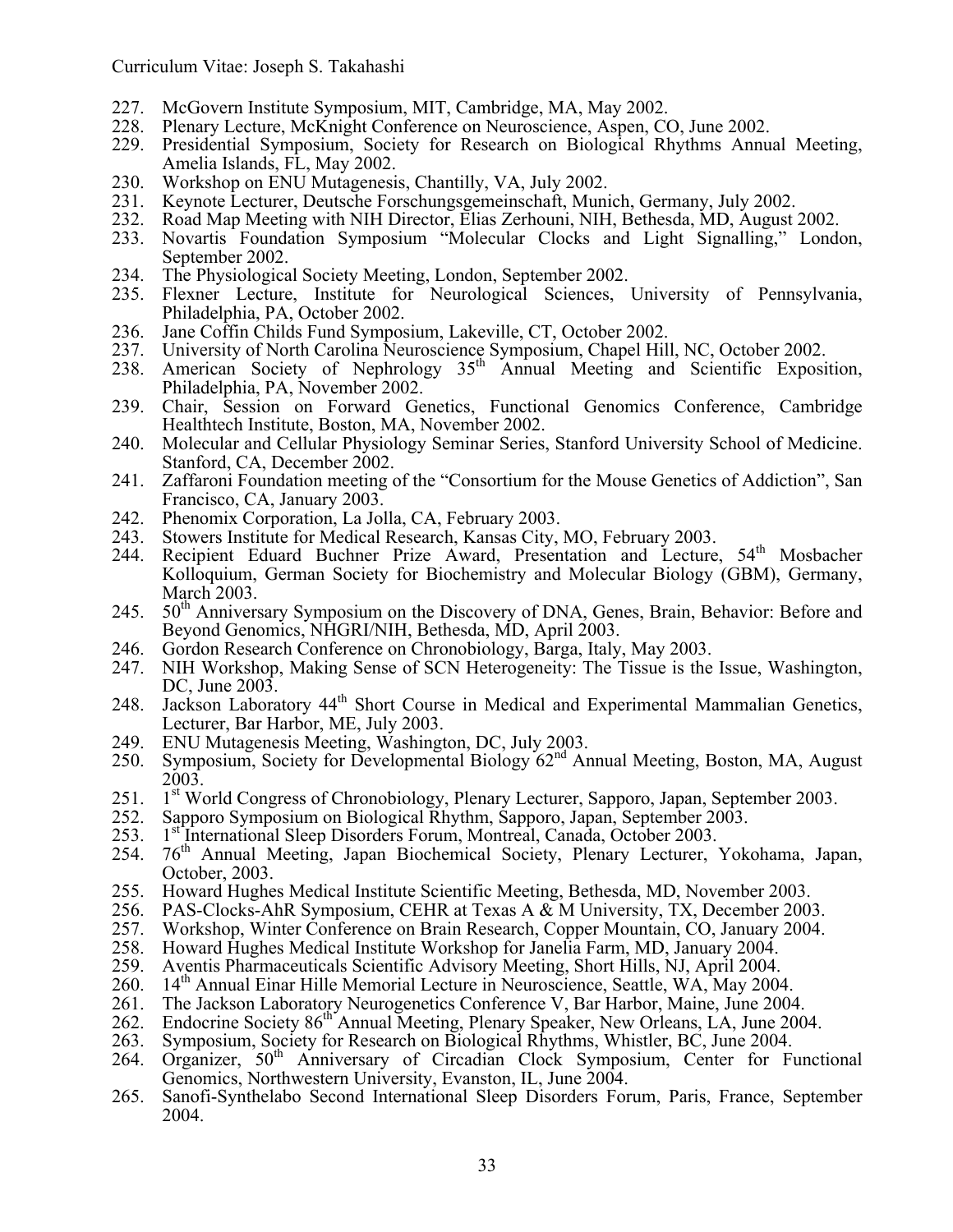- 266. Pfizer Lectureship in Sleep, University of Michigan, Ann Arbor, MI, September 2004.
- 267. Howard Hughes Medical Institute Scientific Meeting, Bethesda, MD, October 2004.
- 268. Aventis Winter Lecture Series, Frankfurt, Mannheim, Munich, Berlin, Germany, November 2004.
- 269. HHMI-NIH Research Scholars, Science Dinner Lecturer, Bethesda, MD, December 2004.<br>270. Workshop. Winter Conference on Brain Research. Breckinridge. CO. January 2005.
- 270. Workshop, Winter Conference on Brain Research, Breckinridge, CO, January 2005.
- 271. Colloquium Lectures, University of Wisconsin, Madison, Madison, WI, February 2005.<br>272. XXXV International Congress of Physiological Sciences. San Diego. CA. April 2005.
- 272. XXXV International Congress of Physiological Sciences, San Diego, CA, April 2005.
- 273. Plenary Speaker, 9<sup>th</sup> Berlin Colloquium of the Gottlieb Daimler and Karl Benz Foundation, Berlin, Germany, May 2005.
- 274. Lecturer, Molecular Embryology of the Mouse Course, Cold Spring Harbor, June 2005.<br>275. Gordon Research Conference on Chronobiology, Salve Regina, Rhode Island, August 20
- 275. Gordon Research Conference on Chronobiology, Salve Regina, Rhode Island, August 2005.
- 276. Perspectives Lecture, European Pineal and Biological Rhythms Society,  $X^{eff}$  Congress, Frankfurt, Germany, September 2005.
- 277. Speaker, 2<sup>nd</sup> Biannual F.M. Kirby Neuroscience Symposium, Harvard Medical School, Boston, September 2005.
- 278. Plenary Speaker, Latin American Symposium of Chronobiology Course, Buenos Aires, Argentina, October 2005.
- 279. Plenary Lecture, VIII Latin American Symposium of Chronobiology, Cordova, Argentina.<br>280. Speaker, Pineal Cell Biology Gordon Conference, Santa Barbara, CA, January 2006.
- 280. Speaker, Pineal Cell Biology Gordon Conference, Santa Barbara, CA, January 2006.<br>281. Vernon B. Mountcastle Lectureship in Neuroscience, Johns Hopkins School of M
- Vernon B. Mountcastle Lectureship in Neuroscience, Johns Hopkins School of Medicine, Baltimore, MD, March 2006.
- 282. Society for Research on Biological Rhythms Conference, Sandestin, FL, May 2006.
- 283. Monsanto Symposium, The Biology of Time, Chesterfield, MO, June 2006.<br>284. Karolinska Institute, Center for Biotechnology (CBT) Symposium on N
- Karolinska Institute, Center for Biotechnology (CBT) Symposium on Nuclear Receptors 2006, Huddinge, Sweden, September 2006.
- 285. University of Illinois-Urbana, Champaign, CMB and Molecular Biophysics Training Grant Symposium, Keynote speaker, November 2006.
- 286. Howard Hughes Medical Institute Scientific Meeting, Janelia Farm, VA, December 2006.
- 287. Workshop Organizer, Winter Conference on Brain Research, Snowmass, CO, January 2007.
- 288. AstraZeneca Lecture, University of Manchester, Manchester, UK, February 2007.<br>289. MRC Laboratory of Molecular Biology. Cambridge. UK. February 2007.
- 289. MRC Laboratory of Molecular Biology, Cambridge, UK, February 2007.
- 290. Department of Molecular Biology, Princeton University, Princeton, NJ, February 2007. 291. Center for Genome Research and Biocomputing, Oregon State University, Corvallis, OR,
- March 2007. 292. Organizer (with Kevin Moses, Allan Bradley & Janet Rossant), Janelia Farm Conference on
- Expanding the Genetic Tool-Kit in Mouse, HHMI, Ashburn, VA, March 2007.
- 293. Lecturer, Graduate Training Program, University of Kentucky, Lexington, KY, April 2007.<br>294 Vice-Chair Gordon Research Conference on Chronobiology, Aussois, France, May 2007.
- 294. Vice-Chair, Gordon Research Conference on Chronobiology, Aussois, France, May 2007.
- 295. Opening Lecture, Cold Spring Harbor Laboratory,  $72<sup>nd</sup>$  Symposium: Clocks & Rhythms, May 2007.
- 296. 31<sup>st</sup> Carl F. Schmidt Honorary Lecture, Department of Pharmacology, University of Pennsylvania, Philadelphia, PA, June 2007.
- 297. Lecturer, Molecular Embryology of the Mouse Course, Cold Spring Harbor Laboratory, June 2007.
- 298. Lecturer, Workshop on Mechanisms of Arousal, Alertness & Attention, Banbury Conference Center, Cold Spring Harbor Laboratory, June 2007.
- 299. Howard Hughes Medical Institute Scientific Meeting, Janelia Farm, VA, September 2007.
- 300. Keynote lecture, NHLBI Workshop on Circadian-Coupled Cellular Function and Disease in Heart, Lung, and Blood Tissues, NIH, Baltimore, MD, September 2007.
- 301. Molecular  $\&$  Integrative Physiology, 125<sup>th</sup> Anniversary Symposium, University of Michigan, September 2007.
- 302. Speaker, Department of Cellular and Molecular Medicine, UCSD, La Jolla, CA, October 2007.
- 303. Speaker, Harvey Lecture, Rockefeller University, New York, NY, October 2007.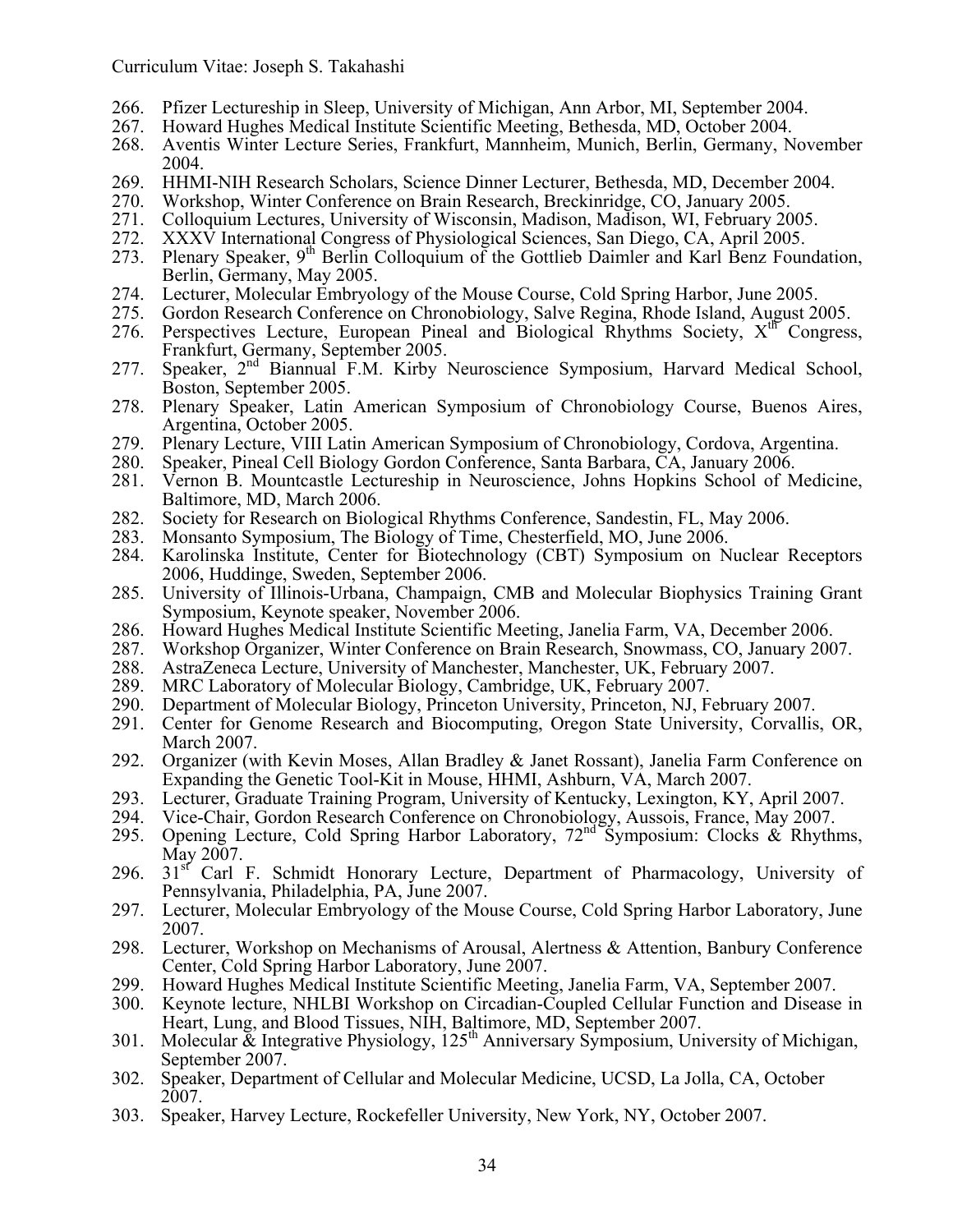- 304. University of Texas Southwestern Medical Center, Dallas, TX, October 2007.
- 305. Salk Institute for Biological Studies, La Jolla, CA, January 2008.
- Speaker, Keystone Symposium, Genetics and Biochemistry of Sleep, Tahoe City, CA, March 2008.
- 307. Speaker, Workshop to Consider the Feasibility of a Sleep/Circadian Rhythms Gene Chip, NIH, Bethesda, MD, April 2008.
- 308. Speaker, Gordon Research Conference on Pineal Cell Biology, Lucca, Italy, April 2008.
- 309. Speaker, Bollum Symposium on Circadian Clocks, Department of Biochemistry, Molecular Biology and Biophysics, University of Minnesota, May 2008.
- 310. Speaker, Society for Research on Biological Rhythms Conference, Sandestin, FL May 2008.
- Visiting Professorship Lecture, Department of Psychiatry, University of Pittsburgh School of Medicine, PA, June 2008.
- 312. Lecturer, CSHL Molecular Embryology of the Mouse 2008, Cold Spring Harbor Laboratory, NY, June 2008.
- 313. Speaker, National Academies Institute of Medicine, Neuroscience Grand Challenges Workshop, Washington D.C. June 2008.
- 314. Chair and Speaker, XX International Congress of Genetics 2008, Berlin, Germany, July 2008.
- 315. NIH Workshop on Neurobiological Basis of Circadian Rhythms Interaction with Complex Behaviors, Bethesda, MD, July 2008.
- 316. Lecturer,  $49<sup>th</sup>$  Annual Short Course on Medical and Experimental Mammalian Genetics, Jackson Laboratory, Bar Harbor, MA, July 2008.
- 317. Abbott State of the Art Lecture, American Thyroid Association  $79<sup>th</sup>$  Annual Meeting, Chicago, IL, October 2008.
- 318. Neurobiology & Genetics of Sleep and its Disorders Symposium, Stanford University Medical School, Palo Alto, CA, December 2008.
- 319. Chair and Organizer, Central and peripheral clocks: Links to sleep and metabolism,  $47<sup>th</sup>$ American College of Neuropsychopharmacology Meeting, Scottsdale, AZ, December 2008.
- 320. Joint Seminars in Neuroscience, UCLA Brain Research Institute, Los Angeles, CA, February 2009.
- 321. Keynote Address, Pennington Scientific Symposium, Circadian Biology & Sleep: Missing Links in Obesity and Metabolism? Baton Rouge, LA, April 2009.
- 322. Molecular Embryology of the Mouse Course, Cold Spring Harbor Laboratory, Cold Spring Harbor, NY, June 2009.
- 323. Board of Regents, University of Texas System, Austin, TX, July 2009.<br>324. Chair, Gordon Research Conference on Chronobiology, Salve Regina.
- 324. Chair, Gordon Research Conference on Chronobiology, Salve Regina, Rhode Island, July 2009.
- 325. Lecture, Graduate School of Biomedical Sciences, Hiroshima University, Hiroshima, Japan, July 2009.
- 326. Special lecture, 36th International Union of Physiological Sciences 2009, Kyoto, Japan, August 2009.
- 327. Sapporo Symposium on Biological Rhythm, Sapporo, Japan, August 2009.
- 328. Plenary Lecture, XI Congress of the European Biological Rhythms Society, Strasbourg, France, August 2009.
- 329. Opening Speaker, Sanofi-Aventis Symposium on Circadian rhythm and clock genes: from molecular basis to therapeutic applications, Versailles, France, October 2009.
- 330. Speaker, Janelia Conference: Can new tools revolutionize understanding of hypothalamic neural circuits? October 2009.
- 331. WM Keck Center for Behavioral Biology distinguished lecture series, North Carolina State University, Raleigh, NC, November 2009.
- 332. Department of Pharmacology, UT Southwestern Medical Center, Dallas, TX, November 2009.
- 333. Speaker, President's Research Council, UT Southwestern Medical Center, Dallas, TX, January 2010.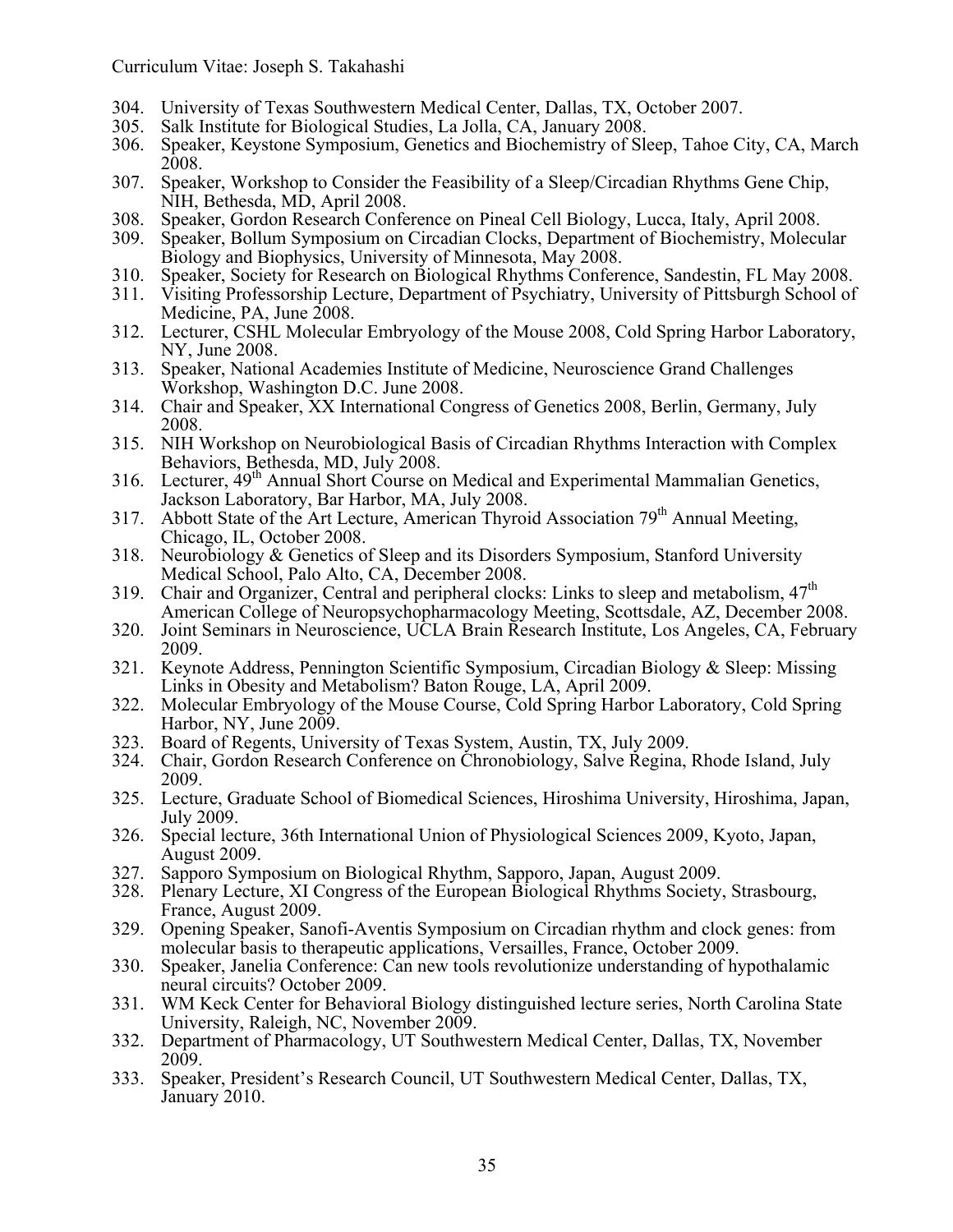- 334. Keynote Address, Nuclear Receptor Signaling Atlas (NURSA) annual meeting, Houston, TX, January 2010.
- 335. Plenary Lecture, NIDDK Workshop: Circadian Rhythms and Metabolic Disease, Bethesda, MD, April 2010.
- 336. NIH Wednesday Afternoon Lecture, National Institutes of Health, Bethesda, MD, May 2010.
- 337. NIA Workshop, Circadian Clocks and Their Role in Aging: Molecular Mechanisms, Bethesda, MD, June 2010.
- 338. Lecturer, Molecular Embryology of the Mouse Course, Cold Spring Harbor Laboratory, Cold Spring Harbor, NY, June 2010.
- 339. Speaker, UT Southwestern Obesity Alliance Seminar Series on Nutrition, Metabolism and Obesity, July 2010.
- 340. Speaker, NIH Sleep Disorders Research Advisory Board meeting, Bethesda, MD, August 2010.
- 341. Lecture, Center for Integrative Genomics (CIG), University of Lausanne, Switzerland, September 2010.
- 342. Life Sciences Seminar Series, Department of Molecular Biology, University of Geneva, Switzerland, September 2010.
- 343. Department of Genetics & Development, Columbia University Medical Center, New York, NY, October 2010.
- 344. Keynote Speaker, Genetics Symposium, Penn State College of Medicine, Hersey, PA, October 2010.
- 345. Symposium on Energy Metabolism, Department of Physiology and Biophysics, University of Sao Paulo, Brazil, October 2010.
- 346. Distinguished Lecture Series, Scripps Research Institute, Jupiter, FL, October 2010.<br>347. Howard Hughes Medical Institute Scientific Meeting. Chevy Chase. MD. November
- 347. Howard Hughes Medical Institute Scientific Meeting, Chevy Chase, MD, November 2010.<br>348. Special Lecturer, Society for Neuroscience Annual Meeting, San Diego, CA, November
- Special Lecturer, Society for Neuroscience Annual Meeting, San Diego, CA, November 2010.
- 349. Keynote Speaker, Second International Conference on Cellular Dynamics and Chemical Biology, Laboratory of Division of Cellular Dynamics, University of Science & Technology of China, Hefei, China, November 2010.
- 350. Plenary Speaker, 13th Annual Cell and Molecular Biology Symposium, University of North Carolina, Chapel Hill, NC, January 2011.
- 351. UCSF Biomedical Sciences Seminar Series, San Francisco, CA, January 2011.
- 352. Workshop, Winter Conference on Brain Research, Keystone, Colorado, January 2011.
- 353. Speaker, Genetics Interest Group, University of Utah, Salt Lake City, UT, February 2011.
- 354. Speaker, Neuroscience Seminar, Caltech, Pasadena, CA, March 2011.
- 355. Speaker, Neurobiology Seminar Series, Waggoner Center, University of Texas, Austin , TX, April 2011.
- 356. Ruth K. Broad and Shepard Broad Foundation Seminar Series on Neurobiology and Disease, Department of Neurobiology, Duke University Medical Center, Durham, NC, April 2011.
- 357. John M. Brookhart Lecture, Department of Physiology and Pharmacology, Oregon Health & Science University, Portland. OR, May 2011.
- 358. Speaker, Gordon Řesearch Conference on Chronobiology, Barga, Italy, June 2011.<br>359. Speaker. HHMI Alumni Dinner, UT Southwestern, Dallas, TX, June 2011.
- 359. Speaker, HHMI Alumni Dinner, UT Southwestern, Dallas, TX, June 2011.
- 360. Guest Lecturer, Center for Neuroscience, University of Pittsburgh, 25<sup>th</sup> Annual Retreat, Oglebay, WV, September 2011.
- 361. Speaker, The 32nd Naito Conference on Biological Basis of Mental Functions and Disorders, Yamanashi, Japan, October 2011.
- 362. Speaker, The 5th International Workshop on Cell Regulations in Division and Arrest, Okinawa Institute of Science and Technology (OIST), Okinawa, Japan, October 2011.
- 363. Plenary Lecture, Global Center of Excellence, Advanced Systems-Biology: Designing The Biological Function, Workshop on "Designing the Circadian Clock," Nagoya University, Nagoya, Japan, November 2011.
- 364. Co-Chair, NIH National Cancer Institute, Division of Cancer Biology, Circadian Clocks and Cancer Workshop, Rockville, MD, December 12, 2011.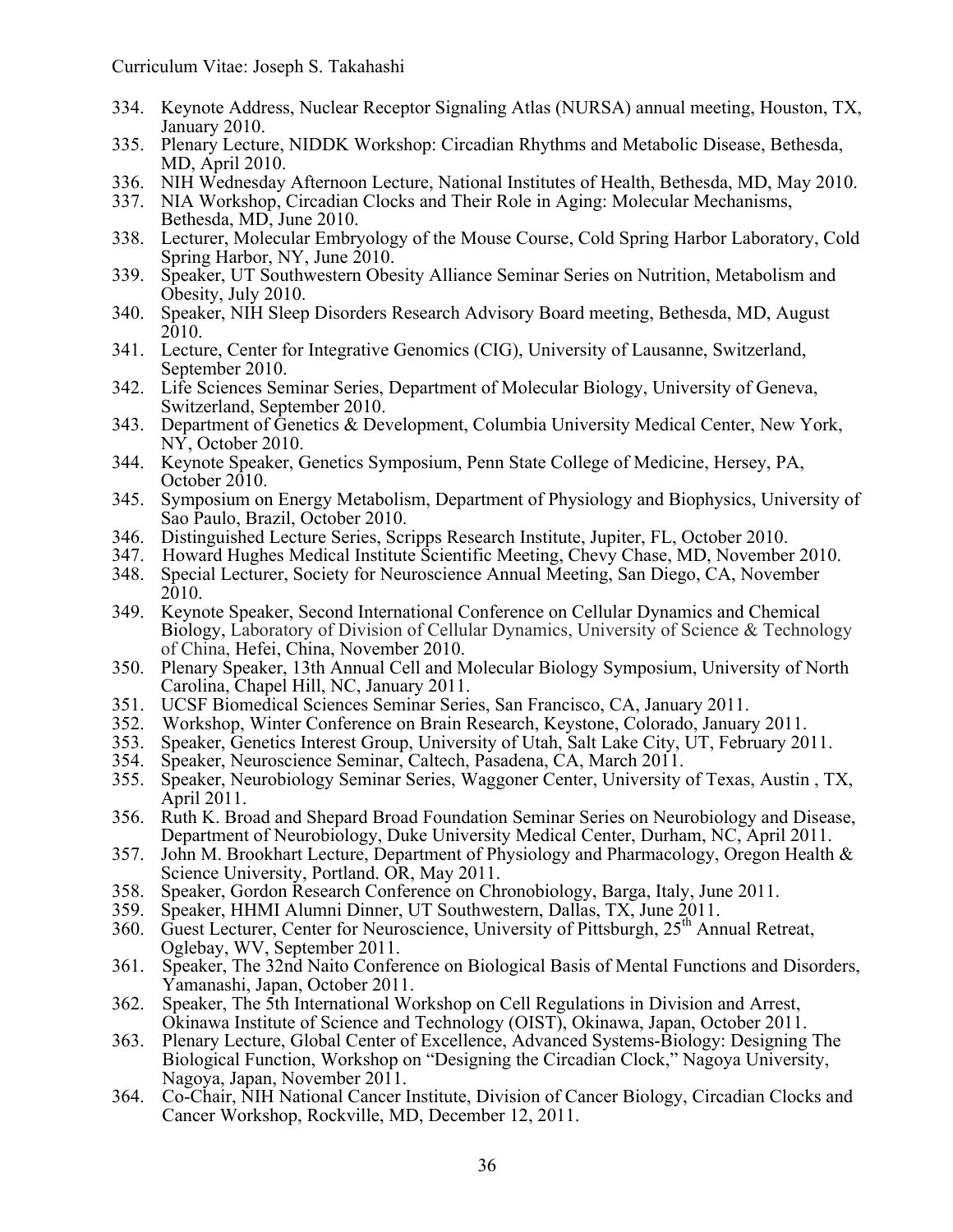- 365. Eliot B. Shoolman Visiting Professor Seminar, Harvard Reproductive Endocrine Sciences Center, Massachusetts General Hospital, Boston, MA, January 2012.
- 366. Speaker, Gordon Research Conference on Pineal Cell Biology, Galveston, TX, January 2012.
- Speaker, Center for Chronobiology Symposium, UCSD, La Jolla, CA, February 2012.
- 368. Co-Organizer, Janelia Farm Conference: Circadian Clocks: Mechanisms, Coordination, and Physiology, Janelia Farm Research Campus, HHMI, March 2012.
- 369. Plenary Speaker, International Symposium, Frontiers in Behavioral Brain Science, Solving the Mystery of Sleep, Tokyo, Japan, March 2012.
- 370. Plenary Speaker, Leopoldina Symposium, The Circadian System: from Chronobiology to Chronomedicine, Frankfurt, Germany, March 2012.
- 371. Lecture, F.M. Kirby Neurobiology Center, Children's Hospital Boston, and Department of Neurobiology, Seminar Series, Harvard Medical School, April 2012.
- 372. Speaker, Max Planck Institute, Biology/Medicine Section, Exploratory Symposium: Biology of Sleep, Munich, Germany, May 2012.
- 373. Pittendrigh/Aschoff Plenary Lecture, Society for Research on Biological Rhythms, Sandestin, FL, May 2012.
- 374. Speaker, FENS Forum of Neuroscience, Symposium on Circuits of Motivation: Network Principles of the Hypothalamus, Barcelona, Spain, July 2012.
- 375. Howard Hughes Medical Institute Scientific Meeting, Janelia Farm, VA, September 2012.
- 376. Plenary Lecture, Japan Neuroscience Society 35th Annual Meeting: Neuro2012, Nagoya, Japan, September 2012.
- 377. University Lecture Series, UT Southwestern Medical Center, Dallas, TX, October 2012.
- Keynote Speaker, University of Texas Health Science Center at Houston, Annual Medical School Research Retreat, Houston, TX, October 2012.
- 379. PABMB Plenary Lecturer, Pan-American Association for Biochemistry and Molecular Biology, Argentine Society for Research in Biochemistry and Molecular Biology (SAIB), Mendoza, Argentina, October 2012.
- 380. Speaker, HiT Center Symposium on Human System Biology, Johns Hopkins University, Baltimore, MD, November 2012.
- 381. Panel Discussant, Links between Activity, Sleep and Mental Function: Translational Models, ACNP Annual Meeting, Hollywood, FL, December 2012.
- 382. Panel Speaker, Circadian rhythms and mood disorders: Clock genes and new treatment implications, ACNP Annual Meeting, Hollywood, FL, December 2012.
- 383. Molecular and Cellular Biology Seminar Series, The Scripps Research Institute, La Jolla, CA, January 2013.
- 384. Inaugural Symposium Speaker, UCLA Integrative Center for Neurogenetics, Los Angeles, CA, February 2013.<br>Speaker, Symposium on the role of circadian rhythms in sleep disorders and daily life.
- 385. Speaker, Symposium on the role of circadian rhythms in sleep diso<br>Southern Sleep Society Annual Meeting, Dallas, TX, March 2013.
- 386. Opening Plenary Speaker, 1<sup>st</sup> INSPIRE Meeting, What makes a good clock? Circadian clocks, brain function and development, Servier, Viareggio, Italy, March 2013.
- 387. Speaker, 1st Annual IIIS Symposium ~Solving the mystery of sleep~, World Premier International Research Center Initiative (WPI), International Institute for Integrative Sleep Medicine (IIIS), University of Tsukuba, Japan, March 2013.
- 388. WPI-IIIS Seminar, International Institute for Integrative Sleep Medicine (IIIS), University of Tsukuba, Japan, March 2013.
- 389. Co-organizer (with Garret FitzGerald) and speaker, 2013 Keystone Symposia on Molecular Clockworks and the Regulation of Cardio-Metabolic Function, Snowbird, Utah, April 2013.
- 390. Plenary Lecture, joint Human Genome organization HGM conference and International Congress of Genetics meeting, Singapore, April 2013.
- 391. Speaker, 1st Annual ITbM Symposium, World Premier International Research Center Initiative (WPI), Institute of Transformative Bio-Molecules (ITbM), Nagoya University, April 2013.
- 392. Plenary Lecture, 2013 Seoul International Congress of Endocrinology and Metabolism, Korean Endocrine Society, Seoul, Korea, May 2013.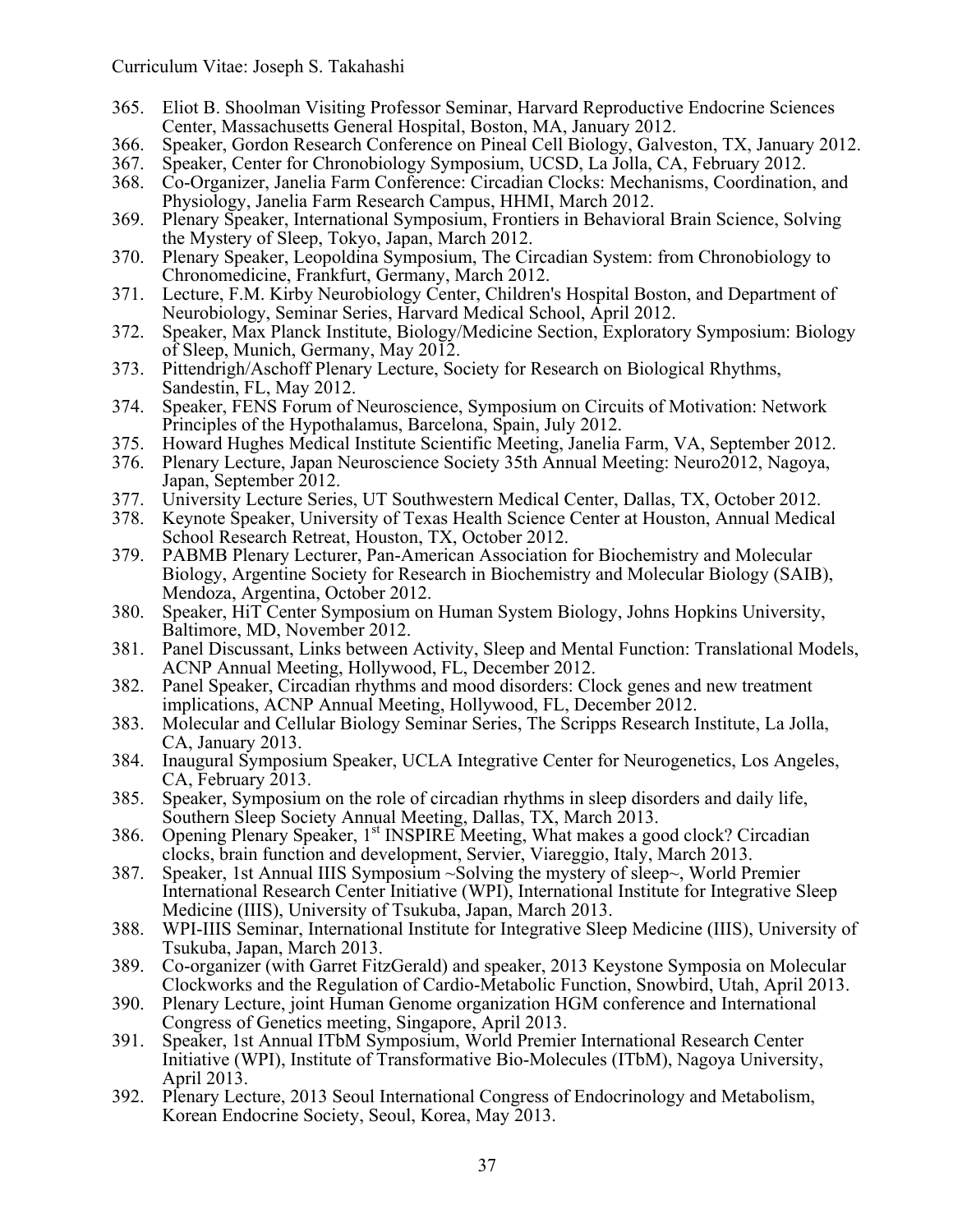- 393. Speaker, Symposium on Working Mechanisms of Body Clock, 2013 Seoul International Congress of Endocrinology and Metabolism, Seoul, Korea, May 2013.
- 394. Fourth Maurice B. Visscher Distinguished Lectureship, Department of Integrative Biology and Physiology, University of Minnesota Medical School, Minneapolis, MN, May 2013.
- 395. Seminar, National Institute on Drug Abuse, Intramural Research Program of NIDA Johns Hopkins Bayview Campus, Baltimore, MD, May 2013.
- 396. Keynote Speaker, Center for Sleep and Circadian Neurobiology Research Retreat, Perelman School of Medicine, University of Pennsylvania, Philadelphia, PA, May 2013.
- 397. Seminar, Instituto de Medicina Molecular, Lisbon, Portugal, June 2013.
- 398. Speaker, Gordon Research Conference on Chronobiology, Newport, RI, July 2013.
- Speaker, National Space Biomedical Research Institute (NSBRI) Symposium, Genetics of Neurobehavioral Functions during the 12-Month ISS Mission (ISS12): Capitalizing on Discoveries in Circadian, Sleep and Stress Neurobiology, Houston, TX, August 2013.
- 400. Plenary Lecture, XII Congress of the European Biological Rhythms Society, Munich, Germany, August 2013.
- 401. Speaker, Symposium on Beyond Jet Lag: Targeting Aberrant Circadian Rhythm to Attack Diseases from Diabetes to Depression, 2013 American Chemical Society meeting, Indianapolis, IN, September 2013.
- 402. Speaker, Allen Institute for Brain Science, Annual Symposium: Open Questions in Neuroscience, Seattle, WA, September 2013.
- 403. Guest Speaker, Annual Retreat, Neuroscience Graduate Program, University of Southern California, Lake Arrowhead, CA, September 2013.
- 404. Speaker, TEDxSMU 2013 Annual Conference, http://www.tedxsmu.org/talks/josephtakahashi-tedxsmu-2013/, Dallas, TX, October 2013.
- 405. Speaker, Neuroscience Colloquium, Washington University School of Medicine, St. Louis, MO, October 2013.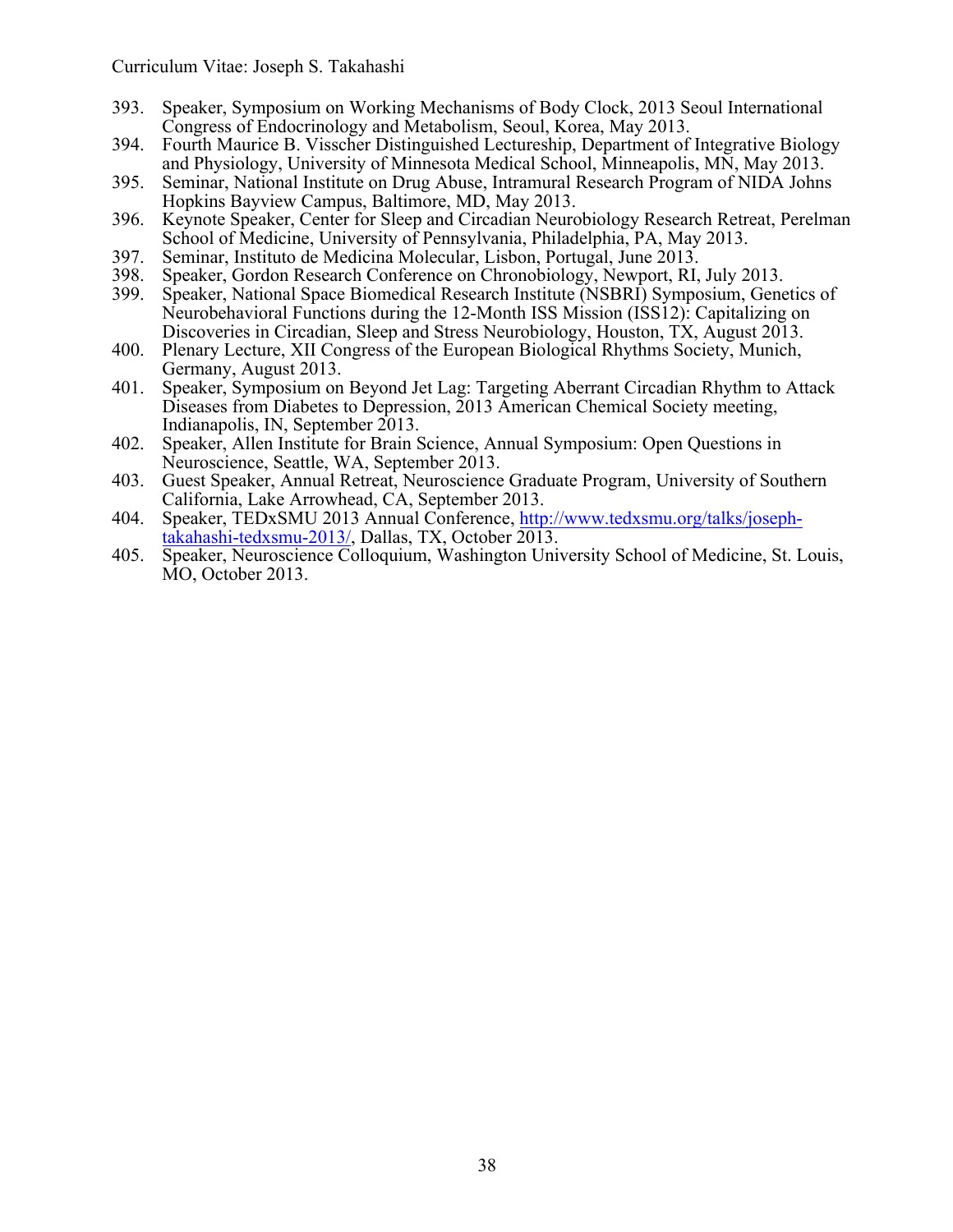## **GRANT SUPPORT:**

## **Current Research Grants**

- *Howard Hughes Medical Institute, Investigator Award*, J.S. Takahashi, renewed for five years, 7/01/97-8/31/18, (negotiated annually). This award covers the full salary and benefits of J.S. Takahashi, four postdoctoral associates, three research technicians and one administrative assistant. A supply budget for seven positions and animal care is also provided.
- *NIH R01 GM104496, Molecular Interactions of Mammalian Circadian Clock Proteins*, Hong Zhang, MPI, J.S. Takahashi, MPI. 07/01/2013-02/28/2017.
- *NIH R01 AG045795, Transcriptional Architecture and Chromatin Landscape of Circadian Clocks in Aging Tissue*, J.S. Takahashi, MPI, Carla Green, MPI. 07/01/2013-06/30/2018.

## **Pending**

- *NIH R01 AR056439, Circadian Clock Regulation in Skin*, Bogi Andersen, P.I., J.S. Takahashi, Subcontract P.I., 8/01/13 – 6/30/18.
- *NIH R21 EY024103, Circadian post-transcriptional gene regulation in the eye,* C.B. Green, P.I., J.S. Takahashi, Co-Investigator. 09/01/13-08/31/15.

### **Completed Research Support (in past three years)**

- *NIH P50 MH074924*, *Silvio O. Conte Center for Neuroscience Research: Chemical and Genetic Manipulation of Circadian Systems.* J.S. Takahashi, Director and P.I. Project 1, 4.20 calendar months effort, M. Menaker, University of Virginia, P.I. Project 2, S.L. McKnight, UT Southwestern Medical Center, P.I. Project 3, C.B. Green, University of Virginia, P.I. Project 4, J.B. Hogenesch, University of Pennsylvania, P.I. Project 5, L. Ptacek, UCSF, P.I. Project 6. 9/15/05-7/31/11.
- *NIH F30 NS056551, NRSA Predoctoral M.D./Ph.D. Fellowship, Loss of Bmal1 in the SCN/brain of adult mice*. Martina Pejchal (Sponsor, J.S. Takahashi), 9/1/2006-8/31/2011.
- *NIH F32 DA*024556*, NRSA Postdoctoral Fellowship, Characterization & Cloning of the Response Psychostimulant Mutant Gridlock'd.* Vivek Kumar (Sponsor, J.S. Takahashi), 3/1/2008- 2/28/2011.
- *NIH R01 MH078024, Identifying Circadian Rhythm Genes from Mouse Mutants*, J.S. Takahashi, P.I., 0.6 calendar month effort, S.M. Siepka, Co-P.I. 5/01/07-10/30/12.
- *NIH R01 AR056439, Regulation of Hair Follicle Cycling*, Bogi Andersen, P.I., J.S. Takahashi, Subcontract P.I.,  $7/01/10 - 6/30/13$ .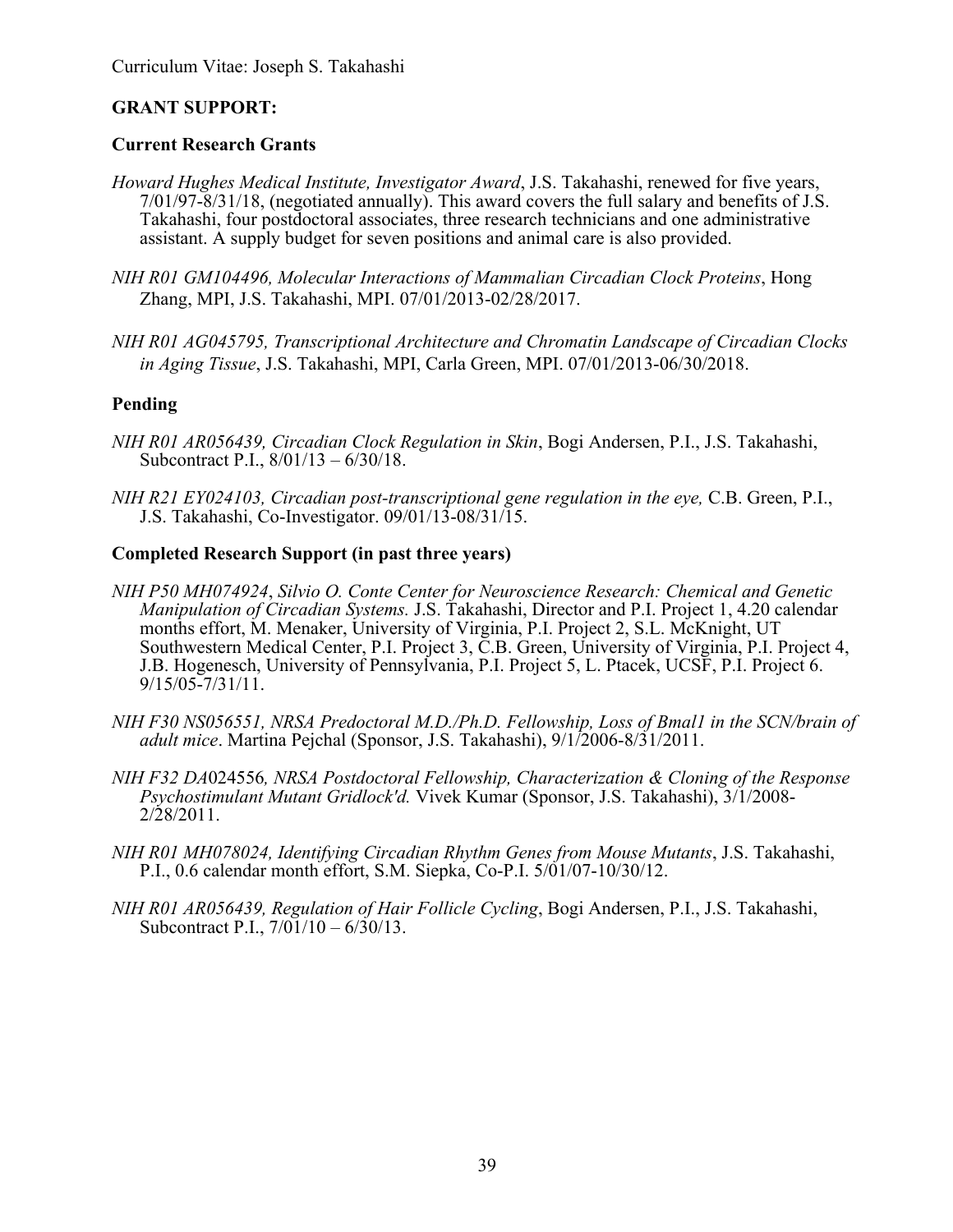## **Previous Grant Support**

*Searle Foundation Leadership Fund for the Life Sciences*, period of support 7/1/83 - 6/30/85.

- *Alfred P. Sloan Research Fellowship in Neuroscience*, Alfred P. Sloan Foundation, grant no. SLN FDN BR-2366, period of support 9/16/83 - 9/15/85.
- *NIMH R01 MH39592-03*, Cellular Analysis of Vertebrate Circadian Pacemakers. J.S. Takahashi, P.I. 9/1/84 - 8/31/87.
- *1985 Searle Scholars Program Fellowship*, No. 85-H-107. The Chicago Community Trust. J.S. Takahashi, P.I. 7/1/85 - 6/30/88.
- *NIMH F32 MH09466-02*, NRSA Postdoctoral Fellowship, Barbara L. Pratt (Sponsor, J.S. Takahashi), Adrenergic Control of Melatonin Synthesis, 8/1/86 - 7/31/88.
- *Upjohn Company Protocol #0157*, Proposed experiments to examine the effects of triazolam on the mammalian circadian system. F.W. Turek and J.S. Takahashi, Co-investigators. 12/15/87 - 12/14/88.
- *NIMH F31 MH09465-03*, NRSA Predoctoral Fellowship, Linda M. Robertson (Sponsor, J.S. Takahashi), Photic Entrainment of a Cellular Circadian System, 9/1/86 - 8/31/89.
- *NIH R01 DK38607-03*, Characterization of Melatonin Receptors in Brain. M.L. Dubocovich, P.I., J.S. Takahashi, Co-P.I. 4/1/87 - 3/31/90.
- *NIMH F31 MH09572-03,* NRSA Predoctoral Fellowship, Selene S. Nikaido (Sponsor, J.S. Takahashi), Cyclic Nucleotide Control of Avian Circadian Oscillator. 9/1/87 - 8/31/90.
- *NIH F32 EY06167-02,* NRSA Postdoctoral Fellowship, Mary E. Pierce (Sponsor, J.S. Takahashi), Regulation of Melatonin in Retinal Cell Culture,  $12/15/88 - 12/14/90$ .
- *NSF DCB-8451642*, 1985 Presidential Young Investigator Award. J.S. Takahashi, P.I. 8/1/85 1/31/91.
- *NIMH R13 MH46738-01*, Conference Grant: Society for Research on Biological Rhythms, F.W. Turek, P.I., J.S. Takahashi, Co-P.I. 6/1/90 - 5/31/91.
- *NIH S15 HD27646-01,* Small Instrumentation Grant: Direct Quantification Systems Using Phosphoimaging. R.I. Morimoto, P.I., J.S. Takahashi, Co-P.I. 8/1/90 - 7/31/91.
- *NIMH F31 MH09929-02*, NRSA Predoctoral Fellowship, Jina Janavs (Sponsor, J.S. Takahashi), Regulation of Melatonin in Y79 Retinoblastoma Cells, 10/1/89 - 9/30/92.
- *NIMH R01 MH41211-03*, Circadian Rhythms in Mammals: Role of Protein Synthesis. F.W. Turek, P.I., J.S. Takahashi and S.I. Inouye, Co-P.I. 4/1/87 - 8/31/92.
- *NIH P01 HD21921-03*, Program Project Grant, Follicle Stimulating Hormone: Control and Action. N.B. Schwartz, Program Director:, F. Turek, P.I., J.S. Takahashi and J. Levine, Co-P.I. Photoperiodic Control of FSH Secretion. 8/1/87 - 11/30/92.
- *Higher Education Cooperation Act Grant,* Science and Technology Center in Biological Timing, F.W. Turek, P.I., J.S. Takahashi, Co-P.I. 9/1/91 - 8/31/92.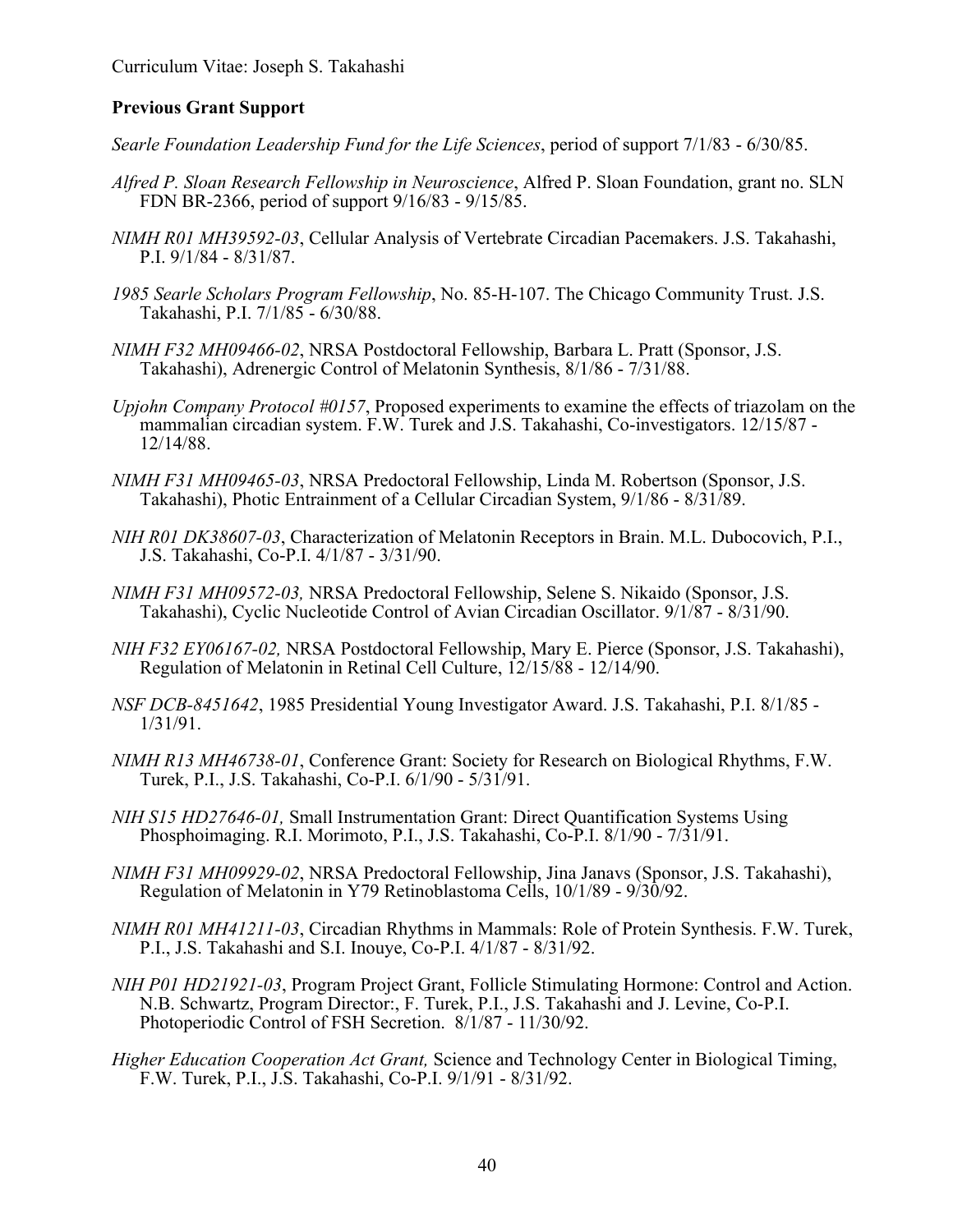- *NIH T32 HD07068-15,* Training Grant in Reproductive Biology, Director: F.W. Turek, period of support 7/1/88 - 6/30/93. Preceptors: Goldberg, Hunzicker-Dunn, Klein, Levine, Linzer, Mayo, Schwartz, Takahashi, Turek.
- *NIH T32 NS07223-10,* Training Grant in Sensory Physiology and Psychophysics, Director: A. Farbman, period of support 7/1/87 - 6/30/92. Preceptors: Dallos, Enroth-Cugell, Farbman, Ferster, Linsenmeier, Peterson, Pinto, Rosenfeld, Segraves, Siegel, Takahashi, Troy.
- *NIMH R37 MH39592-08*, Cellular Analysis of a Vertebrate Circadian Pacemaker. J.S. Takahashi, P.I. 12/1/87 - 12/31/92.
- *MacArthur Foundation,* Mental Health Research Network I, Identification of Circadian Clock Mutants in the Mouse, J.S. Takahashi, P.I., F.W. Turek, Co-I., L.H. Pinto, Co-I., 6/1/92 - 5/31/93.
- *NIH T32 GM08061-10,* Cellular and Molecular Basis of Disease Training Program, Director: J.D. Engel, period of support 7/1/88 - 6/30/93. Preceptors consist of 47 faculty on both the Evanston and Chicago campuses.
- *NIH T32 NS07140-10,* Training Grant in Cellular and Molecular Neuroscience, Director: T. Narahashi, period of support 7/1/88 - 6/30/93. Preceptors: Dubocovich, Farbman, Klein, Lipton, MacDonald, Paterson, Silinsky, Takahashi, Ten Eick, Yeh.
- *NSF DIR-8920162*, Science and Technology Center in Biological Timing, G.D. Block, P.I., University of Virginia. Consortium with Northwestern University and Rockefeller University. F.W. Turek, P.I., J.S. Takahashi, Co-P.I., of Northwestern component of consortium proposal. Period of support: 2/1/91 - 1/31/94.
- *NIMH F32 MH10225-02,* NRSA Postdoctoral Fellowship, Marianna Max (Sponsor, J.S. Takahashi), Circadian Function in Immortalized Chick Pineal Cells, 6/27/92 - 6/26/94.
- *NIMH F31 MH10241-02* NRSA Predoctoral Fellowship, Jon Kornhauser (Sponsor, J.S. Takahashi), Photic and Circadian Regulation of SCN Gene Expression, 9/25/92-9/24/94.
- *NIH R01 EY08467-05,* Melatonin Synthesis in Retinal and Retinoblastoma Cells, J.S. Takahashi, P.I. 1/1/90 - 12/31/95.
- *NIMH F30 MH10189-03*, NRSA Predoctoral M.D./Ph.D. Fellowship, Jose C. Florez (Sponsor, J.S. Takahashi), Circadian and Light-Induced Protein Expression in Cultured Chick Pineal Cells, 9/1/91 - 7/01/95.
- *NIMH F31 MH10287-03,* NRSA Predoctoral Fellowship, Ken Seidenman (Sponsor, J.S. Takahashi), Neurotransmitter & Circadian Regulation of SCN *c-fos*, 6/1/92 - 5/31/95.
- *NIMH F32 MH10369-02,* NRSA Postdoctoral Fellowship, R. Keith Barrett (Sponsor, J.S. Takahashi), Circadian Clock Regulation: Role of Protein Synthesis, 6/1/93 - 5/31/95.
- *NIH R01 MH41211-06*, Circadian Rhythms in Mammals: Role of Protein Synthesis. F.W. Turek, P.I., J.S. Takahashi, Co-P.I. 9/1/92 - 8/31/95.
- *NIH R01 MH49241-03*, Circadian Regulation of Immediate-Early Genes in SCN. J.S. Takahashi, P.I., K.E. Mayo, Co-P.I. 1/1/93 - 12/31/95.
- *NIH R37 MH39592-13,* MERIT Award, Cellular Analysis of a Vertebrate Circadian Pacemaker. J.S. Takahashi, P.I. 1/1/93 - 12/31/97.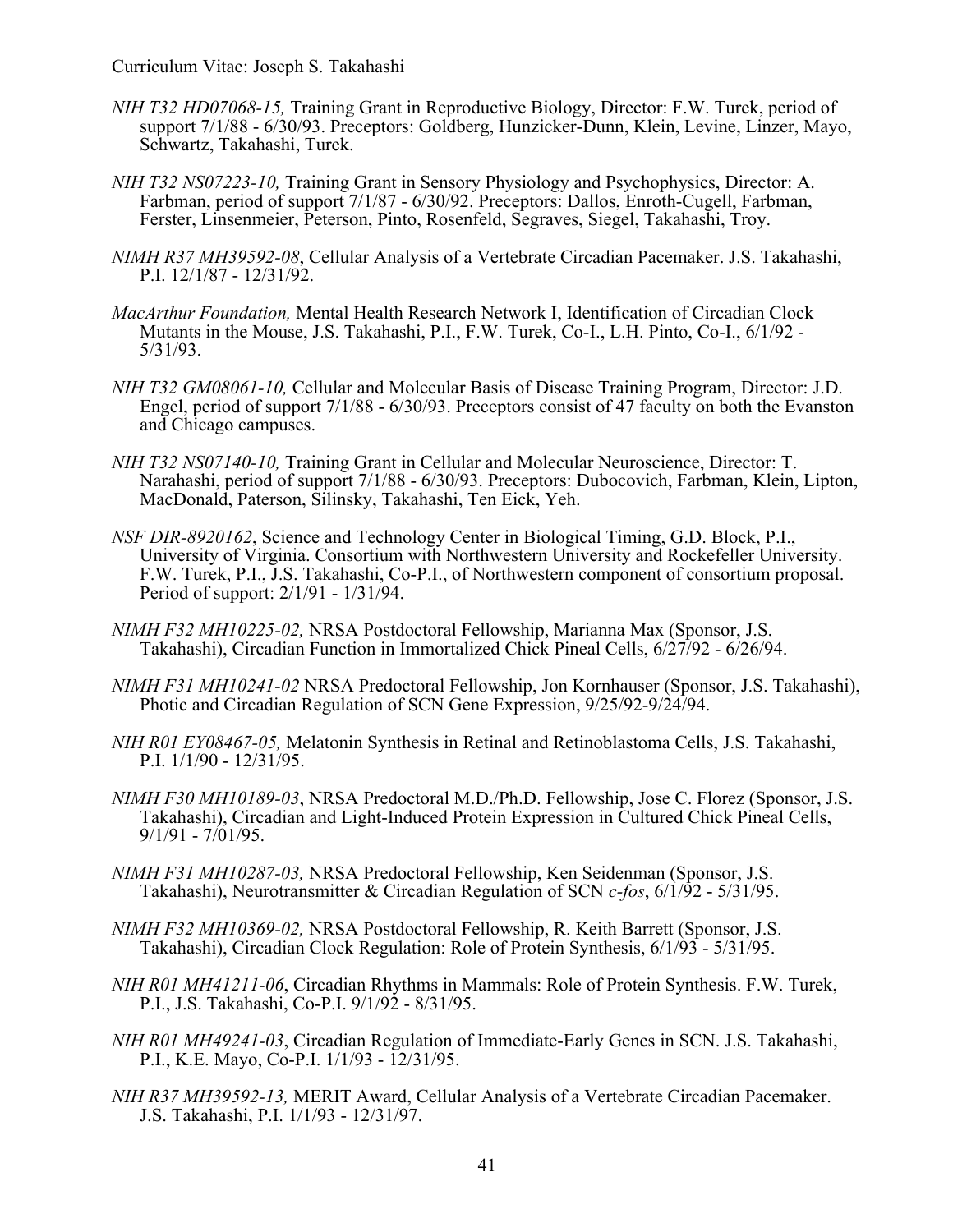- *Bristol-Myers Squibb*, Unrestricted Grant for Neuroscience Research, J.S. Takahashi, P.I., 7/1/95  $6/30/00$ .
- *Air Force Office of Scientific Research*, 97NL170, Genetic Analysis of Daily Activity in Humans and Mice, J.S. Takahashi, P.I., 6/1/97 - 6/30/99.
- *NIH P30 HD28048*, Center for Research on Fertility and Infertility. F.W. Turek, P.I. This is a Center Core Grant to support research in reproduction and involves ten investigators that have access to five scientific core facilities for approved NIH projects. 4/1/96 - 3/31/01.
- *Army Research Office, 38532-LS,* Uncovering the Genetic Basis of Sleep: Use of *Clock* Mutant Mice. F.W. Turek, P.I., J.S. Takahashi, Co-investigator,  $4/1/98 - 3/31/01$ .
- *NIH R01 HL59598-01*, Genetic Analysis of Sleep Regulation in the Mouse. F.W. Turek, P.I., J.S. Takahashi, Co-Investigator. 9/30/97 - 9/29/01.
- *NIH P01 AG11412-05,* Program Project Grant, Alterations of Circadian Timing in Aging, E. Van Cauter, University of Chicago, Program Director. Project 4: Effects of Aging on Photic Entrainment and Immediate Early Gene Expression. J.S. Takahashi, P.I., 11% effort, 12/1/97 -11/30/01.
- *NSF DIR-8920162*, Science and Technology Center in Biological Timing, G.D. Block, P.I., University of Virginia. Consortium with Northwestern University, Rockefeller University and Brandeis University. J.S. Takahashi, P.I., F.W. Turek and L.H. Pinto, Co-P.I., of Northwestern component of consortium proposal. Period of support: 2/1/97 - 1/31/02.
- *NIH F30 MH12250-03*, NRSA Predoctoral M.D./Ph.D. Fellowship, Ashvin M. Sangoram (Sponsor, J.S. Takahashi), Analysis of Circadian Rhythms in *Clock* Knockout Mice, 7/1/99 - 6/30/02.
- *NIH R01 MH60789,* QTL Analysis of Depressive, Stress-Hyperactive Behavior. E. Redei, P.I., J.S. Takahashi, Co-Investigator, 5% effort, 12/01/99-11/30/04.
- *Sandler Program of Asthma Research,* Genome-Wide Mutagenesis to Find Genes that Regulate Airway Constrictor Responsiveness. J. Solway, U. Chicago, P.I., L.H. Pinto, P.I, and J.S. Takahashi, Co-Investigator, 5% effort, Northwestern Subcontract. 7/01/00-6/30/04.
- *NIH T32 GM008061*, Cell and Molecular Basis of Disease Training Program, Director/PI: R. Holmgren, period of support 7/01/1983-6/30/2008. Preceptors consist of faculty on both the Evanston and Chicago campuses.
- *NIH T32 GM008152-21,* Medical Scientist Training Program, Director: D. Engman, period of support  $1/01/1987-6/30/2012$ . Preceptors consist of faculty on both the Evanston and Chicago campuses.
- *NIH T32 EY007128-11* Multidisciplinary Visual Science Training Program, Director: V. Sarthy, period of support 2/01/1997-1/31/2010. Preceptors consist of faculty on both the Evanston and Chicago campuses.
- *NIH T32 HL007909-10,* Training Grant in Sleep Research, Director: F.W. Turek, period of support 7/01/1998-6/30/2008. Preceptors: J.S. Takahashi, R. Allada, J. Bass and P. Zee.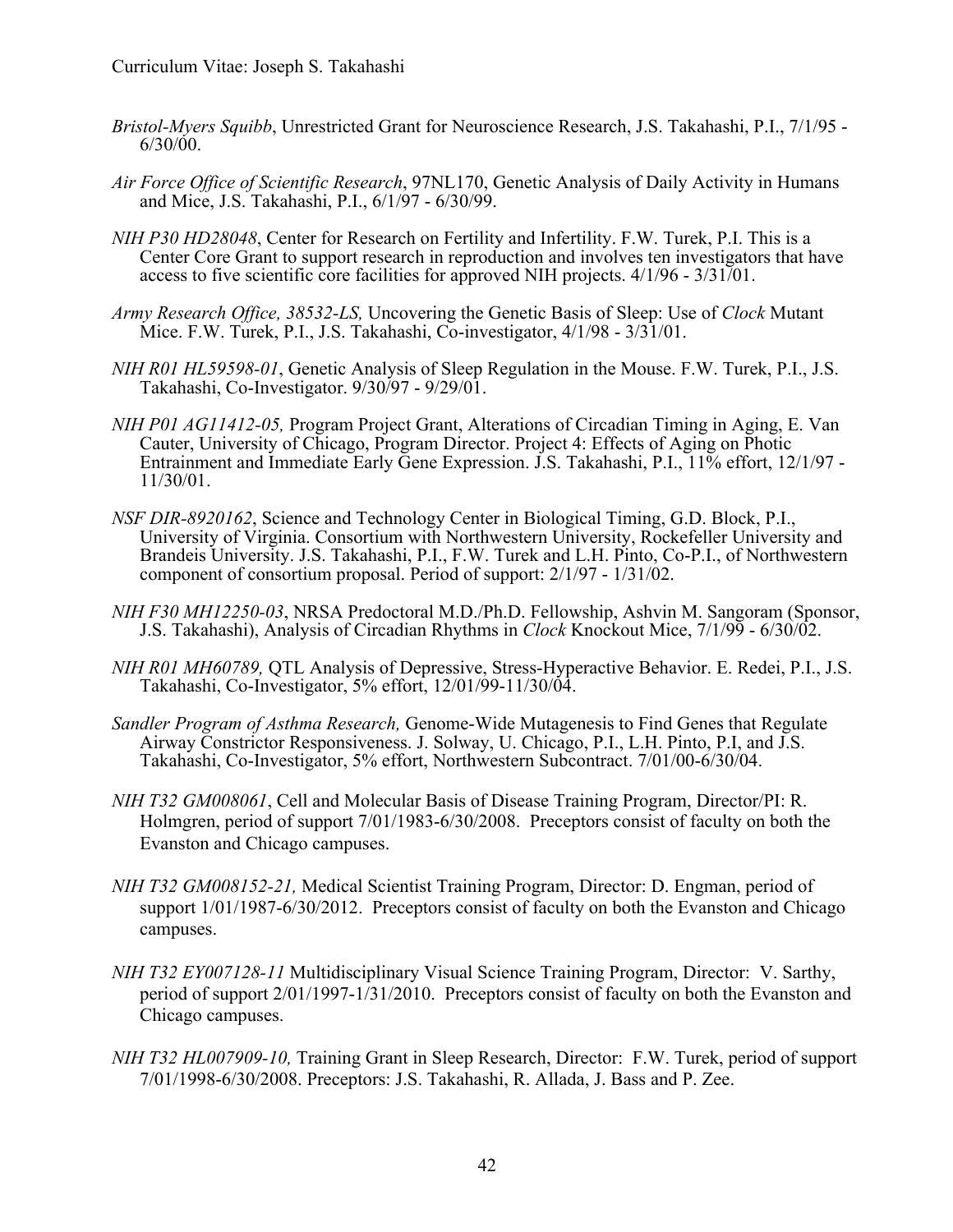- *NIH T32 AG020418-07,* Neuroscience in the Early Years: Predoctoral Training, E. Mugnaini, PI, period of support 5/1/2001-4/30/2011. Preceptors consist of faculty on both the Evanston and Chicago campuses.
- *NIH T32 NS041234-07*, General Motor Control Mechanisms and Disease Training Grant. Director: D.J. Surmeier, period of support 7/15/2001-6/30/2011. Preceptors consist of faculty on both the Evanston and Chicago campuses.
- *NIH T32 AG020506-06,* Mechanisms of Aging and Dementia Training Program, Director: J. Disterhoft, period of support 5/01/2002-4/30/2012. Preceptors consist of faculty on both the Evanston and Chicago campuses.
- *NIH T32 MH067564-05*, Training Program in Neurobiology of Information Storage, Director: A. Routtenberg, period of support 7/01/2003-6/30/2008. Preceptors consist of faculty on both the Evanston and Chicago campuses.
- *Zaffaroni Foundation, Consortium for Mouse Genetics of Addiction.* M.G. Caron, Coordinator, Duke University. J.S. Takahashi, P.I., 10% effort. Project 1: ENU Mutagenesis: Recessive Screen for Psychostimulant Action; M.G. Caron, P.I., Duke University, Project 2: ENU Mutagenesis Modifier Screen and Analysis of Monominergic Transmission; S. Barak Caine, P.I., Harvard Medical School, Project 3: Analysis of Drug Self-Administration Behavior. 04/01/01-3/31/06.
- *F31 NS47799, NIH Ruth L. Kirschstein National Research Service Award. Reproductive Defects in the Clock Mutant Mouse.* B. Miller, Predoctoral Fellow, and J.S. Takahashi, Sponsor. The award covers tuition, health insurance and stipend for school year 3/01/04-6/30/06.
- *NIH R13NS059218, 2007 Chronobiology Gordon Research Conference.* J.S. Takahashi, P.I., 2/15/07-1/31/08.
- *NIH P01 AI056352, Program Project, Molecular Mechanism of Asthma.* J. Solway, Univ. of Chicago, P.I., L.H. Pinto, P.I., J.S. Takahashi, Co-Investigator, Northwestern University, 0.6 calendar month effort, 3/01/03-2/28/08.
- *NIH U01 MH61915, Mouse Mutagenesis: Phenotype-Driven Neuroscience Screens*. J.S. Takahashi, PI. Consortium with Eric Kandel, Columbia University, Marc Caron, Duke University, and Val Sheffield, University of Iowa. The objectives of this proposal are to create a Center focused on large-scale ENU mutagenesis screens in the mouse. Five phenotypic domains are targeted for screening: 1) circadian rhythms; 2) fear conditioning; 3) vision; 4) neuroendocrine hormones; and 5) response to psychostimulants. The center is a consortium involving investigators at Columbia University, Duke University and University of Iowa. 04/01/01-08/31/07.
- *NIH U01 MH61915, Administrative Supplement 2 Mouse Neuroscience Phenotyping and Distribution Center.* J.S. Takahashi, PI, W.A. Kibbe, M.H. Vitaterna, Co-PI, Northwestern. W.N. Frankel, PI, The Jackson Laboratory, D. Goldowitz, PI, U of Tennessee Health Sciences Center. The goal of this project is to provide for the formation of the Neuromice.org consortium to facilitate distribution of the mutant mice as well as disseminate information about the different mutant lines. 04/01/02-08/31/07.
- *Rett Syndrome Research Foundation, Fellowship, Genetic Dissection of Rett Syndrome: A Screen for Modifiers of MeCP2 in the Mouse*. Hee-Kyung Hong (Sponsor, J.S. Takahashi), 10/1/2007- 9/30/2009.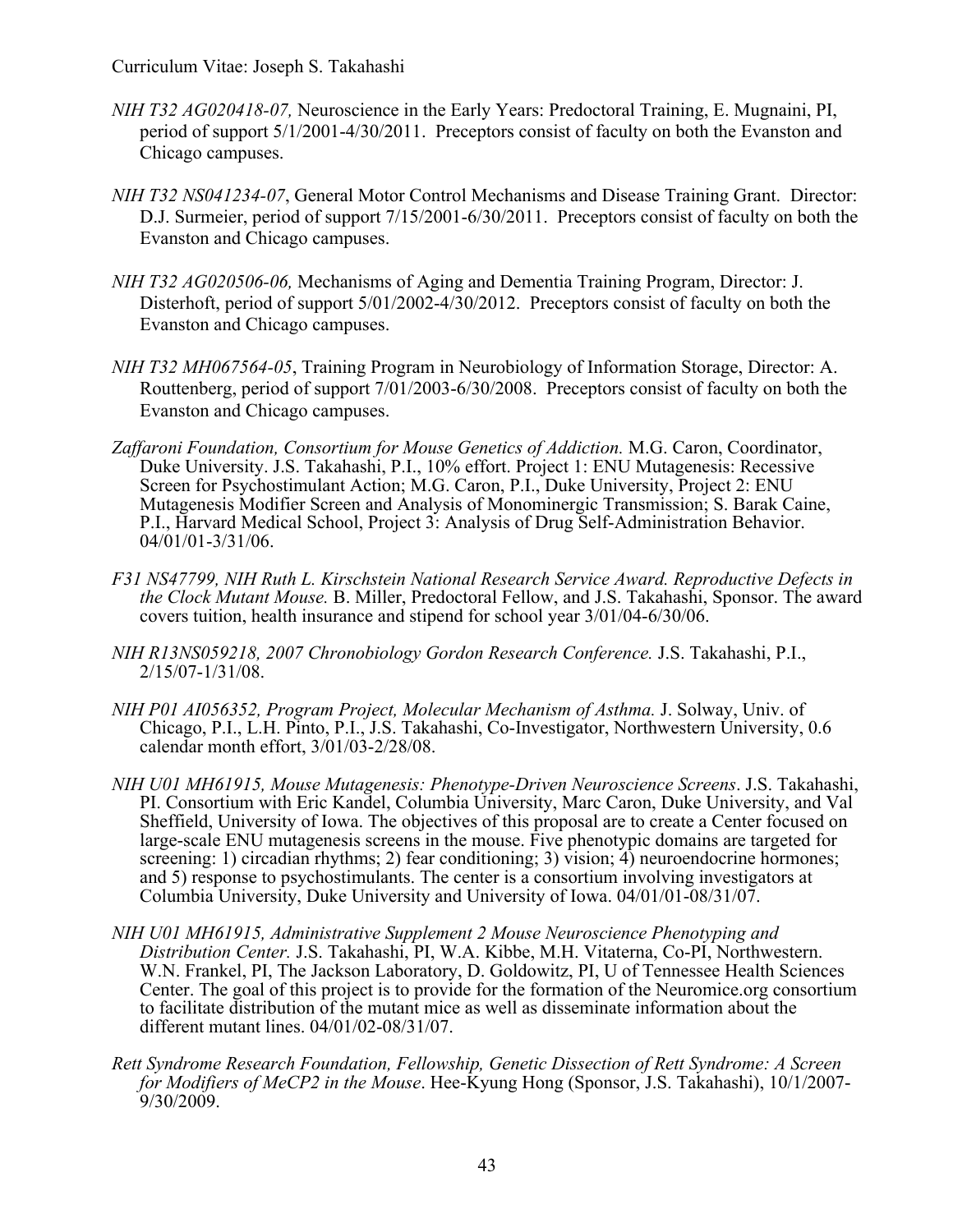- *Award to Others: Takeda Pharmaceuticals of North America, Effects of Ramelteon on circadian rhythm of Suprachiasmatic Nucleus in Clock mutant mice.* K. Shimomura, P.I., M.H. Vitaterna,  $Co-P.I., 10/1/07-9/30/08.$
- *NIH R13NS065580, 2009 Chronobiology Gordon Research Conference.* J.S. Takahashi, P.I., 3/1/09-2/28/10.
- *NARSAD 2008 Young Investigator Award.* Mariko Izumo (Sponsor, J.S. Takahashi), 7/1/08- 6/30/10.
- *Rett Syndrome Research Foundation, Regular Research Grant, Genetic Dissection of Rett Syndrome: A Screen for Modifiers of MeCP2 in the Mouse*. Hee-Kyung Hong, P.I., (J.S. Takahashi, sponsor) 10/1/2009-9/30/2011.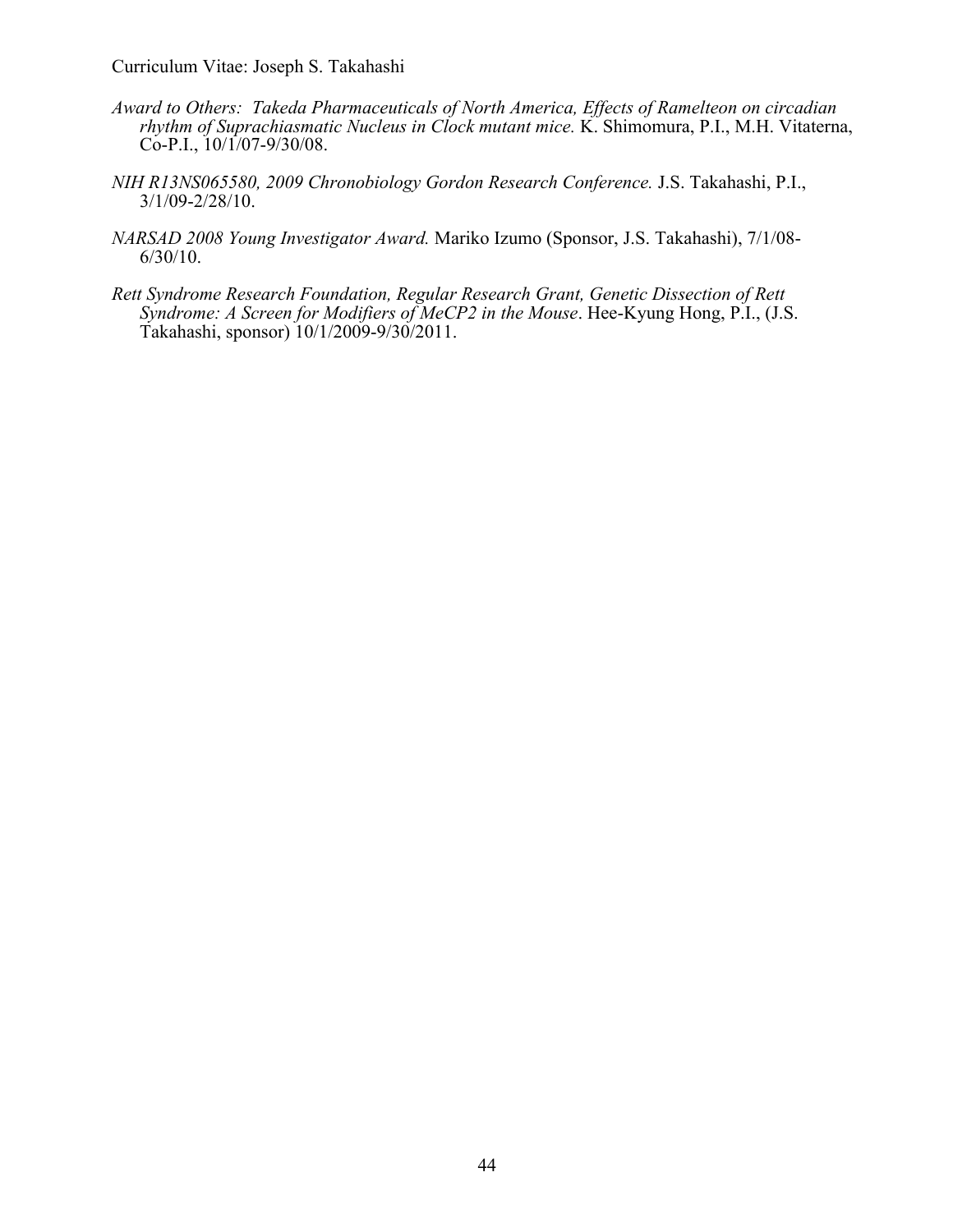# **TEACHING EXPERIENCE:**

| 1977      | Laboratory instructor, summer course on "Biological Clocks" organized by<br>Professor C.S. Pittendrigh, Hopkins Marine Station, Stanford University,<br>Pacific Grove, CA                 |  |  |
|-----------|-------------------------------------------------------------------------------------------------------------------------------------------------------------------------------------------|--|--|
| 1980      | Lecturer, summer course on "Biological Clocks" organized by Professor C.S.<br>Pittendrigh, Hopkins Marine Station, Stanford University, Pacific Grove, CA                                 |  |  |
| 1984-1985 | Course Instructor, undergraduate lecture course entitled "Behavioral<br>Neuroscience," (412-C23), Department of Neurobiology and Physiology                                               |  |  |
| 1985-1989 | Course Instructor, graduate level seminar course entitled "Advanced"<br>Behavioral Neuroscience," (412-D07), Department of Neurobiology and<br>Physiology                                 |  |  |
| 1986      | Course Instructor, undergraduate lecture course entitled "Neural Systems and<br>Behavior," (412-C23), Department of Neurobiology and Physiology                                           |  |  |
| 1986      | Course Instructor, graduate level seminar course entitled "Cellular<br>Physiology of Circadian Rhythms," (412-D21), Department of Neurobiology<br>and Physiology                          |  |  |
| 1986      | Lecturer, Continuing Education Daytime Course entitled "New Topics in<br>Human Biology," Organized by Professor N.B. Schwartz.                                                            |  |  |
| 1987-1989 | Course Instructor, undergraduate lecture course entitled "Neural Systems and<br>Behavior," (412-C07), Department of Neurobiology and Physiology                                           |  |  |
| 1989-1999 | Course Director, graduate level lecture course entitled "Cellular and<br>Molecular Neuroscience," (845-D05), Core curriculum course in the Institute<br>for Neuroscience Graduate Program |  |  |
| 1990-1992 | Course Director, graduate level lecture course entitled "Behavioral<br>Neuroscience," (845-D20), Core curriculum course in the Institute for<br>Neuroscience Graduate Program             |  |  |
| 1990      | Guest lecturer, graduate level seminar course entitled "Central Pattern<br>Generation," (1445-D16), Department of Physiology, Northwestern<br>University Medical School                   |  |  |
| 1992-1999 | Course Director, graduate level lecture course entitled "Neural Systems and<br>Behavior," (845-D20), Core curriculum course in the Institute for<br>Neuroscience Graduate Program         |  |  |
| 1992      | Guest lecturer, graduate level lecture course entitled "Cellular Physiology,"<br>(1404-D30), Integrated Graduate Program, Northwestern University Medical<br>School                       |  |  |
| 1992      | Lecturer, summer course in "Biological Timing," NSF Center for Biological<br>Timing, Charlottesville, VA                                                                                  |  |  |
| 1993      | Guest Speaker on "Asian Americans in Science," undergraduate student<br>organized seminar on "The Asian American Experience"                                                              |  |  |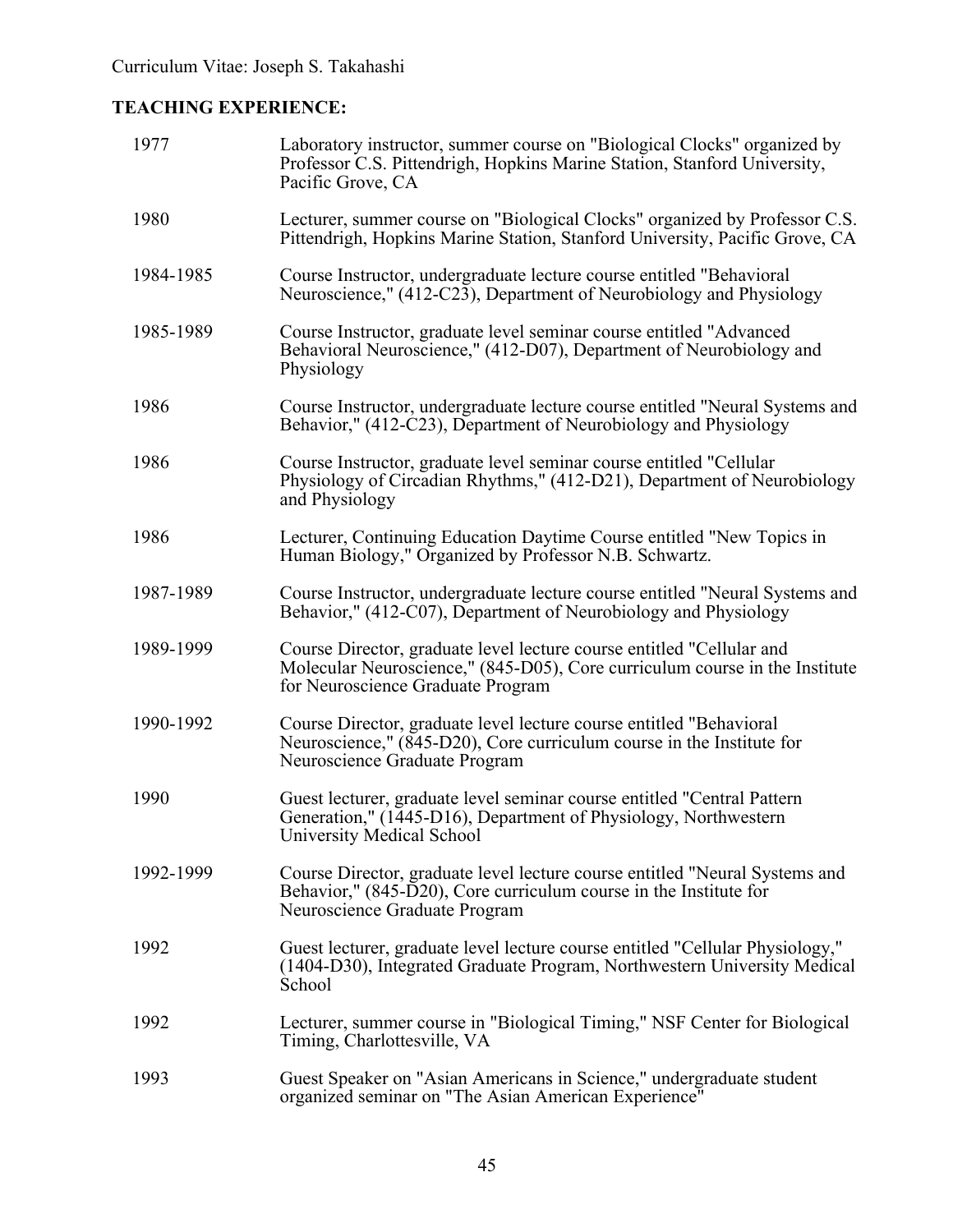| 1995      | Lecturer, short course entitled "Biochronometry Tutorial," NSF Center for<br>Biological Timing, in conjunction with Society for Neuroscience meeting,<br>San Diego.                                                                                                                                                    |  |  |
|-----------|------------------------------------------------------------------------------------------------------------------------------------------------------------------------------------------------------------------------------------------------------------------------------------------------------------------------|--|--|
| 1996      | Guest lecturer, graduate level lecture course entitled "Cell Biology,"<br>Interdepartmental Graduate Program in Biological Sciences, Northwestern<br>University                                                                                                                                                        |  |  |
| 1996      | Organizer, Short Course, What's Wrong with My Mouse? New Interplays<br>Between Mouse Genetics and Behavior, Society for Neuroscience,<br>Washington, D.C.,                                                                                                                                                             |  |  |
| 1997-1999 | Lecturer, graduate level lecture course entitled "Molecular Biology and<br>Development," (D02), Interdepartmental Graduate Program in Biological<br>Sciences, Northwestern University                                                                                                                                  |  |  |
| 1997      | Lecturer, one day course on "An Introduction to Genetics: from Genes to<br>Populations," Department of Preventative Medicine, Northwestern University<br>Medical School                                                                                                                                                |  |  |
| 1997      | Lecturer, Experimental Genetics of the Laboratory Mouse Course, Jackson<br>Laboratory, Bar Harbor, Maine                                                                                                                                                                                                               |  |  |
| 1997      | Lecturer, Mouse Behavior Course, Cold Spring Harbor Laboratory, New<br>York                                                                                                                                                                                                                                            |  |  |
| 1998      | Lecturer, Neurobiology Course, Marine Biological Laboratory, Woods Hole,<br>MA                                                                                                                                                                                                                                         |  |  |
| 1999-2000 | Lecturer, Institute for Neuroscience, Fundamentals of Neuroscience, (team<br>taught)                                                                                                                                                                                                                                   |  |  |
| 2000      | Holiday Lectures on Science, Clockwork Genes: Discoveries in Biological<br>Time (with Michael Rosbash), Howard Hughes Medical Institute, Chevy<br>Chase, MD. Nationwide educational outreach program for high school<br>students via satellite TV, web cast and live audience.<br>See: http://www.holidaylectures.org/ |  |  |
| 2001-2007 | Course Instructor, new undergraduate lecture course entitled "Functional<br>Genomics," (Biol Sci 378), Undergraduate Program in Biological Sciences                                                                                                                                                                    |  |  |
| 2001      | Lecturer, Mouse Behavior Course, Cold Spring Harbor Laboratory, New<br>York                                                                                                                                                                                                                                            |  |  |
| 2003      | Lecturer, 44 <sup>th</sup> Annual Short Course in Medical and Experimental Mammalian<br>Genetics, Jackson Laboratory, Bar Harbor, Maine                                                                                                                                                                                |  |  |
| 2005      | Lecturer, Molecular Embryology of the Mouse Course, Cold Spring Harbor<br>Laboratory, New York                                                                                                                                                                                                                         |  |  |
| 2005      | Latin American Symposium, Chronobiology Course, Buenos Aires,<br>Argentina                                                                                                                                                                                                                                             |  |  |
| 2007      | Lecturer, Molecular Embryology of the Mouse Course, Cold Spring Harbor<br>Laboratory, New York                                                                                                                                                                                                                         |  |  |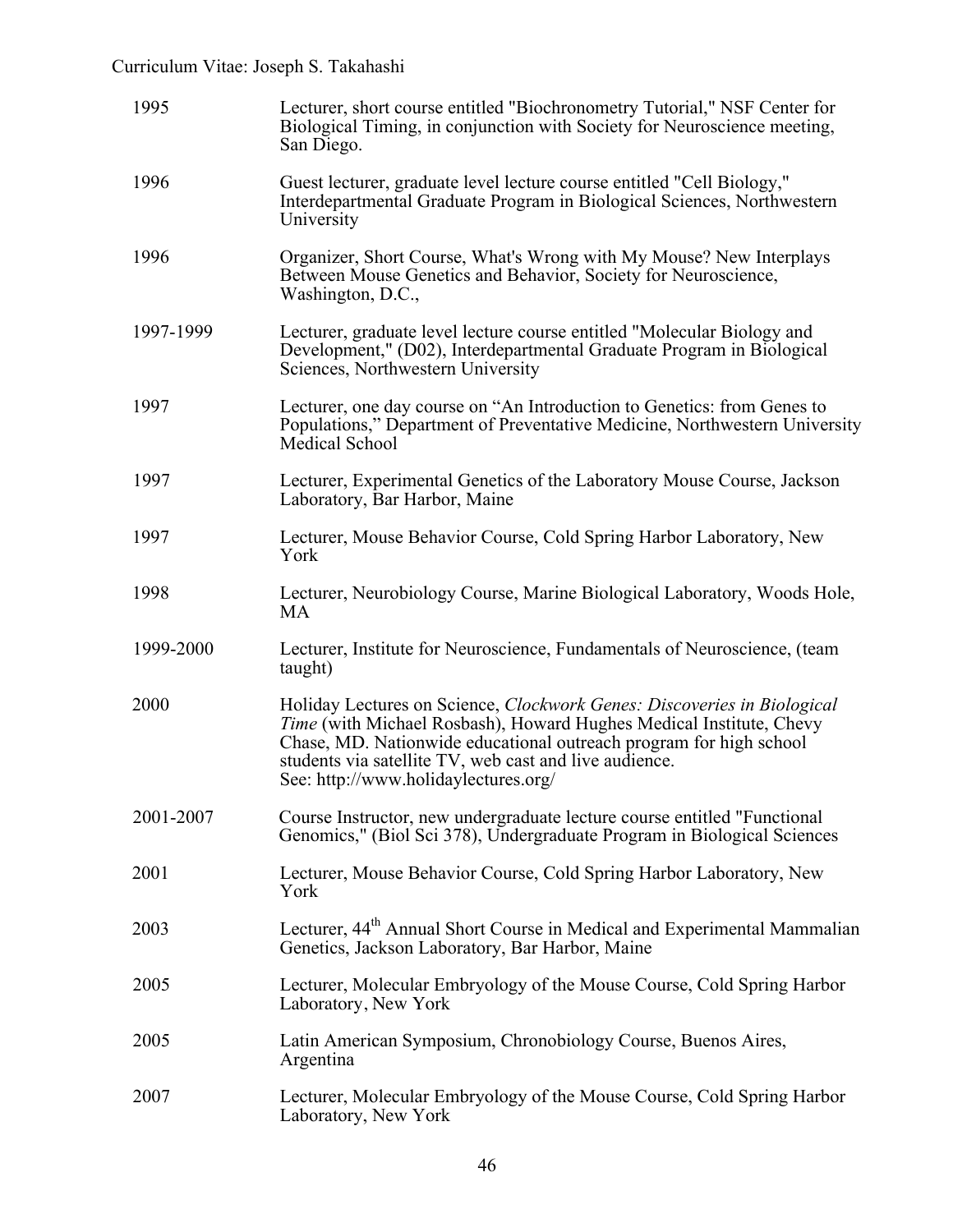| 2007            | Lecturer, Workshop on Mechanisms of Arousal, Alertness & Attention,<br>Banbury Conference Center, Cold Spring Harbor Laboratory, New York |
|-----------------|-------------------------------------------------------------------------------------------------------------------------------------------|
| 2008            | Lecturer, CSHL Molecular Embryology of the Mouse 2008, Cold Spring<br>Harbor Laboratory, New York                                         |
| 2008            | Lecturer, 49 <sup>th</sup> Annual Short Course on Medical and Experimental<br>Mammalian Genetics, Jackson Laboratory, Bar Harbor, Maine   |
| 2009            | Lecturer, CSHL Molecular Embryology of the Mouse 2009, Cold Spring<br>Harbor Laboratory, New York                                         |
| $2010$ -present | Lecturer, Fundamentals of Neuroscience graduate core course, UT<br>Southwestern                                                           |
| 2010            | Lecturer, CSHL Molecular Embryology of the Mouse 2010, Cold Spring<br>Harbor Laboratory, New York                                         |
| 2013            | Lecturer, CSHL Mouse Development, Stem Cells and Cancer 2013, Cold<br>Spring Harbor Laboratory, New York                                  |

## **SERVICE AS ADVISOR:**

## **Previous Research Associates**

Dr. Shin-Ichi T. Inouye, Visiting Scholar/Senior Research Associate (August 1985- December 1985). Present position: Professor, Department of Biology and Chemistry, Yamaguchi University, Yoshida, Yamaguchi 753-8512, Japan.

Dr. Barbara L. Pratt, Postdoctoral Fellow (July 1985-August 1988). Recipient of an individual NRSA Postdoctoral Fellowship (*NIMH F32 MH09466*). Subsequent position: Assistant Professor, Department of Biology, Allegheny College, Pennsylvania. Present position: Coordinator of Instruction and Advertisement, Community College of Vermont.

Dr. Marilyn J. Duncan, Postdoctoral Fellow (October 1985-August 1988). Jointly advised with Dr. M. Dubocovich. Recipient of an individual NRSA Postdoctoral Fellowship (*NIH F32 NS07909*). Present position: Professor, Department of Anatomy and Neurobiology, University of Kentucky Medical School, Lexington, KY.

Dr. Noboru Murakami, Visiting Scholar/Senior Research Associate (June 1987-May 1989). Present position: Associate Professor, Department of Veterinary Physiology, Miyazaki University, Miyazaki City, Japan.

Dr. Ken Ohi, Visiting Scholar/Senior Research Associate (May 1989-March 1992). Present position: Associate Professor, Department of Psychiatry, Shiga University Medical School, Shiga, Japan.

Dr. Mary E. Pierce, Research Associate (December 1987-June 1992). Recipient of an individual NRSA postdoctoral fellowship (*NIH F32 EY06167*). Subsequent position: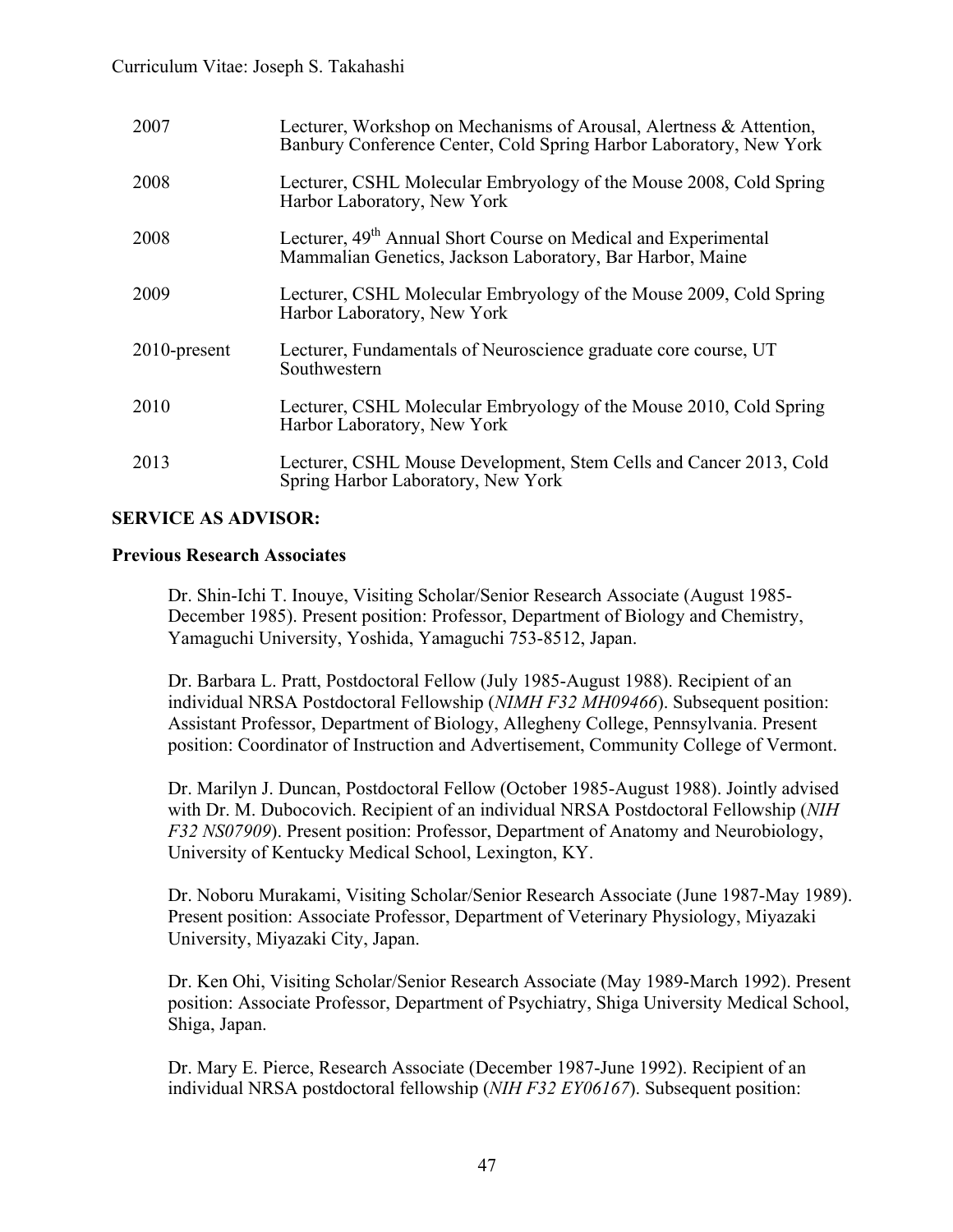Assistant Professor, Department of Physiology, SUNY Health Sciences Center, Syracuse, NY.

Dr. Hooshmand Sheshberadaran, Research Associate (November 1989-July 1992). Studied the regulation of opsin gene expression in chick retinal and pineal cells. Present position: Clinical Research Associate, Pharmacia Sverige AB, Medical Department, SE-112 87 Stockholm, Sweden.

Dr. Marianna Max, Postdoctoral Fellow (June 1991-June 1995). Cloning and expression of photoreceptor visual pigments and G proteins in the avian pineal. Recipient of a NRSA Postdoctoral Fellowship (*NIMH F32 MH10225).* Present position: Associate Professor, Department of Neuroscience, Mount Sinai School of Medicine, New York, NY.

Dr. Sandra Gilbert, Associate, Howard Hughes Medical Institute (Nov 1999-Aug 2000). Genetic analysis of behavior in mice. Present position: Research Associate, Department of Human Genetics, with Dr. Bruce Lahn, University of Chicago.

Dr. R. Keith Barrett, Postdoctoral Fellow (June 1992-Jan 2001). Genetics of circadian rhythms in zebrafish. Recipient of a NRSA Postdoctoral Fellowship (*NIMH F32 MH10369).* Self employed.

Dr. Marina Antoch, Research Associate (September 1994-July 1999). Research Specialist, Howard Hughes Medical Institute (August 1999-May 2001). Physical mapping of the *Clock* region in mice, and BAC expression and mutant rescue in transgenic mice. Current position: Associate Member, Department of Molecular and Cellular Biology, Roswell Park Cancer Institute, Buffalo, New York.

Dr. David King, Postdoctoral Fellow (February 1999-November 2000). Associate, Howard Hughes Medical Institute (December 2000-October 2001). Genetic and molecular analysis of circadian rhythms in the mouse. Current position: Principal Scientist, Pharmacogenomics, Translational and Molecular Medicine, Pfizer Global R&D, Groton, CT.

Dr. Phillip L. Lowrey, Postdoctoral Fellow, CCBM, Northwestern, (December 2000-May 2001) Associate, Howard Hughes Medical Institute (June 2001-present). Functional characterization of the role of casein kinase I epsilon in the mammalian circadian system. Current position: Associate Professor, Department of Biology, Rider University, Lawrenceville, NJ.

Dr. Sharon Low, Postdoctoral Fellow, (July 2001-August 2002), Visiting Scientist and proprietor of MusWorks, as recipient of NIH SBIR (Small Business Innovation Research) grant. (September 2002-) Chimera analysis of the mouse circadian mutation, *Clock*.

Dr. Erin McDearmon Blondell (Ph.D. with James Ervasti, Univ. of Wisconsin, Madison), Associate, Howard Hughes Medical Institute (2001-2007). Conditional regulation of *Bmal1* in central and peripheral circadian tissues. Current position: Senior Publications Manager, Global Medical Affairs, Global Pharmaceutical Research and Development Division, Abbott Laboratories, North Chicago, IL.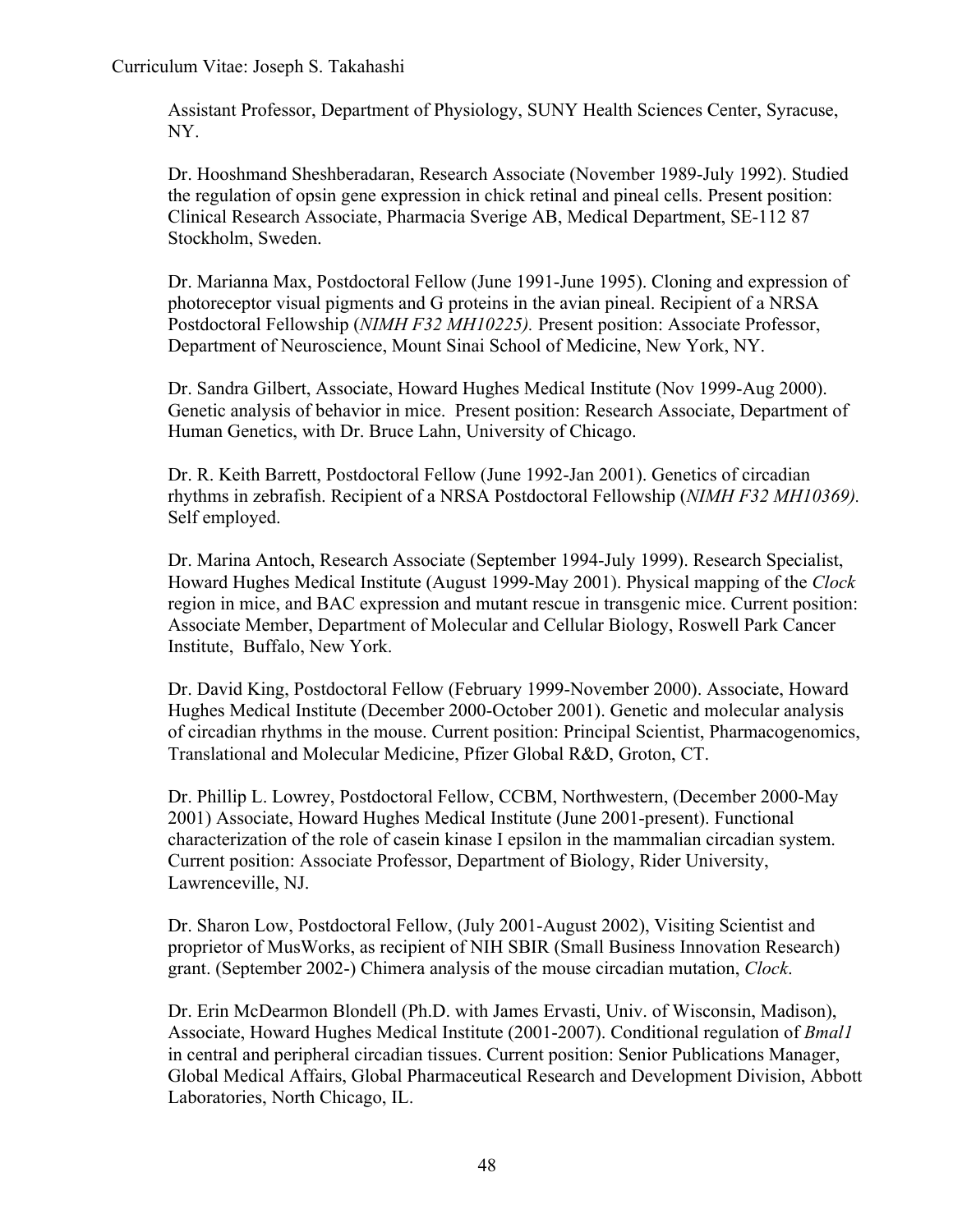Dr. Martha Hotz Vitaterna, Sr. Research Associate (June 1992-Nov. 2001). Isolation and genetic analysis of circadian clock mutants in the mouse. Research Assistant Professor, Center for Functional Genomics, Northwestern (2001-2006). Current position: Executive Director, Center for Sleep and Circadian Biology, Northwestern.

Dr. Kazuhiro Shimomura, Research Associate (1994-1998 and 2000) Associate, Howard Hughes Medical Institute (September 1998-July 2000). Research Assistant Professor, Center for Functional Genomics (2001-2009). Quantitative trait loci (QTL) analysis of circadian rhythms in mice. Current position: Senior Scientist, Amano Enzyme U.S.A. Co., Ltd., Elgin, IL.

Dr. Carrie Partch, Associate, HHMI, Department of Neuroscience, UT Southwestern Medical Center (October 2010-August 2011). Current position: Assistant Professor, Department of Chemistry, University of California, Santa Cruz, CA.

Dr. Hee-Kyung Hong (Ph.D. with Aravinda Chakravarti, Case Western), Associate, Howard Hughes Medical Institute (2000-2005). Senior Research Scientist, Center for Functional Genomics (2005-2009). Recipient of Rett Syndrome Research Foundation, Fellowship and Regular Research Grant. Positional cloning of hydrocephaly mutants. Conditional expression and analyses of *Clock* in the mammalian circadian system. ENU screening and positional cloning of novel neurological mutants in mouse. Current position: Research Assistant Professor, Department of Medicine, Feinberg School of Medicine, Northwestern University, Chicago. IL (2009-present).

Dr. Sandra Siepka, Associate, Howard Hughes Medical Institute (March 1998-June 2002). Research Associate, Center for Functional Genomics (July 2002-2009). Research Assistant Professor, Department of Neurobiology & Physiology, Northwestern University (April 2009-2013). ENU mutagenesis screening of circadian clock mutants.

Dr. Nobuya Koike (Ph.D. with Yoshiyuki Sakaki, University of Tokyo), Senior Research Associate, Department of Neuroscience, UT Southwestern Medical Center (2009-2013). Cistromic and transcriptomic analysis of circadian gene expression in mouse. Current position: Assistant Professor (tenure-track), Department of Physiology and Systems Bioscience. Kyoto Prefectural University of Medicine, Kyoto, Japan.

Dr. Seung Hee Yoo (Ph.D. in my lab, 1999-2003, Visiting Graduate Student, Korea Advanced Institute of Sciences and Technology), Postdoctoral Fellow (February 2006– 2009), Center for Functional Genomics. Associate, Howard Hughes Medical Institute (2007- 2009). Instructor, Department of Neuroscience, UT Southwestern (2009-2013). Biochemistry and genetics of circadian clock proteins. Current position: Assistant Professor, Department of Biochemistry and Molecular Biology, UT Health Science Center at Houston, Houston, TX

## **Current Research Associates**

Dr. Vivek Kumar (Ph.D. with M. Geof Rosenfeld, UCSD), Postdoctoral Fellow, Center for Functional Genomics (2004-2006, Supported by NIH grant to J.S.T.). Associate, Howard Hughes Medical Institute (October 2006-2009). Research Fellow II (2009-2011), Instructor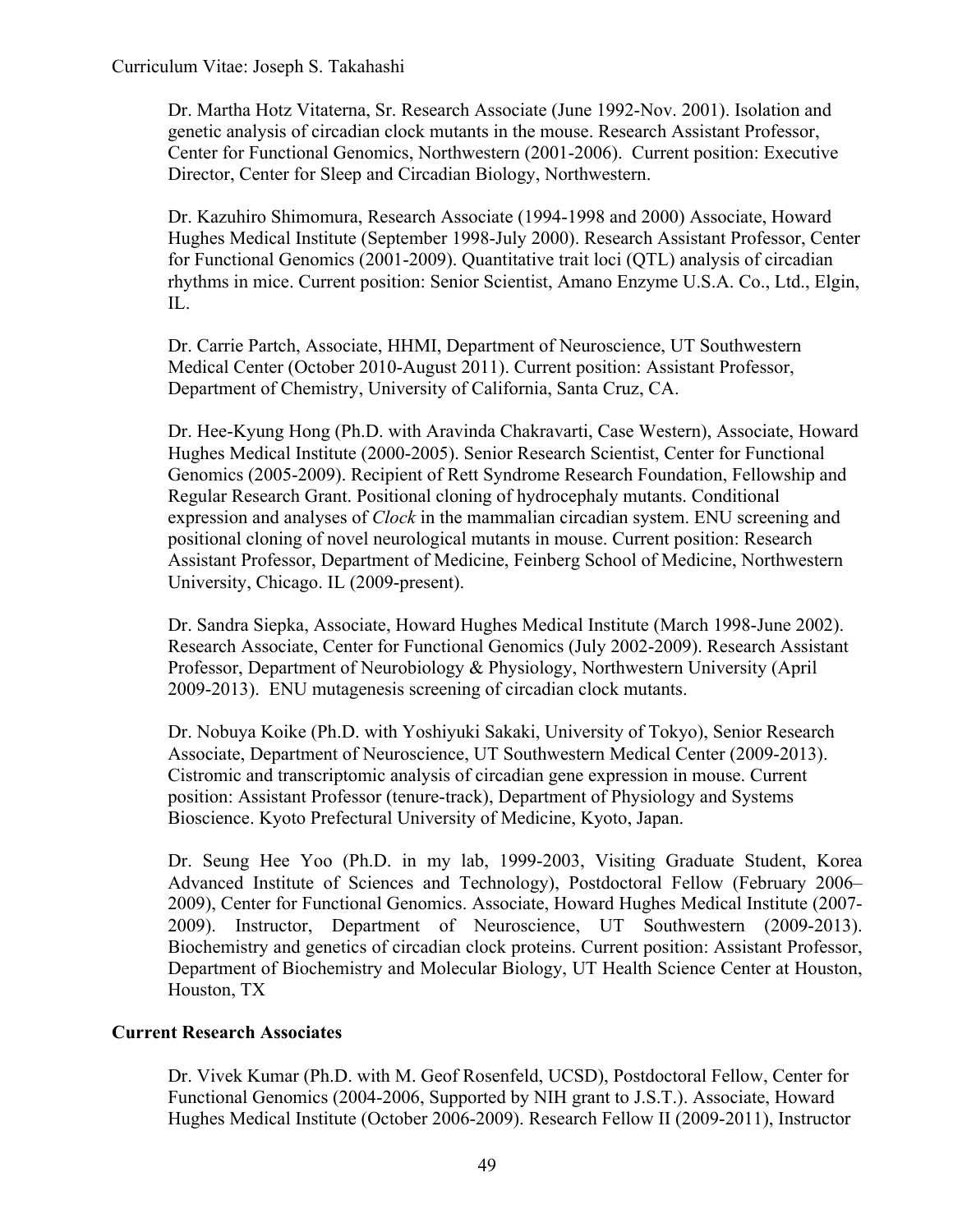(2011-present), Department of Neuroscience, UT Southwestern Medical Center. Recipient of a NRSA Postdoctoral Fellowship (*F32 DA024556).* Forward genetic ENU screening and positional cloning of mouse mutants in response to psychostimulants.

Dr. Marleen de Groot (Ph.D. with Benjamin Rusak, Dalhousie), Postdoctoral Fellow, Center for Functional Genomics, (2004-2006, Supported by NIH grant to J.S.T.). Associate, Howard Hughes Medical Institute (2006-2011). Research Specialist, Howard Hughes Medical Institute (2011-2013). Genetic analysis of a circadian entrainment mutant in California mice (*Peromyscus californicus*). ENU screening and positional cloning of body weight and obesity mutants in mouse.

Dr. Mariko Izumo, (Ph.D. with Carl Johnson at Vanderbilt), Postdoctoral Fellow, Center for Functional Genomics (2006-2009). Research Fellow II, Department of Neuroscience, UT Southwestern Medical Center (April 2009-present). Recipient of a NARSAD 2008 Young Investigator Award. Molecular genetic analysis of CREB signaling mechanisms in the mammalian circadian clock.

Dr. Shuzhang Yang, (Ph.D. with Masaaki Yoshikawa at Kyoto University), Research Specialist, Howard Hughes Medical Institute (2008-2009), HHMI, Department of Neuroscience, UT Southwestern Medical Center (April 2009-present). Mechanisms of temperature entrainment.

Dr. Guocun Huang, (Ph.D. with Jing-San Sun at Institute of Botany, Chinese Academy of Sciences), Instructor, Department of Neuroscience, UT Southwestern Medical Center (July 2009-present). NAD biosensor development.

Dr. Yongli Shan, (Ph.D. with Xueliang Zhu at Shanghai Institute of Biochemistry and Cell Biology), Research Fellow II, Department of Neuroscience, UT Southwestern Medical Center (August 2009-present). Real-time bioluminescence and fluorescence circadian reporters.

Dr. Yan Li, (Ph.D. with Xueliang Zhu at Shanghai Institute of Biochemistry and Cell Biology), Research Fellow II, Department of Neuroscience, UT Southwestern Medical Center (October 2009-present). Analysis of single-cell period variation in fibroblasts, neurons and ES cells.

Dr. Junmei Fan, (Ph.D. with Tao Xu at Institute of Biophysics, Chinese Academy of Sciences), Senior Research Associate, Department of Neuroscience, UT Southwestern Medical Center (December 2009-present). Electrophysiological analysis of GABA neurotransmission in the SCN.

Dr. Jennifer Mohawk, (Ph.D. with Theresa Lee at University of Michigan), Associate (September 2010-2013), Research Specialist (2013-present) HHMI, Department of Neuroscience, UT Southwestern Medical Center. Role of MEF2 in mouse circadian rhythms, and circadian regulation of gene expression in the brain.

Dr. Lucia Pagani, (Ph.D. with Anne Eckert at University Basel), Postdoctoral Fellow, Department of Neuroscience, UT Southwestern Medical Center (October 2011-present).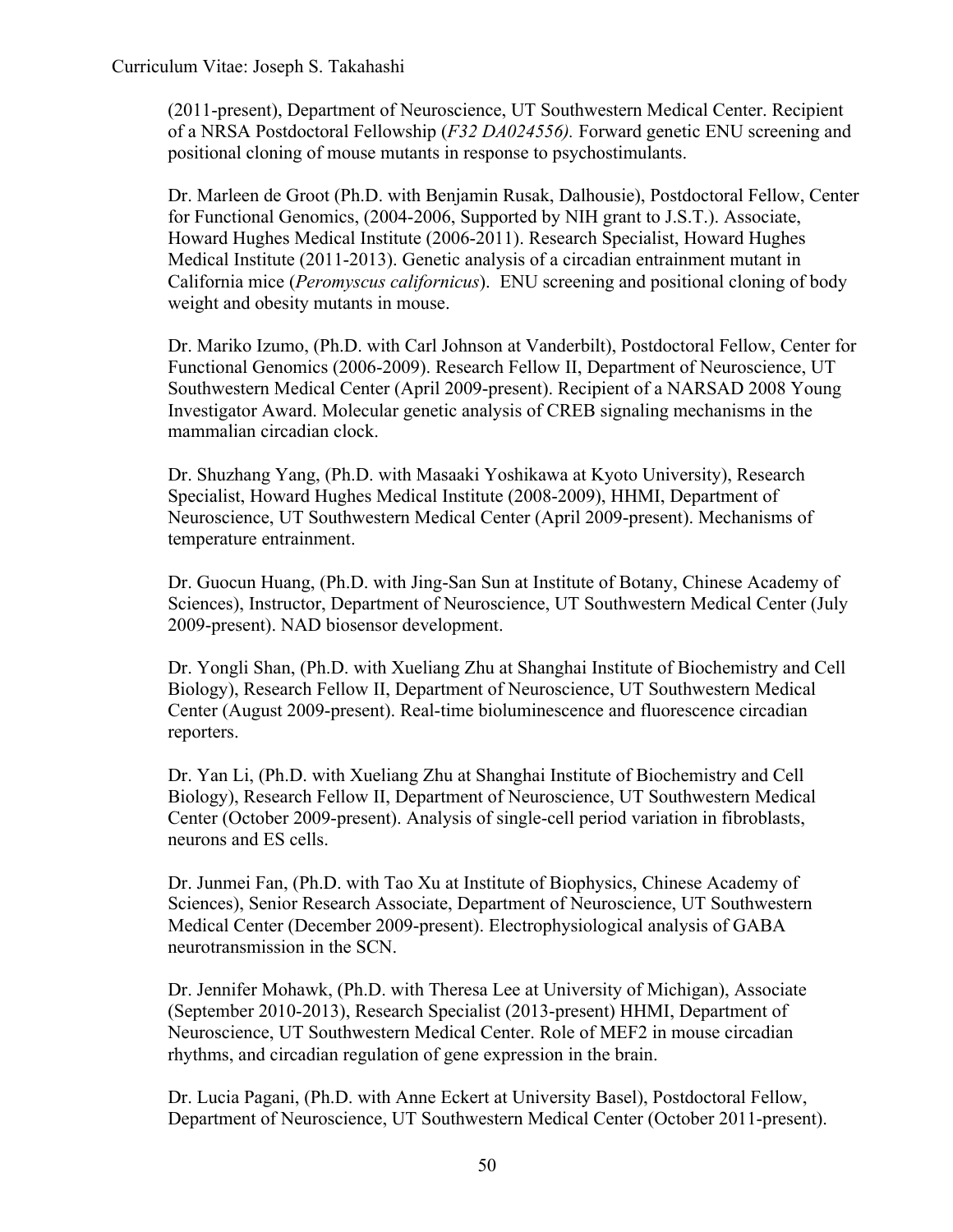Recipient of a Swiss National Foundation Fellowship. Circadian rhythms in bipolar I depression using actigraphy and cell-based fibroblasts assays for circadian rhythms.

Dr. Pin Xu, (Ph.D. with Alison K. Hall at Case Western Reserve University), Senior Research Associate, Department of Neuroscience, UT Southwestern Medical Center (August 2012-present). Forward genetic analysis and cloning of fear conditioning mutants in mouse.

Dr. Noheon Park, (Ph.D. with Kyungjin Kim at Seoul National University), Postdoctoral Fellow, Department of Neuroscience, UT Southwestern Medical Center (June 2013 present). Genome-wide circadian regulation of RNA polymerase II.

Dr. Victoria Acosta, Postdoctoral Fellow, Department of Neuroscience, UT Southwestern Medical Center (October 2013-present).

## **Previous Graduate Students**

Dwight E. Nelson (1983-1989). Ph.D. Neurobiology and Physiology, December 1989. Thesis title: Photic sensitivity of the circadian pacemaker and the visual pathway that subserves it in the golden hamster. Present position: Principal Scientist, Medtronic Neuromodulation Research, Minneapolis, MN.

Linda M. Robertson (1984-1990). Ph.D. Neurobiology and Physiology, October 1990. Thesis title: The avian pineal: Characterization of a cellular circadian system. Recipient of a NRSA Predoctoral Fellowship (*NIMH F31 MH09465*). Corporate Liaison, Merck Inc.

Selene S. Nikaido (1985-1990). Ph.D. Institute for Neuroscience, September 1990. Thesis title: Second messenger regulation of circadian melatonin production in chick pineal cells. Recipient of a NRSA Predoctoral Fellowship (*NIMH F31 MH09572*). Research Assistant Professor, University of Missouri.

Jina L. Janavs, M.D./Ph.D. Student (1988-1992). Ph.D. Neurobiology and Physiology, June 1992. M.D. June 1994. Thesis topic: The role of protein and RNA synthesis in the regulation of melatonin production by Y79 human retinoblastoma cells. Recipient of a NRSA Predoctoral Fellowship (*NIMH F31 MH09929*). Subsequent position: Resident, Department of Medicine, University of California, San Francisco, CA.

Jon M. Kornhauser (1989-1995). Ph.D. Institute for Neuroscience, August 1995. Jointly advised with Kelly Mayo. Thesis topic: Regulation of immediate early gene expression by light and by circadian oscillators in the suprachiasmatic nucleus. Recipient of a NRSA Predoctoral Fellowship (*NIMH F31 MH10241).* Present position: Scientific Editor, Cell Signaling Technology, Beverly, MA.

Jose C. Florez, M.D./Ph.D. Student (1990-1995). Ph.D. Institute for Neuroscience, July 1995. M.D. June 1997. Role of protein synthesis in circadian melatonin regulation in chick pineal cells. Recipient of a NRSA M.D./Ph.D. Fellowship (*NIMH F30 MH10189).* Current position: Associate Professor, Center for Human Genetic Research and the Department of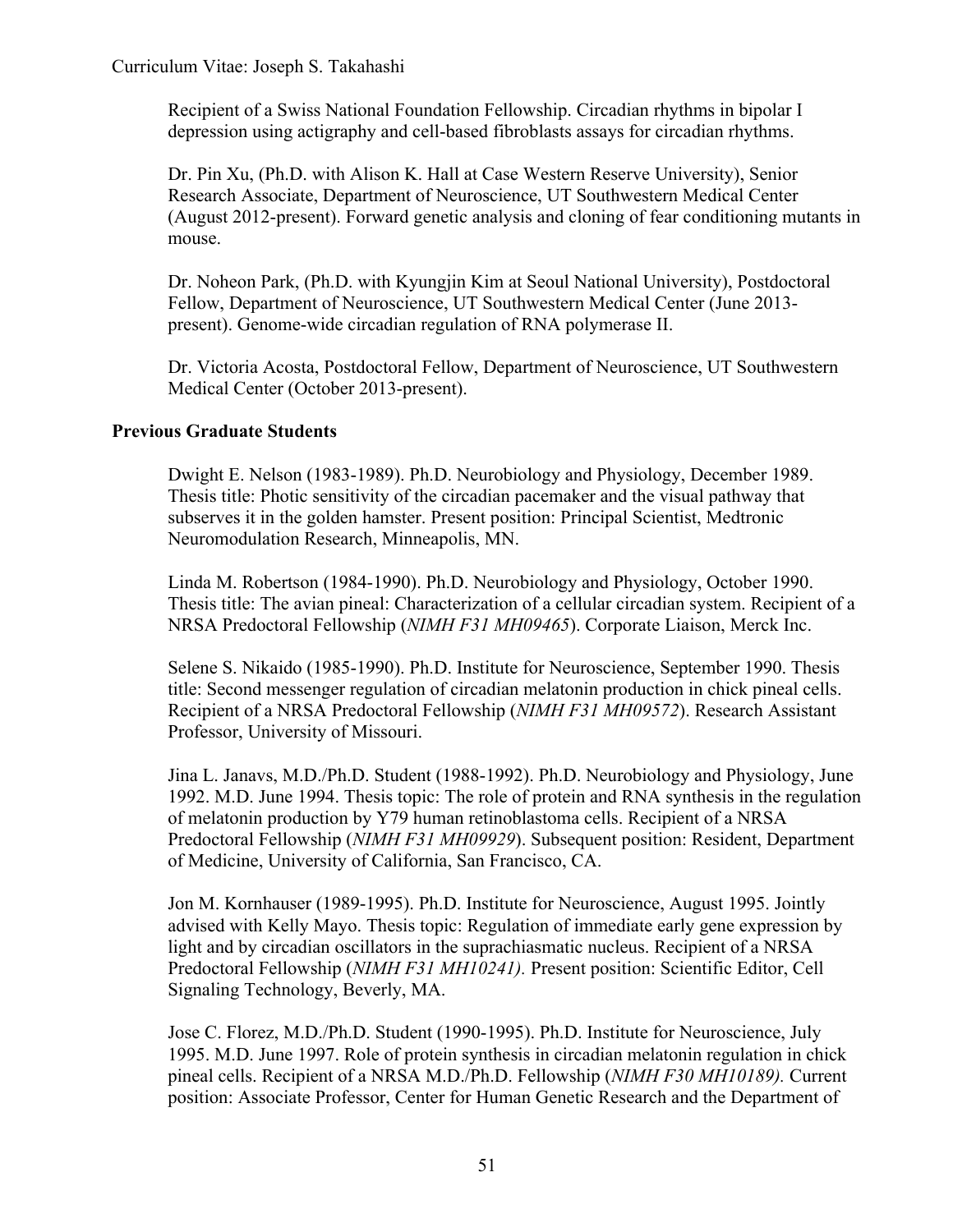Medicine, Diabetes Unit in the Simches Research Center at Massachusetts General Hospital, Boston, MA.

Jonathan P. Wisor, Visiting Predoctoral Fellow, Neuroscience Program, UCLA (1993- 1997). Ph.D. April 1997. Regulation of *vgf* gene expression in the suprachiasmatic nucleus. Current position: Associate Professor, Department of Veterinary Comparative Anatomy, Pharmacology and Physiology, Washington State University. Spokane, WA.

Kenneth J. Seidenman (1991-1998). Ph.D., Institute for Neuroscience, September 1998. Cloning of a Putative Chicken Clock Ortholog and Alteration of a Circadian Rhythm, In Vitro, by Overexpression of a CLOCK paralog, NPAS2 Recipient of a NRSA Predoctoral Fellowship (*NIMH F31 MH10287).* Current position: Patent Agent, Wilson, Sonsini, Goodrich & Rosati, San Diego, CA.

David P. King, (1993-1999). Ph.D., Institute for Neuroscience, February 1999. Positional Cloning of the Mouse Circadian *Clock* Gene: Genetic Mapping, Physical Mapping and Molecular Identification of a Mutant Allele. Current position: Principal Scientist, Pfizer, Inc., Groton, CT.

Ashvin M. Sangoram, (1995-2000). M.D./Ph.D. Institute for Neuroscience, April 2000. Molecular Foundations of Biological Clocks: Mammalian Circadian Autoregulatory Feedback Network and Analysis of the *Timeless* Gene. Recipient of a NRSA M.D./Ph.D. Fellowship (*NIMH F30 MH12250).* Current position: Neonatal Fellow (in Matt Scott's laboratory), Lucile Packard Children's Hospital, Stanford School of Medicine, Palo Alto, CA.

Yaliang Zhao, (1994-2000). Ph.D. Institute for Neuroscience, December 2000. The Role of Calcium/Calmodulin-dependent Protein Kinase II in Regulation of Circadian Rhythms in Mice. Current position: Research Scientist, Wyeth, Andover, MA.

Phillip L. Lowrey, (1992-2000). Ph.D. Institute for Neuroscience, December 2000. Genetic Mapping, Positional Syntenic Cloning and Functional Characterization of the Mammalian Circadian System Mutation *tau.* Current position: Associate Professor, Department of Biology, Rider University, Lawrenceville, NJ.

Sharon S. Low-Zeddies (and Sharon S. Low), (1994-2001). Ph.D. Institute for Neuroscience, June 2001. Chimera Analysis of the Effects of the *Clock* mutation on Circadian Behavior in Mice*.* Current position: Scientific Review Officer, Emerging Technologies and Training in Neuroscience IRG, Center for Scientific Review, National Institutes of Health, Bethesda, MD.

Lisa D. Wilsbacher, (1995-2001) M.D./Ph.D., Institute for Neuroscience June 2001. Role of *Bmal1* in the Mouse Circadian System. Current position: Assistant Adjunct Professor, Department of Medicine, UCSF School of Medicine, San Francisco, CA.

Nasim Ahmadiyeh (2000-2003) M.D./Ph.D. Student, Institute for Neuroscience, June 2003. Jointly advised with Eva Redei. Supported by MSTP program, NIH grants to E.R. and J.S.T. and HHMI funds. Identify genetic loci responsible for differences in stress reactivity and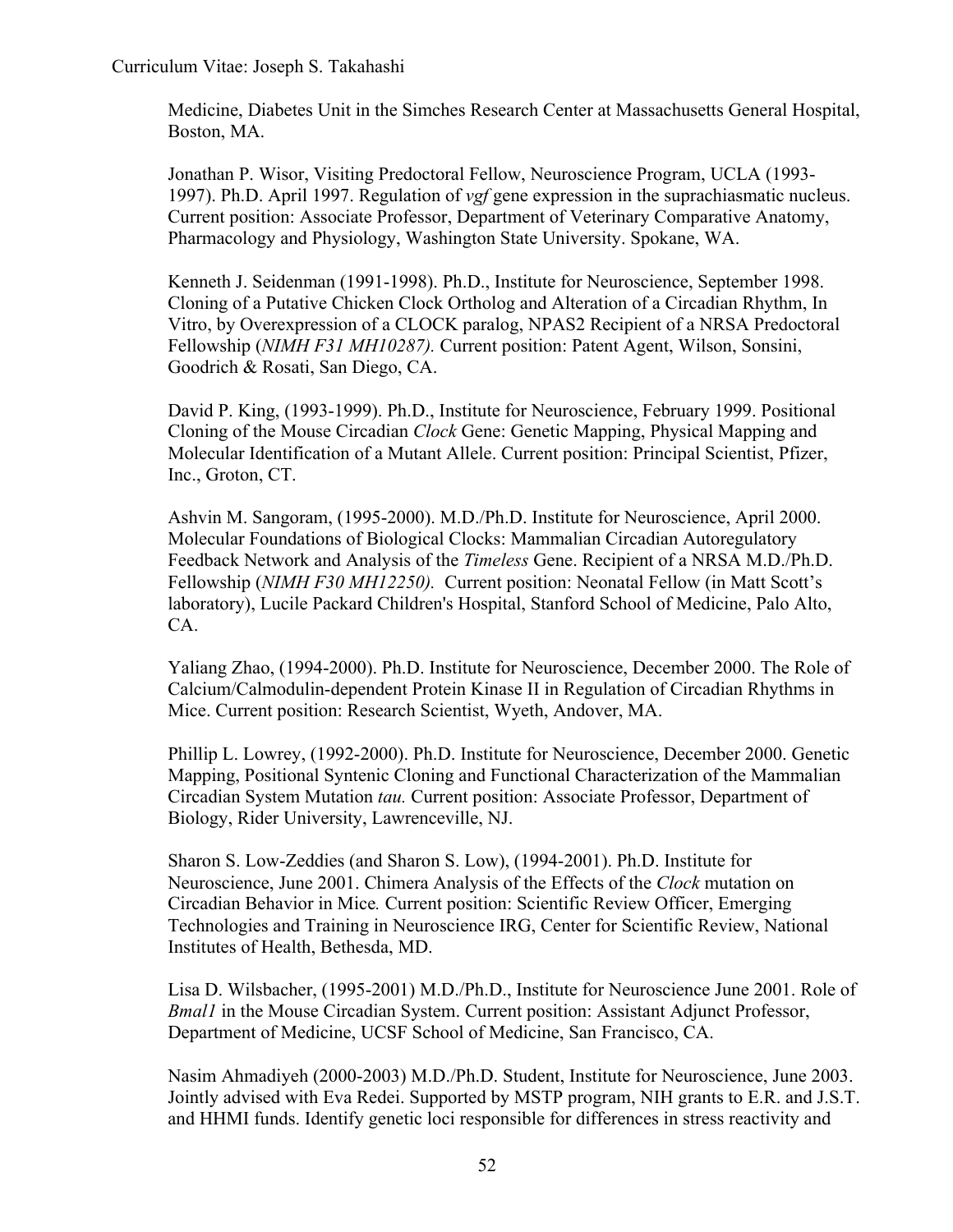coping styles in rats and create congenic strains of these loci. Subsequent positions: Resident, Surgery, Brigham and Women's Hospital, Boston, MA; and, Research Fellow, Dana Farber Cancer Institute, Boston, MA. Current position: Clinical Instructor Health Sciences, Department of Surgery, UCSF School of Medicine, San Francisco, CA.

Anne-Marie Chang (1996-2003) Ph.D., Institute for Neuroscience June 2003. Supported by University Fellowship, Teaching Assistantship, NIH Training Grant, NIH grant and HHMI funds to J.S.T. Phenotypic characterization and genetic analysis of human circadian rhythm sleep disorders. Postdoctoral fellow with Dr. Charles Czeisler, Brigham and Women's Hospital, Boston, MA. Current position: Instructor in Medicine, Brigham and Women's Hospital, Division of Sleep Medicine, Boston, MA. Position in Fall 2013: Assistant Professor (tenure-track), BioBehavioral Health Department, Penn State University, University Park, PA.

Seung-Hee Yoo, (1999-2003). Visiting Graduate Student, BMRC scholarship, Department of Biological Sciences, KAIST (Korea Advanced Institute of Sciences and Technology), 373-1 Kusong-dong, Yusong-gu, Taejon 305-701 Korea. Graduated December 2003. Current position: Assistant Professor, Department of Biochemistry and Molecular Biology, UT Health Science Center at Houston, Houston, TX

Brooke H. Miller (2001-2005) Ph.D., Institute for Neuroscience June 2005. Recipient of an NSF Graduate Fellowship and an NRSA Predoctoral Fellowship (*F31 NS47799).* Also supported by HHMI funds to J.S.T. Reproductive defects in *Clock* mutants; regulation of SCN gene expression patterns. Postdoctoral fellow with Mat Pletcher, Scripps Research Institute Florida. Current position: Assistant Professor (tenure-track), Departments of Psychiatry and Medicine, McKnight Brain Institute, University of Florida College of Medicine, Gainesville, FL.

Ethan D. Buhr (2000-2008), Ph.D., Institute for Neuroscience June 2008. Supported by University Fellowship, Teaching Assistantship, NIH Training Grant, NIH grants and HHMI funds to J.S.T. Temperature entrainment of central vs. peripheral circadian oscillators in the mouse. Current position: Postdoctoral Fellow with Russell Van Gelder, Department of Ophthalmology, University of Washington, Seattle, WA.

Jason Chong (2001-2009), Ph.D., Interdepartmental Biological Sciences Program (IBIS) June 2009. Supported by University Fellowship, Teaching Assistantship, NIH Training Grant, NIH grants and HHMI funds to J.S.T. Analysis of *Clock* null mutations and tissuespecific and conditional expression and rescue of the *Clock* locus in mice. Current position: Postdoctoral Fellow with Thomas E. Wellems, Laboratory of Malaria and Vector Research, NIAID, NIH, Bethesda, MD.

Caroline H. Ko (2001-2009), Visiting Graduate Student, Ph.D. June 2009, Department of Psychology, University of Toronto, Canada. Supported by NIH grants to J.S.T. and HHMI funds. Differential effects of circadian mutations on central vs. peripheral circadian oscillators in mouse. Current position: Postdoctoral Fellow with Chad Mirkin, Department of Chemistry, International Institute of Nanotechnology, Northwestern University, Evanston, IL.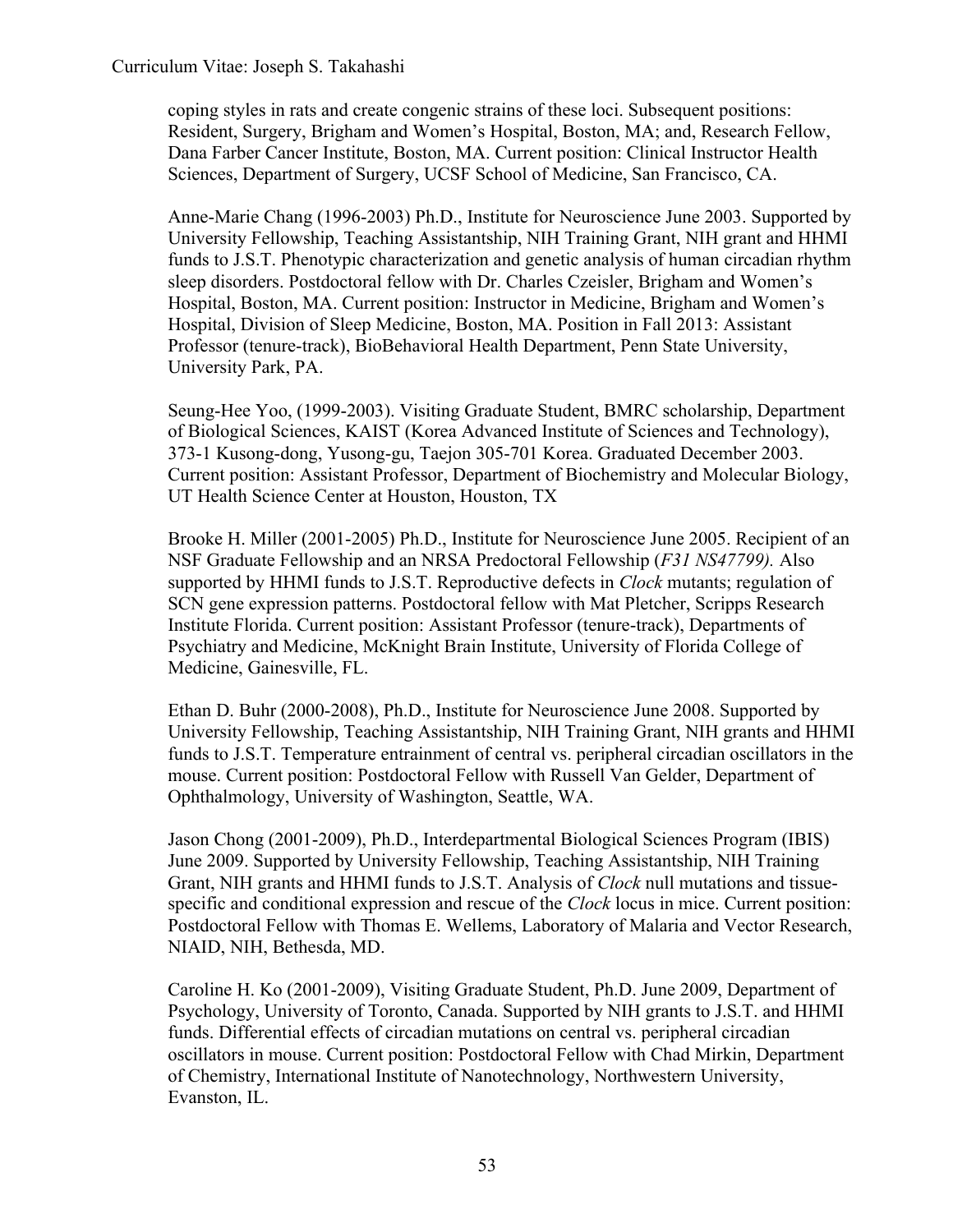Martina Pejchal (2003-2009), M.D./Ph.D. Student, Ph.D., Institute for Neuroscience June 2010. Supported by MSTP program, NIH grants to J.S.T. and HHMI funds. Recipient of a NRSA M.D./Ph.D. Fellowship (*F30 NS056551*). Tissue-specific regulation of *Bmal1* and circadian rhythms in mouse. Current position: Resident, Feinberg School of Medicine, Northwestern University, Chicago. IL.

Aaron Schirmer (2004-2009), Ph.D., Institute for Neuroscience March 2009. Supported by University Fellowship, Teaching Assistantship, NIH Training Grant, NIH grants and HHMI funds to J.S.T. Conditional regulation of the *Cry* and *Per* genes and their effects on circadian behavior. Current position: Assistant Professor (tenure-track), Department of Biology, Northeastern Illinois University, Chicago, IL.

Ivan Lee (2009-2013), MSTP-M.D./Ph.D. Student, Integrative Biology Program, Department of Neuroscience, UT Southwestern Medical Center. Jointly advised with Masashi Yanagisawa. Ph.D. August 2013. Supported by MSTP program, grants to J.S.T. and M.Y. Cellular basis of behavioral circadian rhythms in mammals- the role of Neuromedin S (NMS)-ergic neurons in the suprachiasmatic nuclei. Current position: Medical Student, UT Southwestern Medical School.

## **Current Graduate Students**

Filipa Ferreira (2012-present), Visiting Ph.D. Student, Graduate Program in Areas of Basic and Applied Biology (GABBA), University of Porto (http://gabba.up.pt/). Supported by the GABBA program. Jointly advised with Luisa Figueiredo, Instituto de Medicina Molecular, Lisbon, Portugal (http://www.imm.fm.ul.pt/web/imm/parasitemoleculargenetics). Thesis title: How does *Trypanosoma brucei* disrupt host circadian rhythm?

## **Visiting Scholars**

Dr. Michikazu Samejima, Visiting Scientist (July 1989-August 1989). Home Institution: Department of Physiology, Hamamatsu University School of Medicine.

Dr. Robert Barlow, Jr., Visiting Scholar in Residence in Neurobiology & Physiology (October 1989- November 1989). Home Institution: Institute for Sensory Research, Syracuse University, New York.

Dr. William Gern, Visiting Scientist (sabbatical) (January 1990-May 1990). Home Institution: Department of Zoology, University of Wyoming.

Dr. Minoru Tanaka, Visiting Scientist (December 1996-December 1997). Home Institution: Institute for Basic Biology, Okazaki 444, Japan.

Dr. Tadashi Furukawa, Visiting Scientist (September 2001-August 2002). Home Institution: Medicinal Safety Research Laboratories, Sankyo Co., Ltd. Japan.

Dr. Karyn Esser, Visiting Scientist (September 2002-June 2003). Home Institution: University of Kentucky, Lexington, KY.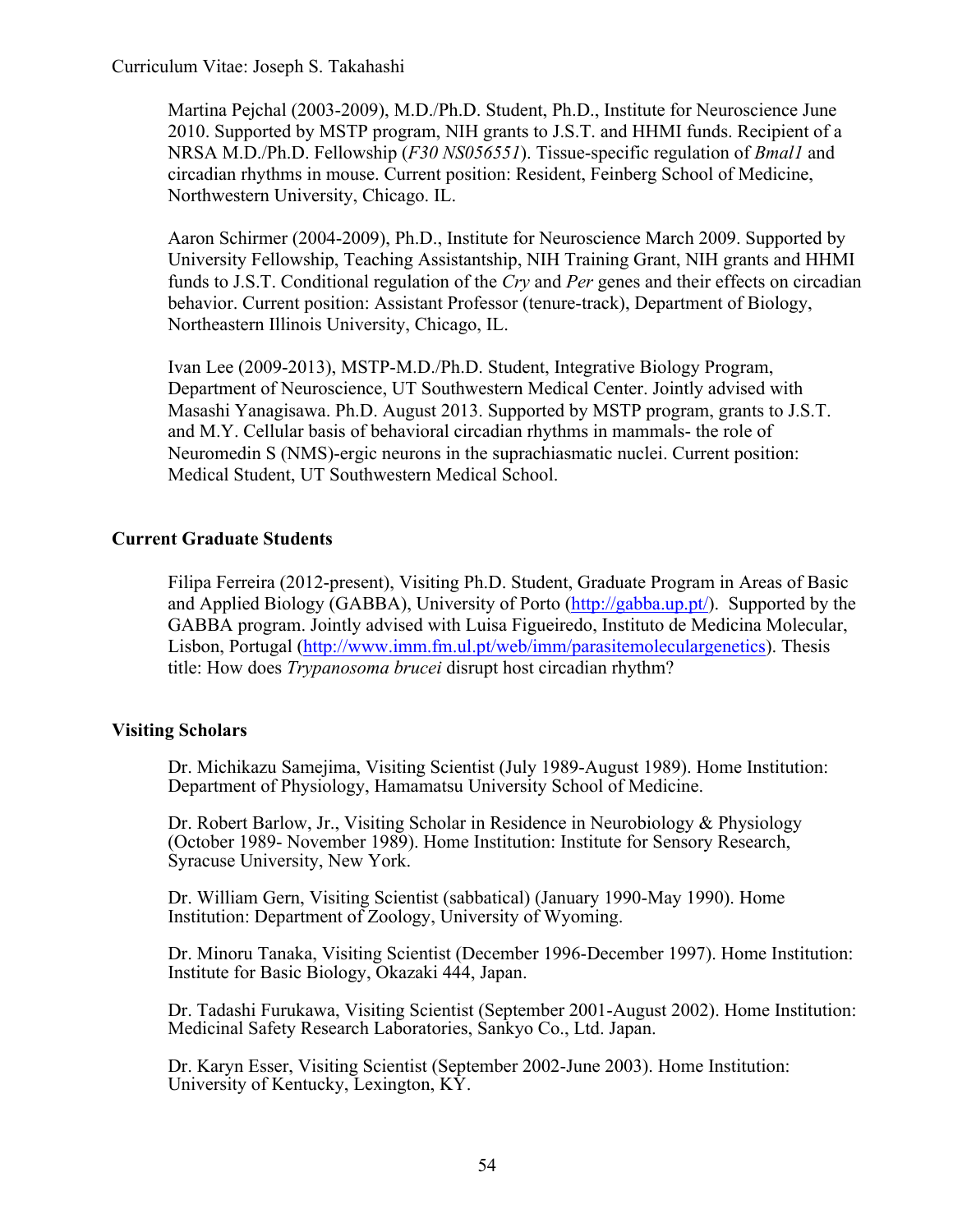## **Current Staff**

Iza Kornblum, Laboratory Manager II, HHMI, UTSW Chryshanthi Joseph, Research Assistant II, UTSW Kyung In Kim, Research Associate, UTSW Lisa Thomas, Animal Care Coordinator, UTSW Yoga Chelliah, Research Specialist III, HHMI, UTSW Hung-Chung Huang, Ph.D., Bioinformatician, UTSW Delali Bassowou, Research Associate, UTSW

## **Independent Study - Graduate Students**

| Barbara Liepe         | 412-D99      |                 | 1984                              |
|-----------------------|--------------|-----------------|-----------------------------------|
| Dwight Nelson         | 412-D99, E90 |                 | 1984, 1985, 1986                  |
| Linda Robertson       | 412-D99, E90 |                 | 1984, 1985, 1986                  |
| Selene Nikaido        | 860-D99, E90 |                 | 1985, 1986, 1987                  |
| Mimi Montgomery       | 412-D99      |                 | 1985 (Su)                         |
| Julie A. Watson       | 860-D99      |                 | 1985 $(F)$                        |
| Jina Janavs           | 412-D99, E90 |                 | 1988, 1989                        |
| Angela Bauer          | 860-D99      |                 | 1988 $(F)$                        |
| Jon Kornhauser        | 860-D99      |                 | $1989 \, (W, S)$                  |
| Laure Haak            | 412-D99, E90 |                 | 1989 (F), 1990, 1991 (W, S)       |
| Zhe Zhang             | 412-E90      |                 | 1990 (W, F), 1991 (W, S)          |
| Andrew Wolfe          | 845-D99      |                 | 1990 $(F)$                        |
| Ken Seidenman         | 845-D99, E90 |                 | 1991 $(W, S)$                     |
| Phil Lowrey           | 845-D99, E90 |                 | 1992 (S, Su, F), 1993 (W)         |
| Nicole Singh          | 412-D99      |                 | 1992 (F), 1993 (W, S)             |
| James Lin             | 412-D99      |                 | 1992 (F), 1993 (W, S)             |
| Linda Lundin          | 845-D99      |                 | $1993 \, (W)$                     |
| John Hogenesch        | 845-D99      |                 | $1993$ (W)                        |
| Chi Zhang             | 845-D99      |                 | 1993 $(S)$                        |
| Sharon Low            | 845-D99      |                 | 1993 (F), 1994, 1995              |
| David King            | 845-D99      |                 | 1993 (F), 1994, 1995              |
| Yaliang Zhao          | 845-D99      |                 | 1994, 1995                        |
| <b>Thomas Steeves</b> | 845-D99      |                 | 1995 (Su), 1995 (F), 1996         |
| Lisa Wilsbacher       | 845-D99      |                 | 1995 (F), 1996, 1997              |
| Ashvin Sangoram       | 845-D99      |                 | 1995 (F), 1996, 1997              |
| Anne-Marie Chang      | 845-D99      |                 | 1996. 1997                        |
| Ethan Fruechte        | 845-D99      |                 | 1998, 1999                        |
| Nathan Staff          | 845-D99      |                 | 1999                              |
| Brian Macias          | 0815-D99     |                 | 2000                              |
| Nicole Lapointe       | 845-D99      |                 | 2001                              |
| Ethan Buhr            |              |                 | 845-D99 NUIN 590 2001, 2003, 2004 |
| <b>Brooke Miller</b>  |              |                 | 845 D99 NUIN 590 2001, 2003, 2004 |
| Jason Chong           | 845 D99      | <b>IBIS 590</b> | 2001, 2003, 2004                  |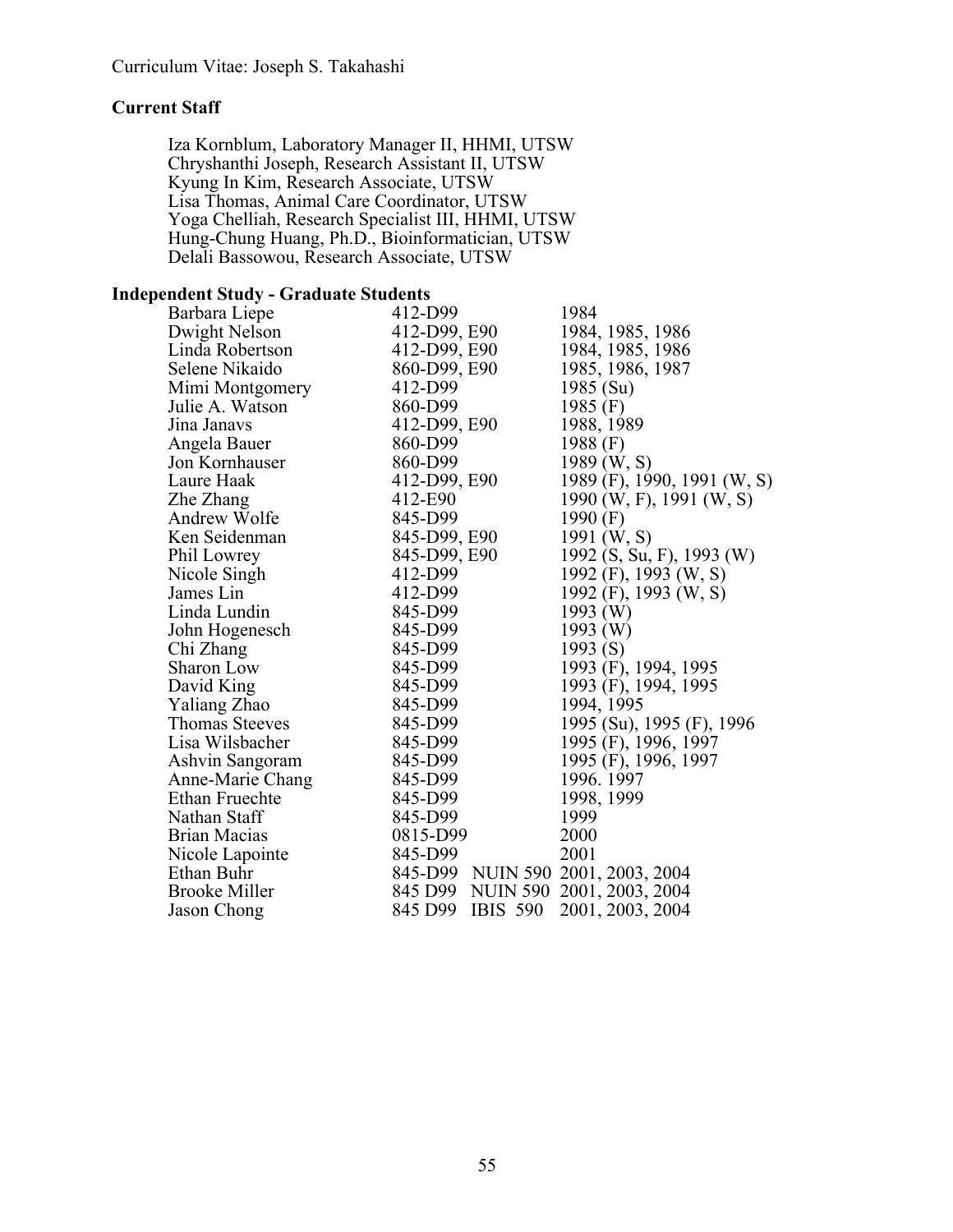| Tina Pejchal           | <b>NUIN 590</b> | 2003, 2004 |
|------------------------|-----------------|------------|
| Aaron Schirmer         | <b>NUIN 590</b> | 2004, 2005 |
| Saul Arellano          | <b>IBiS</b>     | 2005       |
| Ivan Lee               | <b>UTSWMC</b>   | 2009       |
| Nathaniel Schaffer     | <b>UTSWMC</b>   | 2009       |
| Jiaxi Wu               | <b>UTSWMC</b>   | 2011       |
| Clinton Taylor         | <b>UTSWMC</b>   | 2011       |
| Hunkar Gizem Yesilyurt | <b>UTSWMC</b>   | 2011       |

# **Dissertation/Qualifying Exam Committee**

| <b>Charles Bruehl</b> | 1983                                                                                                                                                                                                                                                                                                                                                                                                                                               | Neuroscience Program                                                                                                         |
|-----------------------|----------------------------------------------------------------------------------------------------------------------------------------------------------------------------------------------------------------------------------------------------------------------------------------------------------------------------------------------------------------------------------------------------------------------------------------------------|------------------------------------------------------------------------------------------------------------------------------|
| Keith Anderson        | 1983                                                                                                                                                                                                                                                                                                                                                                                                                                               | Neurobiology and Physiology                                                                                                  |
| Karen Lankford        | 1984                                                                                                                                                                                                                                                                                                                                                                                                                                               | Neurobiology and Physiology                                                                                                  |
| Richard Smith         | 1985                                                                                                                                                                                                                                                                                                                                                                                                                                               | Neurobiology and Physiology                                                                                                  |
|                       | 1985                                                                                                                                                                                                                                                                                                                                                                                                                                               | Neurobiology and Physiology                                                                                                  |
| Julie A. Watson       | 1985                                                                                                                                                                                                                                                                                                                                                                                                                                               | Neuroscience Program                                                                                                         |
|                       | 1986                                                                                                                                                                                                                                                                                                                                                                                                                                               | Neuroscience Program                                                                                                         |
| Linda M. Robertson    | 1986                                                                                                                                                                                                                                                                                                                                                                                                                                               | Neurobiology and Physiology, Chairman                                                                                        |
| Selene S. Nikaido     | 1987                                                                                                                                                                                                                                                                                                                                                                                                                                               | Neuroscience Program, Chairman                                                                                               |
| Martha Hotz           | 1988                                                                                                                                                                                                                                                                                                                                                                                                                                               | Neurobiology and Physiology                                                                                                  |
| Jina Janavs           | 1989                                                                                                                                                                                                                                                                                                                                                                                                                                               | Neurobiology and Physiology, Chairman                                                                                        |
|                       |                                                                                                                                                                                                                                                                                                                                                                                                                                                    | Neuroscience Program                                                                                                         |
| Barbara Dau           | 1989                                                                                                                                                                                                                                                                                                                                                                                                                                               | Neurobiology and Physiology                                                                                                  |
|                       | 1989                                                                                                                                                                                                                                                                                                                                                                                                                                               | Institute for Neuroscience                                                                                                   |
|                       | 1990                                                                                                                                                                                                                                                                                                                                                                                                                                               | Biochemistry, Cell Biology and Molecular Biology                                                                             |
| Alfred Lord           | 1990                                                                                                                                                                                                                                                                                                                                                                                                                                               | Neurobiology and Physiology                                                                                                  |
|                       | 1990                                                                                                                                                                                                                                                                                                                                                                                                                                               | Cell, Molecular and Structural Biology                                                                                       |
| Jon Kornhauser        | 1990                                                                                                                                                                                                                                                                                                                                                                                                                                               | Institute for Neuroscience, Chairman                                                                                         |
|                       | 1990                                                                                                                                                                                                                                                                                                                                                                                                                                               | Institute for Neuroscience                                                                                                   |
|                       | 1990                                                                                                                                                                                                                                                                                                                                                                                                                                               | Psychology                                                                                                                   |
| Jose Florez           | 1991                                                                                                                                                                                                                                                                                                                                                                                                                                               | Institute for Neuroscience                                                                                                   |
| Laure Haak            | 1991                                                                                                                                                                                                                                                                                                                                                                                                                                               | Neurobiology and Physiology                                                                                                  |
| Ken Seidenman         | 1991                                                                                                                                                                                                                                                                                                                                                                                                                                               | Institute for Neuroscience                                                                                                   |
|                       | 1992                                                                                                                                                                                                                                                                                                                                                                                                                                               | Institute for Neuroscience                                                                                                   |
| Yan Zhang             | 1993                                                                                                                                                                                                                                                                                                                                                                                                                                               | Institute for Neuroscience                                                                                                   |
| Plamen Penev          | 1993                                                                                                                                                                                                                                                                                                                                                                                                                                               | Institute for Neuroscience                                                                                                   |
| Philip Lowrey         | 1993                                                                                                                                                                                                                                                                                                                                                                                                                                               | Institute for Neuroscience                                                                                                   |
| Steven Bodovitz       | 1994                                                                                                                                                                                                                                                                                                                                                                                                                                               | Institute for Neuroscience                                                                                                   |
| Jonathan Wisor        | 1994                                                                                                                                                                                                                                                                                                                                                                                                                                               | Neuroscience Program, U.C.L.A.                                                                                               |
|                       |                                                                                                                                                                                                                                                                                                                                                                                                                                                    | Institute for Neuroscience                                                                                                   |
| Yaliang Zhao          |                                                                                                                                                                                                                                                                                                                                                                                                                                                    | Institute for Neuroscience                                                                                                   |
|                       |                                                                                                                                                                                                                                                                                                                                                                                                                                                    | Interdepartmental Program in Biological Sciences                                                                             |
|                       |                                                                                                                                                                                                                                                                                                                                                                                                                                                    | Institute for Neuroscience                                                                                                   |
|                       |                                                                                                                                                                                                                                                                                                                                                                                                                                                    | Institute for Neuroscience                                                                                                   |
|                       |                                                                                                                                                                                                                                                                                                                                                                                                                                                    | Institute for Neuroscience                                                                                                   |
|                       |                                                                                                                                                                                                                                                                                                                                                                                                                                                    | Institute for Neuroscience                                                                                                   |
|                       |                                                                                                                                                                                                                                                                                                                                                                                                                                                    | Institute for Neuroscience                                                                                                   |
|                       |                                                                                                                                                                                                                                                                                                                                                                                                                                                    | 1997 Institute for Neuroscience                                                                                              |
|                       |                                                                                                                                                                                                                                                                                                                                                                                                                                                    | Institute for Neuroscience                                                                                                   |
|                       |                                                                                                                                                                                                                                                                                                                                                                                                                                                    | Institute for Neuroscience                                                                                                   |
|                       |                                                                                                                                                                                                                                                                                                                                                                                                                                                    | Institute for Neuroscience                                                                                                   |
|                       |                                                                                                                                                                                                                                                                                                                                                                                                                                                    | Institute for Neuroscience                                                                                                   |
|                       |                                                                                                                                                                                                                                                                                                                                                                                                                                                    | Institute for Neuroscience                                                                                                   |
|                       |                                                                                                                                                                                                                                                                                                                                                                                                                                                    | Interdepartmental Program in Biological Sciences                                                                             |
|                       |                                                                                                                                                                                                                                                                                                                                                                                                                                                    | Institute for Neuroscience                                                                                                   |
|                       | Dwight Nelson<br>Charles Yancy<br>Carmen Wickland<br><b>Howard Martin</b><br>Zhe Zhang<br>Renee Sanger Redman<br>Fe Abogadie<br>Peter J. Meberg<br>Cheryl Chamberlain<br>Sharon Low<br>Jordan Shavit<br>Orfeu Buxton<br>David King<br>Y. Zhou<br>Sharon Low-Zeddies<br>Lisa Wilsbacher<br><b>Thomas Steeves</b><br>Ashvin Sangoram<br>Yaliang Zhao<br>Leah Solberg<br>Anne-Marie Chang<br>Dan Kolker<br><b>Stephanie Pangas</b><br>Nasim Ahmadiyeh | 1989<br>1995<br>1995<br>1996<br>1997<br>1997<br>1997<br>1997<br>1997<br>1998<br>1998<br>1998<br>1998<br>1998<br>2000<br>2000 |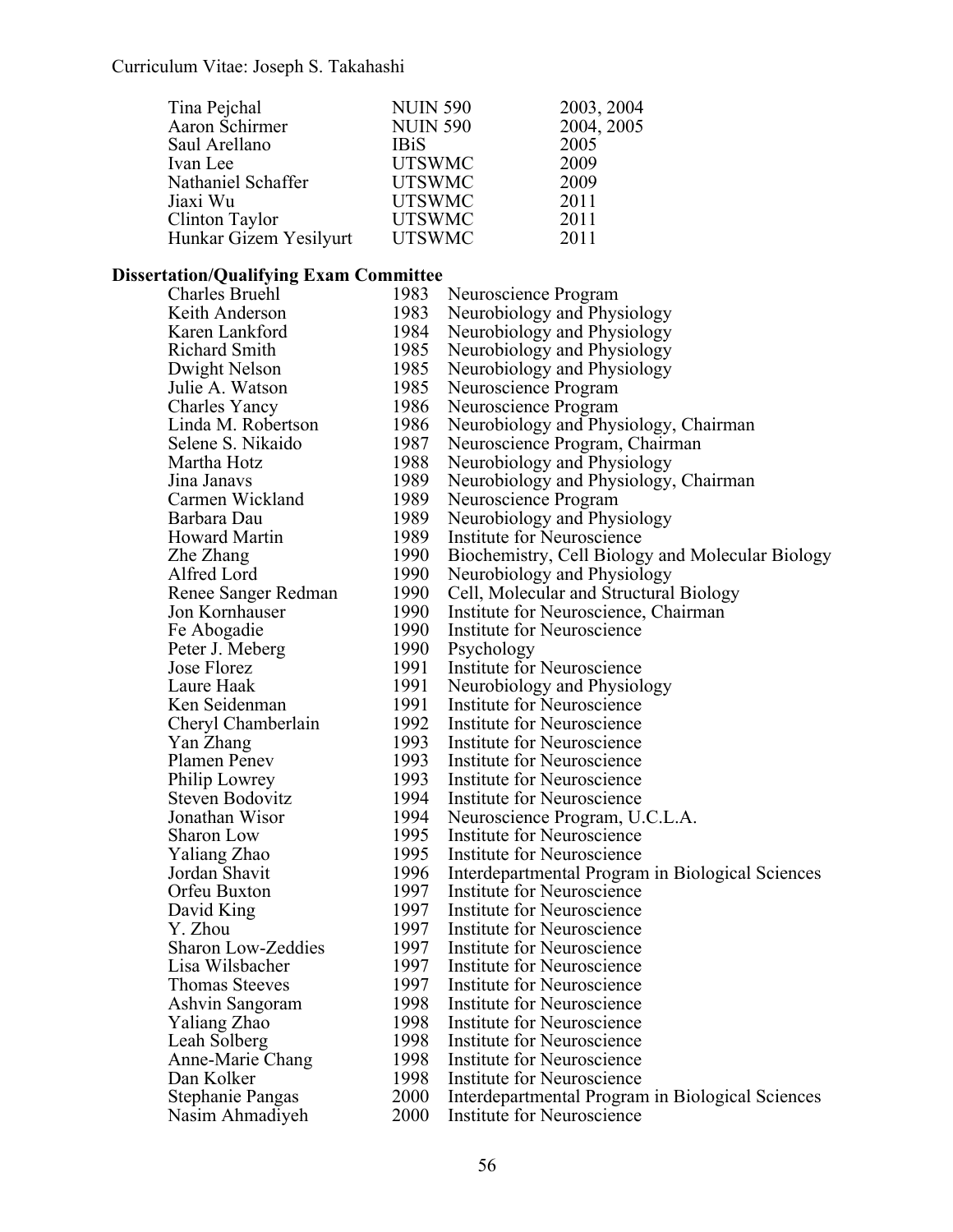| Jason Chong            | 2003 | Interdepartmental Program in Biological Sciences |  |
|------------------------|------|--------------------------------------------------|--|
| <b>Brooke Miller</b>   | 2003 | Institute for Neuroscience                       |  |
| Ethan Buhr             | 2003 | Institute for Neuroscience                       |  |
| Aaron Schirmer         | 2005 | Institute for Neuroscience                       |  |
| Tina Pejchal           | 2005 | Institute for Neuroscience                       |  |
| <b>Billie Macheva</b>  | 2007 | Interdepartmental Biological Sciences Program    |  |
| Debbie Fenner          | 2007 | Interdepartmental Biological Sciences Program    |  |
| Stan Atkin             | 2009 | UT Southwestern, Mangelsdorf and Kliewer         |  |
| Victor Salinas         | 2010 | UT Southwestern, Ranganathan                     |  |
| Jeremy J. Stubblefield | 2010 | UT Southwestern, Green                           |  |
| Makito Sato            | 2011 | UT Southwestern, Yanagisawa                      |  |
| Chris Javadi           | 2011 | UT Southwestern, Elmquist                        |  |
| Alexander Chang        | 2010 | Integrated Biology, UT Southwestern, Yanagisawa  |  |
| Ivan Lee               | 2011 | Integrated Biology Program, UT Southwestern      |  |
| Clark Rosensweig       | 2012 | UT Southwestern, Green                           |  |
| Yasemin Onder          | 2013 | UT Southwestern, Green                           |  |
| Miles Fontenot         | 2013 | UT Southwestern, Konopka                         |  |

## **Master's Degree Final Exam Committee**

| Philip M. Majewski    |      | 1986 M.S., Neurobiology and Physiology, F. Turek     |
|-----------------------|------|------------------------------------------------------|
| Fwu-Shan Sheu         |      | 1988 M.S., Psychology, A. Routtenberg                |
| Peggy Polombi         |      | 1989 M.S., Neuroscience Program,                     |
| Celestine Smythe      |      | 1994 M.S., Neurobiology and Physiology, T. Siddique  |
| Nicole Singh          |      | 1996 M.S., Neurobiology and Physiology, J. Takahashi |
| James Lin             |      | 1996 M.S., Neurobiology and Physiology, J. Takahashi |
| <b>Thomas Steeves</b> |      | 1998 M.S., Neurobiology and Physiology, J. Takahashi |
| Ethan Fruechte        | 1999 | M.S. Neurobiology and Physiology, J. Takahashi       |
| <b>Brian Macias</b>   |      | 2001 M.S. Biotechnology Program, J. Takahashi        |

## **Dissertation Final Exam Committee**

| David J. Earnest      | 1984 | Ph.D., Neurobiology and Physiology, F. Turek         |
|-----------------------|------|------------------------------------------------------|
| Jennifer Swann        | 1985 | Ph.D., Neurobiology and Physiology, F. Turek         |
| Kay L. Jorgenson      | 1985 | Ph.D., Neuroscience Program, N. Schwartz             |
| Charles L. Bruehl     | 1985 | Ph.D., Neuroscience Program, R. Berry                |
| Jill J. Milette       | 1986 | Ph.D., Neurobiology and Physiology, F. Turek         |
| Keith D. Anderson     | 1986 | Ph.D., Neurobiology and Physiology, F. Turek         |
| <b>Richard Smith</b>  | 1989 | Ph.D., Neurobiology and Physiology, F. Turek         |
| Dwight E. Nelson      | 1989 | Ph.D., Neurobiology and Physiology, J. Takahashi     |
| Linda Robertson       | 1990 | Ph.D., Neurobiology and Physiology, J. Takahashi     |
| Selene Nikaido        | 1990 | Ph.D., Institute for Neuroscience, J. Takahashi      |
| Renee S. Redman       | 1991 | Ph.D., Cell, Molecular, Structural Biology, R. Berry |
| Jina Janavs           | 1992 | Ph.D., Neurobiology and Physiology, J. Takahashi     |
| Martha Hotz Vitaterna | 1992 | Ph.D., Neurobiology and Physiology, F. Turek         |
| Carmen Wickland       | 1992 | Ph.D., Neurobiology and Physiology, F. Turek         |
| Peter Meberg          | 1993 | Ph.D., Psychology, A. Routtenberg                    |
| Leslie Besecke        | 1994 | Ph.D., Institute for Neuroscience, J. Levine         |
| Jose Florez           | 1995 | Ph.D., Institute for Neuroscience, J. Takahashi      |
| Plamen Penev          | 1995 | Ph.D., Institute for Neuroscience, F. Turek          |
| Yan Zhang             | 1995 | Ph.D., Institute for Neuroscience, F. Turek          |
| Jon Kornhauser        | 1995 | Ph.D., Institute for Neuroscience, J. Takahashi      |
| Jonathan Wisor        | 1997 | Ph.D., Neuroscience Program, U.C.L.A.                |
| Jordan Shavit         | 1998 | MSTP, M.D./Ph.D. Program, D. Engel                   |
| Ken Seidenman         | 1998 | Institute for Neuroscience, J. Takahashi             |
| David King            | 1998 | Institute for Neuroscience, J. Takahashi             |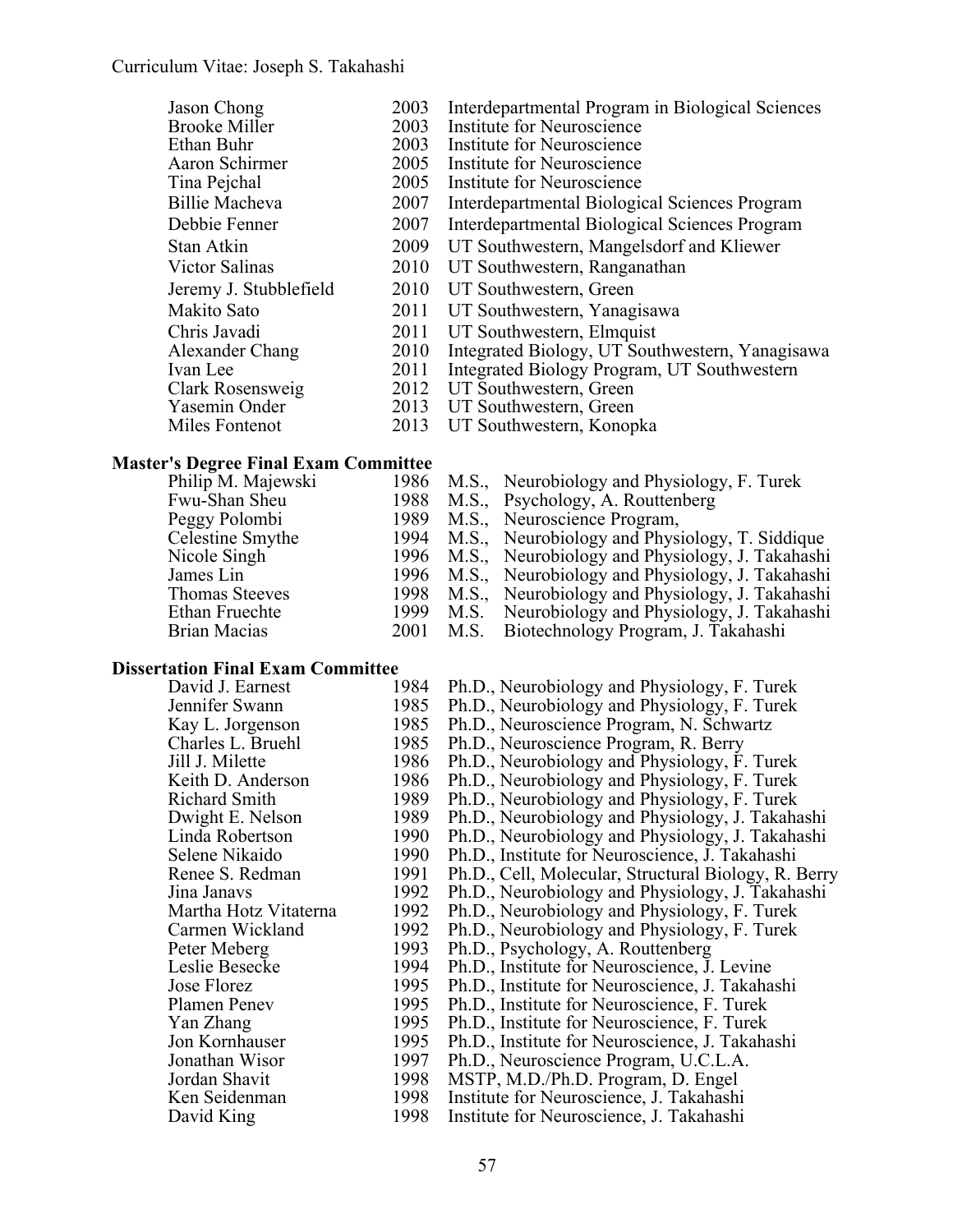| Orfeu Buxton         | 1999 | Institute for Neuroscience, F. Turek            |
|----------------------|------|-------------------------------------------------|
| Yinghui Zhou         | 2000 | Institute for Neuroscience, D. Engel            |
| Erik Naylor          | 2000 | Institute for Neuroscience, F. Turek            |
| Ashvin Sangoram      | 2000 | Institute for Neuroscience, J.S. Takahashi      |
| Philip Lowrey        | 2000 | Institute for Neuroscience, J.S. Takahashi      |
| Yaliang Zhao         | 2000 | Institute for Neuroscience, J.S. Takahashi      |
| Sharon Low-Zeddies   | 2001 | Institute for Neuroscience, J.S. Takahashi      |
| Lisa Wilsbacher      | 2001 | Institute for Neuroscience, J.S. Takahashi      |
| Dan Kolker           | 2001 | Institute for Neuroscience, F. Turek            |
| Stephanie Pangas     | 2001 | IBiS, T. Woodruff                               |
| Nasim Ahmadiyeh      | 2003 | Institute for Neuroscience, J.S. Takahashi      |
| Anne Marie Chang     | 2003 | Institute for Neuroscience, J.S. Takahashi      |
| <b>Brooke Miller</b> | 2005 | Institute for Neuroscience, J.S. Takahashi      |
| Ethan Buhr           | 2008 | Institute for Neuroscience, J.S. Takahashi      |
| Jason Chong          | 2008 | IBiS, J.S. Takahashi                            |
| Aaron Schirmer       | 2009 | Institute for Neuroscience, J.S. Takahashi      |
| Caroline H. Ko       | 2009 | University of Toronto                           |
| Tina Pejchal         | 2010 | Institute for Neuroscience, J.S. Takahashi      |
| Alexander Chang      | 2010 | Integrated Biology, UT Southwestern, Yanagisawa |
| Stan Atkin           | 2012 | M.D./Ph.D. Program, UT Southwestern             |
| Ivan Lee             | 2013 | Integrated Biology Program, UT Southwestern     |
| Makito Sato          | 2013 | Integrated Biology, UT Southwestern, Yanagisawa |
|                      |      |                                                 |

# I**ndependent Study - Undergraduate Students**

| ISP-C98                               | 1989(S)                                                 |
|---------------------------------------|---------------------------------------------------------|
| $ISP-C98$                             | 1989 $(F)$                                              |
| 412-C99                               | 1989 $(F)$                                              |
| ISP-C98                               | 1990 $(W)$                                              |
|                                       | 1992 (F), 1993 (W, S)                                   |
| 412-C99                               | 1992 (F), 1993 (W, S, F), 1994 (S)                      |
| C99                                   | 1998, 1999, 2000                                        |
| C99                                   | 1999                                                    |
| C99                                   | 2000                                                    |
| C99                                   | 2001 (W)                                                |
| C99                                   | 2002 (W). 2003                                          |
| C99                                   | 2003, 2004 (W)                                          |
| <b>ISP 398</b>                        | $2003$ (W)                                              |
| C99                                   | $2004$ (W)                                              |
|                                       | Undergraduate Research, Biological Sciences             |
|                                       | Undergraduate Research, Biological Sciences             |
|                                       | Undergraduate Research, Biological Sciences             |
| Undergraduate Research. WCAS          |                                                         |
| Undergraduate Research, WCAS          |                                                         |
| Northwestern, School of Music         |                                                         |
| Undergraduate Research, WCAS (Honors) |                                                         |
|                                       | Undergraduate, Integrated Science Program (Honors 2005) |
|                                       | Undergraduate Research, WCAS (Highest Honors 2007)      |
|                                       | Undergraduate Research, Biological Sciences             |
|                                       | Undergraduate Research, Biological Sciences             |
| Undergraduate Research, WCAS          |                                                         |
| Undergraduate Research, WCAS          |                                                         |
| Undergraduate Research, WCAS          |                                                         |
| Undergraduate Research, WCAS          |                                                         |
|                                       | ISP-C98, 412-D99                                        |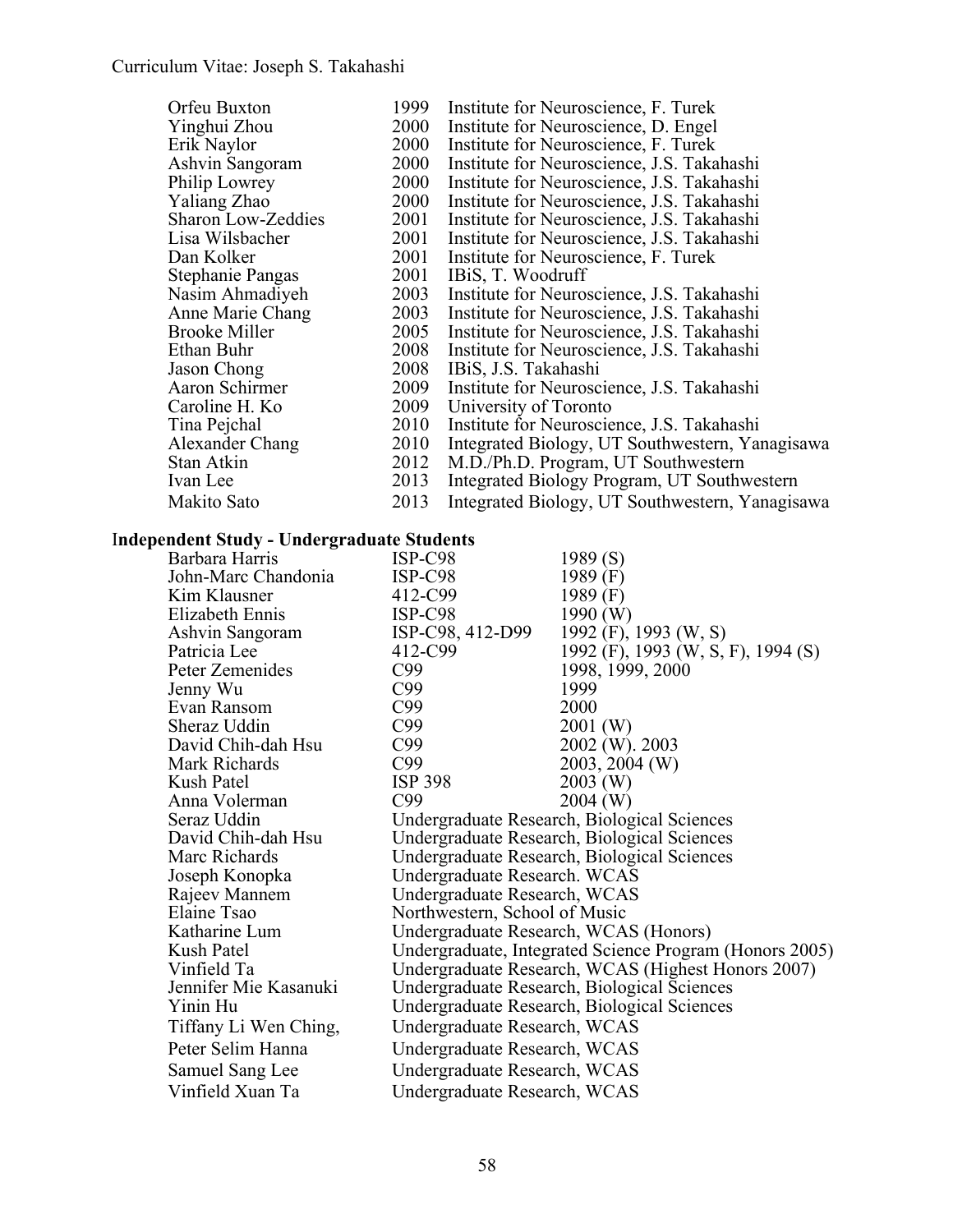| Curriculum Vitae: Joseph S. Takahashi                                                                                       |              |                                                    |  |
|-----------------------------------------------------------------------------------------------------------------------------|--------------|----------------------------------------------------|--|
| <b>Great Lakes Cluster Pew Science Undergraduate Research Fellow Program</b><br>John-Marc Chandonia<br><b>Tracy Thibert</b> | 1989<br>1990 | <b>Computer Modeling</b><br>Molecular Neurobiology |  |
| <b>IBM-Integrated Science Program Summer Research Program for Women</b><br>Elizabeth Ennis                                  | 1990         | Melatonin in Retinoblastoma Cells                  |  |
| <b>Cellular and Molecular Neuroscience Medical Student Summer Training (NIH)</b>                                            |              |                                                    |  |
| <b>Richard Munson</b>                                                                                                       | 1989         | Protein Phosphorylation                            |  |
| <b>NSF Center - Undergraduate Summer Research Fellow</b>                                                                    |              |                                                    |  |
| Ashvin Sangoram                                                                                                             | 1992         | Molecular Neurobiology                             |  |
| Michael Szurek                                                                                                              | 1993         | RAPD genetic markers in hamsters                   |  |
| Djerrick Tan                                                                                                                | 1994         | Contextual fear conditioning in mice               |  |
| <b>Minority Undergraduate Summer Research Program</b>                                                                       |              |                                                    |  |
| Charnita Ziegler                                                                                                            | 1991         | Hamster Circadian Rhythms                          |  |
| Lashina Lewis                                                                                                               | 1992         | Molecular Neurobiology                             |  |
| <b>Minority High School Student Research Apprentice Program (NIH)</b>                                                       |              |                                                    |  |
| Kurt H. Huang                                                                                                               | 1988         | <b>Computer Modeling</b>                           |  |
| Victoria Wang                                                                                                               | 1990, 1991   | Molecular Neurobiology                             |  |
| Chaffee Tran                                                                                                                | 1992         | <b>Screening Mouse Mutants</b>                     |  |
| <b>Howard Hughes Medical Institute Summer Research Students</b>                                                             |              |                                                    |  |
| Peter Zemenides                                                                                                             | 1998         | Genetic mapping and QTL analysis                   |  |
| Rachel Gianfortune (MIT)                                                                                                    | 1999         | Zebrafish circadian rhythms                        |  |
| Andrew Lin                                                                                                                  | 2000         | QTL analysis of circadian rhythms                  |  |
| Katherine Lum                                                                                                               | 2001, 2003   | Genetic mapping                                    |  |
| David Jacobson                                                                                                              | 2001, 2002   | Mouse Chr. 1 haplotype analysis                    |  |
| Katharine Lum                                                                                                               | 2003         | Genetic mapping, RNA expression                    |  |
| Victoria Rodriguez                                                                                                          | 2004         | <b>HHMI EXROP</b>                                  |  |
| Annie Lum (Boston U)                                                                                                        | 2005         | Genetic mapping                                    |  |
| Annie Lum (Boston U)                                                                                                        | 2006         | Genetic mapping and modeling                       |  |
| Erika Jang                                                                                                                  | 2006         | Food entrainment                                   |  |
| Nikki Okonkwo                                                                                                               | 2006         | <b>HHMI EXROP</b>                                  |  |
| Meghan Tellon (UVA)                                                                                                         | 2007         | Mouse obesity mutants                              |  |
| Richard C. Sando                                                                                                            | 2008         | Casein kinase 1 epsilon mutants                    |  |

## **DEPARTMENTAL AND UNIVERSITY SERVICE:**

#### **1983-1984**

Graduate Curriculum Committee, Neurobiology and Physiology Organizer: Departmental faculty seminars for new graduate students Secretary to the Department Ad hoc committee to prepare report to Chairperson Peter Dallos on long-range developments of the Department, Chaired by E. Frank

### **1984-1985**

Chair, Professional Relations Committee, Neurobiology and Physiology Faculty Search Committee, Neurobiology and Physiology Ad hoc committee to prepare report to Dean Weingartner, Chaired by F. Turek

#### **1985-1986**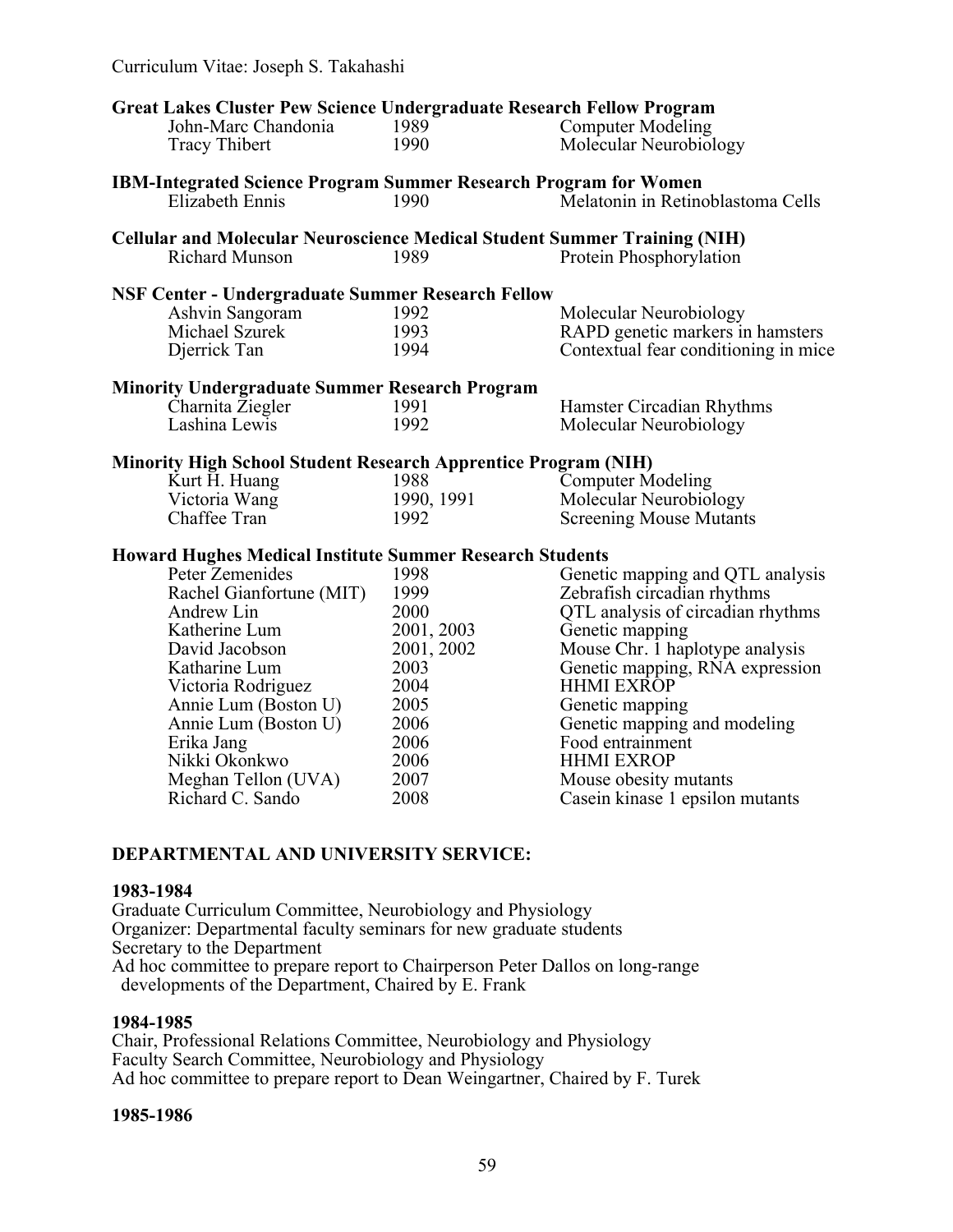Chair, Professional Relations Committee, Neurobiology and Physiology Faculty Search Committee, Neurobiology and Physiology Committee on Academic Standing, College of Arts and Sciences Life Sciences Building Committee, College of Arts and Sciences Animal Care Committee, University

#### **1986-1987**

Faculty Search Committee, Neurobiology and Physiology Life Sciences Building Committee, College of Arts and Sciences Committee on Academic Standing, College of Arts and Sciences Animal Care Committee, University

#### **1987-1988**

Associate Chair, Neurobiology and Physiology Chair, Faculty Search Committee, Neurobiology and Physiology Committee on Academic Standing, College of Arts and Sciences Blue Ribbon Curriculum Committee, College of Arts and Sciences Curriculum Committee, Interdepartmental Graduate Program in Neuroscience Materials Science and Life Science Building Committee, College of Arts and Sciences Animal Care Committee, University University Appeals Board

### **1988-1989**

Associate Chair, Neurobiology and Physiology Chair, Faculty Search Committee, Neurobiology and Physiology Acting Associate Director, Institute for Neuroscience Curriculum Committee, Institute for Neuroscience Admissions Committee, Institute for Neuroscience Materials Science and Life Science Building Committee, College of Arts and Sciences University Appeals Board

#### **1989-1990**

Associate Chair, Neurobiology and Physiology Faculty Search Committee, Neurobiology and Physiology Acting Associate Director, Institute for Neuroscience Curriculum Committee, Institute for Neuroscience Admissions Committee, Institute for Neuroscience Materials Science and Life Science Building Committee, College of Arts and Sciences University Appeals Board Neuroscience Working Group, University Basic Sciences Committee, Cancer Center

#### **1990-1991**

Associate Chair, Neurobiology and Physiology Faculty Search Committee, Neurobiology and Physiology Acting Associate Director, Institute for Neuroscience Curriculum Committee, Institute for Neuroscience Materials Science and Life Science Building Committee, College of Arts and Sciences University Appeals Board Neuroscience Working Group, University Basic Sciences Committee, Cancer Center Search Committee for Director of Institute for Neuroscience

## **1991-1992**

Acting Chair, Neurobiology and Physiology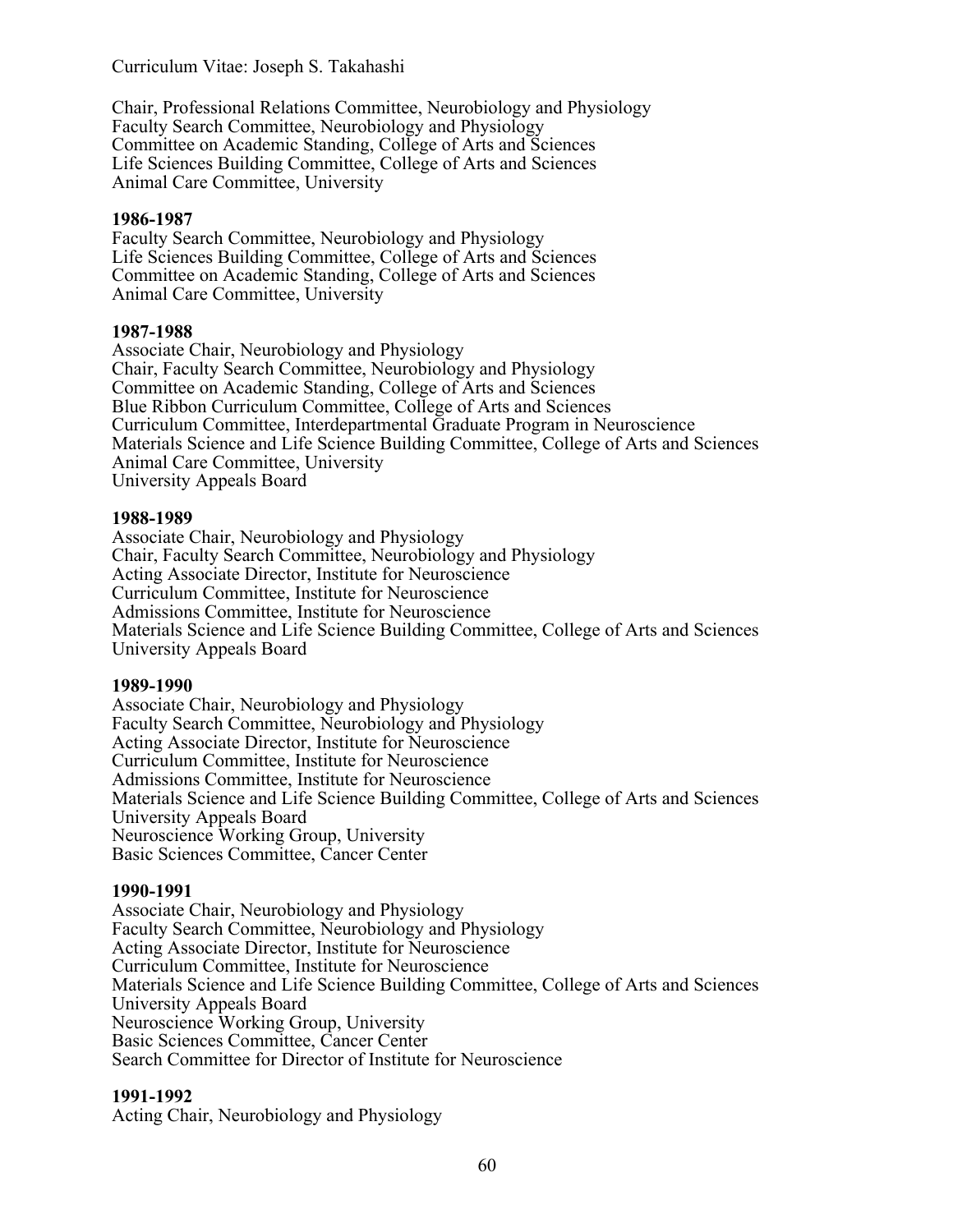Acting Associate Director, Institute for Neuroscience Curriculum Committee, Institute for Neuroscience Materials Science and Life Science Building Committee, College of Arts and Sciences University Appeals Board Faculty Planning Committee, University Search Committee for Director of Institute for Neuroscience Advisory (Steering) Committee, NSF Center for Biological Timing

### **1992-1993**

Associate Chair, Neurobiology and Physiology Acting Associate Director, Institute for Neuroscience Curriculum Committee, Institute for Neuroscience University Appeals Board Search Committee for Director of Institute for Neuroscience Advisory (Steering) Committee, NSF Center for Biological Timing

#### **1993-1994**

Associate Chair, Neurobiology and Physiology Acting Associate Director, Institute for Neuroscience Curriculum Committee, Institute for Neuroscience University Appeals Board Search Committee for Director of Institute for Neuroscience Advisory (Steering) Committee, NSF Center for Biological Timing Departmental Program Review Committee, Neurobiology and Physiology

#### **1994-1995**

Associate Chair, Neurobiology and Physiology Acting Associate Director, Institute for Neuroscience Faculty Search Committee, Neurobiology and Physiology Curriculum Committee, Institute for Neuroscience University Appeals Board Advisory (Steering) Committee, NSF Center for Biological Timing Life Sciences Planning Subcommittee Associate Director, Center for Circadian Biology and Medicine

#### **1995-1996**

Associate Chair, Neurobiology and Physiology Faculty Search Committee, Neurobiology and Physiology Curriculum Committee, Institute for Neuroscience University Appeals Board Advisory (Steering) Committee, NSF Center for Biological Timing Associate Director, Center for Circadian Biology and Medicine Committee on Intellectual Property, University Life Sciences Planning Subcommittee

#### **1996-1997**

Faculty Search Committee, Neurobiology and Physiology Curriculum Committee, Institute for Neuroscience University Appeals Board Advisory (Steering) Committee, NSF Center for Biological Timing Associate Director, Center for Circadian Biology and Medicine Committee on Intellectual Property, University Ad hoc committee for Promotion and Tenure Committee

#### **1997-1998**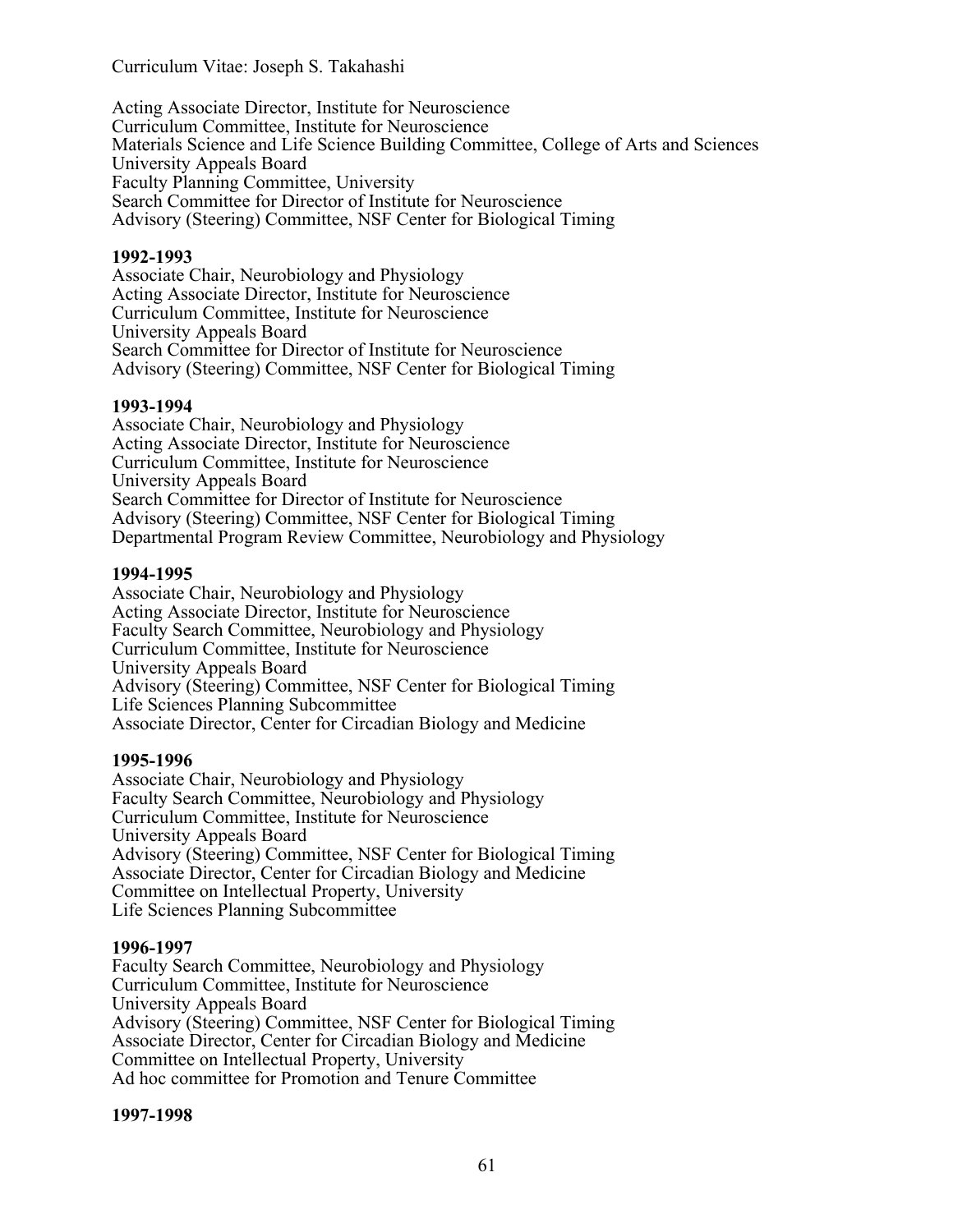Faculty Search Committee, Neurobiology and Physiology Curriculum Committee, Institute for Neuroscience University Appeals Board Advisory (Steering) Committee, NSF Center for Biological Timing Associate Director, Center for Circadian Biology and Medicine Medical School Genetics Search Committee

#### **1998-1999**

Curriculum Committee, Institute for Neuroscience University Appeals Board Advisory (Steering) Committee, NSF Center for Biological Timing Associate Director, Center for Circadian Biology and Medicine Medical School Genetics Search Committee Searle Life Sciences Committee

#### **1999-2000**

Curriculum Committee, Institute for Neuroscience Advisory (Steering) Committee, NSF Center for Biological Timing Medical School Genetics Search Committee Searle Life Sciences Advisory Group Life Sciences Vision Committee University Appeals Board Committee for Excellence in the Life Sciences Bioinformatics Task Force

#### **2000-2001**

Advisory (Steering) Committee, NSF Center for Biological Timing Searle Life Sciences Advisory Group Committee for Excellence in the Life Sciences Faculty Search Committee, Biological Sciences Division Shared Resource Committee, Department of Neurobiology and Physiology University Appeals Board

#### **2001-2002**

Director, Center for Functional Genomics Advisory (Steering) Committee, NSF Center for Biological Timing Searle Life Sciences Advisory Group Committee for Excellence in the Life Sciences Shared Resource Committee, Department of Neurobiology and Physiology University Appeals Board

#### **2002-2003**

Director, Center for Functional Genomics Committee on Animal Resources Shared Resource Committee, Department of Neurobiology and Physiology University Appeals Board Genetics Search Committee, NUMS WCAS Promotion and Tenure Ad Hoc Committee

#### **2003-2004**

Director, Center for Functional Genomics Committee on Animal Resources Shared Resource Committee, Department of Neurobiology and Physiology Genetics Search Committee, NUMS NU Roadmap for Research Committee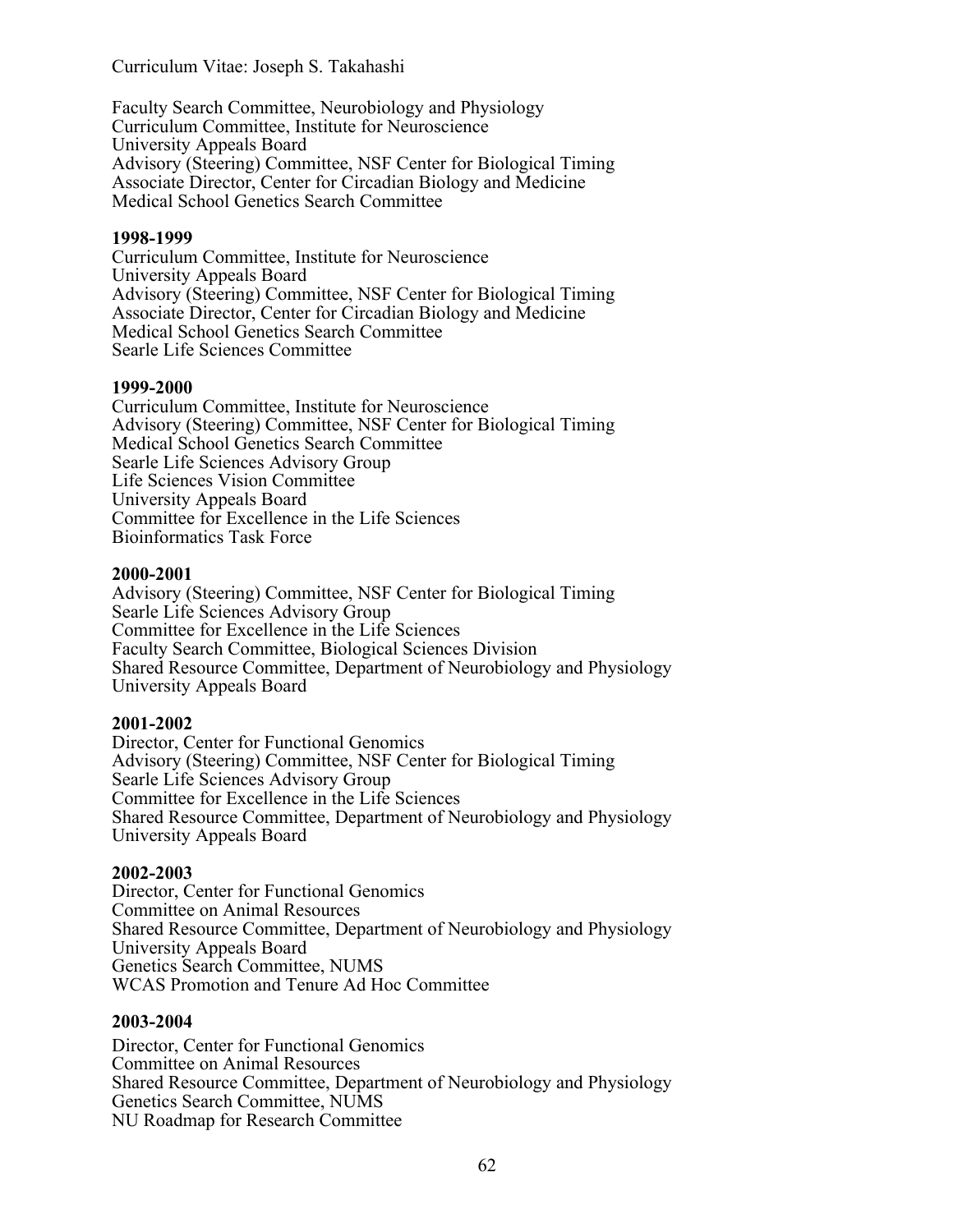Center for Genetic Medicine Executive Committee Bioinformatics Consulting Group Advisory Committee

## **2004-2005**

Director, Center for Functional Genomics Committee on Animal Resources Center for Genetic Medicine Executive Committee Shared Resource Committee, Department of Neurobiology and Physiology

### **2005-2006**

Director, Center for Functional Genomics Committee on Animal Resources Advisory Committee for the Selection of Searle Leadership Fund Recipients Shared Resource Committee, Department of Neurobiology and Physiology

#### **2006-2007**

Director, Center for Functional Genomics Shared Resource Committee, Department of Neurobiology and Physiology Advisory Committee for the Selection of Searle Leadership Fund Recipients Committee on Animal Resources NRC Ratings Steering Committee

#### **2007-2008**

Director, Center for Functional Genomics Shared Resource Committee, Department of Neurobiology and Physiology Committee on Animal Resources

#### **2008-2009**

Director, Center for Functional Genomics Shared Resource Committee, Department of Neurobiology and Physiology Committee on Animal Resources

#### **2009-2010**

Chair, Department of Neuroscience, UT Southwestern Medical Center Animal Resource Center Advisory Committee Meeting, UT Southwestern Medical Center Dean's Advisory Committee, UT Southwestern Medical Center Faculty Council, UT Southwestern Medical Center 6-Year Plan Research Sub-committee, UT Southwestern Medical Center Children's Medical Center, Pediatric Research Institute, Scientific Board

#### **2010-2011**

Chair, Department of Neuroscience, UT Southwestern Medical Center Animal Resource Center Advisory Committee Meeting, UT Southwestern Medical Center Dean's Advisory Committee, UT Southwestern Medical Center Faculty Council, UT Southwestern Medical Center Neuroscience Graduate Program, Advisory Committee Children's Medical Center, Pediatric Research Institute, Scientific Board Sleep Medicine Workgroup, UT Southwestern Medical Center UT Southwestern Scientific Computing Ad Hoc Committee Cell Biology Department Chair Search Committee

## **2011-2012**

Chair, Department of Neuroscience, UT Southwestern Medical Center Animal Resource Center Advisory Committee Meeting, UT Southwestern Medical Center Dean's Advisory Committee, UT Southwestern Medical Center